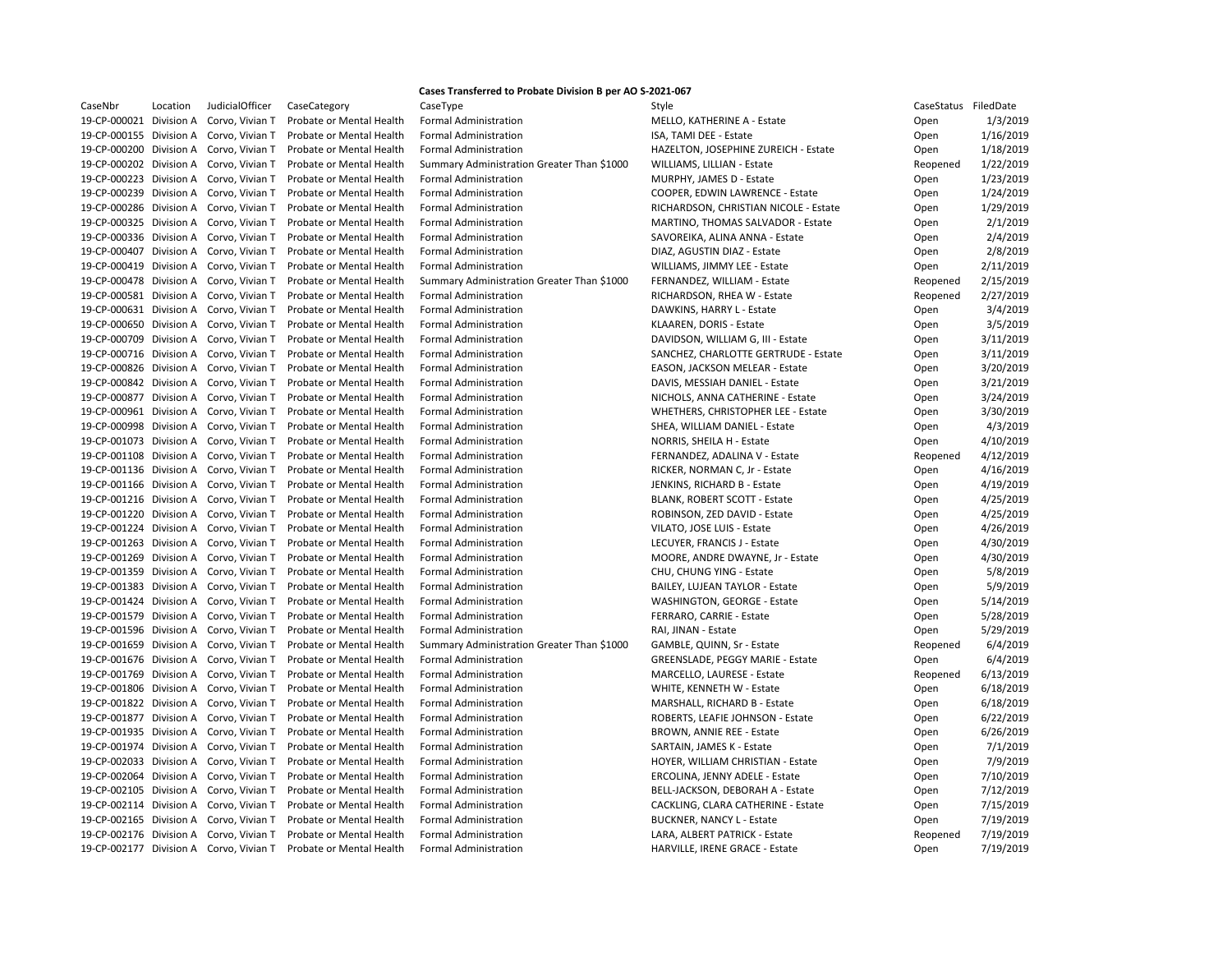19-CP-002195 Division A Corvo, Vivian T Probate or Mental Health Summary Administration Greater Than \$1000 MENDEZ, ANGEL - Estate 19-CP-002211 Division A Corvo, Vivian T Probate or Mental Health Formal Administration BAILEY, REEDIE D - Estate 19-CP-002260 Division A Corvo, Vivian T Probate or Mental Health Formal Administration VASQUEZ, RENE - Estate 19-CP-002277 Division A Corvo, Vivian T Probate or Mental Health Formal Administration WOOD, OFILIA C - Estate 19-CP-002289 Division A Corvo, Vivian T Probate or Mental Health Formal Administration GRIFFIN, AMBER RAY - Estate 19-CP-002339 Division A Corvo, Vivian T Probate or Mental Health Formal Administration BAILEY, DAVID WAYNE - Estate 19-CP-002381 Division A Corvo, Vivian T Probate or Mental Health Formal Administration WAYCHOFF, CHARLES ARTHUR - Estate 19-CP-002388 Division A Corvo, Vivian T Probate or Mental Health Formal Administration GARY, BRENDA FAYE - Estate 19-CP-002454 Division A Corvo, Vivian T Probate or Mental Health Formal Administration BURNETT, ERNEST PAUL, Jr - Estate 19-CP-002496 Division A Corvo, Vivian T Probate or Mental Health Formal Administration BIRT, OTIS, Sr - Estate 19-CP-002518 Division A Corvo, Vivian T Probate or Mental Health Formal Administration JUNKIN, RONALD CARTER - Estate 19-CP-002529 Division A Corvo, Vivian T Probate or Mental Health Formal Administration CRISP, RUTH A - Estate 19-CP-002536 Division A Corvo, Vivian T Probate or Mental Health Formal Administration DUGGINS, THELMA L - Estate 19-CP-002569 Division A Corvo, Vivian T Probate or Mental Health Formal Administration TORRES, ROSA M - Estate 19-CP-002622 Division A Corvo, Vivian T Probate or Mental Health Formal Administration BROWN, LOUISE - Estate 19-CP-002648 Division A Corvo, Vivian T Probate or Mental Health Formal Administration ZIMMERMAN, BOBBIE JEAN - Estate 19-CP-002670 Division A Corvo, Vivian T Probate or Mental Health Formal Administration PETERSON, GARY W - Estate 19-CP-002692 Division A Corvo, Vivian T Probate or Mental Health Formal Administration GARCIA, RAFAEL - Estate 19-CP-002702 Division A Corvo, Vivian T Probate or Mental Health Formal Administration DORSEY, HELEN L - Estate 19-CP-002711 Division A Corvo, Vivian T Probate or Mental Health Formal Administration PRIDDLE, DANIEL B - Estate 19-CP-002713 Division A Corvo, Vivian T Probate or Mental Health Formal Administration FERNANDEZ, JULIE W - Estate 19-CP-002749 Division A Corvo, Vivian T Probate or Mental Health Formal Administration PEREZ, PAULA J - Estate 19-CP-002753 Division A Corvo, Vivian T Probate or Mental Health Formal Administration FERNANDEZ, RAFAEL ANGEL - Estate 19-CP-002771 Division A Corvo, Vivian T Probate or Mental Health Formal Administration Nation NAIMOLI, VINCENT J - Estate 19-CP-002773 Division A Corvo, Vivian T Probate or Mental Health Formal Administration CHEADLE, BARBARA B - Estate 19-CP-002801 Division A Corvo, Vivian T Probate or Mental Health Formal Administration VENEGAS, JOSE R - Estate 19-CP-002826 Division A Corvo, Vivian T Probate or Mental Health Formal Administration DILWORTH, ELLA NATHAN - Estate 19-CP-002846 Division A Corvo, Vivian T Probate or Mental Health Formal Administration REESE, LINDA C - Estate 19-CP-002875 Division A Corvo, Vivian T Probate or Mental Health Formal Administration SCHINDLER, ROBERT - Estate 19-CP-002888 Division A Corvo, Vivian T Probate or Mental Health Formal Administration MELHUS, ARLINE M. - Estate 19-CP-002897 Division A Corvo, Vivian T Probate or Mental Health Formal Administration CRANDALL, PAUL D - Estate 19-CP-002957 Division A Corvo, Vivian T Probate or Mental Health Formal Administration NAYLOR, ZELMA - Estate 19-CP-002966 Division A Corvo, Vivian T Probate or Mental Health Formal Administration ROUBA, JOHANNA - Estate 19-CP-002982 Division A Corvo, Vivian T Probate or Mental Health Formal Administration Freedom Rester, Jack Harry - Estate 19-CP-003060 Division A Corvo, Vivian T Probate or Mental Health Formal Administration ROBERTS, BETTY JEAN - Estate 19-CP-003113 Division A Corvo, Vivian T Probate or Mental Health Formal Administration HORAN, ROBERT ANTHONY - Estate 19-CP-003126 Division A Corvo, Vivian T Probate or Mental Health Formal Administration Weems, Dusharn Jeremy - Estate 19-CP-003131 Division A Corvo, Vivian T Probate or Mental Health Formal Administration WREN, LINDA ANNE - Estate 19-CP-003165 Division A Corvo, Vivian T Probate or Mental Health Formal Administration WILLIAMS, LUCY MAE - Estate 19-CP-003191 Division A Corvo, Vivian T Probate or Mental Health Formal Administration PETRESKY, PHILIP J - Estate 19-CP-003252 Division A Corvo, Vivian T Probate or Mental Health Formal Administration DE LA FUENTE, JUAN CARLOS - Estate 19-CP-003261 Division A Corvo, Vivian T Probate or Mental Health Formal Administration MCCONNIE, PETRA A - Estate 19-CP-003279 Division A Corvo, Vivian T Probate or Mental Health Formal Administration AFIELD, WALTER E - Estate 19-CP-003299 Division A Corvo, Vivian T Probate or Mental Health Formal Administration Diaz, Filiberto - Estate 19-CP-003417 Division A Corvo, Vivian T Probate or Mental Health Formal Administration Funch FLORES, LUNAY ANN - Estate 19-CP-003439 Division A Corvo, Vivian T Probate or Mental Health Formal Administration GRAY, JIMMIE LEON - Estate 19-CP-003454 Division A Corvo, Vivian T Probate or Mental Health Formal Administration GREENWALD, DANIEL P - Estate 19-CP-003521 Division A Corvo, Vivian T Probate or Mental Health Formal Administration METERT, JOYCE - Estate 19-CP-003570 Division A Corvo, Vivian T Probate or Mental Health Formal Administration RUSSELL, ERNEST LEE, Jr - Estate 19-CP-003580 Division A Corvo, Vivian T Probate or Mental Health Formal Administration Late LOCICERO, CARMEN - Estate 19-CP-003590 Division A Corvo, Vivian T Probate or Mental Health Formal Administration CLSON, HAROLD EDWARD, Jr - Estate 19-CP-003598 Division A Corvo, Vivian T Probate or Mental Health Formal Administration CALLICOAT, GARY LEE - Estate 19-CP-003603 Division A Corvo, Vivian T Probate or Mental Health Formal Administration MacMILLAN, ELIZABETH MARY - Estate

| Reopened | 7/23/2019  |
|----------|------------|
| Open     | 7/24/2019  |
| Open     | 7/29/2019  |
| Open     | 7/30/2019  |
| Open     | 7/30/2019  |
| Open     | 8/2/2019   |
| Open     | 8/6/2019   |
| Open     | 8/7/2019   |
| Open     | 8/13/2019  |
| Open     | 8/16/2019  |
| Open     | 8/19/2019  |
| Open     | 8/20/2019  |
| Open     | 8/21/2019  |
| Open     | 8/23/2019  |
|          |            |
| Open     | 8/27/2019  |
| Open     | 8/29/2019  |
| Open     | 9/1/2019   |
| Open     | 9/4/2019   |
| Open     | 9/5/2019   |
| Reopened | 9/5/2019   |
| Open     | 9/5/2019   |
| Open     | 9/9/2019   |
| Open     | 9/10/2019  |
| Open     | 9/11/2019  |
| Open     | 9/11/2019  |
| Reopened | 9/13/2019  |
| Open     | 9/17/2019  |
| Open     | 9/17/2019  |
| Open     | 9/18/2019  |
| Open     | 9/23/2019  |
| Open     | 9/23/2019  |
| Open     | 9/30/2019  |
| Reopened | 9/30/2019  |
| Open     | 10/2/2019  |
| Open     | 10/8/2019  |
| Open     | 10/11/2019 |
| Open     | 10/14/2019 |
| Open     | 10/14/2019 |
| Open     | 10/16/2019 |
| Open     | 10/18/2019 |
| Open     | 10/25/2019 |
| Open     | 10/25/2019 |
|          | 10/29/2019 |
| Open     |            |
| Open     | 10/30/2019 |
| Open     | 11/8/2019  |
| Open     | 11/12/2019 |
| Open     | 11/13/2019 |
| Open     | 11/19/2019 |
| Open     | 11/25/2019 |
| Open     | 11/26/2019 |
| Open     | 11/26/2019 |
| Reopened | 11/27/2019 |
| Open     | 11/27/2019 |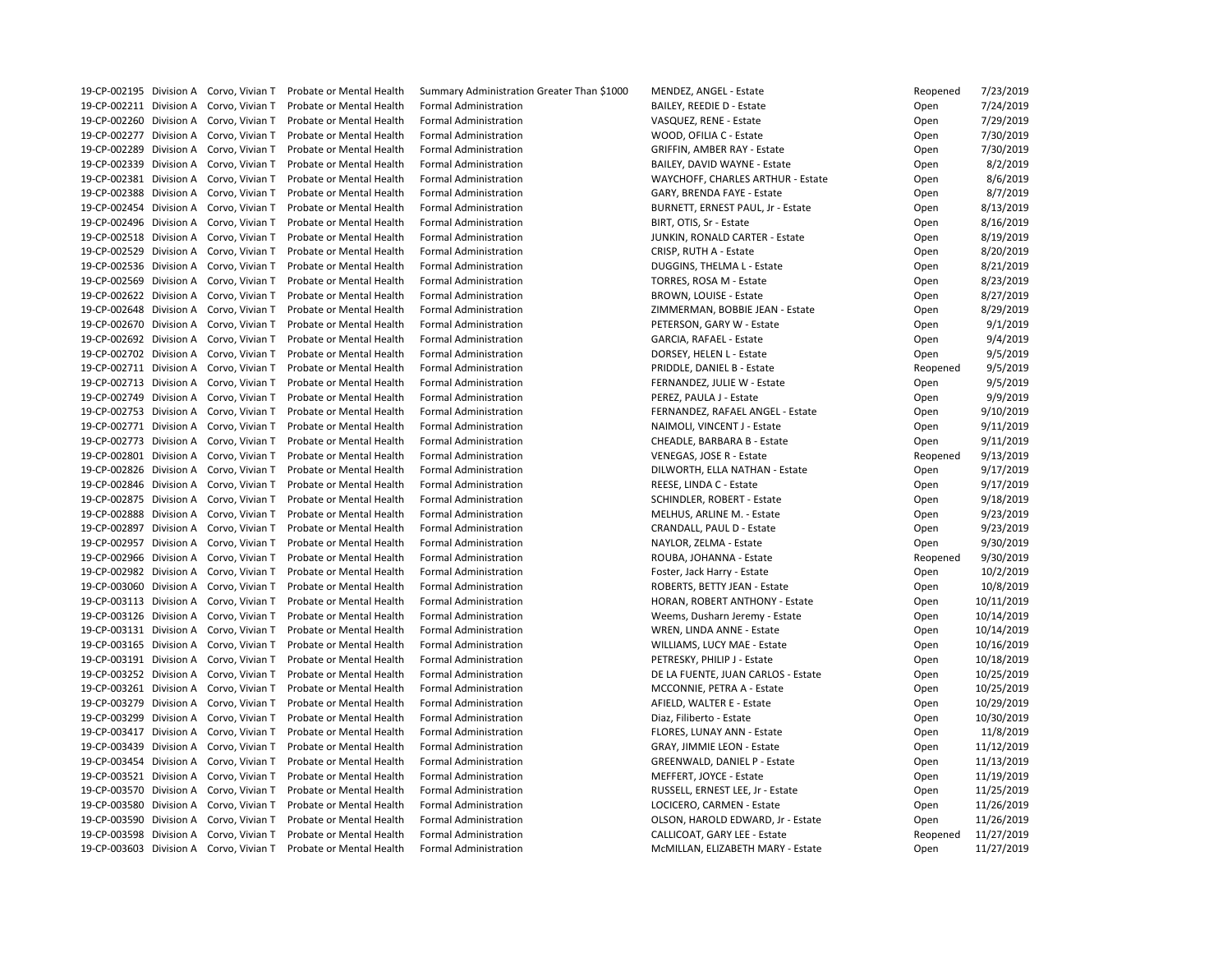|  | 19-CP-003661 Division A Corvo, Vivian T | Probate or Mental Health | <b>Formal Administration</b>               | YOUNG, DOROTHY ANN - Estate                 | Open     | 12/6/2019  |
|--|-----------------------------------------|--------------------------|--------------------------------------------|---------------------------------------------|----------|------------|
|  | 19-CP-003707 Division A Corvo, Vivian T | Probate or Mental Health | <b>Formal Administration</b>               | <b>CREIGHTON, JERALDINE ANN - Estate</b>    | Open     | 12/11/2019 |
|  | 19-CP-003715 Division A Corvo, Vivian T | Probate or Mental Health | <b>Formal Administration</b>               | SHEPPARD, NELLIE - Estate                   | Open     | 12/10/2019 |
|  | 19-CP-003722 Division A Corvo, Vivian T | Probate or Mental Health | <b>Formal Administration</b>               | WHALEN, RICHARD J - Estate                  | Open     | 12/11/2019 |
|  | 19-CP-003746 Division A Corvo, Vivian T | Probate or Mental Health | Summary Administration Greater Than \$1000 | KELSO, AVIS - Estate                        | Reopened | 12/12/2019 |
|  | 19-CP-003747 Division A Corvo, Vivian T | Probate or Mental Health | <b>Formal Administration</b>               | FREEMAN, DORIS KENNEDY - Estate             | Open     | 12/12/2019 |
|  | 19-CP-003805 Division A Corvo, Vivian T | Probate or Mental Health | <b>Formal Administration</b>               | SULLIVAN, DAVID L - Estate                  | Reopened | 12/19/2019 |
|  | 19-CP-003808 Division A Corvo, Vivian T | Probate or Mental Health | <b>Formal Administration</b>               | <b>CHESSON, ERNESTINE - Estate</b>          | Open     | 12/19/2019 |
|  | 19-CP-003820 Division A Corvo, Vivian T | Probate or Mental Health | <b>Formal Administration</b>               | CHASE, THERESA KOZAK - Estate               | Open     | 12/20/2019 |
|  | 19-CP-003826 Division A Corvo, Vivian T | Probate or Mental Health | <b>Formal Administration</b>               | MENOYO, CAMILY A - Estate                   | Open     | 12/20/2019 |
|  | 20-CP-000019 Division A Corvo, Vivian T | Probate or Mental Health | <b>Formal Administration</b>               | <b>MORALES, EDITH LOEFFLER - Estate</b>     | Reopened | 1/3/2020   |
|  | 20-CP-000027 Division A Corvo, Vivian T | Probate or Mental Health | Summary Administration Greater Than \$1000 | <b>BECKWITH, ANNIE RUTH - Estate</b>        | Reopened | 1/6/2020   |
|  | 20-CP-000100 Division A Corvo, Vivian T |                          | <b>Formal Administration</b>               |                                             |          | 1/14/2020  |
|  |                                         | Probate or Mental Health |                                            | GARCIA, JAY JESUS - Estate                  | Open     |            |
|  | 20-CP-000105 Division A Corvo, Vivian T | Probate or Mental Health | <b>Formal Administration</b>               | GIEGER, ELIZABETH - Estate                  | Open     | 1/13/2020  |
|  | 20-CP-000119 Division A Corvo, Vivian T | Probate or Mental Health | <b>Formal Administration</b>               | PENNINGTON, TIMOTHY ROBERT - Estate         | Open     | 1/15/2020  |
|  | 20-CP-000166 Division A Corvo, Vivian T | Probate or Mental Health | <b>Ancillary Administration</b>            | THEROUX, REJEANNE- Estate                   | Open     | 1/20/2020  |
|  | 20-CP-000167 Division A Corvo, Vivian T | Probate or Mental Health | Ancillary Administration                   | CHARBONNEAU, YVES- Estate                   | Open     | 1/20/2020  |
|  | 20-CP-000180 Division A Corvo, Vivian T | Probate or Mental Health | <b>Formal Administration</b>               | WILLIAMS, ROBERT - Estate                   | Open     | 8/20/2020  |
|  | 20-CP-000185 Division A Corvo, Vivian T | Probate or Mental Health | <b>Formal Administration</b>               | JUDY, BONNIE HALL - Estate                  | Open     | 1/21/2020  |
|  | 20-CP-000189 Division A Corvo, Vivian T | Probate or Mental Health | <b>Formal Administration</b>               | HINMAN, MATILDA D - Estate                  | Open     | 1/22/2020  |
|  | 20-CP-000198 Division A Corvo, Vivian T | Probate or Mental Health | <b>Formal Administration</b>               | HARRIS, GEORGE LEE - Estate                 | Open     | 1/22/2020  |
|  | 20-CP-000206 Division A Corvo, Vivian T | Probate or Mental Health | <b>Formal Administration</b>               | BOWERSOX, JOHN RUSSELL - Estate             | Open     | 1/22/2020  |
|  | 20-CP-000219 Division A Corvo, Vivian T | Probate or Mental Health | <b>Formal Administration</b>               | <b>CURRIE, GORDON - Estate</b>              | Open     | 1/24/2020  |
|  | 20-CP-000235 Division A Corvo, Vivian T | Probate or Mental Health | <b>Formal Administration</b>               | Christian, Jimmie L - Estate                | Open     | 1/24/2020  |
|  | 20-CP-000242 Division A Corvo, Vivian T | Probate or Mental Health | <b>Formal Administration</b>               | NELSEN, JEFFREY - Estate                    | Open     | 1/27/2020  |
|  | 20-CP-000251 Division A Corvo, Vivian T | Probate or Mental Health | <b>Formal Administration</b>               | Neuman, Brian Seth - Estate                 | Open     | 1/27/2020  |
|  | 20-CP-000260 Division A Corvo, Vivian T | Probate or Mental Health | <b>Formal Administration</b>               | GAGE, GEORGE W, III - Estate                | Open     | 1/28/2020  |
|  | 20-CP-000270 Division A Corvo, Vivian T | Probate or Mental Health | <b>Formal Administration</b>               | ZIEGLER, BRETT W - Estate                   | Open     | 1/28/2020  |
|  | 20-CP-000277 Division A Corvo, Vivian T | Probate or Mental Health | <b>Formal Administration</b>               | CASTRO, FRANCISCO - Estate                  | Open     | 1/28/2020  |
|  | 20-CP-000280 Division A Corvo, Vivian T | Probate or Mental Health | <b>Formal Administration</b>               | ANTONGIORGI, AGUSTINE - Estate              | Open     | 1/29/2020  |
|  | 20-CP-000294 Division A Corvo, Vivian T | Probate or Mental Health | <b>Formal Administration</b>               | <b>BOUARFA, MOHAMMED - Estate</b>           | Open     | 1/29/2020  |
|  | 20-CP-000305 Division A Corvo, Vivian T | Probate or Mental Health | <b>Formal Administration</b>               | RIVERA, WILLIAM - Estate                    | Open     | 1/30/2020  |
|  | 20-CP-000340 Division A Corvo, Vivian T | Probate or Mental Health | <b>Formal Administration</b>               | JOLLY, STEPHANIE D - Estate                 | Open     | 2/1/2020   |
|  | 20-CP-000345 Division A Corvo, Vivian T | Probate or Mental Health | <b>Formal Administration</b>               | KITOVER, BARTON M - Estate                  | Open     | 2/3/2020   |
|  | 20-CP-000409 Division A Corvo, Vivian T | Probate or Mental Health | <b>Formal Administration</b>               | Boatner, Donnie - Estate                    | Open     | 2/7/2020   |
|  | 20-CP-000412 Division A Corvo, Vivian T | Probate or Mental Health | Summary Administration Greater Than \$1000 | SAFFOLD, ISAIAH - Estate                    | Reopened | 2/7/2020   |
|  | 20-CP-000443 Division A Corvo, Vivian T | Probate or Mental Health | <b>Formal Administration</b>               | MILLER, LEONARD C - Estate                  | Open     | 2/10/2020  |
|  | 20-CP-000447 Division A Corvo, Vivian T | Probate or Mental Health | <b>Formal Administration</b>               | SEVILA, OLGA L - Estate                     | Reopened | 2/10/2020  |
|  | 20-CP-000467 Division A Corvo, Vivian T | Probate or Mental Health | <b>Formal Administration</b>               | LYNCH, JOAN EDITH - Estate                  | Open     | 2/12/2020  |
|  | 20-CP-000479 Division A Corvo, Vivian T | Probate or Mental Health | <b>Formal Administration</b>               | FLEMING, DOROTHY VIRGINIA - Estate          | Open     | 2/12/2020  |
|  | 20-CP-000491 Division A Corvo, Vivian T | Probate or Mental Health | <b>Formal Administration</b>               | <b>MATHIS, PATRICIA LOUISE - Estate</b>     | Reopened | 2/13/2020  |
|  | 20-CP-000498 Division A Corvo, Vivian T | Probate or Mental Health | <b>Formal Administration</b>               | NICHOLS, JOSHUA KAWANIQUI KASANOVA - Estate | Open     | 2/14/2020  |
|  | 20-CP-000519 Division A Corvo, Vivian T | Probate or Mental Health | <b>Formal Administration</b>               | DAVIS, CAROLE MARIE - Estate                | Open     | 2/17/2020  |
|  | 20-CP-000536 Division A Corvo, Vivian T | Probate or Mental Health | <b>Formal Administration</b>               | HALL, JAMES MELVIN - Estate                 | Open     | 2/18/2020  |
|  | 20-CP-000552 Division A Corvo, Vivian T | Probate or Mental Health | <b>Formal Administration</b>               | L'ECUYER, ELEANOR C - Estate                | Open     | 2/19/2020  |
|  | 20-CP-000562 Division A Corvo, Vivian T | Probate or Mental Health | <b>Formal Administration</b>               | MORGAN, HAIDEE ANN - Estate                 | Open     | 2/19/2020  |
|  | 20-CP-000575 Division A Corvo, Vivian T | Probate or Mental Health | <b>Formal Administration</b>               | MCNABB, LARRY WENDELL - Estate              | Open     | 2/21/2020  |
|  | 20-CP-000586 Division A Corvo, Vivian T | Probate or Mental Health | <b>Formal Administration</b>               | ELLIS, ASHLEIGH - Estate                    | Open     | 2/24/2020  |
|  | 20-CP-000590 Division A Corvo, Vivian T | Probate or Mental Health | <b>Formal Administration</b>               | ARNOLD, RICHARD ALBERT - Estate             | Open     | 2/24/2020  |
|  | 20-CP-000596 Division A Corvo, Vivian T | Probate or Mental Health | <b>Formal Administration</b>               | GILSENAN, CORNELIUS W. - Estate             |          | 2/24/2020  |
|  |                                         |                          |                                            |                                             | Reopened |            |
|  | 20-CP-000598 Division A Corvo, Vivian T | Probate or Mental Health | <b>Formal Administration</b>               | <b>BRAGGINTON, JOAN RACHEL - Estate</b>     | Open     | 2/24/2020  |
|  | 20-CP-000613 Division A Corvo, Vivian T | Probate or Mental Health | <b>Formal Administration</b>               | Corvette, Ben B, III - Estate               | Reopened | 2/25/2020  |
|  | 20-CP-000634 Division A Corvo, Vivian T | Probate or Mental Health | <b>Formal Administration</b>               | SOCIAS, FERNANDO - Estate                   | Open     | 2/26/2020  |

| Open     | 12/6/2019  |
|----------|------------|
| Open     | 12/11/2019 |
| Open     | 12/10/2019 |
| Open     | 12/11/2019 |
| Reopened | 12/12/2019 |
| Open     | 12/12/2019 |
| Reopened | 12/19/2019 |
| Open     | 12/19/2019 |
| Open     | 12/20/2019 |
| Open     | 12/20/2019 |
| Reopened | 1/3/2020   |
| Reopened | 1/6/2020   |
| Open     | 1/14/2020  |
|          | 1/13/2020  |
| Open     |            |
| Open     | 1/15/2020  |
| Open     | 1/20/2020  |
| Open     | 1/20/2020  |
| Open     | 8/20/2020  |
| Open     | 1/21/2020  |
| Open     | 1/22/2020  |
| Open     | 1/22/2020  |
| Open     | 1/22/2020  |
| Open     | 1/24/2020  |
| Open     | 1/24/2020  |
| Open     | 1/27/2020  |
| Open     | 1/27/2020  |
| Open     | 1/28/2020  |
| Open     | 1/28/2020  |
| Open     | 1/28/2020  |
| Open     | 1/29/2020  |
| Open     | 1/29/2020  |
| Open     | 1/30/2020  |
| Open     | 2/1/2020   |
| Open     | 2/3/2020   |
| Open     | 2/7/2020   |
| Reopened | 2/7/2020   |
| Open     | 2/10/2020  |
| Reopened | 2/10/2020  |
| Open     | 2/12/2020  |
| Open     | 2/12/2020  |
| Reopened | 2/13/2020  |
| Open     | 2/14/2020  |
| Open     | 2/17/2020  |
| Open     | 2/18/2020  |
| Open     | 2/19/2020  |
|          |            |
| Open     | 2/19/2020  |
| Open     | 2/21/2020  |
| Open     | 2/24/2020  |
| Open     | 2/24/2020  |
| Reopened | 2/24/2020  |
| Open     | 2/24/2020  |
| Reopened | 2/25/2020  |
| Open     | 2/26/2020  |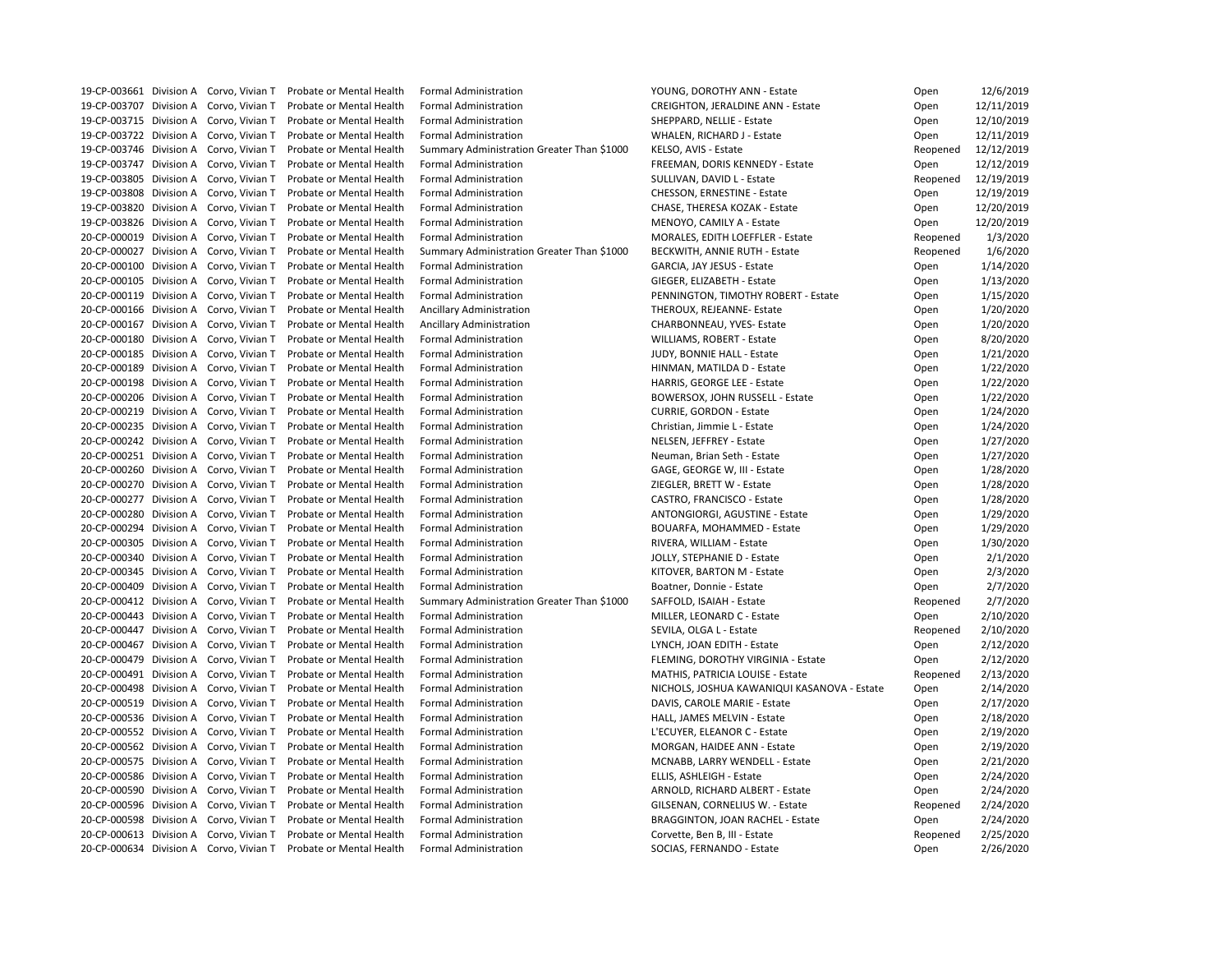20-CP-000638 Division A Corvo, Vivian T Probate or Mental Health Formal Administration Buhrow, Robert P - Estate 20-CP-000680 Division A Corvo, Vivian T Probate or Mental Health Formal Administration STANIFORD, FOYE F, Jr - Estate 20-CP-000687 Division A Corvo, Vivian T Probate or Mental Health Formal Administration MAHARAJH, BRAHAMANAND OMAH - Estate 20-CP-000699 Division A Corvo, Vivian T Probate or Mental Health Formal Administration WADLEY, MARILYN JEAN - Estate 20-CP-000741 Division A Corvo, Vivian T Probate or Mental Health Formal Administration Laboration LONG, BENTLEY - Estate 20-CP-000760 Division A Corvo, Vivian T Probate or Mental Health Formal Administration BASS, STANLEY S - Estate 20-CP-000764 Division A Corvo, Vivian T Probate or Mental Health Formal Administration BRUMMITT, KATHRYN LOUISE - Estate 20-CP-000780 Division A Corvo, Vivian T Probate or Mental Health Formal Administration June 1996 JENSEN, ROBERT E - Estate 20-CP-000823 Division A Corvo, Vivian T Probate or Mental Health Formal Administration Fitzpatrick, Veronica Ellen - Estate 20-CP-000865 Division A Corvo, Vivian T Probate or Mental Health Formal Administration The TANKSON, CHRISTOPHER JOHN - Estate 20-CP-000898 Division A Corvo, Vivian T Probate or Mental Health Formal Administration JACKSON, KENNETH B, Sr - Estate 20-CP-000916 Division A Corvo, Vivian T Probate or Mental Health Formal Administration Arenas, Bernardo F, Jr - Estate 20-CP-000919 Division A Corvo, Vivian T Probate or Mental Health Formal Administration Ryan, Genevieve - Estate 20-CP-000928 Division A Corvo, Vivian T Probate or Mental Health Formal Administration Williams, Brenda E - Estate 20-CP-000960 Division A Corvo, Vivian T Probate or Mental Health Formal Administration NewTON, JUNE - Estate C 20-CP-000966 Division A Corvo, Vivian T Probate or Mental Health Formal Administration https://www.marchiongli 20-CP-000987 Division A Corvo, Vivian T Probate or Mental Health Formal Administration TRITABAUGH, CLAUDIA J - Estate 20-CP-000988 Division A Corvo, Vivian T Probate or Mental Health Formal Administration KASTENBEIN, LUCY STEWART - Estate 20-CP-001031 Division A Corvo, Vivian T Probate or Mental Health Formal Administration CAVALLO, SALLY P - Estate 20-CP-001034 Division A Corvo, Vivian T Probate or Mental Health Formal Administration Peden, Doris Adolph - Estate 20-CP-001044 Division A Corvo, Vivian T Probate or Mental Health Formal Administration SPEIGHTS, JEROME ALLEN, III - Estate 20-CP-001058 Division A Corvo, Vivian T Probate or Mental Health Formal Administration KILPATRICK, JAMES EDWARD - Estate 20-CP-001068 Division A Corvo, Vivian T Probate or Mental Health Formal Administration Cassett Communisty Capunu, Michael, Jr - Estate 20-CP-001079 Division A Corvo, Vivian T Probate or Mental Health Formal Administration MORALES, SONIA D - Estate 20-CP-001082 Division A Corvo, Vivian T Probate or Mental Health Formal Administration Rodriguez, Angel E, Sr - Estate 20-CP-001113 Division A Corvo, Vivian T Probate or Mental Health Formal Administration Leone LEONE, SALVATORE - Estate 20-CP-001123 Division A Corvo, Vivian T Probate or Mental Health Formal Administration The Manus Corvo, VOUNG, MARCUS - Estate 20-CP-001126 Division A Corvo, Vivian T Probate or Mental Health Formal Administration has more that the HALLMARK, BOBBY - Estate 20-CP-001133 Division A Corvo, Vivian T Probate or Mental Health Formal Administration TOLLERTON, JEANNE - Estate 20-CP-001160 Division A Corvo, Vivian T Probate or Mental Health Formal Administration BARDEN, GARY L - Estate 20-CP-001165 Division A Corvo, Vivian T Probate or Mental Health Formal Administration WATERS, SUSAN FRANCIS EDWARDS - Estate 20-CP-001174 Division A Corvo, Vivian T Probate or Mental Health Formal Administration MATTINGLY, MICHELLE L - Estate 20-CP-001175 Division A Corvo, Vivian T Probate or Mental Health Formal Administration CAMPBELL, RACHEL R - Estate 20-CP-001178 Division A Corvo, Vivian T Probate or Mental Health Formal Administration BROOKS, SARA E - Estate 20-CP-001185 Division A Corvo, Vivian T Probate or Mental Health Formal Administration LAYMAN, KENNETH LOWELL - Estate 20-CP-001201 Division A Corvo, Vivian T Probate or Mental Health Formal Administration CARLILE, DOROTHY JEAN EMMONS - Estate 20-CP-001202 Division A Corvo, Vivian T Probate or Mental Health Formal Administration CARROLL, NATALIE JEAN - Estate 20-CP-001205 Division A Corvo, Vivian T Probate or Mental Health Formal Administration BARTLEY, NEIL L - Estate 20-CP-001219 Division A Corvo, Vivian T Probate or Mental Health Formal Administration JORDAN, CARMEN LYDIA - Estate 20-CP-001244 Division A Corvo, Vivian T Probate or Mental Health Formal Administration WILLIAMS, PAUL DAVID, Sr - Estate 20-CP-001245 Division A Corvo, Vivian T Probate or Mental Health Formal Administration HANDA-DOBIS, CAROL MARIE - Estate 20-CP-001274 Division A Corvo, Vivian T Probate or Mental Health Formal Administration VERSAGGI, PATRICK JOHN - Estate 20-CP-001291 Division A Corvo, Vivian T Probate or Mental Health Formal Administration WELCH, ERMAL W - Estate 20-CP-001312 Division A Corvo, Vivian T Probate or Mental Health Formal Administration HAZZARD, ELEANOR MARGUERITE - Estate 20-CP-001316 Division A Corvo, Vivian T Probate or Mental Health Formal Administration MCCULLOUGH, DANIEL LEE - Estate 20-CP-001337 Division A Corvo, Vivian T Probate or Mental Health Ancillary Administration de Limia, Josefa Montero Seoane- Estate 20-CP-001350 Division A Corvo, Vivian T Probate or Mental Health Formal Administration MARTIN, JOHN P - Estate 20-CP-001355 Division A Corvo, Vivian T Probate or Mental Health Formal Administration BLANCO, JESSE ABRAHAM - Estate 20-CP-001379 Division A Corvo, Vivian T Probate or Mental Health Formal Administration PHILLIPS, SHIRLEY M - Estate 20-CP-001385 Division A Corvo, Vivian T Probate or Mental Health Formal Administration SMITH, LEYDA A - Estate 20-CP-001390 Division A Corvo, Vivian T Probate or Mental Health Formal Administration AMEY, LINDA SUE - Estate 20-CP-001401 Division A Corvo, Vivian T Probate or Mental Health Formal Administration DUAL DUZNESKI, JOSEPH - Estate 20-CP-001407 Division A Corvo, Vivian T Probate or Mental Health Formal Administration MAYHALL, RAMONIA PELT - Estate

| Open     | 2/27/2020 |
|----------|-----------|
| Open     | 3/3/2020  |
| Reopened | 3/3/2020  |
| Open     | 3/4/2020  |
| Open     | 3/9/2020  |
| Open     | 3/10/2020 |
| Open     | 3/10/2020 |
| Open     | 3/11/2020 |
| Open     | 3/16/2020 |
| Reopened | 3/19/2020 |
| Open     | 3/23/2020 |
| Open     | 3/25/2020 |
| Open     | 3/25/2020 |
|          | 3/26/2020 |
| Open     |           |
| Open     | 3/30/2020 |
| Open     | 3/31/2020 |
| Open     | 4/1/2020  |
| Open     | 4/1/2020  |
| Open     | 4/7/2020  |
| Open     | 4/7/2020  |
| Open     | 4/8/2020  |
| Reopened | 4/9/2020  |
| Open     | 4/9/2020  |
| Open     | 4/13/2020 |
| Open     | 4/13/2020 |
| Open     | 4/16/2020 |
| Open     | 4/16/2020 |
| Open     | 4/16/2020 |
| Open     | 4/17/2020 |
| Open     | 4/22/2020 |
| Open     | 4/23/2020 |
| Open     | 4/24/2020 |
| Open     | 4/24/2020 |
| Open     | 4/24/2020 |
| Open     | 4/24/2020 |
| Open     | 4/27/2020 |
| Open     | 4/27/2020 |
|          | 4/27/2020 |
| Open     | 4/28/2020 |
| Open     | 5/1/2020  |
| Reopened |           |
| Open     | 5/1/2020  |
| Open     | 5/6/2020  |
| Open     | 5/7/2020  |
| Open     | 5/9/2020  |
| Open     | 5/10/2020 |
| Open     | 5/12/2020 |
| Open     | 5/13/2020 |
| Open     | 5/14/2020 |
| Open     | 5/18/2020 |
| Open     | 5/15/2020 |
| Open     | 5/19/2020 |
| Open     | 5/19/2020 |
| Open     | 5/19/2020 |
|          |           |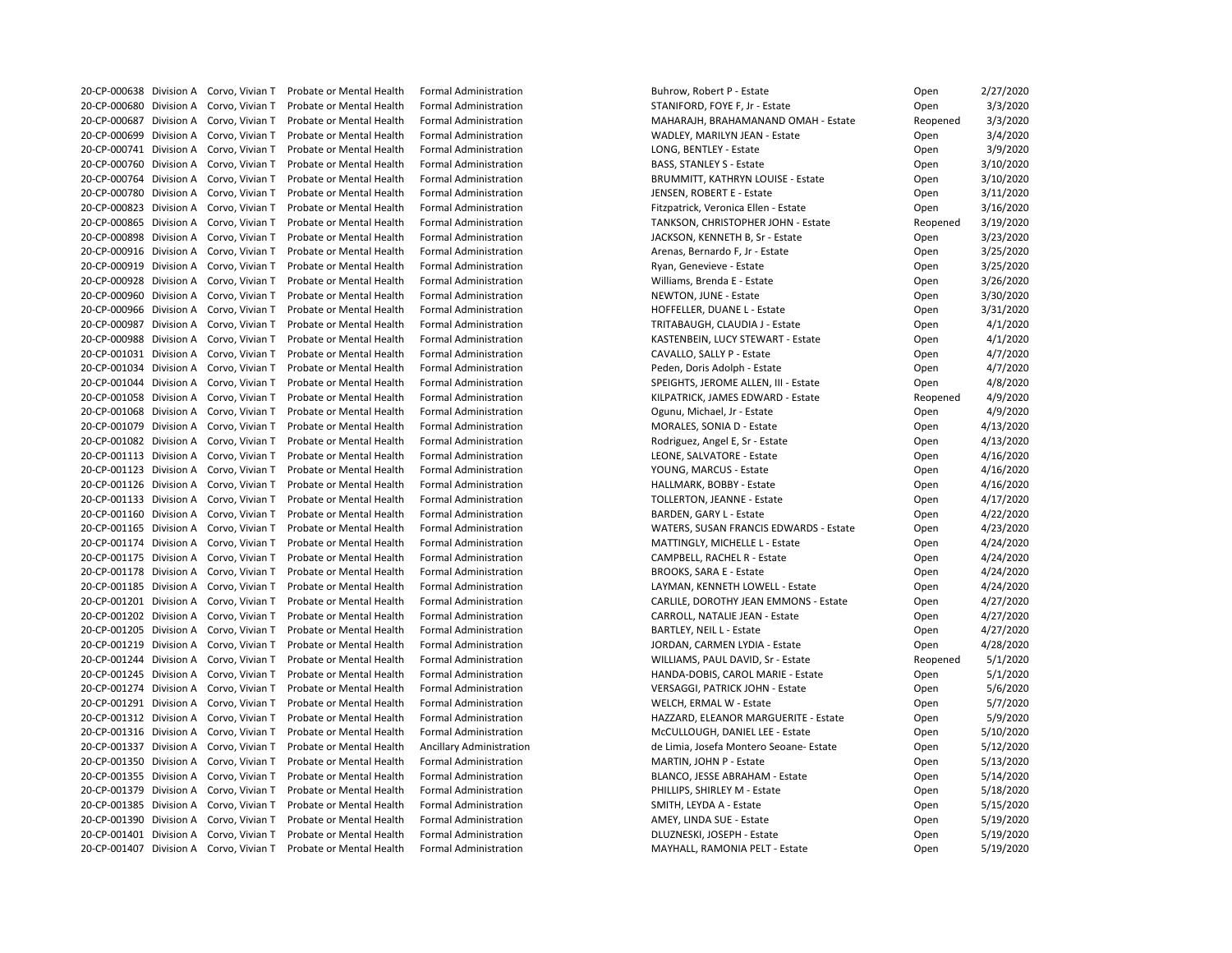| 20-CP-001422 Division A Corvo, Vivian T |                 | Probate or Mental Health                                         | <b>Formal Administration</b>               | DIXON, TERRANCE - Estate                   | Open     | 5/20/2020 |
|-----------------------------------------|-----------------|------------------------------------------------------------------|--------------------------------------------|--------------------------------------------|----------|-----------|
| 20-CP-001426 Division A Corvo, Vivian T |                 | <b>Probate or Mental Health</b>                                  | Summary Administration Less Than \$1000    | COOPER, SHIRLEY - Estate                   | Reopened | 5/20/2020 |
| 20-CP-001448 Division A Corvo, Vivian T |                 | Probate or Mental Health                                         | <b>Formal Administration</b>               | WISHART, SHAWN R - Estate                  | Open     | 5/21/2020 |
| 20-CP-001469 Division A Corvo, Vivian T |                 | Probate or Mental Health                                         | <b>Formal Administration</b>               | BLOM, MICHAEL G - Estate                   | Open     | 5/25/2020 |
| 20-CP-001483 Division A                 | Corvo, Vivian T | Probate or Mental Health                                         | <b>Formal Administration</b>               | <b>TAYLOR, GRANT FREDERICK - Estate</b>    | Open     | 5/27/2020 |
| 20-CP-001485 Division A Corvo, Vivian T |                 | Probate or Mental Health                                         | <b>Formal Administration</b>               | DEFLUITER, LINDA M - Estate                | Open     | 5/27/2020 |
| 20-CP-001488 Division A Corvo, Vivian T |                 | Probate or Mental Health                                         | <b>Formal Administration</b>               | <b>CRIDER, FRANK - Estate</b>              | Open     | 5/27/2020 |
| 20-CP-001491 Division A Corvo, Vivian T |                 | Probate or Mental Health                                         | <b>Formal Administration</b>               | WAIBEL, ATTILIA A - Estate                 | Reopened | 5/27/2020 |
| 20-CP-001493 Division A Corvo, Vivian T |                 | Probate or Mental Health                                         | <b>Formal Administration</b>               | PRALL, KENNETH HOWARD, II - Estate         | Open     | 5/27/2020 |
| 20-CP-001499 Division A Corvo, Vivian T |                 | Probate or Mental Health                                         | <b>Formal Administration</b>               | <b>BOLIN, MARGARET SHARRON - Estate</b>    | Open     | 5/27/2020 |
| 20-CP-001502 Division A Corvo, Vivian T |                 | Probate or Mental Health                                         | <b>Formal Administration</b>               | PREBIS, GERALDINE RITA - Estate            | Open     | 5/27/2020 |
| 20-CP-001510 Division A Corvo, Vivian T |                 | Probate or Mental Health                                         | <b>Formal Administration</b>               | WELSCH-HAAS, INGEBORG B - Estate           | Open     | 5/28/2020 |
| 20-CP-001516 Division A Corvo, Vivian T |                 | Probate or Mental Health                                         | <b>Formal Administration</b>               | UNDERWOOD, BIRDIE EILEEN WILLIAMS - Estate | Open     | 5/28/2020 |
| 20-CP-001544 Division A                 | Corvo, Vivian T | Probate or Mental Health                                         | <b>Formal Administration</b>               | <b>BOUDREAUX, JEAN ROSE - Estate</b>       | Open     | 6/1/2020  |
| 20-CP-001546 Division A Corvo, Vivian T |                 | Probate or Mental Health                                         | <b>Formal Administration</b>               | ADAMS, GEORGE MARSHALL - Estate            |          | 6/1/2020  |
|                                         |                 |                                                                  | <b>Formal Administration</b>               |                                            | Open     |           |
| 20-CP-001556 Division A Corvo, Vivian T |                 | Probate or Mental Health                                         |                                            | DUNCAN, EDWARD KEYTON, Jr - Estate         | Open     | 6/2/202C  |
| 20-CP-001560 Division A Corvo, Vivian T |                 | Probate or Mental Health                                         | <b>Ancillary Administration</b>            | <b>WILLIAMS, ROBERT A- Estate</b>          | Open     | 6/2/202C  |
| 20-CP-001574 Division A Corvo, Vivian T |                 | Probate or Mental Health                                         | Summary Administration Less Than \$1000    | FLOYD, ANDREW A, Jr - Estate               | Open     | 6/3/2020  |
| 20-CP-001579 Division A Corvo, Vivian T |                 | Probate or Mental Health                                         | <b>Formal Administration</b>               | <b>BREWER, MILDRED VIOLA - Estate</b>      | Open     | 6/3/2020  |
| 20-CP-001589 Division A                 | Corvo, Vivian T | Probate or Mental Health                                         | <b>Formal Administration</b>               | PAVIS, JULIA - Estate                      | Open     | 6/4/2020  |
| 20-CP-001604 Division A Corvo, Vivian T |                 | Probate or Mental Health                                         | <b>Formal Administration</b>               | ROSA, JOSE R - Estate                      | Open     | 6/7/2020  |
| 20-CP-001635 Division A Corvo, Vivian T |                 | Probate or Mental Health                                         | Summary Administration Less Than \$1000    | PRATER, BETTYE B - Estate                  | Reopened | 6/9/2020  |
| 20-CP-001636 Division A Corvo, Vivian T |                 | Probate or Mental Health                                         | <b>Formal Administration</b>               | Hernandez, Pete - Estate                   | Open     | 6/9/2020  |
| 20-CP-001642 Division A Corvo, Vivian T |                 | Probate or Mental Health                                         | <b>Formal Administration</b>               | WILBURN, JL - Estate                       | Open     | 6/10/2020 |
| 20-CP-001650 Division A Corvo, Vivian T |                 | Probate or Mental Health                                         | <b>Formal Administration</b>               | HOPKINS, BETTY JO - Estate                 | Open     | 6/10/2020 |
| 20-CP-001658 Division A Corvo, Vivian T |                 | Probate or Mental Health                                         | <b>Formal Administration</b>               | NICHOLSON, STEVEN LYLE - Estate            | Open     | 6/11/2020 |
| 20-CP-001661 Division A Corvo, Vivian T |                 | Probate or Mental Health                                         | <b>Formal Administration</b>               | FINAN, JOSEPH A - Estate                   | Open     | 6/11/2020 |
| 20-CP-001669 Division A Corvo, Vivian T |                 | Probate or Mental Health                                         | <b>Formal Administration</b>               | MCCALLA, NATHAN VAZ - Estate               | Open     | 6/11/2020 |
| 20-CP-001687 Division A                 | Corvo, Vivian T | Probate or Mental Health                                         | <b>Formal Administration</b>               | LEDBETTER, MARSHALL HOWARD - Estate        | Open     | 6/15/2020 |
| 20-CP-001731 Division A Corvo, Vivian T |                 | Probate or Mental Health                                         | <b>Formal Administration</b>               | PEMBERTON, VIRGINIA H - Estate             | Open     | 6/18/2020 |
| 20-CP-001739 Division A Corvo, Vivian T |                 | Probate or Mental Health                                         | <b>Formal Administration</b>               | HILL, HELEN D - Estate                     | Open     | 6/18/2020 |
|                                         |                 | 20-CP-001762 Division A Corvo, Vivian T Probate or Mental Health | <b>Formal Administration</b>               | SMITH, GARY R - Estate                     | Open     | 6/22/2020 |
| 20-CP-001769 Division A                 | Corvo, Vivian T | Probate or Mental Health                                         | <b>Formal Administration</b>               | RALEY, DANIEL - Estate                     | Open     | 6/23/2020 |
| 20-CP-001821 Division A Corvo, Vivian T |                 | Probate or Mental Health                                         | <b>Formal Administration</b>               | PERDOMO, MARCELO OTERO - Estate            | Open     | 6/25/2020 |
| 20-CP-001830 Division A                 | Corvo, Vivian T | Probate or Mental Health                                         | <b>Formal Administration</b>               | LOTT, PAULINE K - Estate                   | Open     | 6/26/2020 |
| 20-CP-001864 Division A                 | Corvo, Vivian T | Probate or Mental Health                                         | Summary Administration Greater Than \$1000 | SEELIGER, JEANNIE - Estate                 | Open     | 6/30/2020 |
| 20-CP-001866 Division A                 | Corvo, Vivian T | Probate or Mental Health                                         | <b>Formal Administration</b>               | <b>CONNORS, KAROLINE - Estate</b>          | Open     | 6/30/2020 |
| 20-CP-001889 Division A                 | Corvo, Vivian T | Probate or Mental Health                                         | <b>Formal Administration</b>               | Ramakrishnan, Rupal - Estate               | Open     | 7/1/2020  |
| 20-CP-001903 Division A                 | Corvo, Vivian T | Probate or Mental Health                                         | <b>Formal Administration</b>               | POZIN, GAIL - Estate                       | Open     | 7/2/2020  |
| 20-CP-001919 Division A                 | Corvo, Vivian T | Probate or Mental Health                                         | <b>Formal Administration</b>               | QUINN, WILLIAM J - Estate                  | Open     | 7/2/2020  |
| 20-CP-001925 Division A                 | Corvo, Vivian T | Probate or Mental Health                                         | <b>Formal Administration</b>               | QUILTY, CLIFFORD - Estate                  |          | 7/7/2020  |
|                                         |                 | Probate or Mental Health                                         |                                            |                                            | Open     | 7/7/2020  |
| 20-CP-001935 Division A                 | Corvo, Vivian T |                                                                  | <b>Formal Administration</b>               | VAN VOLLENHOVEN, IRA - Estate              | Open     |           |
| 20-CP-001944 Division A                 | Corvo, Vivian T | Probate or Mental Health                                         | <b>Formal Administration</b>               | Hughes, Susan Yagoda - Estate              | Open     | 7/8/2020  |
| 20-CP-001945 Division A                 | Corvo, Vivian T | Probate or Mental Health                                         | <b>Formal Administration</b>               | Driggers, William - Estate                 | Open     | 7/8/2020  |
| 20-CP-001949 Division A                 | Corvo, Vivian T | Probate or Mental Health                                         | <b>Formal Administration</b>               | Danmeyer, Michael L - Estate               | Open     | 7/8/2020  |
| 20-CP-001967 Division A                 | Corvo, Vivian T | Probate or Mental Health                                         | <b>Formal Administration</b>               | <b>BRAVO, LORAINE - Estate</b>             | Open     | 7/10/2020 |
| 20-CP-001968 Division A                 | Corvo, Vivian T | Probate or Mental Health                                         | <b>Formal Administration</b>               | Chunn, Sheila Ruth - Estate                | Open     | 7/10/2020 |
| 20-CP-001974 Division A                 | Corvo, Vivian T | Probate or Mental Health                                         | Summary Administration Greater Than \$1000 | WEEKS, LILLIAN M - Estate                  | Open     | 7/10/2020 |
| 20-CP-002004 Division A                 | Corvo, Vivian T | Probate or Mental Health                                         | <b>Formal Administration</b>               | KINSEY, CAROLYN - Estate                   | Open     | 7/14/2020 |
| 20-CP-002008 Division A                 | Corvo, Vivian T | Probate or Mental Health                                         | <b>Formal Administration</b>               | <b>GONTARSKI, LORRAINE MARIE - Estate</b>  | Open     | 7/15/2020 |
| 20-CP-002040 Division A                 | Corvo, Vivian T | Probate or Mental Health                                         | <b>Formal Administration</b>               | Siddique, Teresa A - Estate                | Open     | 7/20/2020 |
| 20-CP-002041 Division A                 | Corvo, Vivian T | Probate or Mental Health                                         | <b>Formal Administration</b>               | <b>EHRENPREIS, SYMOUR - Estate</b>         | Open     | 7/20/2020 |
| 20-CP-002051 Division A Corvo, Vivian T |                 | Probate or Mental Health                                         | <b>Formal Administration</b>               | MOODY, LINDA ELIZABETH - Estate            | Open     | 7/20/2020 |

| Open     | 5/20/2020 |
|----------|-----------|
| Reopened | 5/20/2020 |
| Open     | 5/21/2020 |
| Open     | 5/25/2020 |
| Open     | 5/27/2020 |
| Open     | 5/27/2020 |
| Open     | 5/27/2020 |
| Reopened | 5/27/2020 |
| Open     | 5/27/2020 |
| Open     | 5/27/2020 |
| Open     | 5/27/2020 |
| Open     | 5/28/2020 |
| Open     | 5/28/2020 |
|          | 6/1/2020  |
| Open     |           |
| Open     | 6/1/2020  |
| Open     | 6/2/2020  |
| Open     | 6/2/2020  |
| Open     | 6/3/2020  |
| Open     | 6/3/2020  |
| Open     | 6/4/2020  |
| Open     | 6/7/2020  |
| Reopened | 6/9/2020  |
| Open     | 6/9/2020  |
| Open     | 6/10/2020 |
| Open     | 6/10/2020 |
| Open     | 6/11/2020 |
| Open     | 6/11/2020 |
| Open     | 6/11/2020 |
| Open     | 6/15/2020 |
| Open     | 6/18/2020 |
| Open     | 6/18/2020 |
| Open     | 6/22/2020 |
| Open     | 6/23/2020 |
| Open     | 6/25/2020 |
| Open     | 6/26/2020 |
| Open     | 6/30/2020 |
| Open     | 6/30/2020 |
| Open     | 7/1/2020  |
|          | 7/2/2020  |
| Open     |           |
| Open     | 7/2/2020  |
| Open     | 7/7/2020  |
| Open     | 7/7/2020  |
| Open     | 7/8/2020  |
| Open     | 7/8/2020  |
| Open     | 7/8/2020  |
| Open     | 7/10/2020 |
| Open     | 7/10/2020 |
| Open     | 7/10/2020 |
| Open     | 7/14/2020 |
| Open     | 7/15/2020 |
| Open     | 7/20/2020 |
| Open     | 7/20/2020 |
| Open     | 7/20/2020 |
|          |           |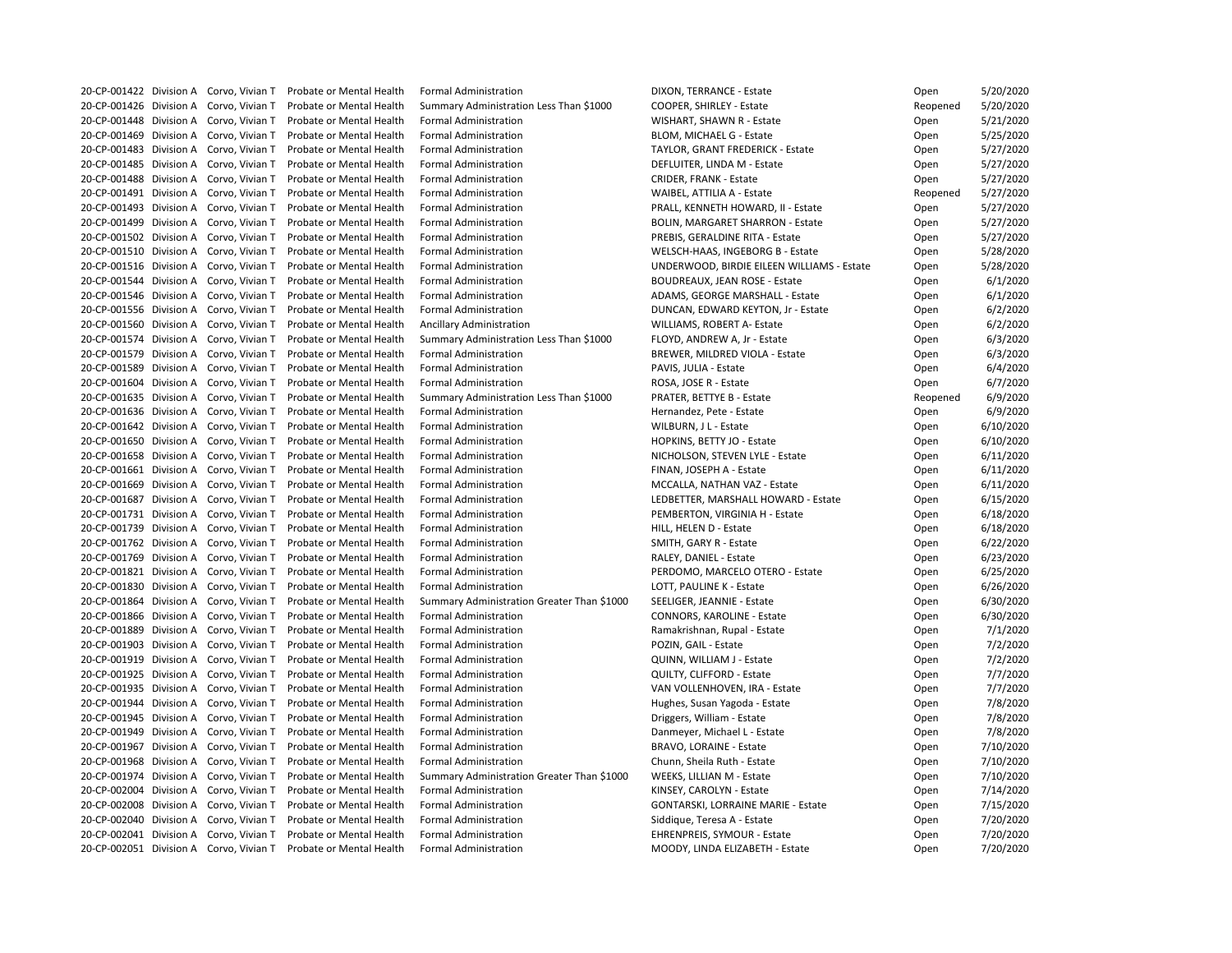| 20-CP-002062 Division A Corvo, Vivian T |                 | <b>Probate or Mental Health</b> | <b>Formal Administration</b>               | <b>QUICK, TODD NICHOLAS - Estate</b>      | Open     | 7/21/2020 |
|-----------------------------------------|-----------------|---------------------------------|--------------------------------------------|-------------------------------------------|----------|-----------|
| 20-CP-002064 Division A                 | Corvo, Vivian T | Probate or Mental Health        | <b>Formal Administration</b>               | HOUGH, PAUL E - Estate                    | Open     | 7/22/2020 |
| 20-CP-002079 Division A Corvo, Vivian T |                 | Probate or Mental Health        | <b>Formal Administration</b>               | ROBINSON, EMMA C - Estate                 | Open     | 7/22/2020 |
| 20-CP-002107 Division A Corvo, Vivian T |                 | Probate or Mental Health        | <b>Formal Administration</b>               | FIGUEREDO, JORGE SERGIO - Estate          | Open     | 7/24/2020 |
| 20-CP-002112 Division A Corvo, Vivian T |                 | Probate or Mental Health        | <b>Formal Administration</b>               | GILBREATH, DORA - Estate                  | Open     | 7/26/2020 |
| 20-CP-002133 Division A                 | Corvo, Vivian T | Probate or Mental Health        | <b>Formal Administration</b>               | SWINNEY, LAUREN KEYS - Estate             | Open     | 7/28/2020 |
| 20-CP-002137 Division A                 | Corvo, Vivian T | Probate or Mental Health        | <b>Formal Administration</b>               | Duraccio, Suzanna - Estate                | Open     | 7/28/2020 |
| 20-CP-002143 Division A Corvo, Vivian T |                 | Probate or Mental Health        | <b>Formal Administration</b>               | GRAHAM, FRANK, Jr - Estate                | Open     | 7/28/2020 |
| 20-CP-002149 Division A                 | Corvo, Vivian T | Probate or Mental Health        | <b>Formal Administration</b>               | MATTHEWS, DORIAN LEA - Estate             | Open     | 7/29/2020 |
| 20-CP-002160 Division A Corvo, Vivian T |                 | Probate or Mental Health        | <b>Formal Administration</b>               | DORSEY, BELLA R - Estate                  | Open     | 7/29/2020 |
| 20-CP-002168 Division A Corvo, Vivian T |                 | Probate or Mental Health        | <b>Formal Administration</b>               | JIMENEZ, ESTELLE VIRGINIA - Estate        | Open     | 7/30/2020 |
| 20-CP-002173 Division A                 | Corvo, Vivian T | Probate or Mental Health        | <b>Formal Administration</b>               | Griffie, Evelyn - Estate                  | Open     | 7/30/2020 |
| 20-CP-002182 Division A Corvo, Vivian T |                 | Probate or Mental Health        | <b>Formal Administration</b>               | MILITELLO, BOBBIE C - Estate              | Open     | 7/31/2020 |
| 20-CP-002198 Division A Corvo, Vivian T |                 | Probate or Mental Health        | <b>Formal Administration</b>               | ENGLISH, CHARLIE, Jr - Estate             | Open     | 8/3/2020  |
| 20-CP-002219 Division A Corvo, Vivian T |                 | Probate or Mental Health        | <b>Formal Administration</b>               | Poitier, Flora Wynn - Estate              | Open     | 8/4/2020  |
| 20-CP-002225 Division A                 | Corvo, Vivian T | Probate or Mental Health        | <b>Formal Administration</b>               | Lamb, Thomas Everett - Estate             | Open     | 8/4/2020  |
| 20-CP-002226 Division A                 | Corvo, Vivian T | Probate or Mental Health        | <b>Formal Administration</b>               | <b>GHILLYER, ANDREW WILLIAM - Estate</b>  | Open     | 8/4/2020  |
| 20-CP-002262 Division A Corvo, Vivian T |                 | Probate or Mental Health        | <b>Formal Administration</b>               | OLSON, JOANN ALENCIKAS - Estate           | Open     | 8/7/2020  |
| 20-CP-002266 Division A Corvo, Vivian T |                 | Probate or Mental Health        | <b>Formal Administration</b>               | <b>BURNS, STEPHANIE M - Estate</b>        | Open     | 8/7/2020  |
| 20-CP-002269 Division A Corvo, Vivian T |                 | Probate or Mental Health        | <b>Formal Administration</b>               | <b>MOTON, RONRICO DELON - Estate</b>      | Open     | 8/7/2020  |
| 20-CP-002278 Division A                 | Corvo, Vivian T | Probate or Mental Health        | <b>Formal Administration</b>               | LINDSEY, DALE RAY - Estate                | Open     | 8/7/2020  |
| 20-CP-002288 Division A                 | Corvo, Vivian T | Probate or Mental Health        | <b>Formal Administration</b>               | <b>ELLIOT, STEPHEN CHARLES - Estate</b>   |          | 8/10/2020 |
| 20-CP-002291 Division A                 |                 | Probate or Mental Health        | <b>Formal Administration</b>               |                                           | Open     |           |
|                                         | Corvo, Vivian T |                                 |                                            | <b>BROWN, GEORGE MARVIN - Estate</b>      | Open     | 8/10/2020 |
| 20-CP-002298 Division A                 | Corvo, Vivian T | Probate or Mental Health        | <b>Ancillary Administration</b>            | RIDIKAS, BRIAN J- Estate                  | Open     | 8/11/2020 |
| 20-CP-002305 Division A Corvo, Vivian T |                 | Probate or Mental Health        | <b>Formal Administration</b>               | KAUL, MARGUERITE WRIGHT - Estate          | Reopened | 8/12/2020 |
| 20-CP-002315 Division A                 | Corvo, Vivian T | Probate or Mental Health        | <b>Formal Administration</b>               | Putnam, James L - Estate                  | Open     | 8/12/2020 |
| 20-CP-002316 Division A                 | Corvo, Vivian T | Probate or Mental Health        | <b>Formal Administration</b>               | Padilla, Elena - Estate                   | Open     | 8/12/2020 |
| 20-CP-002319 Division A                 | Corvo, Vivian T | Probate or Mental Health        | <b>Formal Administration</b>               | SWANSON, KATHLEEN A - Estate              | Open     | 8/12/2020 |
| 20-CP-002323 Division A Corvo, Vivian T |                 | Probate or Mental Health        | <b>Formal Administration</b>               | CLINE, LEE R - Estate                     | Open     | 8/12/2020 |
| 20-CP-002348 Division A Corvo, Vivian T |                 | Probate or Mental Health        | <b>Formal Administration</b>               | <b>TORRES, JOSE DAMIAN - Estate</b>       | Reopened | 8/17/2020 |
| 20-CP-002359 Division A Corvo, Vivian T |                 | Probate or Mental Health        | <b>Formal Administration</b>               | <b>BAIRD, ERNEST STUART - Estate</b>      | Open     | 8/18/2020 |
| 20-CP-002363 Division A Corvo, Vivian T |                 | Probate or Mental Health        | <b>Formal Administration</b>               | POWERS, KAREN - Estate                    | Open     | 8/18/2020 |
| 20-CP-002387 Division A Corvo, Vivian T |                 | Probate or Mental Health        | <b>Formal Administration</b>               | RAYMOND, CLAUDETTE P - Estate             | Open     | 8/19/2020 |
| 20-CP-002407 Division A Corvo, Vivian T |                 | Probate or Mental Health        | <b>Formal Administration</b>               | RODRIGUEZ, MARIO, Jr - Estate             | Open     | 8/21/2020 |
| 20-CP-002410 Division A                 | Corvo, Vivian T | Probate or Mental Health        | <b>Formal Administration</b>               | CECICH, DAVID KEITH - Estate              | Open     | 8/21/2020 |
| 20-CP-002415 Division A                 | Corvo, Vivian T | Probate or Mental Health        | <b>Formal Administration</b>               | WESTRICH, GARY ALAN - Estate              | Open     | 8/21/2020 |
| 20-CP-002428 Division A                 | Corvo, Vivian T | Probate or Mental Health        | <b>Formal Administration</b>               | Hartmann, Roxie Christine - Estate        | Open     | 8/24/2020 |
| 20-CP-002445 Division A                 | Corvo, Vivian T | Probate or Mental Health        | <b>Formal Administration</b>               | MILLER, JUANITA - Estate                  | Open     | 8/25/2020 |
| 20-CP-002450 Division A                 | Corvo, Vivian T | Probate or Mental Health        | <b>Formal Administration</b>               | Schreiber, Willy - Estate                 | Reopened | 8/26/2020 |
| 20-CP-002480 Division A                 | Corvo, Vivian T | Probate or Mental Health        | <b>Formal Administration</b>               | DELUCA, DAVID - Estate                    | Open     | 8/28/2020 |
| 20-CP-002484 Division A                 | Corvo, Vivian T | Probate or Mental Health        | Summary Administration Greater Than \$1000 | JOHNSON-THOMAS, LILA - Estate             | Reopened | 8/29/2020 |
| 20-CP-002496 Division A                 | Corvo, Vivian T | Probate or Mental Health        | <b>Formal Administration</b>               | Daniels, Gustavo Herrera - Estate         | Open     | 8/31/2020 |
| 20-CP-002506 Division A Corvo, Vivian T |                 | Probate or Mental Health        | <b>Formal Administration</b>               | OLIVARES, GLADYS C - Estate               | Open     | 9/1/2020  |
| 20-CP-002509 Division A                 | Corvo, Vivian T | Probate or Mental Health        | <b>Formal Administration</b>               | McADOO, DONNA A - Estate                  | Reopened | 9/1/2020  |
| 20-CP-002538 Division A                 | Corvo, Vivian T | Probate or Mental Health        | <b>Formal Administration</b>               | Stivers, Timothy Bruce - Estate           | Open     | 9/3/2020  |
| 20-CP-002548 Division A                 | Corvo, Vivian T | Probate or Mental Health        | <b>Formal Administration</b>               | <b>BROWN, DAVID MARC - Estate</b>         | Open     | 9/4/2020  |
| 20-CP-002550 Division A                 | Corvo, Vivian T | Probate or Mental Health        | <b>Formal Administration</b>               | ROBERTS, CELESTINE - Estate               | Open     | 9/4/2020  |
| 20-CP-002577 Division A                 | Corvo, Vivian T | Probate or Mental Health        | <b>Formal Administration</b>               | Klein, Gale Stewart - Estate              | Open     | 9/8/2020  |
| 20-CP-002587 Division A                 | Corvo, Vivian T | Probate or Mental Health        | <b>Formal Administration</b>               | MOTLEY, WILLIE E - Estate                 | Open     | 9/9/2020  |
| 20-CP-002594 Division A                 | Corvo, Vivian T | Probate or Mental Health        | <b>Formal Administration</b>               | TRAN, VUNG NGOC - Estate                  | Open     | 9/9/2020  |
| 20-CP-002598 Division A                 | Corvo, Vivian T | Probate or Mental Health        | Summary Administration Greater Than \$1000 | <b>CARTER, SHANE CHRISTOPHER - Estate</b> | Reopened | 9/10/2020 |
| 20-CP-002609 Division A                 | Corvo, Vivian T | Probate or Mental Health        | <b>Formal Administration</b>               | SCHOOLCRAFT, JACK F - Estate              | Open     | 9/10/2020 |
| 20-CP-002611 Division A Corvo, Vivian T |                 | Probate or Mental Health        | <b>Formal Administration</b>               | WILLIERS, ANDREA MICHELE - Estate         | Open     | 9/10/2020 |
|                                         |                 |                                 |                                            |                                           |          |           |

| Open     | 7/21/2020 |
|----------|-----------|
| Open     | 7/22/2020 |
| Open     | 7/22/2020 |
| Open     | 7/24/2020 |
| Open     | 7/26/2020 |
| Open     | 7/28/2020 |
| Open     | 7/28/2020 |
| Open     | 7/28/2020 |
| Open     | 7/29/2020 |
| Open     | 7/29/2020 |
| Open     | 7/30/2020 |
| Open     | 7/30/2020 |
| Open     | 7/31/2020 |
| Open     | 8/3/2020  |
| Open     | 8/4/2020  |
| Open     | 8/4/2020  |
|          | 8/4/2020  |
| Open     |           |
| Open     | 8/7/2020  |
| Open     | 8/7/2020  |
| Open     | 8/7/2020  |
| Open     | 8/7/2020  |
| Open     | 8/10/2020 |
| Open     | 8/10/2020 |
| Open     | 8/11/2020 |
| Reopened | 8/12/2020 |
| Open     | 8/12/2020 |
| Open     | 8/12/2020 |
| Open     | 8/12/2020 |
| Open     | 8/12/2020 |
| Reopened | 8/17/2020 |
| Open     | 8/18/2020 |
| Open     | 8/18/2020 |
| Open     | 8/19/2020 |
| Open     | 8/21/2020 |
| Open     | 8/21/2020 |
| Open     | 8/21/2020 |
| Open     | 8/24/2020 |
| Open     | 8/25/2020 |
| Reopened | 8/26/2020 |
| Open     | 8/28/2020 |
| Reopened | 8/29/2020 |
| Open     | 8/31/2020 |
| Open     | 9/1/2020  |
| Reopened | 9/1/2020  |
| Open     | 9/3/2020  |
| Open     | 9/4/2020  |
| Open     | 9/4/2020  |
| Open     | 9/8/2020  |
| Open     | 9/9/2020  |
| Open     | 9/9/2020  |
| Reopened | 9/10/2020 |
| Open     | 9/10/2020 |
| Open     | 9/10/2020 |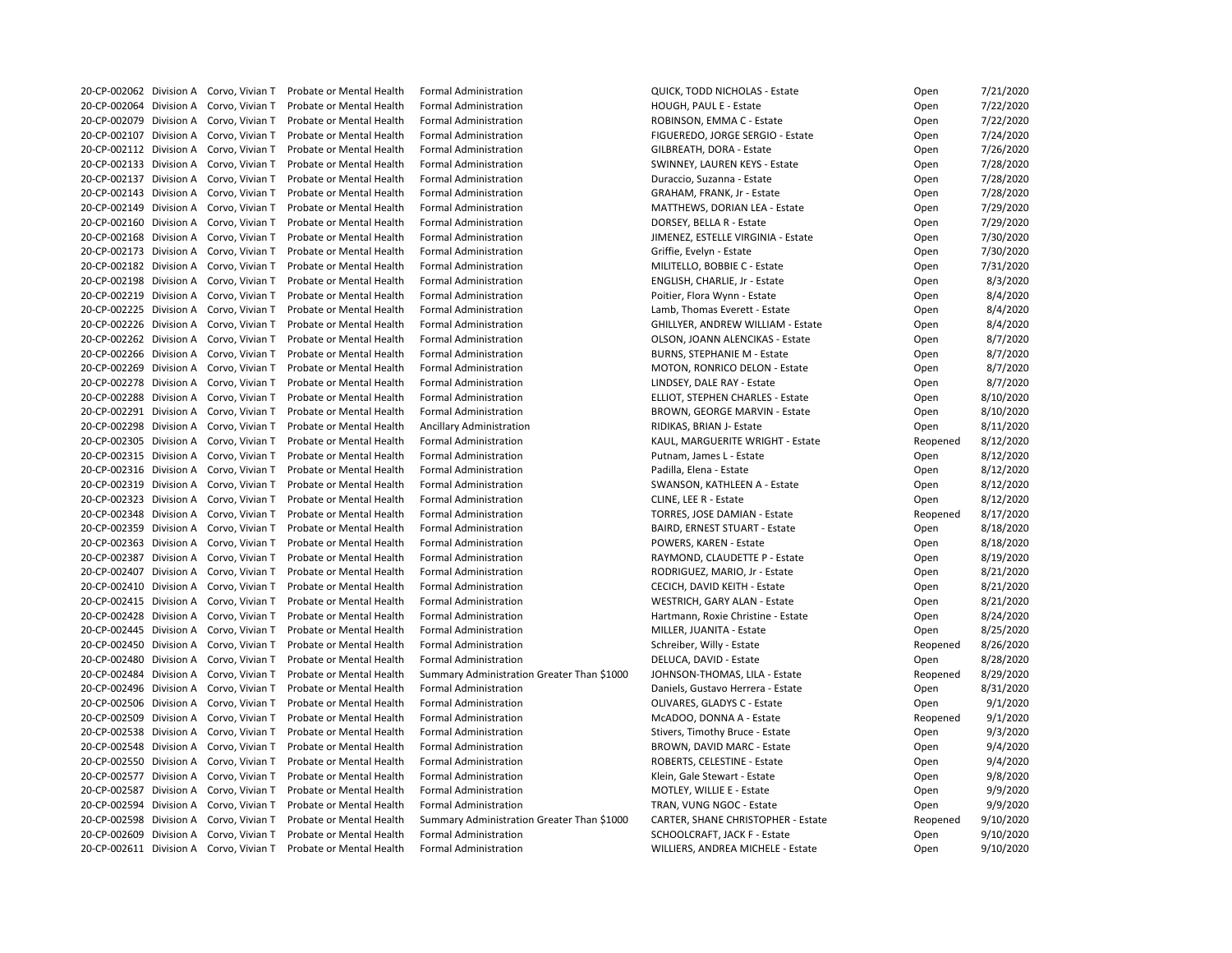|  | 20-CP-002655 Division A Corvo, Vivian T | Probate or Mental Health | <b>Formal Administration</b>               | ROHNER, EMILY M - Estate               | Open | 9/15/2020  |
|--|-----------------------------------------|--------------------------|--------------------------------------------|----------------------------------------|------|------------|
|  | 20-CP-002671 Division A Corvo, Vivian T | Probate or Mental Health | <b>Formal Administration</b>               | Simmons, Lillian P - Estate            | Open | 9/16/2020  |
|  | 20-CP-002672 Division A Corvo, Vivian T | Probate or Mental Health | <b>Formal Administration</b>               | Peralta, Aaron Michael - Estate        | Open | 9/17/2020  |
|  | 20-CP-002683 Division A Corvo, Vivian T | Probate or Mental Health | <b>Formal Administration</b>               | CARR, ELEANOR G - Estate               | Open | 9/17/2020  |
|  | 20-CP-002685 Division A Corvo, Vivian T | Probate or Mental Health | <b>Formal Administration</b>               | BAPTISTE, CONSUELO JEAN - Estate       | Open | 9/17/2020  |
|  | 20-CP-002687 Division A Corvo, Vivian T | Probate or Mental Health | <b>Formal Administration</b>               | HAMILTON, MARY ELIZABETH - Estate      | Open | 9/17/2020  |
|  | 20-CP-002739 Division A Corvo, Vivian T | Probate or Mental Health | <b>Formal Administration</b>               | <b>VOITOVICH, ALICE - Estate</b>       | Open | 9/23/2020  |
|  | 20-CP-002747 Division A Corvo, Vivian T | Probate or Mental Health | <b>Formal Administration</b>               | MCCORMACK, WOODROW WILSON, Jr - Estate | Open | 9/23/2020  |
|  | 20-CP-002770 Division A Corvo, Vivian T | Probate or Mental Health | Foreign Will                               | Tountas, Constantinos- Estate          | Open | 9/24/2020  |
|  | 20-CP-002777 Division A Corvo, Vivian T | Probate or Mental Health | <b>Formal Administration</b>               | BRADY, WILLIAM J - Estate              | Open | 9/25/2020  |
|  | 20-CP-002790 Division A Corvo, Vivian T | Probate or Mental Health | <b>Formal Administration</b>               | GHANNOUM, MOHAMMED ALI - Estate        | Open | 9/28/2020  |
|  | 20-CP-002795 Division A Corvo, Vivian T | Probate or Mental Health | Summary Administration Greater Than \$1000 | BRUMBACH, JOEL JACOB, Jr - Estate      | Open | 9/28/2020  |
|  | 20-CP-002802 Division A Corvo, Vivian T | Probate or Mental Health | <b>Formal Administration</b>               | LEBEAU, LARRY F - Estate               | Open | 9/29/2020  |
|  | 20-CP-002815 Division A Corvo, Vivian T | Probate or Mental Health | <b>Formal Administration</b>               | SMITH, MARGARET - Estate               | Open | 9/29/2020  |
|  | 20-CP-002822 Division A Corvo, Vivian T | Probate or Mental Health | <b>Formal Administration</b>               | <b>BORREGO, CONCEPCION - Estate</b>    | Open | 9/30/2020  |
|  | 20-CP-002832 Division A Corvo, Vivian T | Probate or Mental Health | <b>Formal Administration</b>               | NATHANSON, RONALD - Estate             | Open | 10/1/2020  |
|  | 20-CP-002840 Division A Corvo, Vivian T | Probate or Mental Health | <b>Formal Administration</b>               | WYLIE, HELEN W - Estate                | Open | 10/1/2020  |
|  | 20-CP-002845 Division A Corvo, Vivian T | Probate or Mental Health | <b>Formal Administration</b>               | Ruehl, Melvin Paul - Estate            | Open | 10/2/2020  |
|  | 20-CP-002856 Division A Corvo, Vivian T | Probate or Mental Health | <b>Formal Administration</b>               | EILERT, JOHN HAROLD, Jr - Estate       | Open | 10/2/2020  |
|  | 20-CP-002861 Division A Corvo, Vivian T | Probate or Mental Health | <b>Formal Administration</b>               | Fornaci, George L - Estate             | Open | 10/2/2020  |
|  | 20-CP-002864 Division A Corvo, Vivian T | Probate or Mental Health | <b>Formal Administration</b>               | MUSHO, DAVID PETER - Estate            | Open | 10/5/2020  |
|  | 20-CP-002884 Division A Corvo, Vivian T | Probate or Mental Health | <b>Ancillary Administration</b>            | FRIED, ELLEN L- Estate                 | Open | 10/6/2020  |
|  | 20-CP-002896 Division A Corvo, Vivian T | Probate or Mental Health | <b>Formal Administration</b>               | ALLESSIO, BONNIE MARIE - Estate        | Open | 10/6/2020  |
|  | 20-CP-002899 Division A Corvo, Vivian T | Probate or Mental Health | <b>Formal Administration</b>               | DIAZ CARPIO, RICHARD ANTHONY - Estate  | Open | 10/7/2020  |
|  | 20-CP-002906 Division A Corvo, Vivian T | Probate or Mental Health | <b>Formal Administration</b>               | <b>BRADDOCK, GARY LEE - Estate</b>     | Open | 10/7/2020  |
|  | 20-CP-002918 Division A Corvo, Vivian T | Probate or Mental Health | <b>Formal Administration</b>               | PEEK, SCOTT BOYD - Estate              | Open | 10/8/2020  |
|  | 20-CP-002937 Division A Corvo, Vivian T | Probate or Mental Health | <b>Formal Administration</b>               | COKER, CAROLYN JOYCE - Estate          |      | 10/9/2020  |
|  | 20-CP-002947 Division A Corvo, Vivian T | Probate or Mental Health | <b>Formal Administration</b>               |                                        | Open |            |
|  | 20-CP-002964 Division A Corvo, Vivian T |                          |                                            | KELLY, NEIL PAUL - Estate              | Open | 10/9/2020  |
|  |                                         | Probate or Mental Health | <b>Formal Administration</b>               | BARBIERA, BENNIE, Jr - Estate          | Open | 10/12/2020 |
|  | 20-CP-002970 Division A Corvo, Vivian T | Probate or Mental Health | <b>Formal Administration</b>               | ZINGALE, BENJAMIN - Estate             | Open | 10/13/2020 |
|  | 20-CP-002972 Division A Corvo, Vivian T | Probate or Mental Health | Summary Administration Greater Than \$1000 | DURAN, PEDRO L - Estate                | Open | 10/13/2020 |
|  | 20-CP-002983 Division A Corvo, Vivian T | Probate or Mental Health | <b>Formal Administration</b>               | RODRIGEZ, GRETA ALDENE - Estate        | Open | 10/14/2020 |
|  | 20-CP-002985 Division A Corvo, Vivian T | Probate or Mental Health | <b>Formal Administration</b>               | MADAY, WILLIAM BRIAN - Estate          | Open | 10/14/2020 |
|  | 20-CP-002990 Division A Corvo, Vivian T | Probate or Mental Health | <b>Formal Administration</b>               | Baysden, Julie Marie - Estate          | Open | 10/14/2020 |
|  | 20-CP-002993 Division A Corvo, Vivian T | Probate or Mental Health | <b>Formal Administration</b>               | KILROY, MARY MARGARET - Estate         | Open | 10/15/2020 |
|  | 20-CP-002994 Division A Corvo, Vivian T | Probate or Mental Health | <b>Formal Administration</b>               | RUFO, MARY MEGAN - Estate              | Open | 10/15/2020 |
|  | 20-CP-002997 Division A Corvo, Vivian T | Probate or Mental Health | <b>Formal Administration</b>               | SHAWVER, CARL DUANE - Estate           | Open | 10/15/2020 |
|  | 20-CP-003003 Division A Corvo, Vivian T | Probate or Mental Health | <b>Formal Administration</b>               | <b>SWEENEY, THOMAS R - Estate</b>      | Open | 10/15/2020 |
|  | 20-CP-003010 Division A Corvo, Vivian T | Probate or Mental Health | <b>Formal Administration</b>               | WALKER, ERICH DORELL, Jr - Estate      | Open | 10/16/2020 |
|  | 20-CP-003012 Division A Corvo, Vivian T | Probate or Mental Health | <b>Formal Administration</b>               | VROON, ARIE J - Estate                 | Open | 10/16/2020 |
|  | 20-CP-003013 Division A Corvo, Vivian T | Probate or Mental Health | <b>Formal Administration</b>               | HALL, CAROL A - Estate                 | Open | 10/16/2020 |
|  | 20-CP-003059 Division A Corvo, Vivian T | Probate or Mental Health | <b>Formal Administration</b>               | CALERO, FRANCISCO CRUZ - Estate        | Open | 10/20/2020 |
|  | 20-CP-003078 Division A Corvo, Vivian T | Probate or Mental Health | <b>Formal Administration</b>               | COX, FLOYD ROGER, Jr - Estate          | Open | 10/21/2020 |
|  | 20-CP-003081 Division A Corvo, Vivian T | Probate or Mental Health | <b>Formal Administration</b>               | LEWIS, DWIGHT E - Estate               | Open | 10/21/2020 |
|  | 20-CP-003089 Division A Corvo, Vivian T | Probate or Mental Health | <b>Formal Administration</b>               | Krueger, Harold W - Estate             | Open | 10/22/2020 |
|  | 20-CP-003099 Division A Corvo, Vivian T | Probate or Mental Health | <b>Formal Administration</b>               | JOHNSON, SHIRLEY LENOR - Estate        | Open | 10/22/2020 |
|  | 20-CP-003101 Division A Corvo, Vivian T | Probate or Mental Health | <b>Formal Administration</b>               | ARNOLD, FRED THOMAS, III - Estate      | Open | 10/22/2020 |
|  | 20-CP-003103 Division A Corvo, Vivian T | Probate or Mental Health | <b>Formal Administration</b>               | VAHLE, CECIL D, II - Estate            | Open | 10/22/2020 |
|  | 20-CP-003109 Division A Corvo, Vivian T | Probate or Mental Health | <b>Formal Administration</b>               | Weaver, Walter Warren - Estate         | Open | 10/23/2020 |
|  | 20-CP-003132 Division A Corvo, Vivian T | Probate or Mental Health | <b>Formal Administration</b>               | RAMIREZ, HECTOR A - Estate             | Open | 10/27/2020 |
|  | 20-CP-003135 Division A Corvo, Vivian T | Probate or Mental Health | <b>Formal Administration</b>               | GARCIA, NOWEL - Estate                 | Open | 10/27/2020 |
|  | 20-CP-003147 Division A Corvo, Vivian T | Probate or Mental Health | <b>Formal Administration</b>               | ZANDER, BRENDA ANN - Estate            | Open | 10/27/2020 |
|  | 20-CP-003154 Division A Corvo, Vivian T | Probate or Mental Health | <b>Formal Administration</b>               | <b>BLEVINS, JOAN HODGES - Estate</b>   | Open | 10/27/2020 |

| Open | 9/15/2020  |
|------|------------|
| Open | 9/16/2020  |
| Open | 9/17/2020  |
| Open | 9/17/2020  |
| Open | 9/17/2020  |
| Open | 9/17/2020  |
| Open | 9/23/2020  |
| Open | 9/23/2020  |
| Open | 9/24/2020  |
| Open | 9/25/2020  |
| Open | 9/28/2020  |
| Open | 9/28/2020  |
| Open | 9/29/2020  |
|      |            |
| Open | 9/29/2020  |
| Open | 9/30/2020  |
| Open | 10/1/2020  |
| Open | 10/1/2020  |
| Open | 10/2/2020  |
| Open | 10/2/2020  |
| Open | 10/2/2020  |
| Open | 10/5/2020  |
| Open | 10/6/2020  |
| Open | 10/6/2020  |
| Open | 10/7/2020  |
| Open | 10/7/2020  |
| Open | 10/8/2020  |
| Open | 10/9/2020  |
| Open | 10/9/2020  |
| Open | 10/12/2020 |
| Open | 10/13/2020 |
| Open | 10/13/2020 |
| Open | 10/14/2020 |
| Open | 10/14/2020 |
|      | 10/14/2020 |
| Open |            |
| Open | 10/15/2020 |
| Open | 10/15/2020 |
| Open | 10/15/2020 |
| Open | 10/15/2020 |
| Open | 10/16/2020 |
| Open | 10/16/2020 |
| Open | 10/16/2020 |
| Open | 10/20/2020 |
| Open | 10/21/2020 |
| Open | 10/21/2020 |
| Open | 10/22/2020 |
| Open | 10/22/2020 |
| Open | 10/22/2020 |
| Open | 10/22/2020 |
| Open | 10/23/2020 |
| Open | 10/27/2020 |
| Open | 10/27/2020 |
| Open | 10/27/2020 |
| Open | 10/27/2020 |
|      |            |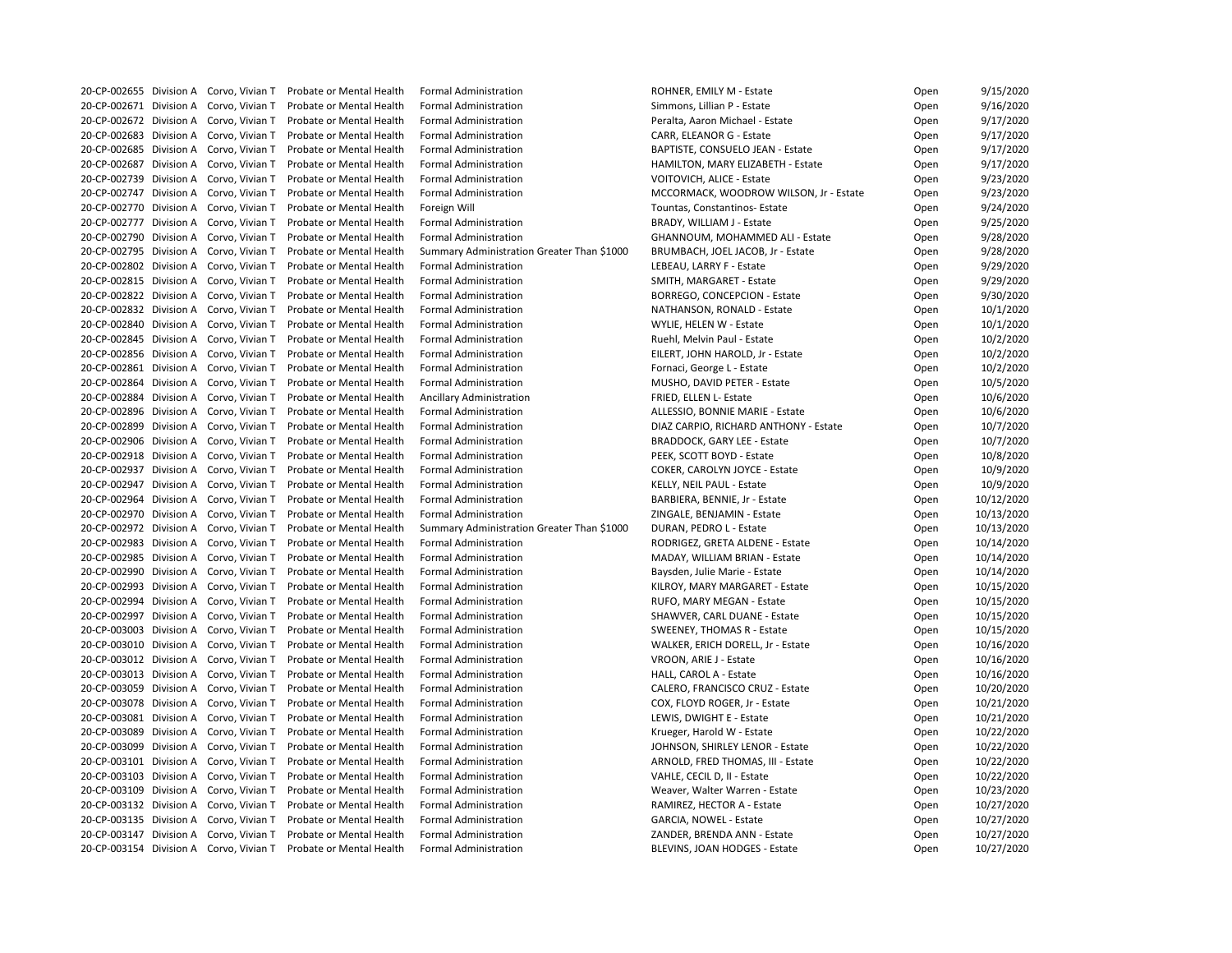|  | 20-CP-003159 Division A Corvo, Vivian T | <b>Probate or Mental Health</b> | <b>Formal Administration</b>               | ANDERSON, JUANITA - Estate             | Open     | 10/28/2020 |
|--|-----------------------------------------|---------------------------------|--------------------------------------------|----------------------------------------|----------|------------|
|  | 20-CP-003162 Division A Corvo, Vivian T | Probate or Mental Health        | <b>Formal Administration</b>               | KELLEY, ANNE MCGEE - Estate            | Open     | 10/28/2020 |
|  | 20-CP-003164 Division A Corvo, Vivian T | Probate or Mental Health        | <b>Formal Administration</b>               | PEREZ, DINORATH ORTIZ - Estate         | Open     | 10/28/2020 |
|  | 20-CP-003175 Division A Corvo, Vivian T | Probate or Mental Health        | <b>Formal Administration</b>               | RUSSO, ALICE ESPERANTE - Estate        | Open     | 10/29/2020 |
|  | 20-CP-003178 Division A Corvo, Vivian T | Probate or Mental Health        | Summary Administration Greater Than \$1000 | TRIPLETT, GENEVIEVE - Estate           | Open     | 10/29/2020 |
|  | 20-CP-003180 Division A Corvo, Vivian T | Probate or Mental Health        | <b>Formal Administration</b>               | CROSBY, PEGGY J - Estate               | Reopened | 10/30/2020 |
|  | 20-CP-003187 Division A Corvo, Vivian T | Probate or Mental Health        | <b>Formal Administration</b>               | CANNON, JIMMY W - Estate               | Open     | 10/30/2020 |
|  | 20-CP-003197 Division A Corvo, Vivian T | Probate or Mental Health        | <b>Formal Administration</b>               | HAWKINS, FELICIA - Estate              | Open     | 11/2/2020  |
|  | 20-CP-003206 Division A Corvo, Vivian T | Probate or Mental Health        | <b>Formal Administration</b>               | NAPOLI, FRANK NICK - Estate            | Open     | 11/2/2020  |
|  | 20-CP-003208 Division A Corvo, Vivian T | Probate or Mental Health        | <b>Formal Administration</b>               | EPSTEIN, EDWARD P - Estate             | Open     | 11/2/2020  |
|  | 20-CP-003210 Division A Corvo, Vivian T | Probate or Mental Health        | <b>Formal Administration</b>               | CAMINITI, LUCIA SUSAN - Estate         | Open     | 11/3/2020  |
|  | 20-CP-003228 Division A Corvo, Vivian T | Probate or Mental Health        | <b>Formal Administration</b>               | KINNEY, TROY WARREN, Jr - Estate       | Open     | 11/3/2020  |
|  | 20-CP-003243 Division A Corvo, Vivian T | Probate or Mental Health        | <b>Formal Administration</b>               | GARCIA, JOSE MOLINA - Estate           | Open     | 11/4/2020  |
|  | 20-CP-003303 Division A Corvo, Vivian T | Probate or Mental Health        | <b>Formal Administration</b>               | PERKINS, MARY HELEN - Estate           | Open     | 11/9/2020  |
|  |                                         |                                 |                                            |                                        |          |            |
|  | 20-CP-003305 Division A Corvo, Vivian T | Probate or Mental Health        | Summary Administration Greater Than \$1000 | PAUL, MARK ANTHONY - Estate            | Open     | 11/9/2020  |
|  | 20-CP-003311 Division A Corvo, Vivian T | Probate or Mental Health        | <b>Formal Administration</b>               | VANACKER, JULIE - Estate               | Open     | 11/10/2020 |
|  | 20-CP-003323 Division A Corvo, Vivian T | Probate or Mental Health        | <b>Formal Administration</b>               | NEWMAN, MARK RYAN - Estate             | Open     | 11/10/2020 |
|  | 20-CP-003336 Division A Corvo, Vivian T | Probate or Mental Health        | <b>Formal Administration</b>               | Gladden, Sanford L - Estate            | Open     | 11/11/2020 |
|  | 20-CP-003342 Division A Corvo, Vivian T | Probate or Mental Health        | <b>Formal Administration</b>               | Haviland, Charlene A - Estate          | Open     | 11/11/2020 |
|  | 20-CP-003360 Division A Corvo, Vivian T | Probate or Mental Health        | <b>Formal Administration</b>               | Reifert, Cathy Salas - Estate          | Open     | 11/16/2020 |
|  | 20-CP-003364 Division A Corvo, Vivian T | Probate or Mental Health        | <b>Formal Administration</b>               | POWERS, MARCIA JEAN - Estate           | Open     | 11/16/2020 |
|  | 20-CP-003403 Division A Corvo, Vivian T | Probate or Mental Health        | <b>Formal Administration</b>               | WILCOX, BERNARD - Estate               | Open     | 11/17/2020 |
|  | 20-CP-003408 Division A Corvo, Vivian T | Probate or Mental Health        | <b>Formal Administration</b>               | HENDERSON GARRETT, EMILY ANNE - Estate | Open     | 11/17/2020 |
|  | 20-CP-003418 Division A Corvo, Vivian T | Probate or Mental Health        | <b>Formal Administration</b>               | NARVAEZ, JAIME RIOS - Estate           | Open     | 11/18/2020 |
|  | 20-CP-003419 Division A Corvo, Vivian T | Probate or Mental Health        | <b>Formal Administration</b>               | MCCRAY, BETTY - Estate                 | Open     | 11/18/2020 |
|  | 20-CP-003438 Division A Corvo, Vivian T | Probate or Mental Health        | <b>Formal Administration</b>               | CATE, ADALAIDE JULIA - Estate          | Open     | 11/19/2020 |
|  | 20-CP-003448 Division A Corvo, Vivian T | Probate or Mental Health        | <b>Formal Administration</b>               | GASPAR, JOSE VICTOR MENDOZA - Estate   | Open     | 11/20/2020 |
|  | 20-CP-003451 Division A Corvo, Vivian T | Probate or Mental Health        | <b>Formal Administration</b>               | FLEECE, WILLIAM HAROLD - Estate        | Open     | 11/20/2020 |
|  | 20-CP-003459 Division A Corvo, Vivian T | Probate or Mental Health        | <b>Formal Administration</b>               | Paradis, Dorothy C - Estate            | Open     | 11/19/2020 |
|  | 20-CP-003476 Division A Corvo, Vivian T | Probate or Mental Health        | <b>Formal Administration</b>               | PULEO, ANNIE PEARL - Estate            | Open     | 11/23/2020 |
|  | 20-CP-003482 Division A Corvo, Vivian T | Probate or Mental Health        | <b>Formal Administration</b>               | WRIGHT, DAVID ROY - Estate             | Open     | 11/23/2020 |
|  | 20-CP-003489 Division A Corvo, Vivian T | Probate or Mental Health        | <b>Formal Administration</b>               | MILLAN, JOSE - Estate                  | Open     | 11/24/2020 |
|  | 20-CP-003490 Division A Corvo, Vivian T | Probate or Mental Health        | <b>Formal Administration</b>               | <b>SARGENT, CRAIG THOMAS - Estate</b>  | Open     | 11/24/2020 |
|  | 20-CP-003496 Division A Corvo, Vivian T | Probate or Mental Health        | <b>Formal Administration</b>               | PURDY, HARRIET - Estate                | Open     | 11/24/2020 |
|  | 20-CP-003500 Division A Corvo, Vivian T | Probate or Mental Health        | <b>Formal Administration</b>               | ANGEL, LUZ M - Estate                  | Open     | 11/24/2020 |
|  | 20-CP-003506 Division A Corvo, Vivian T | Probate or Mental Health        | <b>Formal Administration</b>               | ECHELMAN, MICHAEL DEAN - Estate        | Open     | 11/25/2020 |
|  | 20-CP-003533 Division A Corvo, Vivian T | Probate or Mental Health        | <b>Formal Administration</b>               | YOCOM, PERRY NIEL - Estate             | Open     | 12/1/2020  |
|  | 20-CP-003545 Division A Corvo, Vivian T | Probate or Mental Health        | <b>Formal Administration</b>               | WESTON, HOWARD H - Estate              | Open     | 12/2/2020  |
|  | 20-CP-003564 Division A Corvo, Vivian T | Probate or Mental Health        | <b>Formal Administration</b>               | SAPUDAR, ROBERT L - Estate             |          | 12/3/2020  |
|  | 20-CP-003570 Division A Corvo, Vivian T |                                 |                                            |                                        | Open     |            |
|  |                                         | Probate or Mental Health        | <b>Formal Administration</b>               | MULLALY, JOHN M - Estate               | Open     | 12/3/2020  |
|  | 20-CP-003575 Division A Corvo, Vivian T | Probate or Mental Health        | <b>Formal Administration</b>               | LUCE, LLEWELLYN A - Estate             | Open     | 12/4/2020  |
|  | 20-CP-003596 Division A Corvo, Vivian T | Probate or Mental Health        | <b>Formal Administration</b>               | SANDERS, DELBERT LAWRENCE - Estate     | Open     | 12/8/2020  |
|  | 20-CP-003600 Division A Corvo, Vivian T | Probate or Mental Health        | <b>Formal Administration</b>               | MILLER, KYLE WILLIAM - Estate          | Open     | 12/8/2020  |
|  | 20-CP-003601 Division A Corvo, Vivian T | Probate or Mental Health        | Summary Administration Greater Than \$1000 | <b>BELL, MICHAEL A - Estate</b>        | Open     | 12/8/2020  |
|  | 20-CP-003602 Division A Corvo, Vivian T | Probate or Mental Health        | <b>Formal Administration</b>               | SCHEY, JOHN F - Estate                 | Open     | 12/8/2020  |
|  | 20-CP-003608 Division A Corvo, Vivian T | Probate or Mental Health        | <b>Formal Administration</b>               | RODRIGUEZ, ANTONIA OLGA - Estate       | Open     | 12/8/2020  |
|  | 20-CP-003612 Division A Corvo, Vivian T | Probate or Mental Health        | <b>Formal Administration</b>               | MONTGOMERY, VELSIE LORINE - Estate     | Open     | 12/8/2020  |
|  | 20-CP-003615 Division A Corvo, Vivian T | Probate or Mental Health        | <b>Formal Administration</b>               | GILLEY, BEA - Estate                   | Open     | 12/8/2020  |
|  | 20-CP-003617 Division A Corvo, Vivian T | Probate or Mental Health        | <b>Formal Administration</b>               | Mentz, Edward Robert - Estate          | Open     | 12/9/2020  |
|  | 20-CP-003655 Division A Corvo, Vivian T | Probate or Mental Health        | <b>Ancillary Administration</b>            | Pelaez, Oswald-Estate                  | Open     | 12/11/2020 |
|  | 20-CP-003660 Division A Corvo, Vivian T | Probate or Mental Health        | <b>Formal Administration</b>               | REDUCINDO, HECTOR ELACIO - Estate      | Open     | 12/11/2020 |
|  | 20-CP-003664 Division A Corvo, Vivian T | Probate or Mental Health        | <b>Formal Administration</b>               | STONE, PATRICIA DAVIS - Estate         | Open     | 12/14/2020 |
|  | 20-CP-003676 Division A Corvo, Vivian T | Probate or Mental Health        | <b>Formal Administration</b>               | RODRIGUEZ, ALIYAH D - Estate           | Open     | 12/14/2020 |
|  |                                         |                                 |                                            |                                        |          |            |

| Open     | 10/28/2020 |
|----------|------------|
| Open     | 10/28/2020 |
| Open     | 10/28/2020 |
| Open     | 10/29/2020 |
| Open     | 10/29/2020 |
| Reopened | 10/30/2020 |
| Open     | 10/30/2020 |
| Open     | 11/2/2020  |
| Open     | 11/2/2020  |
| Open     | 11/2/2020  |
| Open     | 11/3/2020  |
| Open     | 11/3/2020  |
| Open     | 11/4/2020  |
| Open     | 11/9/2020  |
|          | 11/9/2020  |
| Open     |            |
| Open     | 11/10/2020 |
| Open     | 11/10/2020 |
| Open     | 11/11/2020 |
| Open     | 11/11/2020 |
| Open     | 11/16/2020 |
| Open     | 11/16/2020 |
| Open     | 11/17/2020 |
| Open     | 11/17/2020 |
| Open     | 11/18/2020 |
| Open     | 11/18/2020 |
| Open     | 11/19/2020 |
| Open     | 11/20/2020 |
| Open     | 11/20/2020 |
| Open     | 11/19/2020 |
| Open     | 11/23/2020 |
| Open     | 11/23/2020 |
| Open     | 11/24/2020 |
| Open     | 11/24/2020 |
| Open     | 11/24/2020 |
| Open     | 11/24/2020 |
| Open     | 11/25/2020 |
| Open     | 12/1/2020  |
| Open     | 12/2/2020  |
| Open     | 12/3/2020  |
| Open     | 12/3/2020  |
| Open     | 12/4/2020  |
| Open     | 12/8/2020  |
| Open     | 12/8/2020  |
| Open     | 12/8/2020  |
| Open     | 12/8/2020  |
|          | 12/8/2020  |
| Open     | 12/8/2020  |
| Open     | 12/8/2020  |
| Open     |            |
| Open     | 12/9/2020  |
| Open     | 12/11/2020 |
| Open     | 12/11/2020 |
| Open     | 12/14/2020 |
| Open     | 12/14/2020 |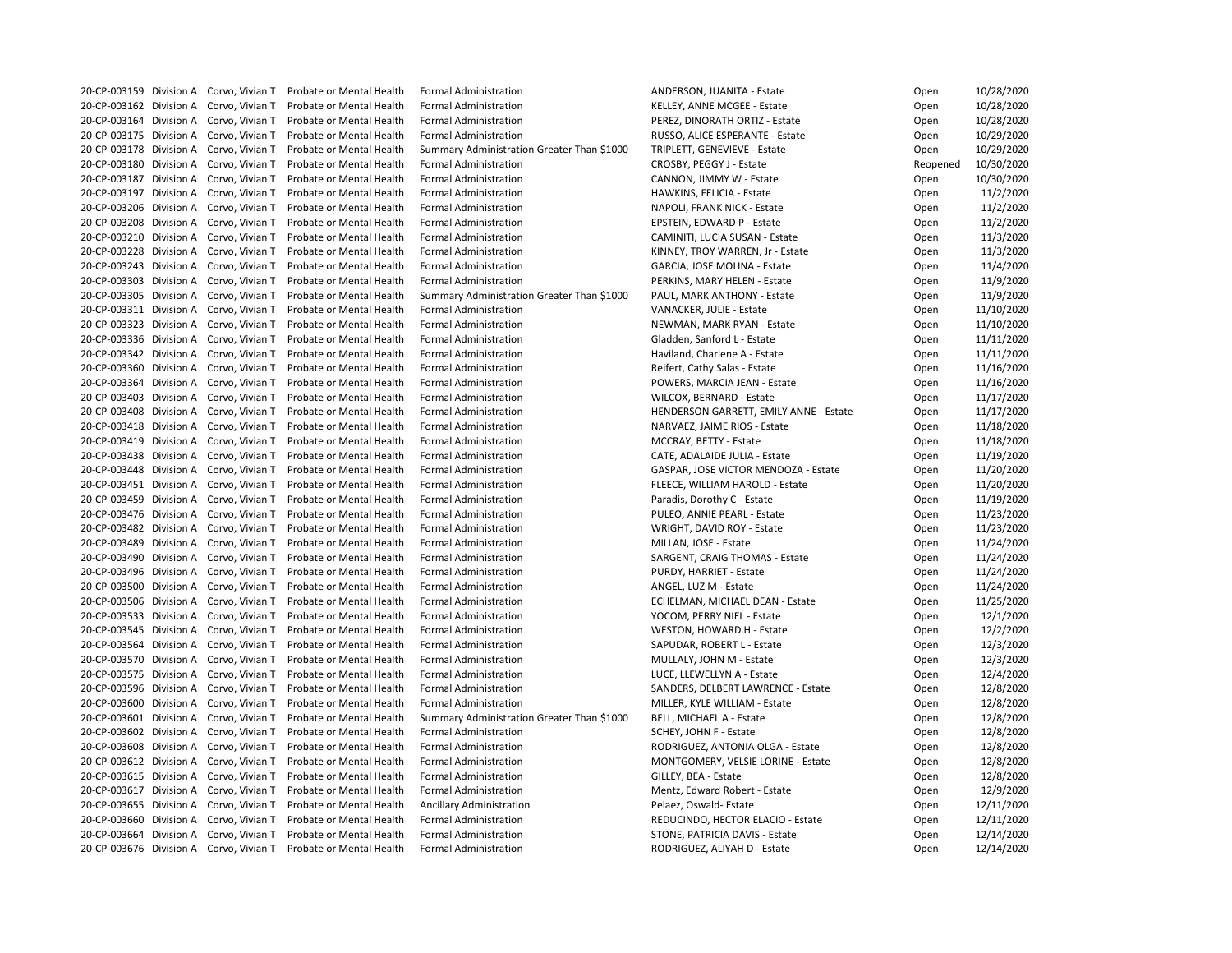|                         | 20-CP-003677 Division A Corvo, Vivian T | Probate or Mental Health | <b>Formal Administration</b>               | <b>BUCKELEW, HELEN M - Estate</b>           | Open     | 12/14/2020 |
|-------------------------|-----------------------------------------|--------------------------|--------------------------------------------|---------------------------------------------|----------|------------|
|                         | 20-CP-003685 Division A Corvo, Vivian T | Probate or Mental Health | Summary Administration Greater Than \$1000 | GONZALEZ, ONESIMO M CASTELLANOS - Estate    | Reopened | 12/15/2020 |
| 20-CP-003728 Division A | Corvo, Vivian T                         | Probate or Mental Health | <b>Formal Administration</b>               | MARTIN, WILLIAM M - Estate                  | Open     | 12/18/2020 |
|                         | 20-CP-003744 Division A Corvo, Vivian T | Probate or Mental Health | <b>Formal Administration</b>               | HANCOCK, HIRAM EUGENE - Estate              | Open     | 12/21/2020 |
|                         | 20-CP-003759 Division A Corvo, Vivian T | Probate or Mental Health | <b>Formal Administration</b>               | FILLION, JUNE ANDRESEN - Estate             | Open     | 12/22/2020 |
|                         | 20-CP-003763 Division A Corvo, Vivian T | Probate or Mental Health | <b>Formal Administration</b>               | SHERMAN, JOEL L. - Estate                   | Open     | 12/22/2020 |
|                         | 20-CP-003769 Division A Corvo, Vivian T | Probate or Mental Health | <b>Formal Administration</b>               | PROSEK, FRANK J - Estate                    | Open     | 12/22/2020 |
| 20-CP-003773 Division A | Corvo, Vivian T                         | Probate or Mental Health | <b>Formal Administration</b>               | BAKER, JOSEPH TIMOTHY - Estate              | Open     | 12/23/2020 |
|                         | 20-CP-003774 Division A Corvo, Vivian T | Probate or Mental Health | <b>Formal Administration</b>               | HART, ELLSWORTH KORB - Estate               | Open     | 12/23/2020 |
|                         | 20-CP-003789 Division A Corvo, Vivian T | Probate or Mental Health | <b>Formal Administration</b>               | <b>TORRES, AUDREY LYNN - Estate</b>         | Open     | 12/23/2020 |
|                         | 20-CP-003795 Division A Corvo, Vivian T | Probate or Mental Health | <b>Formal Administration</b>               | KATES, MICHELLE MARIE - Estate              | Open     | 12/24/2020 |
|                         | 20-CP-003814 Division A Corvo, Vivian T | Probate or Mental Health | <b>Formal Administration</b>               | SIMMONS, ALPHONSO - Estate                  | Reopened | 12/29/2020 |
| 20-CP-003822 Division A |                                         | Probate or Mental Health |                                            |                                             |          |            |
|                         | Corvo, Vivian T                         |                          | <b>Formal Administration</b>               | RICHARDS, WILLIAM B, Jr - Estate            | Open     | 12/30/2020 |
|                         | 20-CP-003823 Division A Corvo, Vivian T | Probate or Mental Health | <b>Formal Administration</b>               | TORO, CARMEN GRECO - Estate                 | Open     | 12/30/2020 |
|                         | 21-CP-000001 Division A Corvo, Vivian T | Probate or Mental Health | <b>Formal Administration</b>               | WILLIAMS, BEVERLY SUE - Estate              | Open     | 12/31/2020 |
|                         | 21-CP-000010 Division A Corvo, Vivian T | Probate or Mental Health | <b>Formal Administration</b>               | <b>BRODNER, SHIRLEY D - Estate</b>          | Open     | 1/4/2021   |
|                         | 21-CP-000012 Division A Corvo, Vivian T | Probate or Mental Health | <b>Formal Administration</b>               | VILLAPLANA, OLMAN ROLANDO - Estate          | Open     | 1/4/2021   |
| 21-CP-000026 Division A | Corvo, Vivian T                         | Probate or Mental Health | <b>Formal Administration</b>               | KERR, KAMARI NASIR DASHAWN - Estate         | Open     | 1/5/2021   |
|                         | 21-CP-000033 Division A Corvo, Vivian T | Probate or Mental Health | <b>Formal Administration</b>               | <b>BRANTLEY, DORIS LEE - Estate</b>         | Open     | 1/5/2021   |
|                         | 21-CP-000034 Division A Corvo, Vivian T | Probate or Mental Health | <b>Formal Administration</b>               | MACK, KENDELL TROY - Estate                 | Open     | 1/5/2021   |
|                         | 21-CP-000045 Division A Corvo, Vivian T | Probate or Mental Health | <b>Formal Administration</b>               | DREHER, VERENA R. - Estate                  | Open     | 1/6/2021   |
|                         | 21-CP-000048 Division A Corvo, Vivian T | Probate or Mental Health | <b>Formal Administration</b>               | SERAFIN, JEROME JOSEPH - Estate             | Open     | 1/7/2021   |
| 21-CP-000077 Division A | Corvo, Vivian T                         | Probate or Mental Health | <b>Formal Administration</b>               | DINGLE, GLORIA B - Estate                   | Open     | 1/8/2021   |
|                         | 21-CP-000079 Division A Corvo, Vivian T | Probate or Mental Health | <b>Formal Administration</b>               | <b>BATCHELOR, VICTORY DORIS - Estate</b>    | Open     | 1/8/2021   |
|                         | 21-CP-000083 Division A Corvo, Vivian T | Probate or Mental Health | <b>Formal Administration</b>               | Faggion, Arthur J, Jr - Estate              | Open     | 1/8/2021   |
|                         | 21-CP-000096 Division A Corvo, Vivian T | Probate or Mental Health | <b>Formal Administration</b>               | HENDERSON, CARLOUS - Estate                 | Open     | 1/11/2021  |
|                         | 21-CP-000114 Division A Corvo, Vivian T | Probate or Mental Health | <b>Formal Administration</b>               | MCKINNEY, THEODIS, III - Estate             | Open     | 1/12/2021  |
| 21-CP-000116 Division A | Corvo, Vivian T                         | Probate or Mental Health | <b>Formal Administration</b>               | RESTREPO, ALVARO - Estate                   | Open     | 1/12/2021  |
|                         | 21-CP-000117 Division A Corvo, Vivian T | Probate or Mental Health | Summary Administration Greater Than \$1000 | CAMPBELL, ROBERT LOUIE - Estate             | Open     | 1/12/2021  |
|                         | 21-CP-000119 Division A Corvo, Vivian T | Probate or Mental Health | <b>Formal Administration</b>               | <b>GOODMAN, JOHN FRANKLIN - Estate</b>      | Open     | 1/12/2021  |
|                         | 21-CP-000141 Division A Corvo, Vivian T | Probate or Mental Health | <b>Formal Administration</b>               | MCDOUGALL, CHANDLER BURTON - Estate         | Open     | 1/13/2021  |
|                         | 21-CP-000142 Division A Corvo, Vivian T | Probate or Mental Health | <b>Formal Administration</b>               | LOPEZ, ROSA M - Estate                      | Open     | 1/13/2021  |
|                         | 21-CP-000148 Division A Corvo, Vivian T | Probate or Mental Health | <b>Formal Administration</b>               | McANLY, LILLIAN C - Estate                  | Open     | 1/14/2021  |
|                         | 21-CP-000150 Division A Corvo, Vivian T | Probate or Mental Health | <b>Formal Administration</b>               | McEWAN, ANNE MARIE - Estate                 | Open     | 1/14/2021  |
|                         | 21-CP-000157 Division A Corvo, Vivian T | Probate or Mental Health | <b>Formal Administration</b>               | MCMURTRY, LUELLA J - Estate                 | Open     | 1/15/2021  |
| 21-CP-000159 Division A | Corvo, Vivian T                         | Probate or Mental Health | <b>Formal Administration</b>               | MISSLER, TIMOTHY B - Estate                 | Open     | 1/14/2021  |
|                         | 21-CP-000173 Division A Corvo, Vivian T | Probate or Mental Health | Summary Administration Less Than \$1000    | JOHNSON, LESLIE CLARA - Estate              | Open     | 1/18/2021  |
| 21-CP-000181 Division A | Corvo, Vivian T                         | Probate or Mental Health | <b>Formal Administration</b>               | <b>CUTOLO, MARY LOUISE - Estate</b>         | Open     | 1/19/2021  |
|                         | 21-CP-000184 Division A Corvo, Vivian T | Probate or Mental Health | <b>Formal Administration</b>               | POWASNICK, JAMES - Estate                   | Open     | 1/19/2021  |
|                         | 21-CP-000193 Division A Corvo, Vivian T | Probate or Mental Health | <b>Formal Administration</b>               | MARGARIS, SPERO H - Estate                  | Open     | 1/20/2021  |
|                         | 21-CP-000195 Division A Corvo, Vivian T | Probate or Mental Health | Summary Administration Greater Than \$1000 | <b>CHAMNESS, DUANE - Estate</b>             | Open     | 1/20/2021  |
|                         | 21-CP-000196 Division A Corvo, Vivian T | Probate or Mental Health | <b>Formal Administration</b>               | McDaniel, James Edward - Estate             |          | 1/20/2021  |
|                         | 21-CP-000202 Division A Corvo, Vivian T |                          |                                            |                                             | Open     |            |
|                         |                                         | Probate or Mental Health | <b>Formal Administration</b>               | YURCAK, RONALD GUSTY - Estate               | Open     | 1/21/2021  |
|                         | 21-CP-000208 Division A Corvo, Vivian T | Probate or Mental Health | <b>Formal Administration</b>               | De Quesada, Alejandro M - Estate            | Open     | 1/21/2021  |
|                         | 21-CP-000209 Division A Corvo, Vivian T | Probate or Mental Health | <b>Formal Administration</b>               | Williams, Sylvester - Estate                | Open     | 1/21/2021  |
| 21-CP-000213 Division A | Corvo, Vivian T                         | Probate or Mental Health | <b>Formal Administration</b>               | <b>CLODFELTER, YVONNE SISTRUNK - Estate</b> | Open     | 1/21/2021  |
|                         | 21-CP-000222 Division A Corvo, Vivian T | Probate or Mental Health | <b>Formal Administration</b>               | Reynolds, Andrew - Estate                   | Open     | 1/22/2021  |
| 21-CP-000234 Division A | Corvo, Vivian T                         | Probate or Mental Health | <b>Formal Administration</b>               | RIMKUS, JOSEPH JOHN - Estate                | Open     | 1/25/2021  |
|                         | 21-CP-000237 Division A Corvo, Vivian T | Probate or Mental Health | Summary Administration Greater Than \$1000 | FOX, DAVID JACK - Estate                    | Open     | 1/22/2021  |
|                         | 21-CP-000243 Division A Corvo, Vivian T | Probate or Mental Health | <b>Formal Administration</b>               | <b>GEARHART, DAVID C - Estate</b>           | Open     | 1/25/2021  |
| 21-CP-000247 Division A | Corvo, Vivian T                         | Probate or Mental Health | <b>Formal Administration</b>               | <b>CONRAD, THERESA ANN - Estate</b>         | Open     | 1/25/2021  |
|                         | 21-CP-000253 Division A Corvo, Vivian T | Probate or Mental Health | <b>Formal Administration</b>               | GOWING, LAWRENCE DALE - Estate              | Open     | 1/25/2021  |
|                         | 21-CP-000258 Division A Corvo, Vivian T | Probate or Mental Health | <b>Formal Administration</b>               | UITERWYK, HENDRIK - Estate                  | Open     | 1/25/2021  |
|                         |                                         |                          |                                            |                                             |          |            |

| 12/15/2020 |
|------------|
| 12/18/2020 |
| 12/21/2020 |
| 12/22/2020 |
| 12/22/2020 |
| 12/22/2020 |
| 12/23/2020 |
| 12/23/2020 |
| 12/23/2020 |
| 12/24/2020 |
| 12/29/2020 |
| 12/30/2020 |
|            |
| 12/30/2020 |
| 12/31/2020 |
| 1/4/2021   |
| 1/4/2021   |
| 1/5/2021   |
| 1/5/2021   |
| 1/5/2021   |
| 1/6/2021   |
| 1/7/2021   |
| 1/8/2021   |
| 1/8/2021   |
| 1/8/2021   |
| 1/11/2021  |
| 1/12/2021  |
| 1/12/2021  |
| 1/12/2021  |
| 1/12/2021  |
| 1/13/2021  |
| 1/13/2021  |
| 1/14/2021  |
| 1/14/2021  |
| 1/15/2021  |
| 1/14/2021  |
| 1/18/2021  |
| 1/19/2021  |
|            |
| 1/19/2021  |
| 1/20/2021  |
| 1/20/2021  |
| 1/20/2021  |
| 1/21/2021  |
| 1/21/2021  |
| 1/21/2021  |
| 1/21/2021  |
| 1/22/2021  |
| 1/25/2021  |
| 1/22/2021  |
| 1/25/2021  |
| 1/25/2021  |
| 1/25/2021  |
|            |
|            |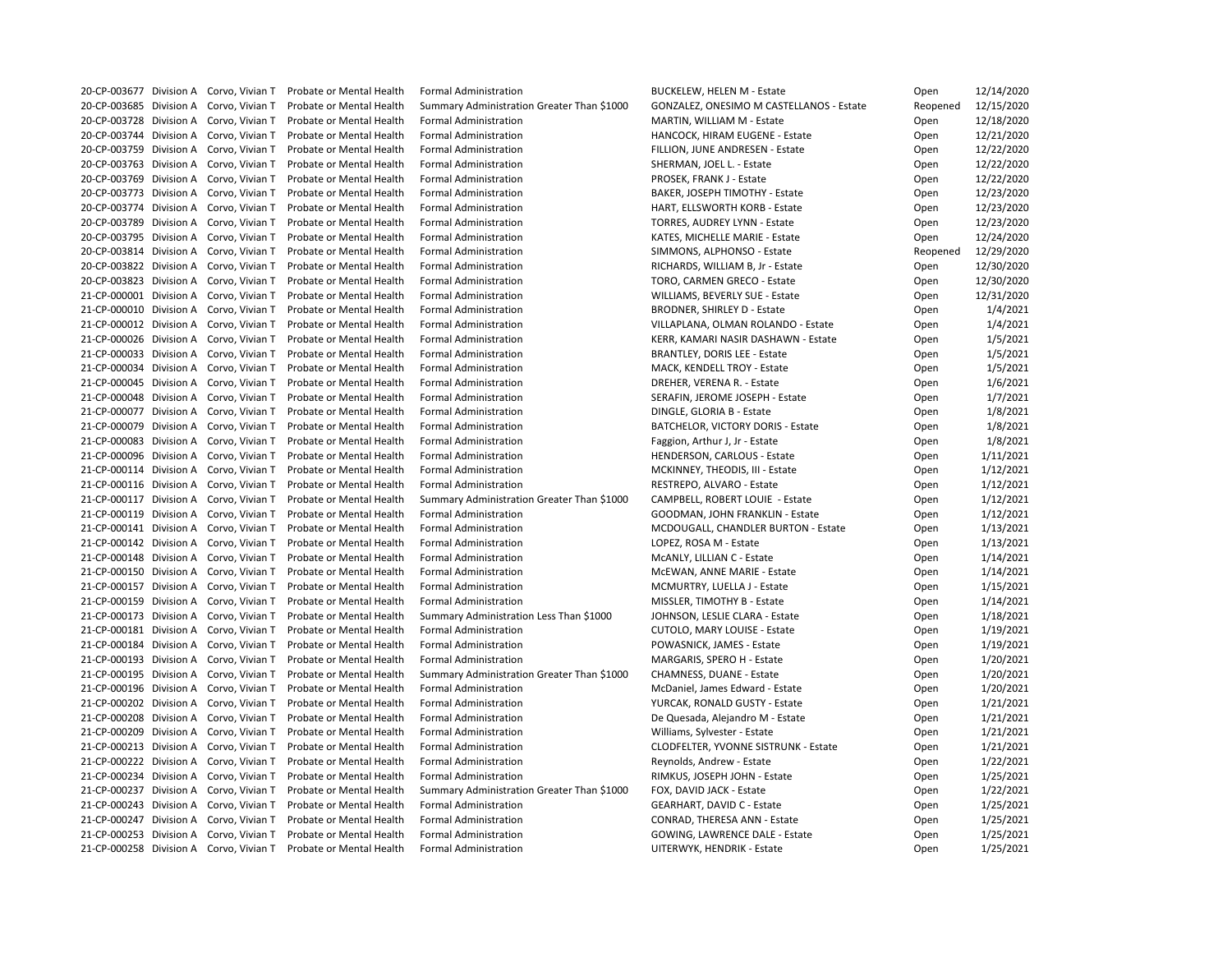| 21-CP-000261 Division A Corvo, Vivian T    | Probate or Mental Health | <b>Formal Administration</b>               | CARTER, JAMES D - Estate                | Open | 1/25/2021 |
|--------------------------------------------|--------------------------|--------------------------------------------|-----------------------------------------|------|-----------|
| 21-CP-000264 Division A Corvo, Vivian T    | Probate or Mental Health | <b>Formal Administration</b>               | Melvin, Carol Marjorie - Estate         | Open | 1/26/2021 |
| 21-CP-000265 Division A Corvo, Vivian T    | Probate or Mental Health | <b>Formal Administration</b>               | LEROY, GLENN DALE - Estate              | Open | 1/26/2021 |
| 21-CP-000268 Division A Corvo, Vivian T    | Probate or Mental Health | <b>Formal Administration</b>               | GRAHAM, KATHERINE JEANETTE - Estate     | Open | 1/26/2021 |
| 21-CP-000280 Division A Corvo, Vivian T    | Probate or Mental Health | <b>Formal Administration</b>               | DUDA, THOMAS MICHAEL - Estate           | Open | 1/27/2021 |
| 21-CP-000281 Division A Corvo, Vivian T    | Probate or Mental Health | <b>Formal Administration</b>               | Michel, Thomas Edgar - Estate           | Open | 1/27/2021 |
| 21-CP-000287 Division A Corvo, Vivian T    | Probate or Mental Health | <b>Formal Administration</b>               | CRUZ, JERRY LEON - Estate               | Open | 1/27/2021 |
| 21-CP-000288 Division A Corvo, Vivian T    | Probate or Mental Health | <b>Ancillary Administration</b>            | MCCLEARY, GARY ALLAN- Estate            | Open | 1/28/2021 |
| 21-CP-000293 Division A Corvo, Vivian T    | Probate or Mental Health | <b>Formal Administration</b>               | MCGREGOR, STEVEN EDWARD - Estate        | Open | 1/28/2021 |
| 21-CP-000304 Division A Corvo, Vivian T    | Probate or Mental Health | <b>Formal Administration</b>               | KOSSAR, CAROLYN S - Estate              | Open | 1/28/2021 |
| 21-CP-000307 Division A Corvo, Vivian T    | Probate or Mental Health | <b>Formal Administration</b>               | PEDRAZA, CHRISTOPHER LEE, Jr - Estate   | Open | 1/28/2021 |
| 21-CP-000313 Division A Corvo, Vivian T    | Probate or Mental Health | <b>Formal Administration</b>               | GEROW, DAVID H - Estate                 | Open | 1/29/2021 |
| 21-CP-000326 Division A Corvo, Vivian T    | Probate or Mental Health | <b>Formal Administration</b>               | MEDICH, DAVID STEPHEN - Estate          | Open | 1/29/2021 |
|                                            |                          |                                            |                                         |      |           |
| 21-CP-000336 Division A Corvo, Vivian T    | Probate or Mental Health | <b>Formal Administration</b>               | DAVIS, ALMA LOUISE - Estate             | Open | 2/1/2021  |
| 21-CP-000347 Division A Corvo, Vivian T    | Probate or Mental Health | <b>Formal Administration</b>               | FOLSOM, PAULINE C - Estate              | Open | 2/2/2021  |
| 21-CP-000360 Division A Corvo, Vivian T    | Probate or Mental Health | <b>Formal Administration</b>               | CASWELL, MESCHELLE E - Estate           | Open | 2/2/2021  |
| 21-CP-000378 Division A Corvo, Vivian T    | Probate or Mental Health | <b>Formal Administration</b>               | ROUSSELL, ETHAN CARTER - Estate         | Open | 2/3/2021  |
| 21-CP-000390 Division A Corvo, Vivian T    | Probate or Mental Health | <b>Formal Administration</b>               | HALL, ANTOINETTE V - Estate             | Open | 2/4/2021  |
| 21-CP-000403 Division A Corvo, Vivian T    | Probate or Mental Health | Summary Administration Greater Than \$1000 | RUBIANO, MARIO - Estate                 | Open | 2/5/2021  |
| 21-CP-000407 Division A Corvo, Vivian T    | Probate or Mental Health | <b>Formal Administration</b>               | DE LOS SANTOS, LARRY CRUZ - Estate      | Open | 2/4/2021  |
| 21-CP-000410 Division A Corvo, Vivian T    | Probate or Mental Health | <b>Formal Administration</b>               | HEYBOER, KATHERINE - Estate             | Open | 2/5/2021  |
| 21-CP-000431 Division A Corvo, Vivian T    | Probate or Mental Health | <b>Formal Administration</b>               | ROMERO, PAUL F, III - Estate            | Open | 2/8/2021  |
| 21-CP-000455 Division A Corvo, Vivian T    | Probate or Mental Health | <b>Formal Administration</b>               | PISIK, BRUCE DUANE - Estate             | Open | 2/10/2021 |
| 21-CP-000466 Division A Corvo, Vivian T    | Probate or Mental Health | <b>Formal Administration</b>               | <b>WAGENER, JUSTIN MICHAEL - Estate</b> | Open | 2/9/2021  |
| 21-CP-000468 Division A Corvo, Vivian T    | Probate or Mental Health | <b>Formal Administration</b>               | BLEVINS, WILLIAM EARL - Estate          | Open | 2/10/2021 |
| 21-CP-000470 Division A Corvo, Vivian T    | Probate or Mental Health | <b>Formal Administration</b>               | WILLIAMS, EDDIE MAE - Estate            | Open | 2/10/2021 |
| 21-CP-000475 Division A Corvo, Vivian T    | Probate or Mental Health | <b>Formal Administration</b>               | TUBAUGH, JEFFREY ROBERT - Estate        | Open | 2/11/2021 |
| 21-CP-000483 Division A Corvo, Vivian T    | Probate or Mental Health | <b>Formal Administration</b>               | Medina, Angel L - Estate                | Open | 2/11/2021 |
| 21-CP-000492 Division A Corvo, Vivian T    | Probate or Mental Health | <b>Formal Administration</b>               | <b>CLARK, ROBERT LEWIS - Estate</b>     | Open | 2/12/2021 |
| 21-CP-000499 Division A Corvo, Vivian T    | Probate or Mental Health | <b>Formal Administration</b>               | MOWLES, EDWARD FRANKLIN - Estate        | Open | 2/12/2021 |
| 21-CP-000508 Division A Corvo, Vivian T    | Probate or Mental Health | <b>Formal Administration</b>               | Edgemon, Barbara - Estate               | Open | 2/12/2021 |
| 21-CP-000516 Division A Corvo, Vivian T    | Probate or Mental Health | <b>Formal Administration</b>               | LYON, MARTHA S - Estate                 | Open | 2/15/2021 |
| 21-CP-000522 Division A Corvo, Vivian T    | Probate or Mental Health | <b>Formal Administration</b>               | Eatman, Jean Ann Pine - Estate          | Open | 2/15/2021 |
| 21-CP-000530 Division A Corvo, Vivian T    | Probate or Mental Health | <b>Formal Administration</b>               | TURNER, JOSEPH B - Estate               | Open | 2/16/2021 |
| 21-CP-000556 Division A Corvo, Vivian T    | Probate or Mental Health | Ancillary Administration                   | <b>GARTMAN, JON BRANDON- Estate</b>     | Open | 2/18/2021 |
| 21-CP-000584 Division A Corvo, Vivian T    | Probate or Mental Health | <b>Formal Administration</b>               | MCMURRAY, JAMES D - Estate              | Open | 2/22/2021 |
| 21-CP-000595 Division A Corvo, Vivian T    | Probate or Mental Health | <b>Formal Administration</b>               | KIM, BYUNG HEE - Estate                 | Open | 2/22/2021 |
| 21-CP-000596 Division A Corvo, Vivian T    | Probate or Mental Health | <b>Formal Administration</b>               | LAMONT, HAROLD THOMAS - Estate          | Open | 2/22/2021 |
| 21-CP-000600 Division A Corvo, Vivian T    | Probate or Mental Health | <b>Formal Administration</b>               | MCCLELLAN, WALLACE TYSON, Jr - Estate   | Open | 2/23/2021 |
| 21-CP-000615 Division A Corvo, Vivian T    | Probate or Mental Health | <b>Formal Administration</b>               | MARTIN, JAMES WILLIAM, III - Estate     | Open | 2/23/2021 |
| 21-CP-000628 Division A<br>Corvo, Vivian T | Probate or Mental Health | <b>Formal Administration</b>               | MAGNUSON, NORMA L - Estate              | Open | 2/24/2021 |
| 21-CP-000663 Division A Corvo, Vivian T    | Probate or Mental Health | <b>Formal Administration</b>               | Marek, Rose C - Estate                  |      | 2/26/2021 |
|                                            |                          | <b>Formal Administration</b>               |                                         | Open |           |
| 21-CP-000669 Division A Corvo, Vivian T    | Probate or Mental Health |                                            | ROJAS, CARLOS ANTONIO - Estate          | Open | 2/26/2021 |
| 21-CP-000675 Division A Corvo, Vivian T    | Probate or Mental Health | <b>Formal Administration</b>               | HOOK, ROBERT GARRY - Estate             | Open | 3/1/2021  |
| 21-CP-000686 Division A Corvo, Vivian T    | Probate or Mental Health | <b>Formal Administration</b>               | KLIPPEL, TAYLOR B - Estate              | Open | 3/1/2021  |
| 21-CP-000690 Division A<br>Corvo, Vivian T | Probate or Mental Health | <b>Formal Administration</b>               | ASARO, SUSAN - Estate                   | Open | 3/1/2021  |
| 21-CP-000693 Division A Corvo, Vivian T    | Probate or Mental Health | <b>Formal Administration</b>               | MOORE, JANET L - Estate                 | Open | 3/2/2021  |
| 21-CP-000704 Division A Corvo, Vivian T    | Probate or Mental Health | <b>Formal Administration</b>               | STANLEY, SARA ANNE - Estate             | Open | 3/2/2021  |
| 21-CP-000710 Division A Corvo, Vivian T    | Probate or Mental Health | <b>Formal Administration</b>               | ROGERS, JOHN K - Estate                 | Open | 3/2/2021  |
| 21-CP-000728 Division A Corvo, Vivian T    | Probate or Mental Health | <b>Formal Administration</b>               | STEPHENS, SUSAN P - Estate              | Open | 3/3/2021  |
| 21-CP-000738 Division A Corvo, Vivian T    | Probate or Mental Health | Summary Administration Greater Than \$1000 | Rivero, Manuel Issac - Estate           | Open | 3/4/2021  |
| 21-CP-000763 Division A Corvo, Vivian T    | Probate or Mental Health | <b>Formal Administration</b>               | RENZ, LOIS IRENE - Estate               | Open | 3/7/2021  |
| 21-CP-000787 Division A Corvo, Vivian T    | Probate or Mental Health | <b>Formal Administration</b>               | MCDONALD, WILLIAM LEWIS - Estate        | Open | 3/8/2021  |
|                                            |                          |                                            |                                         |      |           |

| Open | 1/25/2021 |
|------|-----------|
| Open | 1/26/2021 |
| Open | 1/26/2021 |
| Open | 1/26/2021 |
| Open | 1/27/2021 |
| Open | 1/27/2021 |
| Open | 1/27/2021 |
| Open | 1/28/2021 |
| Open | 1/28/2021 |
| Open | 1/28/2021 |
| Open | 1/28/2021 |
|      | 1/29/2021 |
| Open |           |
| Open | 1/29/2021 |
| Open | 2/1/2021  |
| Open | 2/2/2021  |
| Open | 2/2/2021  |
| Open | 2/3/2021  |
| Open | 2/4/2021  |
| Open | 2/5/2021  |
| Open | 2/4/2021  |
| Open | 2/5/2021  |
| Open | 2/8/2021  |
| Open | 2/10/2021 |
| Open | 2/9/2021  |
| Open | 2/10/2021 |
| Open | 2/10/2021 |
| Open | 2/11/2021 |
| Open | 2/11/2021 |
| Open | 2/12/2021 |
| Open | 2/12/2021 |
| Open | 2/12/2021 |
| Open | 2/15/2021 |
|      | 2/15/2021 |
| Open | 2/16/2021 |
| Open |           |
| Open | 2/18/2021 |
| Open | 2/22/2021 |
| Open | 2/22/2021 |
| Open | 2/22/2021 |
| Open | 2/23/2021 |
| Open | 2/23/2021 |
| Open | 2/24/2021 |
| Open | 2/26/2021 |
| Open | 2/26/2021 |
| Open | 3/1/2021  |
| Open | 3/1/2021  |
| Open | 3/1/2021  |
| Open | 3/2/2021  |
| Open | 3/2/2021  |
| Open | 3/2/2021  |
| Open | 3/3/2021  |
| Open | 3/4/2021  |
| Open | 3/7/2021  |
| Open | 3/8/2021  |
|      |           |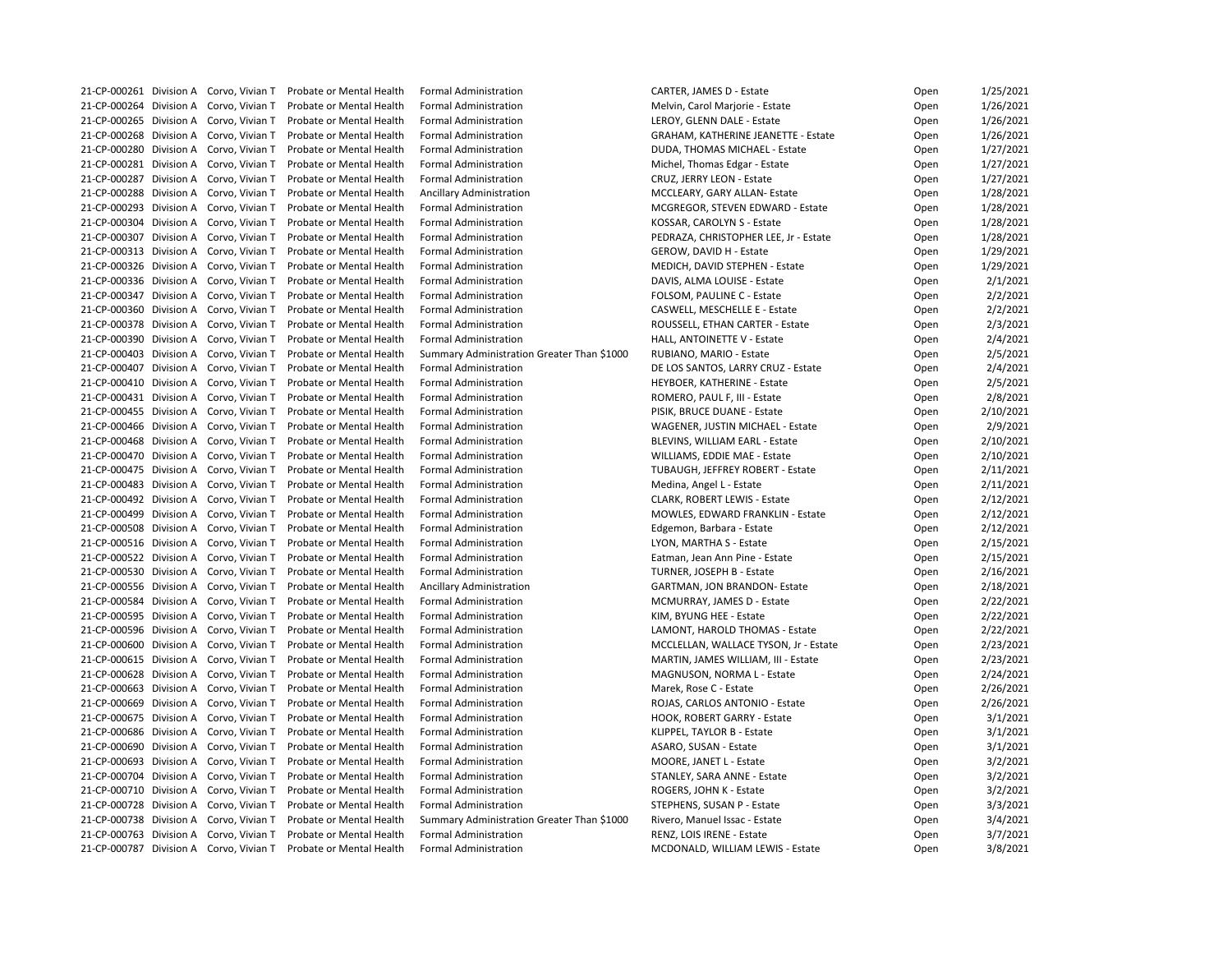| 21-CP-000804 Division A Corvo, Vivian T |                 | Probate or Mental Health | <b>Formal Administration</b>               | Montgomery, Timothy C - Estate          | Open     | 3/9/2021  |
|-----------------------------------------|-----------------|--------------------------|--------------------------------------------|-----------------------------------------|----------|-----------|
| 21-CP-000836 Division A                 | Corvo, Vivian T | Probate or Mental Health | <b>Formal Administration</b>               | MORALES, JUAN PABLO - Estate            | Open     | 3/10/2021 |
| 21-CP-000858 Division A Corvo, Vivian T |                 | Probate or Mental Health | <b>Formal Administration</b>               | Wright, Agnes Ann - Estate              | Open     | 3/11/2021 |
| 21-CP-000859 Division A                 | Corvo, Vivian T | Probate or Mental Health | <b>Formal Administration</b>               | Warren, Wilma - Estate                  | Open     | 3/11/2021 |
| 21-CP-000863 Division A Corvo, Vivian T |                 | Probate or Mental Health | <b>Formal Administration</b>               | WINTERS, MARGI J - Estate               | Open     | 3/12/2021 |
| 21-CP-000875 Division A                 | Corvo, Vivian T | Probate or Mental Health | <b>Formal Administration</b>               | ADAMS, JAMES HERBERT - Estate           | Open     | 3/13/2021 |
| 21-CP-000878 Division A                 | Corvo, Vivian T | Probate or Mental Health | <b>Formal Administration</b>               | HALSTEAD, EUNICE - Estate               | Open     | 3/15/2021 |
| 21-CP-000879 Division A Corvo, Vivian T |                 | Probate or Mental Health | <b>Formal Administration</b>               | <b>MARTIN, DENISE ANN - Estate</b>      | Open     | 3/15/2021 |
| 21-CP-000893 Division A                 | Corvo, Vivian T | Probate or Mental Health | <b>Formal Administration</b>               | NUNEZ, AMELIA - Estate                  | Open     | 3/15/2021 |
| 21-CP-000898 Division A Corvo, Vivian T |                 | Probate or Mental Health | <b>Formal Administration</b>               | O'NEAL, JAMES ANDREW - Estate           | Open     | 3/16/2021 |
| 21-CP-000900 Division A                 | Corvo, Vivian T | Probate or Mental Health | <b>Formal Administration</b>               | DANDAMUDI, RAJA GOPAL - Estate          | Open     | 3/16/2021 |
| 21-CP-000921 Division A                 | Corvo, Vivian T | Probate or Mental Health | <b>Formal Administration</b>               | WANG, SHIN TIEN - Estate                | Open     | 3/16/2021 |
| 21-CP-000922 Division A Corvo, Vivian T |                 | Probate or Mental Health | <b>Formal Administration</b>               | STONEY, ANTONIO DEMETRIUS - Estate      | Open     | 3/16/2021 |
| 21-CP-000923 Division A Corvo, Vivian T |                 | Probate or Mental Health | <b>Formal Administration</b>               | PERKINS, JOHN T - Estate                | Open     | 3/16/2021 |
| 21-CP-000947 Division A Corvo, Vivian T |                 | Probate or Mental Health | <b>Formal Administration</b>               | BRADLEY, MELENESE W - Estate            | Open     | 3/18/2021 |
| 21-CP-000960 Division A                 | Corvo, Vivian T | Probate or Mental Health | <b>Formal Administration</b>               | JOHNSON, MAE LISSA - Estate             |          | 3/18/2021 |
|                                         |                 |                          |                                            |                                         | Open     |           |
| 21-CP-000967 Division A                 | Corvo, Vivian T | Probate or Mental Health | Summary Administration Greater Than \$1000 | MONTERO, HUGO - Estate                  | Open     | 3/18/2021 |
| 21-CP-000969 Division A Corvo, Vivian T |                 | Probate or Mental Health | Summary Administration Greater Than \$1000 | TYLER, MICHAEL LEON - Estate            | Reopened | 3/19/2021 |
| 21-CP-000980 Division A Corvo, Vivian T |                 | Probate or Mental Health | <b>Formal Administration</b>               | <b>BANDALAN, BASIL - Estate</b>         | Open     | 3/19/2021 |
| 21-CP-001001 Division A Corvo, Vivian T |                 | Probate or Mental Health | <b>Formal Administration</b>               | MACIEJEWSKI, TERESA LYNN - Estate       | Open     | 3/22/2021 |
| 21-CP-001006 Division A Corvo, Vivian T |                 | Probate or Mental Health | <b>Formal Administration</b>               | SPORTS, RUTH LEA - Estate               | Open     | 3/22/2021 |
| 21-CP-001028 Division A                 | Corvo, Vivian T | Probate or Mental Health | Summary Administration Greater Than \$1000 | <b>VEREEN, ERNEST - Estate</b>          | Open     | 3/23/2021 |
| 21-CP-001034 Division A Corvo, Vivian T |                 | Probate or Mental Health | <b>Formal Administration</b>               | SNYDER, ELIZABETH ANN - Estate          | Open     | 3/23/2021 |
| 21-CP-001040 Division A                 | Corvo, Vivian T | Probate or Mental Health | <b>Formal Administration</b>               | WILLOUGHBY, JOSHUA CALEB - Estate       | Open     | 3/23/2021 |
| 21-CP-001041 Division A                 | Corvo, Vivian T | Probate or Mental Health | <b>Formal Administration</b>               | <b>CHESTERFIELD, ERRON R - Estate</b>   | Open     | 3/23/2021 |
| 21-CP-001047 Division A                 | Corvo, Vivian T | Probate or Mental Health | Ancillary Administration                   | Penaranda, Frank E- Estate              | Open     | 3/24/2021 |
| 21-CP-001067 Division A                 | Corvo, Vivian T | Probate or Mental Health | <b>Formal Administration</b>               | FELDMAN, RANDY MARK - Estate            | Open     | 3/25/2021 |
| 21-CP-001072 Division A Corvo, Vivian T |                 | Probate or Mental Health | Summary Administration Greater Than \$1000 | PONDENDORF, FRANCIS EUGENE - Estate     | Open     | 3/25/2021 |
| 21-CP-001083 Division A                 | Corvo, Vivian T | Probate or Mental Health | <b>Formal Administration</b>               | MITCHELL, ELEANOR ANN - Estate          | Open     | 3/25/2021 |
| 21-CP-001084 Division A                 | Corvo, Vivian T | Probate or Mental Health | <b>Formal Administration</b>               | Fleming, Marion - Estate                | Open     | 3/25/2021 |
| 21-CP-001086 Division A Corvo, Vivian T |                 | Probate or Mental Health | <b>Formal Administration</b>               | <b>GRIFFIN, EVA JEAN - Estate</b>       | Open     | 3/26/2021 |
| 21-CP-001091 Division A Corvo, Vivian T |                 | Probate or Mental Health | Summary Administration Less Than \$1000    | <b>BAILEY, EARMY - Estate</b>           | Open     | 3/26/2021 |
| 21-CP-001099 Division A Corvo, Vivian T |                 | Probate or Mental Health | <b>Formal Administration</b>               | PEREZ, JOSE JUAN, Sr - Estate           | Open     | 3/29/2021 |
| 21-CP-001106 Division A Corvo, Vivian T |                 | Probate or Mental Health | <b>Formal Administration</b>               | FARRAMOLA, MARCELA - Estate             | Open     | 3/29/2021 |
| 21-CP-001109 Division A Corvo, Vivian T |                 | Probate or Mental Health | <b>Formal Administration</b>               | FUREY, JAMES - Estate                   | Open     | 3/29/2021 |
| 21-CP-001116 Division A Corvo, Vivian T |                 | Probate or Mental Health | <b>Formal Administration</b>               | Kane, John - Estate                     | Open     | 3/29/2021 |
| 21-CP-001120 Division A Corvo, Vivian T |                 | Probate or Mental Health | <b>Formal Administration</b>               | WEISBRODT, DAVID JOE - Estate           | Open     | 3/30/2021 |
| 21-CP-001137 Division A Corvo, Vivian T |                 | Probate or Mental Health | <b>Formal Administration</b>               | Chattin, Eddie J - Estate               | Open     | 3/30/2021 |
| 21-CP-001150 Division A                 | Corvo, Vivian T | Probate or Mental Health | <b>Formal Administration</b>               | ADAM, SUSAN C - Estate                  | Open     | 3/31/2021 |
| 21-CP-001167 Division A Corvo, Vivian T |                 | Probate or Mental Health | <b>Formal Administration</b>               | <b>BEEKS, BRITTNEY MICHELE - Estate</b> | Open     | 3/31/2021 |
| 21-CP-001173 Division A Corvo, Vivian T |                 | Probate or Mental Health | <b>Formal Administration</b>               | SKOP, DOROTHY STAR - Estate             | Open     | 4/1/2021  |
| 21-CP-001180 Division A Corvo, Vivian T |                 | Probate or Mental Health | <b>Formal Administration</b>               | WILLIAMS, LILLIE - Estate               | Open     | 4/1/2021  |
| 21-CP-001182 Division A Corvo, Vivian T |                 | Probate or Mental Health | <b>Formal Administration</b>               | <b>GERARD, ROGER LAWRENCE - Estate</b>  | Open     | 4/1/2021  |
| 21-CP-001185 Division A Corvo, Vivian T |                 | Probate or Mental Health | <b>Formal Administration</b>               | MCGAUGHY, JOHN W - Estate               | Open     | 4/2/2021  |
| 21-CP-001190 Division A Corvo, Vivian T |                 | Probate or Mental Health | <b>Formal Administration</b>               | <b>KRAUER, ANDREW KEVIN - Estate</b>    | Open     | 4/1/2021  |
| 21-CP-001197 Division A Corvo, Vivian T |                 | Probate or Mental Health | <b>Formal Administration</b>               | YASHINSKY, IVALEE ANNA - Estate         | Open     | 4/5/2021  |
| 21-CP-001199 Division A Corvo, Vivian T |                 | Probate or Mental Health | <b>Formal Administration</b>               | COUSINEAU, JOSEPH P - Estate            | Open     | 4/5/2021  |
| 21-CP-001201 Division A Corvo, Vivian T |                 | Probate or Mental Health | <b>Formal Administration</b>               | ARIAS, HORACIO - Estate                 | Open     | 4/5/2021  |
| 21-CP-001230 Division A Corvo, Vivian T |                 | Probate or Mental Health | <b>Formal Administration</b>               | MYRNYJ, VALENTIN - Estate               | Open     | 4/7/2021  |
| 21-CP-001231 Division A Corvo, Vivian T |                 | Probate or Mental Health | <b>Formal Administration</b>               | OLSON, BANTAO - Estate                  | Open     | 4/7/2021  |
| 21-CP-001232 Division A Corvo, Vivian T |                 | Probate or Mental Health | <b>Formal Administration</b>               | FARINA, BETTY JANE - Estate             | Open     | 4/7/2021  |
| 21-CP-001233 Division A Corvo, Vivian T |                 | Probate or Mental Health | <b>Formal Administration</b>               | BLUE, WILLIE LUTHER - Estate            | Open     | 4/7/2021  |
| 21-CP-001245 Division A Corvo, Vivian T |                 | Probate or Mental Health | <b>Formal Administration</b>               | REINA, MARY ANN DRAGOTTA - Estate       | Open     | 4/8/2021  |
|                                         |                 |                          |                                            |                                         |          |           |

| Open     | 3/9/2021  |
|----------|-----------|
| Open     | 3/10/2021 |
| Open     | 3/11/2021 |
| Open     | 3/11/2021 |
| Open     | 3/12/2021 |
| Open     | 3/13/2021 |
| Open     | 3/15/2021 |
| Open     | 3/15/2021 |
| Open     | 3/15/2021 |
| Open     | 3/16/2021 |
| Open     | 3/16/2021 |
| Open     | 3/16/2021 |
| Open     | 3/16/2021 |
|          | 3/16/2021 |
| Open     |           |
| Open     | 3/18/2021 |
| Open     | 3/18/2021 |
| Open     | 3/18/2021 |
| Reopened | 3/19/2021 |
| Open     | 3/19/2021 |
| Open     | 3/22/2021 |
| Open     | 3/22/2021 |
| Open     | 3/23/2021 |
| Open     | 3/23/2021 |
| Open     | 3/23/2021 |
| Open     | 3/23/2021 |
| Open     | 3/24/2021 |
| Open     | 3/25/2021 |
| Open     | 3/25/2021 |
| Open     | 3/25/2021 |
| Open     | 3/25/2021 |
| Open     | 3/26/2021 |
| Open     | 3/26/2021 |
| Open     | 3/29/2021 |
| Open     | 3/29/2021 |
| Open     | 3/29/2021 |
| Open     | 3/29/2021 |
| Open     | 3/30/2021 |
| Open     | 3/30/2021 |
| Open     | 3/31/2021 |
| Open     | 3/31/2021 |
| Open     | 4/1/2021  |
| Open     | 4/1/2021  |
| Open     | 4/1/2021  |
| Open     | 4/2/2021  |
| Open     | 4/1/2021  |
| Open     | 4/5/2021  |
| Open     | 4/5/2021  |
|          | 4/5/2021  |
| Open     | 4/7/2021  |
| Open     |           |
| Open     | 4/7/2021  |
| Open     | 4/7/2021  |
| Open     | 4/7/2021  |
| Open     | 4/8/2021  |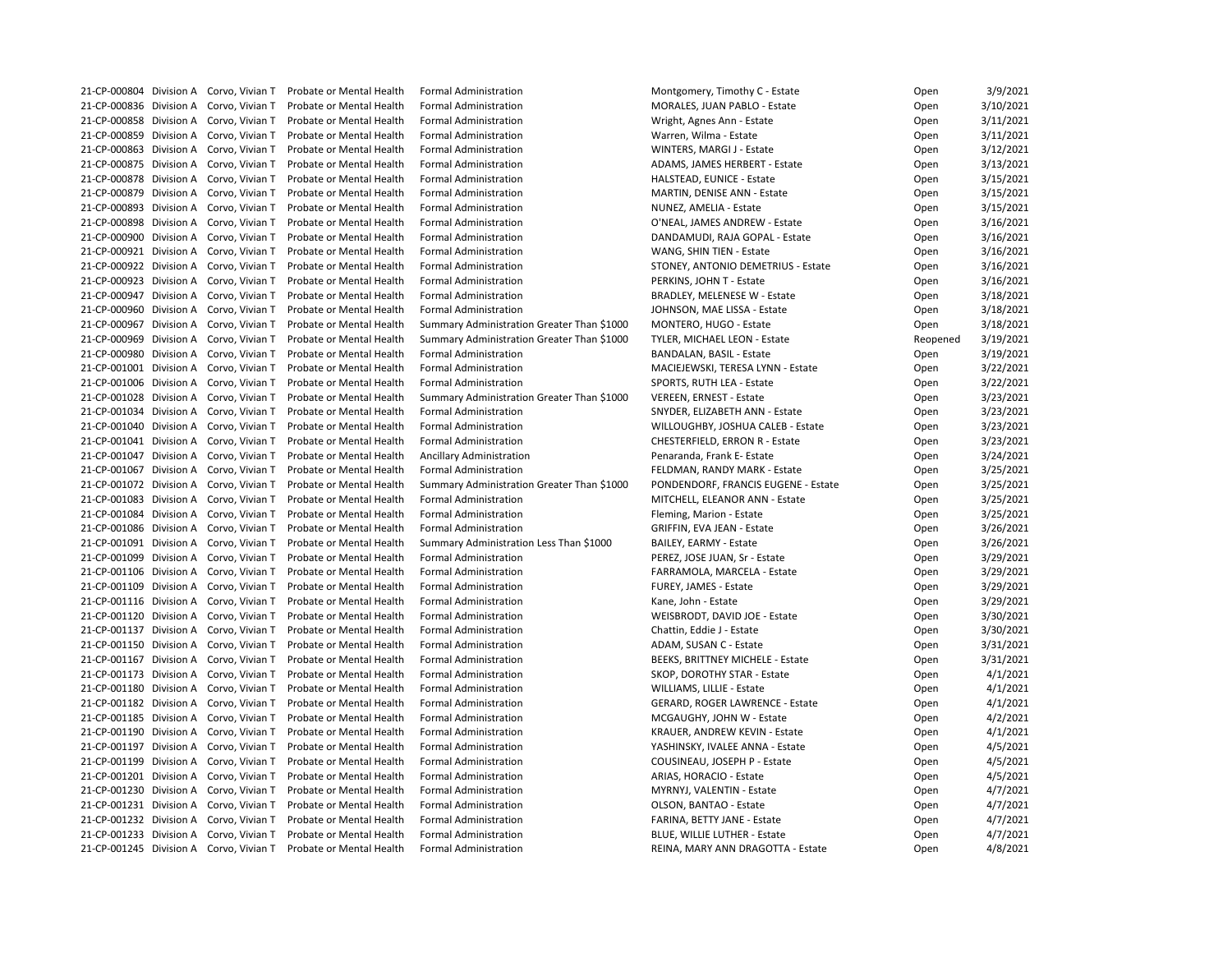|                                         |                 | 21-CP-001249 Division A Corvo, Vivian T Probate or Mental Health | Summary Administration Less Than \$1000                                 | METZER, CHADLEY DUANE - Estate                            | Open     | 4/8/2021  |
|-----------------------------------------|-----------------|------------------------------------------------------------------|-------------------------------------------------------------------------|-----------------------------------------------------------|----------|-----------|
| 21-CP-001261 Division A Corvo, Vivian T |                 | Probate or Mental Health                                         | <b>Formal Administration</b>                                            | WARREN, CHARLES RECHEA, Jr - Estate                       | Open     | 4/9/2021  |
| 21-CP-001269 Division A Corvo, Vivian T |                 | Probate or Mental Health                                         | <b>Formal Administration</b>                                            | SANDOVAL, FRANCISCO L - Estate                            | Open     | 4/9/2021  |
| 21-CP-001270 Division A Corvo, Vivian T |                 | Probate or Mental Health                                         | <b>Formal Administration</b>                                            | <b>SCHOENER, JOHN E - Estate</b>                          | Open     | 4/9/2021  |
| 21-CP-001278 Division A Corvo, Vivian T |                 | Probate or Mental Health                                         | <b>Formal Administration</b>                                            | <b>MYERS, DENNIS HERBERT - Estate</b>                     | Open     | 4/9/2021  |
| 21-CP-001293 Division A Corvo, Vivian T |                 | <b>Probate or Mental Health</b>                                  | <b>Formal Administration</b>                                            | PROVOST, GERTRUDE BETTY - Estate                          | Open     | 4/13/2021 |
| 21-CP-001297 Division A Corvo, Vivian T |                 | <b>Probate or Mental Health</b>                                  | <b>Formal Administration</b>                                            | SIVRET, ROBERT TILESTON - Estate                          | Open     | 4/13/2021 |
| 21-CP-001301 Division A Corvo, Vivian T |                 | <b>Probate or Mental Health</b>                                  | Summary Administration Greater Than \$1000                              | <b>GLATT, EVAN NATHANIEL - Estate</b>                     | Open     | 4/13/2021 |
| 21-CP-001302 Division A Corvo, Vivian T |                 | Probate or Mental Health                                         | <b>Formal Administration</b>                                            | THRUN, SUSAN RAE - Estate                                 | Open     | 4/13/2021 |
| 21-CP-001310 Division A Corvo, Vivian T |                 | Probate or Mental Health                                         | <b>Formal Administration</b>                                            | KAVOUKLIS, MICHAEL NICHOLAS - Estate                      | Open     | 4/14/2021 |
| 21-CP-001318 Division A Corvo, Vivian T |                 | <b>Probate or Mental Health</b>                                  | <b>Formal Administration</b>                                            | PARKER, RASHARD CHRISTOPHER - Estate                      | Open     | 4/14/2021 |
| 21-CP-001324 Division A Corvo, Vivian T |                 | Probate or Mental Health                                         | <b>Formal Administration</b>                                            | ROBBINS, ROBERT T - Estate                                | Open     | 4/14/2021 |
| 21-CP-001326 Division A Corvo, Vivian T |                 | Probate or Mental Health                                         | <b>Formal Administration</b>                                            | WOOD, EUGENE F, Sr - Estate                               | Open     | 4/14/2021 |
| 21-CP-001337 Division A Corvo, Vivian T |                 | Probate or Mental Health                                         | <b>Formal Administration</b>                                            | KENYON, RUSSEL W - Estate                                 | Open     | 4/15/2021 |
| 21-CP-001346 Division A Corvo, Vivian T |                 | Probate or Mental Health                                         | <b>Formal Administration</b>                                            | HALL, CHRISTEL ERIKA - Estate                             | Open     | 4/16/2021 |
| 21-CP-001349 Division A Corvo, Vivian T |                 | <b>Probate or Mental Health</b>                                  | Summary Administration Greater Than \$1000                              | BLAIR, CYNTHIA ANN - Estate                               | Reopened | 4/16/2021 |
| 21-CP-001352 Division A Corvo, Vivian T |                 | Probate or Mental Health                                         | <b>Formal Administration</b>                                            | MCCLANAHAN, RANDY LEE - Estate                            | Open     | 4/16/2021 |
| 21-CP-001382 Division A Corvo, Vivian T |                 | Probate or Mental Health                                         | <b>Formal Administration</b>                                            | LANOUE, ALCIDE MOODIE - Estate                            | Open     | 4/19/2021 |
| 21-CP-001389 Division A Corvo, Vivian T |                 | Probate or Mental Health                                         | <b>Formal Administration</b>                                            | SMITH, EULA MAE COCHRAN - Estate                          | Open     | 4/20/2021 |
| 21-CP-001402 Division A Corvo, Vivian T |                 | Probate or Mental Health                                         | <b>Formal Administration</b>                                            | MATTINGLY, DARNELL - Estate                               | Open     | 4/20/2021 |
| 21-CP-001404 Division A Corvo, Vivian T |                 | <b>Probate or Mental Health</b>                                  | <b>Formal Administration</b>                                            | Lawson, Arlene Mae - Estate                               | Open     | 4/20/2021 |
| 21-CP-001413 Division A Corvo, Vivian T |                 | Probate or Mental Health                                         | <b>Formal Administration</b>                                            | SNYDER, JAMES ROBERT - Estate                             | Open     | 4/20/2021 |
| 21-CP-001432 Division A Corvo, Vivian T |                 | Probate or Mental Health                                         | <b>Formal Administration</b>                                            | KHALIL, MUSTAPHA ABOU - Estate                            | Open     | 4/21/2021 |
| 21-CP-001435 Division A Corvo, Vivian T |                 | Probate or Mental Health                                         | <b>Formal Administration</b>                                            | VELAZQUEZ, MERALYS - Estate                               | Open     | 4/21/2021 |
| 21-CP-001443 Division A Corvo, Vivian T |                 | Probate or Mental Health                                         |                                                                         |                                                           |          | 4/22/2021 |
| 21-CP-001462 Division A Corvo, Vivian T |                 | <b>Probate or Mental Health</b>                                  | Summary Administration Less Than \$1000<br><b>Formal Administration</b> | GALLEGOS, ANA ROSA - Estate                               | Open     |           |
| 21-CP-001465 Division A Corvo, Vivian T |                 |                                                                  |                                                                         | LESKE, DONALD S - Estate                                  | Open     | 4/23/2021 |
| 21-CP-001473 Division A Corvo, Vivian T |                 | Probate or Mental Health                                         | <b>Formal Administration</b>                                            | KEARSE, PAUL, Sr - Estate<br>FARROW, BILLY JONES - Estate | Open     | 4/23/2021 |
|                                         |                 | Probate or Mental Health                                         | <b>Formal Administration</b>                                            |                                                           | Open     | 4/24/2021 |
| 21-CP-001491 Division A Corvo, Vivian T |                 | Probate or Mental Health                                         | <b>Formal Administration</b>                                            | GOLDEN, WILLIE SAM - Estate                               | Open     | 4/26/2021 |
| 21-CP-001497 Division A Corvo, Vivian T |                 | Probate or Mental Health                                         | <b>Formal Administration</b>                                            | FRANTZ, PHYLLIS SHIRLEY - Estate                          | Open     | 4/27/2021 |
|                                         |                 | 21-CP-001498 Division A Corvo, Vivian T Probate or Mental Health | <b>Formal Administration</b>                                            | FORD, ALICE MARLENE - Estate                              | Open     | 4/27/2021 |
|                                         |                 | 21-CP-001533 Division A Corvo, Vivian T Probate or Mental Health | <b>Formal Administration</b>                                            | MATA, ATILANO ALONSO - Estate                             | Open     | 4/28/2021 |
| 21-CP-001545 Division A Corvo, Vivian T |                 | Probate or Mental Health                                         | <b>Formal Administration</b>                                            | MATOS, CHRISTOPHER ANIBAL - Estate                        | Open     | 4/29/2021 |
| 21-CP-001547 Division A Corvo, Vivian T |                 | Probate or Mental Health                                         | <b>Ancillary Administration</b>                                         | KIBLER, HIRAM JACKSON, Jr- Estate                         | Open     | 4/29/2021 |
| 21-CP-001553 Division A Corvo, Vivian T |                 | Probate or Mental Health                                         | <b>Formal Administration</b>                                            | ZOOK, PETER L, Jr - Estate                                | Open     | 4/29/2021 |
| 21-CP-001557 Division A                 | Corvo, Vivian T | Probate or Mental Health                                         | <b>Formal Administration</b>                                            | CAMPBELL, WILLIAM S - Estate                              | Open     | 4/29/2021 |
| 21-CP-001559 Division A                 | Corvo, Vivian T | Probate or Mental Health                                         | <b>Formal Administration</b>                                            | EMARA, MOTAZ - Estate                                     | Open     | 4/29/2021 |
| 21-CP-001561 Division A                 | Corvo, Vivian T | Probate or Mental Health                                         | <b>Formal Administration</b>                                            | STONE, PAIGE MARIE - Estate                               | Open     | 4/29/2021 |
| 21-CP-001565 Division A Corvo, Vivian T |                 | Probate or Mental Health                                         | Summary Administration Less Than \$1000                                 | DO, QUAN VAN - Estate                                     | Reopened | 5/3/2021  |
| 21-CP-001572 Division A                 | Corvo, Vivian T | Probate or Mental Health                                         | <b>Formal Administration</b>                                            | FAKHAR, HOSSEIN - Estate                                  | Open     | 4/30/2021 |
| 21-CP-001591 Division A                 | Corvo, Vivian T | Probate or Mental Health                                         | <b>Formal Administration</b>                                            | <b>COURTY, WILLIAM CRAIG - Estate</b>                     | Open     | 5/4/2021  |
| 21-CP-001594 Division A                 | Corvo, Vivian T | Probate or Mental Health                                         | <b>Ancillary Administration</b>                                         | OLIVER, DAISY JUANELLE- Estate                            | Open     | 5/4/2021  |
| 21-CP-001602 Division A                 | Corvo, Vivian T | Probate or Mental Health                                         | <b>Formal Administration</b>                                            | MINIATI, LAURENCE RICHARD - Estate                        | Open     | 5/4/2021  |
| 21-CP-001612 Division A Corvo, Vivian T |                 | Probate or Mental Health                                         | <b>Formal Administration</b>                                            | CIMBORA, ROGER M., Sr - Estate                            | Open     | 5/5/2021  |
| 21-CP-001614 Division A                 | Corvo, Vivian T | Probate or Mental Health                                         | <b>Formal Administration</b>                                            | <b>BROWN, EMERY E - Estate</b>                            | Open     | 5/5/2021  |
| 21-CP-001616 Division A                 | Corvo, Vivian T | Probate or Mental Health                                         | <b>Formal Administration</b>                                            | SEWARD, WALTER LEWIS - Estate                             | Open     | 5/5/2021  |
| 21-CP-001617 Division A                 | Corvo, Vivian T | Probate or Mental Health                                         | <b>Formal Administration</b>                                            | MANNING, LARA V - Estate                                  | Open     | 5/5/2021  |
| 21-CP-001620 Division A                 | Corvo, Vivian T | Probate or Mental Health                                         | <b>Formal Administration</b>                                            | HILLARD, LEONA KAY - Estate                               | Open     | 5/5/2021  |
| 21-CP-001622 Division A Corvo, Vivian T |                 | Probate or Mental Health                                         | <b>Formal Administration</b>                                            | HICKS, GLORIA J - Estate                                  | Open     | 5/5/2021  |
| 21-CP-001634 Division A                 | Corvo, Vivian T | Probate or Mental Health                                         | <b>Formal Administration</b>                                            | NORRIS, RICHARD D, III - Estate                           | Open     | 5/6/2021  |
| 21-CP-001636 Division A                 | Corvo, Vivian T | Probate or Mental Health                                         | <b>Formal Administration</b>                                            | WILLIAMS, DIANE BLANCHE - Estate                          | Open     | 5/6/2021  |
| 21-CP-001646 Division A                 | Corvo, Vivian T | Probate or Mental Health                                         | <b>Formal Administration</b>                                            | SALARIO, LORETTA D - Estate                               | Open     | 5/7/2021  |
| 21-CP-001650 Division A Corvo, Vivian T |                 | Probate or Mental Health                                         | <b>Formal Administration</b>                                            | KIRMAYER, THOMAS DEAN, Jr - Estate                        | Open     | 5/7/2021  |

| Open     | 4/8/2021  |
|----------|-----------|
| Open     | 4/9/2021  |
| Open     | 4/9/2021  |
| Open     | 4/9/2021  |
| Open     | 4/9/2021  |
| Open     | 4/13/2021 |
| Open     | 4/13/2021 |
| Open     | 4/13/2021 |
| Open     | 4/13/2021 |
| Open     | 4/14/2021 |
| Open     | 4/14/2021 |
| Open     | 4/14/2021 |
| Open     | 4/14/2021 |
|          | 4/15/2021 |
| Open     |           |
| Open     | 4/16/2021 |
| Reopened | 4/16/2021 |
| Open     | 4/16/2021 |
| Open     | 4/19/2021 |
| Open     | 4/20/2021 |
| Open     | 4/20/2021 |
| Open     | 4/20/2021 |
| Open     | 4/20/2021 |
| Open     | 4/21/2021 |
| Open     | 4/21/2021 |
| Open     | 4/22/2021 |
| Open     | 4/23/2021 |
| Open     | 4/23/2021 |
| Open     | 4/24/2021 |
| Open     | 4/26/2021 |
| Open     | 4/27/2021 |
| Open     | 4/27/2021 |
| Open     | 4/28/2021 |
| Open     | 4/29/2021 |
| Open     | 4/29/2021 |
| Open     | 4/29/2021 |
| Open     | 4/29/2021 |
| Open     | 4/29/2021 |
| Open     | 4/29/2021 |
| Reopened | 5/3/2021  |
| Open     | 4/30/2021 |
| Open     | 5/4/2021  |
| Open     | 5/4/2021  |
|          | 5/4/2021  |
| Open     |           |
| Open     | 5/5/2021  |
| Open     | 5/5/2021  |
| Open     | 5/5/2021  |
| Open     | 5/5/2021  |
| Open     | 5/5/2021  |
| Open     | 5/5/2021  |
| Open     | 5/6/2021  |
| Open     | 5/6/2021  |
| Open     | 5/7/2021  |
| Open     | 5/7/2021  |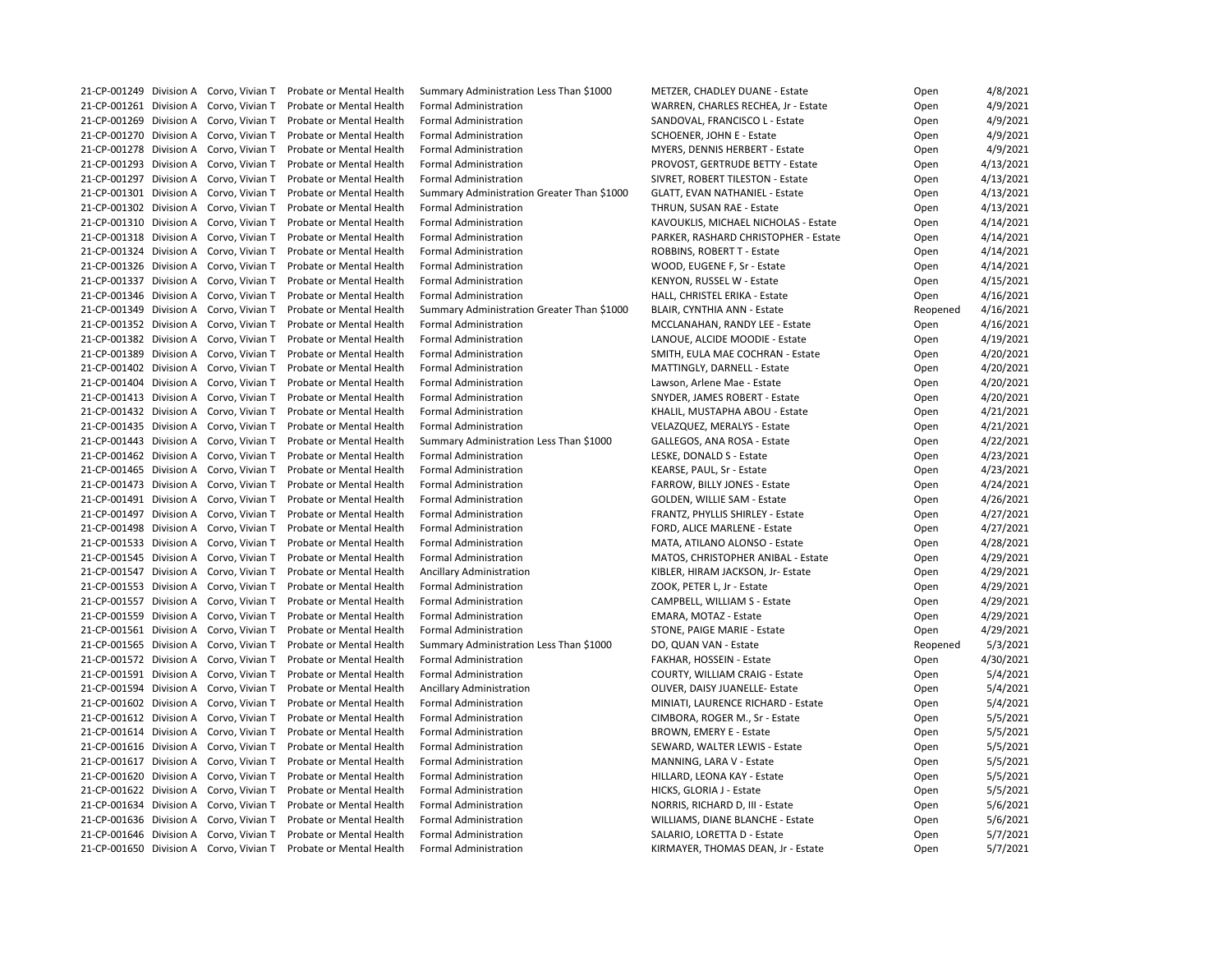| 21-CP-001651 Division A Corvo, Vivian T | Probate or Mental Health | <b>Formal Administration</b>               | FLUKER, MICHAEL A - Estate             | Open | 5/7/2021  |
|-----------------------------------------|--------------------------|--------------------------------------------|----------------------------------------|------|-----------|
| 21-CP-001659 Division A Corvo, Vivian T | Probate or Mental Health | <b>Formal Administration</b>               | TRAYNELIS, GLADYS J - Estate           | Open | 5/10/2021 |
| 21-CP-001663 Division A Corvo, Vivian T | Probate or Mental Health | <b>Formal Administration</b>               | ASHBY, LENA M - Estate                 | Open | 5/10/2021 |
| 21-CP-001669 Division A Corvo, Vivian T | Probate or Mental Health | <b>Formal Administration</b>               | <b>GOSSUM, JANET MARIE - Estate</b>    | Open | 5/10/2021 |
| 21-CP-001672 Division A Corvo, Vivian T | Probate or Mental Health | <b>Formal Administration</b>               | PENNY, MARION OLIVE - Estate           | Open | 5/10/2021 |
| 21-CP-001675 Division A Corvo, Vivian T | Probate or Mental Health | <b>Formal Administration</b>               | FERRANDIZ, JORGE - Estate              | Open | 5/11/2021 |
| 21-CP-001677 Division A Corvo, Vivian T | Probate or Mental Health | Summary Administration Greater Than \$1000 | SAVIDGE, ALICE PEARL - Estate          | Open | 5/11/2021 |
| 21-CP-001679 Division A Corvo, Vivian T | Probate or Mental Health | <b>Formal Administration</b>               | DICKERSON, JAMES SCOTT - Estate        | Open | 5/11/2021 |
| 21-CP-001684 Division A Corvo, Vivian T | Probate or Mental Health | <b>Formal Administration</b>               | Alfieri, Peter Andrew - Estate         | Open | 5/11/2021 |
| 21-CP-001687 Division A Corvo, Vivian T | Probate or Mental Health | <b>Formal Administration</b>               | STRETKE, WARREN L - Estate             | Open | 5/11/2021 |
| 21-CP-001701 Division A Corvo, Vivian T | Probate or Mental Health | <b>Formal Administration</b>               | SPENCER, ERMA LEA - Estate             | Open | 5/12/2021 |
| 21-CP-001703 Division A Corvo, Vivian T |                          |                                            |                                        |      |           |
|                                         | Probate or Mental Health | <b>Formal Administration</b>               | <b>GREEN, ALBERT E - Estate</b>        | Open | 5/12/2021 |
| 21-CP-001711 Division A Corvo, Vivian T | Probate or Mental Health | <b>Formal Administration</b>               | WATERS, YVONNE - Estate                | Open | 5/13/2021 |
| 21-CP-001720 Division A Corvo, Vivian T | Probate or Mental Health | <b>Formal Administration</b>               | <b>MYERS, GILBERT C - Estate</b>       | Open | 5/13/2021 |
| 21-CP-001723 Division A Corvo, Vivian T | Probate or Mental Health | <b>Formal Administration</b>               | HARMON, JULIANNE P - Estate            | Open | 5/14/2021 |
| 21-CP-001736 Division A Corvo, Vivian T | Probate or Mental Health | <b>Formal Administration</b>               | RAIFORD, JUSTIN M - Estate             | Open | 5/14/2021 |
| 21-CP-001737 Division A Corvo, Vivian T | Probate or Mental Health | <b>Formal Administration</b>               | KOCHER, ROSALIE A - Estate             | Open | 5/14/2021 |
| 21-CP-001742 Division A Corvo, Vivian T | Probate or Mental Health | Summary Administration Greater Than \$1000 | <b>GUTIERREZ, GEORGE LUIS - Estate</b> | Open | 5/17/2021 |
| 21-CP-001749 Division A Corvo, Vivian T | Probate or Mental Health | Summary Administration Greater Than \$1000 | <b>OKENFUS, EUGENE LUDWIG - Estate</b> | Open | 5/17/2021 |
| 21-CP-001759 Division A Corvo, Vivian T | Probate or Mental Health | <b>Formal Administration</b>               | ALLEN, THOMAS RAY - Estate             | Open | 5/18/2021 |
| 21-CP-001762 Division A Corvo, Vivian T | Probate or Mental Health | <b>Formal Administration</b>               | <b>BURKEY, KARL DAVID - Estate</b>     | Open | 5/17/2021 |
| 21-CP-001764 Division A Corvo, Vivian T | Probate or Mental Health | <b>Formal Administration</b>               | ANGELONE, ALFRED C. - Estate           | Open | 5/17/2021 |
| 21-CP-001766 Division A Corvo, Vivian T | Probate or Mental Health | <b>Formal Administration</b>               | WILSON, ROY WAYNE - Estate             | Open | 5/18/2021 |
| 21-CP-001767 Division A Corvo, Vivian T | Probate or Mental Health | <b>Formal Administration</b>               | BERRY, MICHELE - Estate                | Open | 5/18/2021 |
| 21-CP-001769 Division A Corvo, Vivian T | Probate or Mental Health | <b>Formal Administration</b>               | MARKWELL, SUSAN Y - Estate             | Open | 5/18/2021 |
| 21-CP-001772 Division A Corvo, Vivian T | Probate or Mental Health | <b>Formal Administration</b>               | CHANDLER, WOODLEY L - Estate           | Open | 5/18/2021 |
| 21-CP-001780 Division A Corvo, Vivian T | Probate or Mental Health | <b>Formal Administration</b>               | HILLMANN, MARGOT ELISABETH - Estate    | Open | 5/19/2021 |
| 21-CP-001786 Division A Corvo, Vivian T | Probate or Mental Health | <b>Formal Administration</b>               | POLASZEK, DANUTA LYDIA - Estate        | Open | 5/19/2021 |
| 21-CP-001800 Division A Corvo, Vivian T | Probate or Mental Health | <b>Formal Administration</b>               | KRONEWITTER, ROSWITHA M - Estate       | Open | 5/19/2021 |
| 21-CP-001804 Division A Corvo, Vivian T | Probate or Mental Health | <b>Formal Administration</b>               | HAMBLEN, CLARK EUGENE - Estate         | Open | 5/19/2021 |
| 21-CP-001812 Division A Corvo, Vivian T | Probate or Mental Health | <b>Formal Administration</b>               | HARROW, ANDREW M - Estate              | Open | 5/20/2021 |
| 21-CP-001823 Division A Corvo, Vivian T | Probate or Mental Health | <b>Formal Administration</b>               | ABDULLATIF, PATRICIA - Estate          | Open | 5/21/2021 |
| 21-CP-001824 Division A Corvo, Vivian T | Probate or Mental Health | <b>Formal Administration</b>               | DOCKSER, ENID D - Estate               | Open | 5/21/2021 |
| 21-CP-001830 Division A Corvo, Vivian T | Probate or Mental Health | <b>Formal Administration</b>               | LUPO, SAM JOSEPH - Estate              | Open | 5/24/2021 |
| 21-CP-001831 Division A Corvo, Vivian T | Probate or Mental Health | <b>Formal Administration</b>               | DORSEY, JANINE M - Estate              |      | 5/21/2021 |
|                                         |                          |                                            |                                        | Open |           |
| 21-CP-001846 Division A Corvo, Vivian T | Probate or Mental Health | <b>Formal Administration</b>               | SUAREZ, RICHARD O. HERNANDEZ - Estate  | Open | 5/24/2021 |
| 21-CP-001848 Division A Corvo, Vivian T | Probate or Mental Health | <b>Formal Administration</b>               | HARTLAGE, LAUREN JOHN - Estate         | Open | 5/24/2021 |
| 21-CP-001851 Division A Corvo, Vivian T | Probate or Mental Health | <b>Formal Administration</b>               | ALFONSO, CANDIDA N - Estate            | Open | 5/24/2021 |
| 21-CP-001853 Division A Corvo, Vivian T | Probate or Mental Health | <b>Formal Administration</b>               | WASSON, DONALD C - Estate              | Open | 5/24/2021 |
| 21-CP-001870 Division A Corvo, Vivian T | Probate or Mental Health | <b>Formal Administration</b>               | <b>GORSUCH, MURIEL ANN - Estate</b>    | Open | 5/26/2021 |
| 21-CP-001875 Division A Corvo, Vivian T | Probate or Mental Health | <b>Formal Administration</b>               | GOFF, DONALD MURRAY - Estate           | Open | 5/26/2021 |
| 21-CP-001882 Division A Corvo, Vivian T | Probate or Mental Health | <b>Formal Administration</b>               | FARR, DEBORAH ANNE - Estate            | Open | 5/26/2021 |
| 21-CP-001885 Division A Corvo, Vivian T | Probate or Mental Health | Summary Administration Greater Than \$1000 | CARABALLO, EDDIE - Estate              | Open | 5/27/2021 |
| 21-CP-001904 Division A Corvo, Vivian T | Probate or Mental Health | <b>Formal Administration</b>               | DUQUE DOTSON, CARMEN J - Estate        | Open | 5/28/2021 |
| 21-CP-001915 Division A Corvo, Vivian T | Probate or Mental Health | <b>Formal Administration</b>               | HATTEN, JEAN MARIE - Estate            | Open | 5/28/2021 |
| 21-CP-001916 Division A Corvo, Vivian T | Probate or Mental Health | <b>Formal Administration</b>               | WARD, IRVING LEE - Estate              | Open | 5/28/2021 |
| 21-CP-001918 Division A Corvo, Vivian T | Probate or Mental Health | <b>Formal Administration</b>               | OLIVER, JOHNNY, Jr - Estate            | Open | 5/29/2021 |
| 21-CP-001925 Division A Corvo, Vivian T | Probate or Mental Health | <b>Formal Administration</b>               | RODRIGUEZ, JESUS O - Estate            | Open | 6/1/2021  |
| 21-CP-001926 Division A Corvo, Vivian T | Probate or Mental Health | <b>Formal Administration</b>               | <b>BAKER, CLARA MARIE - Estate</b>     | Open | 6/1/2021  |
| 21-CP-001930 Division A Corvo, Vivian T | Probate or Mental Health | <b>Formal Administration</b>               | CHERRY, BARBARA JEAN - Estate          | Open | 6/1/2021  |
| 21-CP-001931 Division A Corvo, Vivian T | Probate or Mental Health | <b>Formal Administration</b>               | BECK, GERALD KEITH CHING - Estate      | Open | 6/1/2021  |
| 21-CP-001937 Division A Corvo, Vivian T | Probate or Mental Health | <b>Formal Administration</b>               | STONE, LOIS M - Estate                 | Open | 6/1/2021  |
| 21-CP-001955 Division A Corvo, Vivian T | Probate or Mental Health | <b>Formal Administration</b>               | <b>GLEGHORN, CHERYL - Estate</b>       | Open | 6/2/2021  |
|                                         |                          |                                            |                                        |      |           |

| Open | 5/7/2021  |
|------|-----------|
| Open | 5/10/2021 |
| Open | 5/10/2021 |
| Open | 5/10/2021 |
| Open | 5/10/2021 |
| Open | 5/11/2021 |
| Open | 5/11/2021 |
| Open | 5/11/2021 |
| Open | 5/11/2021 |
| Open | 5/11/2021 |
| Open | 5/12/2021 |
| Open | 5/12/2021 |
|      | 5/13/2021 |
| Open |           |
| Open | 5/13/2021 |
| Open | 5/14/2021 |
| Open | 5/14/2021 |
| Open | 5/14/2021 |
| Open | 5/17/2021 |
| Open | 5/17/2021 |
| Open | 5/18/2021 |
| Open | 5/17/2021 |
| Open | 5/17/2021 |
| Open | 5/18/2021 |
| Open | 5/18/2021 |
| Open | 5/18/2021 |
| Open | 5/18/2021 |
| Open | 5/19/2021 |
| Open | 5/19/2021 |
| Open | 5/19/2021 |
| Open | 5/19/2021 |
| Open | 5/20/2021 |
| Open | 5/21/2021 |
|      | 5/21/2021 |
| Open |           |
| Open | 5/24/2021 |
| Open | 5/21/2021 |
| Open | 5/24/2021 |
| Open | 5/24/2021 |
| Open | 5/24/2021 |
| Open | 5/24/2021 |
| Open | 5/26/2021 |
| Open | 5/26/2021 |
| Open | 5/26/2021 |
| Open | 5/27/2021 |
| Open | 5/28/2021 |
| Open | 5/28/2021 |
| Open | 5/28/2021 |
| Open | 5/29/2021 |
| Open | 6/1/2021  |
| Open | 6/1/2021  |
| Open | 6/1/2021  |
| Open | 6/1/2021  |
| Open | 6/1/2021  |
| Open | 6/2/2021  |
|      |           |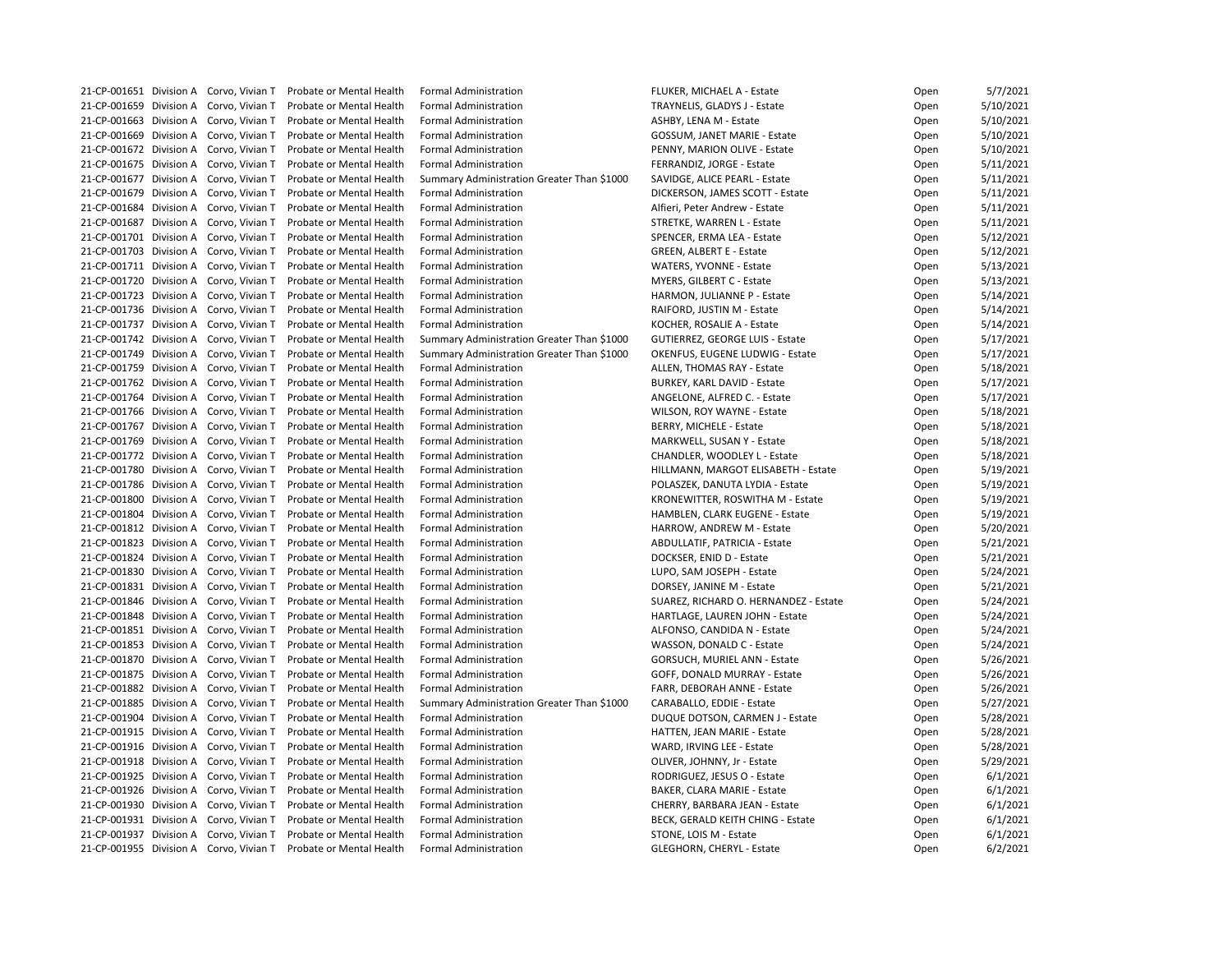|  | 21-CP-001963 Division A Corvo, Vivian T | Probate or Mental Health | <b>Formal Administration</b>               | KAPPLIN, STEVEN D - Estate                | Open     | 6/2/2021  |
|--|-----------------------------------------|--------------------------|--------------------------------------------|-------------------------------------------|----------|-----------|
|  | 21-CP-001969 Division A Corvo, Vivian T | Probate or Mental Health | <b>Formal Administration</b>               | <b>GURRISTER, THOMAS G - Estate</b>       | Open     | 6/3/2021  |
|  | 21-CP-001970 Division A Corvo, Vivian T | Probate or Mental Health | <b>Formal Administration</b>               | ALLEN, DONNA R - Estate                   | Open     | 6/3/2021  |
|  | 21-CP-001980 Division A Corvo, Vivian T | Probate or Mental Health | Summary Administration Greater Than \$1000 | ROBERTS, HENRY RONALD - Estate            | Open     | 6/4/2021  |
|  | 21-CP-001983 Division A Corvo, Vivian T | Probate or Mental Health | Summary Administration Greater Than \$1000 | ALONSO, ROSA C - Estate                   | Open     | 6/4/2021  |
|  | 21-CP-001985 Division A Corvo, Vivian T | Probate or Mental Health | Summary Administration Greater Than \$1000 | KURIYEDAN, ROSY JOSE - Estate             | Open     | 6/4/2021  |
|  | 21-CP-001999 Division A Corvo, Vivian T | Probate or Mental Health | <b>Formal Administration</b>               | LaMotta, Vincent Joseph, Jr - Estate      | Open     | 6/7/2021  |
|  | 21-CP-002000 Division A Corvo, Vivian T | Probate or Mental Health | <b>Formal Administration</b>               | <b>BUCKLEY, JOHN - Estate</b>             | Open     | 6/7/2021  |
|  | 21-CP-002010 Division A Corvo, Vivian T | Probate or Mental Health | <b>Formal Administration</b>               | SANDERS, LIZA BELL DELORES - Estate       | Open     | 6/8/2021  |
|  | 21-CP-002019 Division A Corvo, Vivian T | Probate or Mental Health | <b>Formal Administration</b>               | PETERSON, J SCOTT - Estate                | Open     | 6/8/2021  |
|  | 21-CP-002023 Division A Corvo, Vivian T | Probate or Mental Health | <b>Ancillary Administration</b>            | <b>BONDURANT, JOHN B- Estate</b>          | Open     | 6/8/2021  |
|  | 21-CP-002038 Division A Corvo, Vivian T | Probate or Mental Health | <b>Formal Administration</b>               | ANITRA, MICHAEL - Estate                  | Open     | 6/9/2021  |
|  | 21-CP-002039 Division A Corvo, Vivian T | Probate or Mental Health | <b>Formal Administration</b>               |                                           |          | 6/9/2021  |
|  |                                         |                          |                                            | DIMARCO, JOY E - Estate                   | Open     |           |
|  | 21-CP-002045 Division A Corvo, Vivian T | Probate or Mental Health | <b>Formal Administration</b>               | MILLER, E. RUTH - Estate                  | Reopened | 6/9/2021  |
|  | 21-CP-002063 Division A Corvo, Vivian T | Probate or Mental Health | <b>Formal Administration</b>               | HAIGHT, DONALD ROBERT - Estate            | Open     | 6/10/2021 |
|  | 21-CP-002080 Division A Corvo, Vivian T | Probate or Mental Health | <b>Formal Administration</b>               | <b>WALLACE, RICHARD MALCOLM - Estate</b>  | Open     | 6/11/2021 |
|  | 21-CP-002083 Division A Corvo, Vivian T | Probate or Mental Health | Summary Administration Greater Than \$1000 | <b>GOLDEN, JAMES LESTER - Estate</b>      | Open     | 6/11/2021 |
|  | 21-CP-002103 Division A Corvo, Vivian T | Probate or Mental Health | <b>Ancillary Administration</b>            | <b>GABRIEL, ANGELA B- Estate</b>          | Open     | 6/14/2021 |
|  | 21-CP-002115 Division A Corvo, Vivian T | Probate or Mental Health | <b>Formal Administration</b>               | DE URIBES, MARIA BALDERAS - Estate        | Open     | 6/15/2021 |
|  | 21-CP-002122 Division A Corvo, Vivian T | Probate or Mental Health | <b>Formal Administration</b>               | SENN, CLAUDIA DIANE - Estate              | Open     | 6/15/2021 |
|  | 21-CP-002123 Division A Corvo, Vivian T | Probate or Mental Health | <b>Formal Administration</b>               | RIFKIN, DAVID S - Estate                  | Open     | 6/16/2021 |
|  | 21-CP-002125 Division A Corvo, Vivian T | Probate or Mental Health | <b>Formal Administration</b>               | CARDENAS, ELEAZAR - Estate                | Open     | 6/16/2021 |
|  | 21-CP-002129 Division A Corvo, Vivian T | Probate or Mental Health | Summary Administration Less Than \$1000    | HARRIS, FLORA - Estate                    | Open     | 6/16/2021 |
|  | 21-CP-002132 Division A Corvo, Vivian T | Probate or Mental Health | Summary Administration Less Than \$1000    | FIELDS, ALMA HARDEN - Estate              | Open     | 6/16/2021 |
|  | 21-CP-002138 Division A Corvo, Vivian T | Probate or Mental Health | <b>Formal Administration</b>               | YORE, PETER WILLIAM - Estate              | Open     | 6/16/2021 |
|  | 21-CP-002139 Division A Corvo, Vivian T | Probate or Mental Health | <b>Formal Administration</b>               | MINK, BARBARA JEAN - Estate               | Open     | 6/16/2021 |
|  | 21-CP-002141 Division A Corvo, Vivian T | Probate or Mental Health | <b>Formal Administration</b>               | REYNOLDS, CRAIG W - Estate                | Open     | 6/16/2021 |
|  | 21-CP-002145 Division A Corvo, Vivian T | Probate or Mental Health | <b>Formal Administration</b>               | SULLIVAN, ROBERT FRANCES PATRICK - Estate | Open     | 6/17/2021 |
|  | 21-CP-002146 Division A Corvo, Vivian T | Probate or Mental Health | Summary Administration Greater Than \$1000 | <b>CLEMONS, NORTON - Estate</b>           | Open     | 6/17/2021 |
|  | 21-CP-002151 Division A Corvo, Vivian T | Probate or Mental Health | <b>Formal Administration</b>               | SMITH, CLAIRE A - Estate                  | Open     | 6/17/2021 |
|  | 21-CP-002162 Division A Corvo, Vivian T | Probate or Mental Health | <b>Formal Administration</b>               | TORRES, MARIAN - Estate                   | Open     | 6/18/2021 |
|  | 21-CP-002178 Division A Corvo, Vivian T | Probate or Mental Health | <b>Formal Administration</b>               | WOMBLE, VICKY LYNN - Estate               | Open     | 6/21/2021 |
|  | 21-CP-002181 Division A Corvo, Vivian T | Probate or Mental Health | <b>Formal Administration</b>               | REICHWALD, ROSEMARY ANN - Estate          | Open     | 6/21/2021 |
|  | 21-CP-002184 Division A Corvo, Vivian T | Probate or Mental Health | <b>Formal Administration</b>               | CROWDER, DAWN MARIE - Estate              | Open     | 6/21/2021 |
|  | 21-CP-002190 Division A Corvo, Vivian T | Probate or Mental Health | Summary Administration Greater Than \$1000 | TRIMARCO, BAILEY ANTHONY - Estate         |          | 6/21/2021 |
|  | 21-CP-002197 Division A Corvo, Vivian T |                          |                                            |                                           | Open     | 6/21/2021 |
|  |                                         | Probate or Mental Health | <b>Formal Administration</b>               | ABUFARA, AHMAD SAMIH TAHA - Estate        | Open     |           |
|  | 21-CP-002208 Division A Corvo, Vivian T | Probate or Mental Health | <b>Formal Administration</b>               | TRINKLE, NANCY ROBERTSON - Estate         | Open     | 6/22/2021 |
|  | 21-CP-002218 Division A Corvo, Vivian T | Probate or Mental Health | <b>Formal Administration</b>               | <b>CALLAGHAN, NANCY LEE - Estate</b>      | Open     | 6/23/2021 |
|  | 21-CP-002219 Division A Corvo, Vivian T | Probate or Mental Health | <b>Formal Administration</b>               | Sloan, Walter C, Sr - Estate              | Open     | 6/23/2021 |
|  | 21-CP-002235 Division A Corvo, Vivian T | Probate or Mental Health | <b>Formal Administration</b>               | BERRIO, ELKIN DARIO, Jr - Estate          | Open     | 6/24/2021 |
|  | 21-CP-002241 Division A Corvo, Vivian T | Probate or Mental Health | Summary Administration Greater Than \$1000 | <b>COLLINS, JEANNE T - Estate</b>         | Open     | 6/24/2021 |
|  | 21-CP-002246 Division A Corvo, Vivian T | Probate or Mental Health | <b>Formal Administration</b>               | ROBERDS, MATTHEW SCOTT - Estate           | Open     | 6/25/2021 |
|  | 21-CP-002257 Division A Corvo, Vivian T | Probate or Mental Health | <b>Formal Administration</b>               | ASHMORE, BRYCE MEAD, Sr - Estate          | Open     | 6/28/2021 |
|  | 21-CP-002265 Division A Corvo, Vivian T | Probate or Mental Health | <b>Formal Administration</b>               | <b>GONZALEZ, BRUNILDA S - Estate</b>      | Open     | 6/28/2021 |
|  | 21-CP-002266 Division A Corvo, Vivian T | Probate or Mental Health | <b>Formal Administration</b>               | WATSON, CARLA D - Estate                  | Open     | 6/28/2021 |
|  | 21-CP-002267 Division A Corvo, Vivian T | Probate or Mental Health | <b>Formal Administration</b>               | RICHTER, KENNETH N - Estate               | Open     | 6/28/2021 |
|  | 21-CP-002297 Division A Corvo, Vivian T | Probate or Mental Health | <b>Formal Administration</b>               | Olusanya, Olubola Oluyemisi - Estate      | Open     | 6/28/2021 |
|  | 21-CP-002303 Division A Corvo, Vivian T | Probate or Mental Health | <b>Formal Administration</b>               | HOWARD, JEAN - Estate                     | Open     | 6/29/2021 |
|  | 21-CP-002319 Division A Corvo, Vivian T | Probate or Mental Health | <b>Formal Administration</b>               | HILTZ, JOSEPH E - Estate                  | Open     | 6/29/2021 |
|  | 21-CP-002322 Division A Corvo, Vivian T | Probate or Mental Health | <b>Formal Administration</b>               | <b>BRUSHIE, ELIZABETH D - Estate</b>      | Open     | 6/29/2021 |
|  | 21-CP-002324 Division A Corvo, Vivian T | Probate or Mental Health | <b>Formal Administration</b>               | RICCI, CHARLES - Estate                   | Open     | 6/29/2021 |
|  | 21-CP-002325 Division A Corvo, Vivian T | Probate or Mental Health | Summary Administration Greater Than \$1000 | MCFADDEN, JOSEPH CARLTON - Estate         | Open     | 6/30/2021 |
|  | 21-CP-002329 Division A Corvo, Vivian T | Probate or Mental Health | <b>Formal Administration</b>               | KEYS, LAWRENCE DANIEL, Jr - Estate        | Open     | 6/29/2021 |
|  |                                         |                          |                                            |                                           |          |           |

| Open     | 6/2/2021  |
|----------|-----------|
| Open     | 6/3/2021  |
| Open     | 6/3/2021  |
| Open     | 6/4/2021  |
| Open     | 6/4/2021  |
| Open     | 6/4/2021  |
| Open     | 6/7/2021  |
| Open     | 6/7/2021  |
| Open     | 6/8/2021  |
| Open     | 6/8/2021  |
| Open     | 6/8/2021  |
| Open     | 6/9/2021  |
|          | 6/9/2021  |
| Open     |           |
| Reopened | 6/9/2021  |
| Open     | 6/10/2021 |
| Open     | 6/11/2021 |
| Open     | 6/11/2021 |
| Open     | 6/14/2021 |
| Open     | 6/15/2021 |
| Open     | 6/15/2021 |
| Open     | 6/16/2021 |
| Open     | 6/16/2021 |
| Open     | 6/16/2021 |
| Open     | 6/16/2021 |
| Open     | 6/16/2021 |
| Open     | 6/16/2021 |
| Open     | 6/16/2021 |
| Open     | 6/17/2021 |
| Open     | 6/17/2021 |
| Open     | 6/17/2021 |
| Open     | 6/18/2021 |
| Open     | 6/21/2021 |
| Open     | 6/21/2021 |
| Open     | 6/21/2021 |
| Open     | 6/21/2021 |
| Open     | 6/21/2021 |
| Open     | 6/22/2021 |
| Open     | 6/23/2021 |
|          | 6/23/2021 |
| Open     | 6/24/2021 |
| Open     |           |
| Open     | 6/24/2021 |
| Open     | 6/25/2021 |
| Open     | 6/28/2021 |
| Open     | 6/28/2021 |
| Open     | 6/28/2021 |
| Open     | 6/28/2021 |
| Open     | 6/28/2021 |
| Open     | 6/29/2021 |
| Open     | 6/29/2021 |
| Open     | 6/29/2021 |
| Open     | 6/29/2021 |
| Open     | 6/30/2021 |
| Open     | 6/29/2021 |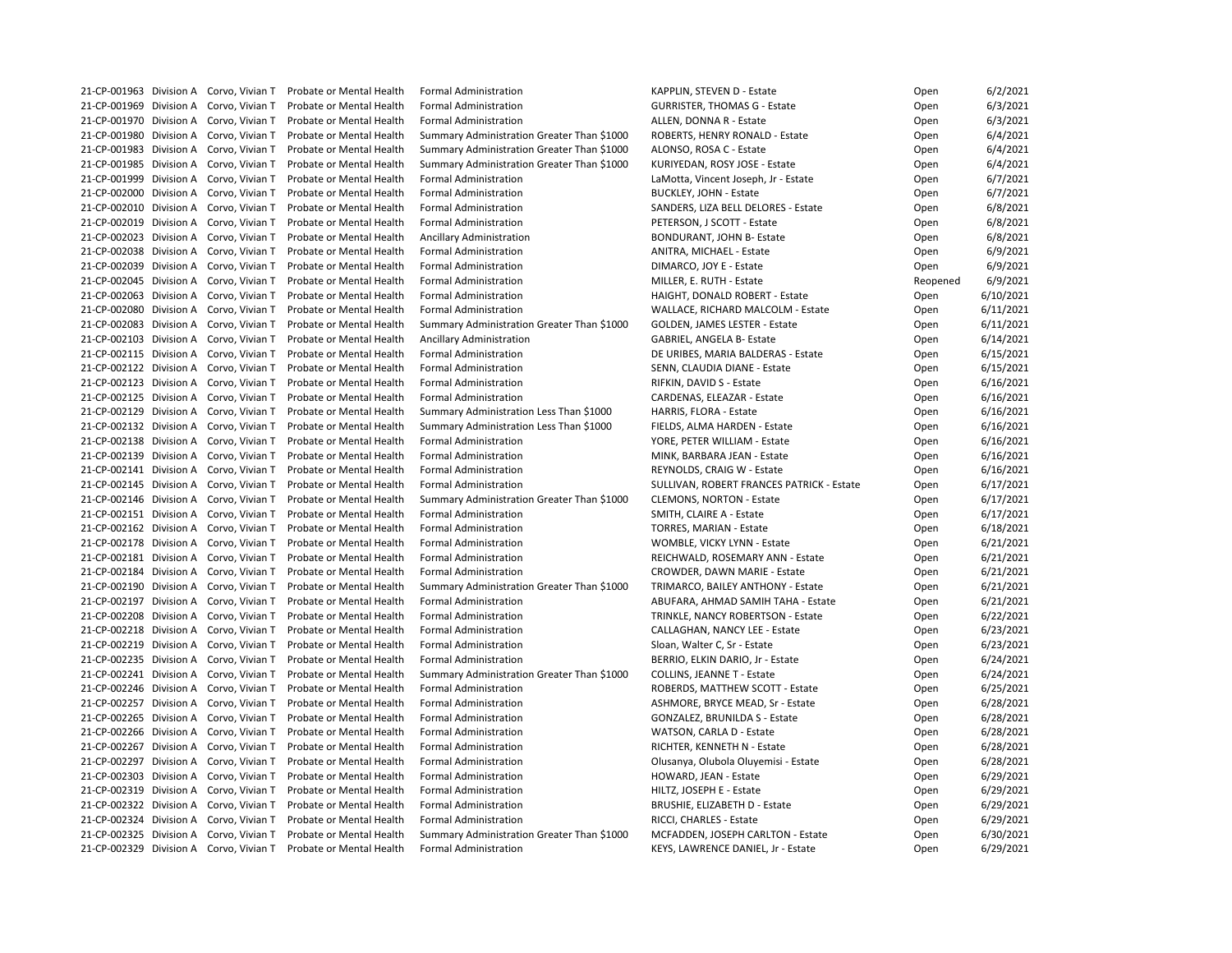|  | 21-CP-002335 Division A Corvo, Vivian T | <b>Probate or Mental Health</b>                                  | <b>Formal Administration</b>               | LESTER, PHYLLIS U - Estate               | Open     | 6/30/2021 |
|--|-----------------------------------------|------------------------------------------------------------------|--------------------------------------------|------------------------------------------|----------|-----------|
|  | 21-CP-002341 Division A Corvo, Vivian T | Probate or Mental Health                                         | <b>Formal Administration</b>               | SCHIRO, LEROY ANTHONY - Estate           | Open     | 6/30/2021 |
|  | 21-CP-002355 Division A Corvo, Vivian T | Probate or Mental Health                                         | Summary Administration Greater Than \$1000 | JACKSON, DONALEE JAYNE - Estate          | Open     | 6/30/2021 |
|  | 21-CP-002369 Division A Corvo, Vivian T | Probate or Mental Health                                         | <b>Formal Administration</b>               | CROOMS, VERA ELLEN - Estate              | Open     | 7/1/2021  |
|  | 21-CP-002380 Division A Corvo, Vivian T | Probate or Mental Health                                         | <b>Formal Administration</b>               | NUTE, SUSAN KAREN FUNK - Estate          | Open     | 7/2/2021  |
|  | 21-CP-002381 Division A Corvo, Vivian T | Probate or Mental Health                                         | <b>Formal Administration</b>               | THOMAS, GEORGE PHILLIPS - Estate         | Open     | 7/2/2021  |
|  | 21-CP-002382 Division A Corvo, Vivian T | Probate or Mental Health                                         | <b>Formal Administration</b>               | Tiljeros, Tom Arild - Estate             | Open     | 7/2/2021  |
|  | 21-CP-002383 Division A Corvo, Vivian T | Probate or Mental Health                                         | <b>Formal Administration</b>               | COULL, JANE S - Estate                   | Open     | 7/3/2021  |
|  | 21-CP-002387 Division A Corvo, Vivian T | Probate or Mental Health                                         | <b>Formal Administration</b>               | JAKOVENKO, DOROTHY MAE - Estate          | Open     | 7/6/2021  |
|  | 21-CP-002395 Division A Corvo, Vivian T | Probate or Mental Health                                         | <b>Formal Administration</b>               | MARTINEZ, CARLOS J - Estate              | Open     | 7/6/2021  |
|  | 21-CP-002409 Division A Corvo, Vivian T | Probate or Mental Health                                         | <b>Formal Administration</b>               | WILSON, JAMES O, Jr - Estate             | Open     | 7/7/2021  |
|  | 21-CP-002412 Division A Corvo, Vivian T | Probate or Mental Health                                         | <b>Formal Administration</b>               | INNIS, MARY ANN - Estate                 | Open     | 7/7/2021  |
|  | 21-CP-002418 Division A Corvo, Vivian T | Probate or Mental Health                                         | <b>Formal Administration</b>               | SILK, CHARLES THOMAS - Estate            | Open     | 7/8/2021  |
|  | 21-CP-002430 Division A Corvo, Vivian T | Probate or Mental Health                                         | Summary Administration Greater Than \$1000 | LAWLER, AUDREY E - Estate                | Open     | 7/9/2021  |
|  | 21-CP-002442 Division A Corvo, Vivian T | Probate or Mental Health                                         | <b>Formal Administration</b>               | NGINDI, SIMBARASHE - Estate              | Open     | 7/12/2021 |
|  | 21-CP-002455 Division A Corvo, Vivian T | Probate or Mental Health                                         | <b>Formal Administration</b>               | JAZMINES, HERMILO O - Estate             |          | 7/12/2021 |
|  |                                         |                                                                  |                                            |                                          | Open     |           |
|  | 21-CP-002460 Division A Corvo, Vivian T | Probate or Mental Health                                         | <b>Formal Administration</b>               | <b>BOESEL, META - Estate</b>             | Open     | 7/12/2021 |
|  | 21-CP-002464 Division A Corvo, Vivian T | Probate or Mental Health                                         | <b>Formal Administration</b>               | VILLANUEVA, JOSE LUIS MENDEZ - Estate    | Open     | 7/13/2021 |
|  | 21-CP-002472 Division A Corvo, Vivian T | Probate or Mental Health                                         | <b>Formal Administration</b>               | FRANK, STUART AMES - Estate              | Open     | 7/14/2021 |
|  | 21-CP-002473 Division A Corvo, Vivian T | Probate or Mental Health                                         | Ancillary Administration                   | PARROTT, NATHANIEL EDSON- Estate         | Open     | 7/14/2021 |
|  | 21-CP-002475 Division A Corvo, Vivian T | Probate or Mental Health                                         | <b>Formal Administration</b>               | LEACHMAN, FRANKLES F. - Estate           | Open     | 7/14/2021 |
|  | 21-CP-002477 Division A Corvo, Vivian T | Probate or Mental Health                                         | <b>Formal Administration</b>               | ARCE, ZANYHIA FAITHE - Estate            | Open     | 7/14/2021 |
|  | 21-CP-002494 Division A Corvo, Vivian T | Probate or Mental Health                                         | <b>Formal Administration</b>               | <b>BRASHER, KAY B - Estate</b>           | Open     | 7/15/2021 |
|  | 21-CP-002496 Division A Corvo, Vivian T | Probate or Mental Health                                         | <b>Formal Administration</b>               | STREET, ROY H, Jr - Estate               | Open     | 7/15/2021 |
|  | 21-CP-002501 Division A Corvo, Vivian T | Probate or Mental Health                                         | <b>Formal Administration</b>               | DEATON, ROBYN - Estate                   | Open     | 7/15/2021 |
|  | 21-CP-002512 Division A Corvo, Vivian T | Probate or Mental Health                                         | <b>Formal Administration</b>               | LOPEZ, JASON YOZION - Estate             | Open     | 7/15/2021 |
|  | 21-CP-002513 Division A Corvo, Vivian T | Probate or Mental Health                                         | <b>Formal Administration</b>               | BARTELL, JAMES WILLIAM - Estate          | Open     | 7/15/2021 |
|  | 21-CP-002514 Division A Corvo, Vivian T | Probate or Mental Health                                         | <b>Formal Administration</b>               | HOFFMAN, CHRISTOPHER MICHAEL - Estate    | Open     | 7/15/2021 |
|  | 21-CP-002515 Division A Corvo, Vivian T | Probate or Mental Health                                         | <b>Formal Administration</b>               | HOLBROOK, MARY MARGARET - Estate         | Open     | 7/15/2021 |
|  | 21-CP-002542 Division A Corvo, Vivian T | Probate or Mental Health                                         | <b>Formal Administration</b>               | FARMER, SHARON D - Estate                | Open     | 7/19/2021 |
|  |                                         | 21-CP-002546 Division A Corvo, Vivian T Probate or Mental Health | <b>Formal Administration</b>               | WALKER, DAVID WILLIAM - Estate           | Open     | 7/20/2021 |
|  | 21-CP-002564 Division A Corvo, Vivian T | Probate or Mental Health                                         | <b>Formal Administration</b>               | CRISLIP, JOHN A - Estate                 | Open     | 7/20/2021 |
|  | 21-CP-002567 Division A Corvo, Vivian T | Probate or Mental Health                                         | <b>Formal Administration</b>               | INGOLDSBY, GARY GENE - Estate            | Open     | 7/20/2021 |
|  | 21-CP-002570 Division A Corvo, Vivian T | Probate or Mental Health                                         | <b>Formal Administration</b>               | BLISS, MARY - Estate                     | Open     | 7/21/2021 |
|  | 21-CP-002571 Division A Corvo, Vivian T | Probate or Mental Health                                         | <b>Formal Administration</b>               | BISHOFF, ZACHARY RYAN - Estate           | Open     | 7/21/2021 |
|  | 21-CP-002572 Division A Corvo, Vivian T | Probate or Mental Health                                         | <b>Formal Administration</b>               | HARRISON, LILLIAN CHRISTINE - Estate     | Open     | 7/21/2021 |
|  | 21-CP-002580 Division A Corvo, Vivian T | Probate or Mental Health                                         | <b>Formal Administration</b>               | PETERSON, FERN E - Estate                | Open     | 7/21/2021 |
|  | 21-CP-002587 Division A Corvo, Vivian T | Probate or Mental Health                                         | <b>Formal Administration</b>               | <b>ENDRES, MELISSA R - Estate</b>        | Open     | 7/22/2021 |
|  | 21-CP-002588 Division A Corvo, Vivian T | Probate or Mental Health                                         | <b>Formal Administration</b>               | <b>HAUSER, ROBERT E - Estate</b>         | Open     | 7/22/2021 |
|  | 21-CP-002594 Division A Corvo, Vivian T | Probate or Mental Health                                         | <b>Formal Administration</b>               | FIDA, JOSEPH R - Estate                  | Open     | 7/23/2021 |
|  | 21-CP-002596 Division A Corvo, Vivian T | Probate or Mental Health                                         | <b>Formal Administration</b>               | MARRERO, MARIA M - Estate                | Open     | 7/23/2021 |
|  | 21-CP-002598 Division A Corvo, Vivian T | Probate or Mental Health                                         | <b>Formal Administration</b>               | CAMPBELL, PEARL M - Estate               | Open     | 7/23/2021 |
|  | 21-CP-002602 Division A Corvo, Vivian T | Probate or Mental Health                                         | <b>Formal Administration</b>               | <b>GASKELL, PATRICIA SLAGLE - Estate</b> | Open     | 7/23/2021 |
|  | 21-CP-002608 Division A Corvo, Vivian T | Probate or Mental Health                                         | Summary Administration Greater Than \$1000 | <b>CULBERT, RUTH C - Estate</b>          | Reopened | 7/26/2021 |
|  | 21-CP-002614 Division A Corvo, Vivian T | Probate or Mental Health                                         | <b>Formal Administration</b>               | FISCHER, JOSEF E - Estate                | Open     | 7/26/2021 |
|  | 21-CP-002618 Division A Corvo, Vivian T | Probate or Mental Health                                         | Summary Administration Less Than \$1000    | CRUZ, OLIVIA SAINZ - Estate              |          | 7/26/2021 |
|  |                                         | Probate or Mental Health                                         |                                            |                                          | Open     |           |
|  | 21-CP-002621 Division A Corvo, Vivian T |                                                                  | <b>Formal Administration</b>               | SAUL, BARBARA YVONNE - Estate            | Open     | 7/26/2021 |
|  | 21-CP-002622 Division A Corvo, Vivian T | Probate or Mental Health                                         | Summary Administration Greater Than \$1000 | FAJARDO, WALLECE A - Estate              | Open     | 7/26/2021 |
|  | 21-CP-002630 Division A Corvo, Vivian T | Probate or Mental Health                                         | <b>Formal Administration</b>               | WHITMER, SHIRLEY MAE - Estate            | Open     | 7/27/2021 |
|  | 21-CP-002632 Division A Corvo, Vivian T | Probate or Mental Health                                         | <b>Formal Administration</b>               | REYNOLDS, DWIGHT GRANT - Estate          | Open     | 7/27/2021 |
|  | 21-CP-002634 Division A Corvo, Vivian T | Probate or Mental Health                                         | <b>Formal Administration</b>               | LAMBOY CARDONA, VICENTE E - Estate       | Open     | 7/27/2021 |
|  | 21-CP-002640 Division A Corvo, Vivian T | Probate or Mental Health                                         | <b>Formal Administration</b>               | O'BRIEN, RITA MARIE - Estate             | Open     | 7/27/2021 |
|  | 21-CP-002643 Division A Corvo, Vivian T | Probate or Mental Health                                         | <b>Formal Administration</b>               | PREVATT, CLIFTON ALONSO, III - Estate    | Open     | 7/27/2021 |

| Open     | 6/30/2021 |
|----------|-----------|
| Open     | 6/30/2021 |
| Open     | 6/30/2021 |
| Open     | 7/1/2021  |
| Open     | 7/2/2021  |
| Open     | 7/2/2021  |
| Open     | 7/2/2021  |
| Open     | 7/3/2021  |
| Open     | 7/6/2021  |
| Open     | 7/6/2021  |
| Open     | 7/7/2021  |
| Open     | 7/7/2021  |
| Open     | 7/8/2021  |
| Open     | 7/9/2021  |
|          | 7/12/2021 |
| Open     |           |
| Open     | 7/12/2021 |
| Open     | 7/12/2021 |
| Open     | 7/13/2021 |
| Open     | 7/14/2021 |
| Open     | 7/14/2021 |
| Open     | 7/14/2021 |
| Open     | 7/14/2021 |
| Open     | 7/15/2021 |
| Open     | 7/15/2021 |
| Open     | 7/15/2021 |
| Open     | 7/15/2021 |
| Open     | 7/15/2021 |
| Open     | 7/15/2021 |
| Open     | 7/15/2021 |
| Open     | 7/19/2021 |
| Open     | 7/20/2021 |
| Open     | 7/20/2021 |
| Open     | 7/20/2021 |
| Open     | 7/21/2021 |
| Open     | 7/21/2021 |
| Open     | 7/21/2021 |
| Open     | 7/21/2021 |
| Open     | 7/22/2021 |
| Open     | 7/22/2021 |
| Open     | 7/23/2021 |
| Open     | 7/23/2021 |
| Open     | 7/23/2021 |
| Open     | 7/23/2021 |
| Reopened | 7/26/2021 |
| Open     | 7/26/2021 |
| Open     | 7/26/2021 |
| Open     | 7/26/2021 |
|          |           |
| Open     | 7/26/2021 |
| Open     | 7/27/2021 |
| Open     | 7/27/2021 |
| Open     | 7/27/2021 |
| Open     | 7/27/2021 |
| Open     | 7/27/2021 |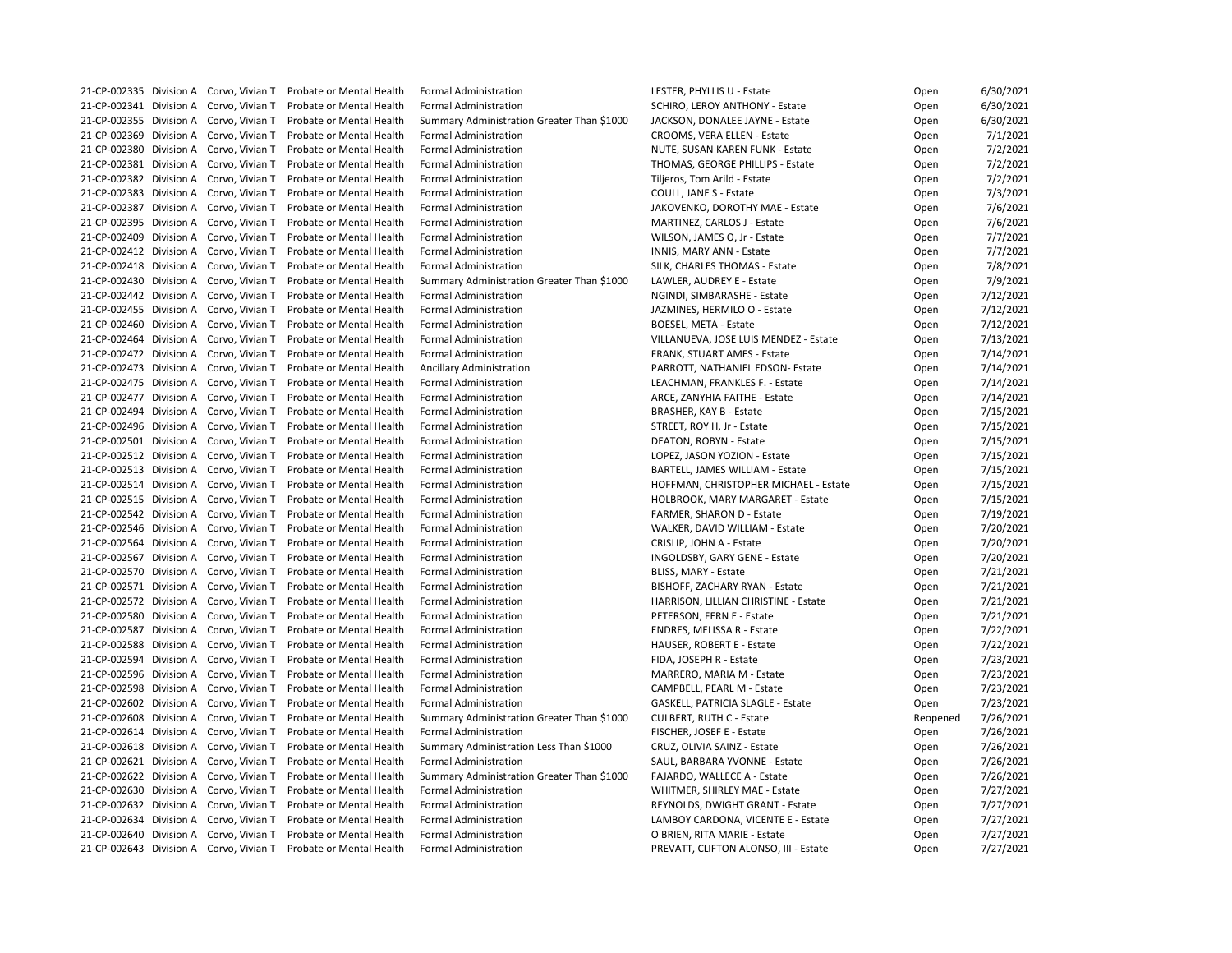|  | 21-CP-002653 Division A Corvo, Vivian T | Probate or Mental Health | <b>Formal Administration</b>                                               | <b>BENEDICT, LAWRENCE P - Estate</b>       | Open | 7/28/2021 |
|--|-----------------------------------------|--------------------------|----------------------------------------------------------------------------|--------------------------------------------|------|-----------|
|  | 21-CP-002659 Division A Corvo, Vivian T | Probate or Mental Health | <b>Formal Administration</b>                                               | PROSSER, DAVID R, Jr - Estate              | Open | 7/28/2021 |
|  | 21-CP-002672 Division A Corvo, Vivian T | Probate or Mental Health | <b>Formal Administration</b>                                               | LOWNEY, LEAH M - Estate                    | Open | 7/29/2021 |
|  | 21-CP-002680 Division A Corvo, Vivian T | Probate or Mental Health | <b>Formal Administration</b>                                               | JARAMILLO, JERRY J - Estate                | Open | 7/30/2021 |
|  | 21-CP-002683 Division A Corvo, Vivian T | Probate or Mental Health | <b>Formal Administration</b>                                               | BARRETT, CLYDE BERNARD, Sr - Estate        | Open | 7/30/2021 |
|  | 21-CP-002693 Division A Corvo, Vivian T | Probate or Mental Health | <b>Formal Administration</b>                                               | <b>BRADY, TIMOTHY PAUL - Estate</b>        | Open | 7/30/2021 |
|  | 21-CP-002695 Division A Corvo, Vivian T | Probate or Mental Health | <b>Formal Administration</b>                                               | OURS, LEO, Jr - Estate                     | Open | 7/30/2021 |
|  | 21-CP-002700 Division A Corvo, Vivian T | Probate or Mental Health | <b>Formal Administration</b>                                               | ARNOLD, NAOMI - Estate                     | Open | 8/2/2021  |
|  | 21-CP-002703 Division A Corvo, Vivian T | Probate or Mental Health | Summary Administration Less Than \$1000                                    | LANG, SCOTT GRIFFITH - Estate              | Open | 8/2/2021  |
|  | 21-CP-002704 Division A Corvo, Vivian T | Probate or Mental Health | <b>Formal Administration</b>                                               | <b>BOOTH, ROBBIE CHRISTOPHER - Estate</b>  | Open | 8/2/2021  |
|  | 21-CP-002706 Division A Corvo, Vivian T | Probate or Mental Health | <b>Formal Administration</b>                                               | <b>HENRIKSEN, ROBERT TAN - Estate</b>      | Open | 8/2/2021  |
|  | 21-CP-002710 Division A Corvo, Vivian T | Probate or Mental Health | <b>Formal Administration</b>                                               | <b>GONZALEZ, JOSE MANUEL - Estate</b>      | Open | 8/2/2021  |
|  | 21-CP-002729 Division A Corvo, Vivian T | Probate or Mental Health | <b>Formal Administration</b>                                               | BIERNACKI, ZIGMOND FRANK, III - Estate     | Open | 8/4/2021  |
|  | 21-CP-002730 Division A Corvo, Vivian T | Probate or Mental Health | <b>Formal Administration</b>                                               | WALLACE, DAVID - Estate                    | Open | 8/4/2021  |
|  | 21-CP-002738 Division A Corvo, Vivian T | Probate or Mental Health | <b>Formal Administration</b>                                               | RICE, WILLIAM J - Estate                   | Open | 8/4/2021  |
|  | 21-CP-002747 Division A Corvo, Vivian T | Probate or Mental Health | <b>Formal Administration</b>                                               | FOLSOM, ESSIE LOUISE - Estate              | Open | 8/4/2021  |
|  | 21-CP-002748 Division A Corvo, Vivian T | Probate or Mental Health | <b>Formal Administration</b>                                               | HERNANDEZ, KAREN - Estate                  | Open | 8/4/2021  |
|  | 21-CP-002752 Division A Corvo, Vivian T | Probate or Mental Health | <b>Formal Administration</b>                                               | HOEY, JO LILLIAN - Estate                  | Open | 8/5/2021  |
|  | 21-CP-002754 Division A Corvo, Vivian T | Probate or Mental Health | <b>Formal Administration</b>                                               | FELICIANO, STHELLA VICTORIA LOPEZ - Estate | Open | 8/5/2021  |
|  | 21-CP-002756 Division A Corvo, Vivian T | Probate or Mental Health | <b>Formal Administration</b>                                               | HOBBS, HAROLD B - Estate                   | Open | 8/5/2021  |
|  | 21-CP-002757 Division A Corvo, Vivian T | Probate or Mental Health | <b>Formal Administration</b>                                               | DUBOSE, PAUL PHILIP - Estate               | Open | 8/5/2021  |
|  | 21-CP-002762 Division A Corvo, Vivian T | Probate or Mental Health | <b>Formal Administration</b>                                               | FRYE, ELIZABETH S - Estate                 | Open | 8/6/2021  |
|  | 21-CP-002764 Division A Corvo, Vivian T | Probate or Mental Health | <b>Formal Administration</b>                                               | PERKINS, LEWIS HENRY, Jr - Estate          | Open | 8/6/2021  |
|  | 21-CP-002775 Division A Corvo, Vivian T | Probate or Mental Health | <b>Formal Administration</b>                                               | <b>SCHENKE, ROGER S - Estate</b>           | Open | 8/6/2021  |
|  | 21-CP-002786 Division A Corvo, Vivian T | Probate or Mental Health | <b>Formal Administration</b>                                               | KLAUE, CHARLES F, III - Estate             | Open | 8/9/2021  |
|  | 21-CP-002798 Division A Corvo, Vivian T | Probate or Mental Health | <b>Formal Administration</b>                                               | CLAYCAMP, EOLA - Estate                    | Open | 8/6/2021  |
|  | 21-CP-002804 Division A Corvo, Vivian T | Probate or Mental Health | <b>Formal Administration</b>                                               | LEWIS, MARVIN W. - Estate                  | Open | 8/10/2021 |
|  | 21-CP-002810 Division A Corvo, Vivian T | Probate or Mental Health | <b>Formal Administration</b>                                               | BEISECKER, RONALD L - Estate               | Open | 8/10/2021 |
|  | 21-CP-002816 Division A Corvo, Vivian T | Probate or Mental Health | <b>Formal Administration</b>                                               | RENO, CATHERINE - Estate                   | Open | 8/11/2021 |
|  | 21-CP-002817 Division A Corvo, Vivian T | Probate or Mental Health | <b>Formal Administration</b>                                               | REGISTER, EDWARD ANDREW - Estate           | Open | 8/11/2021 |
|  | 21-CP-002820 Division A Corvo, Vivian T | Probate or Mental Health | Summary Administration Greater Than \$1000                                 | MURRAY, KRISTOFF JALEEL - Estate           | Open | 8/11/2021 |
|  | 21-CP-002829 Division A Corvo, Vivian T | Probate or Mental Health | Summary Administration Greater Than \$1000                                 | STEWART, DOMETRICA CHIFFON - Estate        | Open | 8/12/2021 |
|  | 21-CP-002830 Division A Corvo, Vivian T | Probate or Mental Health | <b>Formal Administration</b>                                               | <b>CURRY, CAROLYN LOUISE - Estate</b>      | Open | 8/11/2021 |
|  | 21-CP-002834 Division A Corvo, Vivian T | Probate or Mental Health | <b>Formal Administration</b>                                               | SHELL, JOSEPH DANIEL - Estate              | Open | 8/12/2021 |
|  | 21-CP-002835 Division A Corvo, Vivian T | Probate or Mental Health | <b>Formal Administration</b>                                               | MEYER, DENNIS DONALD - Estate              |      | 8/12/2021 |
|  | 21-CP-002836 Division A Corvo, Vivian T | Probate or Mental Health | <b>Formal Administration</b>                                               |                                            | Open |           |
|  | 21-CP-002837 Division A Corvo, Vivian T | Probate or Mental Health | <b>Formal Administration</b>                                               | PRITCHETT, PAULA ANN - Estate              | Open | 8/12/2021 |
|  | 21-CP-002844 Division A Corvo, Vivian T |                          |                                                                            | <b>MORALES, REINIER - Estate</b>           | Open | 8/12/2021 |
|  |                                         | Probate or Mental Health | <b>Formal Administration</b><br>Summary Administration Greater Than \$1000 | ORREGO, ALVARO DE JESUS MUNOZ - Estate     | Open | 8/12/2021 |
|  | 21-CP-002848 Division A Corvo, Vivian T | Probate or Mental Health |                                                                            | COLLINS, RICHARD J, Jr - Estate            | Open | 8/13/2021 |
|  | 21-CP-002853 Division A Corvo, Vivian T | Probate or Mental Health | <b>Formal Administration</b>                                               | NGUYEN, THINH Q. - Estate                  | Open | 8/13/2021 |
|  | 21-CP-002858 Division A Corvo, Vivian T | Probate or Mental Health | <b>Formal Administration</b>                                               | PETERSON, KEITH E - Estate                 | Open | 8/13/2021 |
|  | 21-CP-002862 Division A Corvo, Vivian T | Probate or Mental Health | <b>Formal Administration</b>                                               | WILLS, CLARICE P - Estate                  | Open | 8/13/2021 |
|  | 21-CP-002863 Division A Corvo, Vivian T | Probate or Mental Health | Summary Administration Greater Than \$1000                                 | LEON, JUANA - Estate                       | Open | 8/13/2021 |
|  | 21-CP-002866 Division A Corvo, Vivian T | Probate or Mental Health | <b>Formal Administration</b>                                               | POCZAY, STEPHEN - Estate                   | Open | 8/13/2021 |
|  | 21-CP-002875 Division A Corvo, Vivian T | Probate or Mental Health | <b>Formal Administration</b>                                               | VUST, LARRY MARTIN - Estate                | Open | 8/16/2021 |
|  | 21-CP-002877 Division A Corvo, Vivian T | Probate or Mental Health | <b>Formal Administration</b>                                               | Moore, Jeffrey Norman - Estate             | Open | 8/16/2021 |
|  | 21-CP-002879 Division A Corvo, Vivian T | Probate or Mental Health | Summary Administration Greater Than \$1000                                 | <b>BRISSEY, JEAN E - Estate</b>            | Open | 8/17/2021 |
|  | 21-CP-002889 Division A Corvo, Vivian T | Probate or Mental Health | <b>Formal Administration</b>                                               | AUNGST, JAMES CLEMENT - Estate             | Open | 8/17/2021 |
|  | 21-CP-002890 Division A Corvo, Vivian T | Probate or Mental Health | <b>Formal Administration</b>                                               | FRANK, MILDRED M - Estate                  | Open | 8/17/2021 |
|  | 21-CP-002893 Division A Corvo, Vivian T | Probate or Mental Health | <b>Formal Administration</b>                                               | CAIN, PATRICIA J. - Estate                 | Open | 8/17/2021 |
|  | 21-CP-002895 Division A Corvo, Vivian T | Probate or Mental Health | <b>Formal Administration</b>                                               | Slaughter, Clifton Davis - Estate          | Open | 8/17/2021 |
|  | 21-CP-002900 Division A Corvo, Vivian T | Probate or Mental Health | <b>Formal Administration</b>                                               | MOHAN, SALIMA - Estate                     | Open | 8/18/2021 |
|  | 21-CP-002901 Division A Corvo, Vivian T | Probate or Mental Health | Summary Administration Greater Than \$1000                                 | Knapp, Thomas H - Estate                   | Open | 8/17/2021 |

| Open | 7/28/2021 |
|------|-----------|
| Open | 7/28/2021 |
| Open | 7/29/2021 |
| Open | 7/30/2021 |
| Open | 7/30/2021 |
| Open | 7/30/2021 |
| Open | 7/30/2021 |
| Open | 8/2/2021  |
| Open | 8/2/2021  |
| Open | 8/2/2021  |
| Open | 8/2/2021  |
|      | 8/2/2021  |
| Open |           |
| Open | 8/4/2021  |
| Open | 8/4/2021  |
| Open | 8/4/2021  |
| Open | 8/4/2021  |
| Open | 8/4/2021  |
| Open | 8/5/2021  |
| Open | 8/5/2021  |
| Open | 8/5/2021  |
| Open | 8/5/2021  |
| Open | 8/6/2021  |
| Open | 8/6/2021  |
| Open | 8/6/2021  |
| Open | 8/9/2021  |
| Open | 8/6/2021  |
| Open | 8/10/2021 |
| Open | 8/10/2021 |
| Open | 8/11/2021 |
| Open | 8/11/2021 |
| Open | 8/11/2021 |
| Open | 8/12/2021 |
| Open | 8/11/2021 |
| Open | 8/12/2021 |
| Open | 8/12/2021 |
|      | 8/12/2021 |
| Open |           |
| Open | 8/12/2021 |
| Open | 8/12/2021 |
| Open | 8/13/2021 |
| Open | 8/13/2021 |
| Open | 8/13/2021 |
| Open | 8/13/2021 |
| Open | 8/13/2021 |
| Open | 8/13/2021 |
| Open | 8/16/2021 |
| Open | 8/16/2021 |
| Open | 8/17/2021 |
| Open | 8/17/2021 |
| Open | 8/17/2021 |
| Open | 8/17/2021 |
| Open | 8/17/2021 |
| Open | 8/18/2021 |
| Open | 8/17/2021 |
|      |           |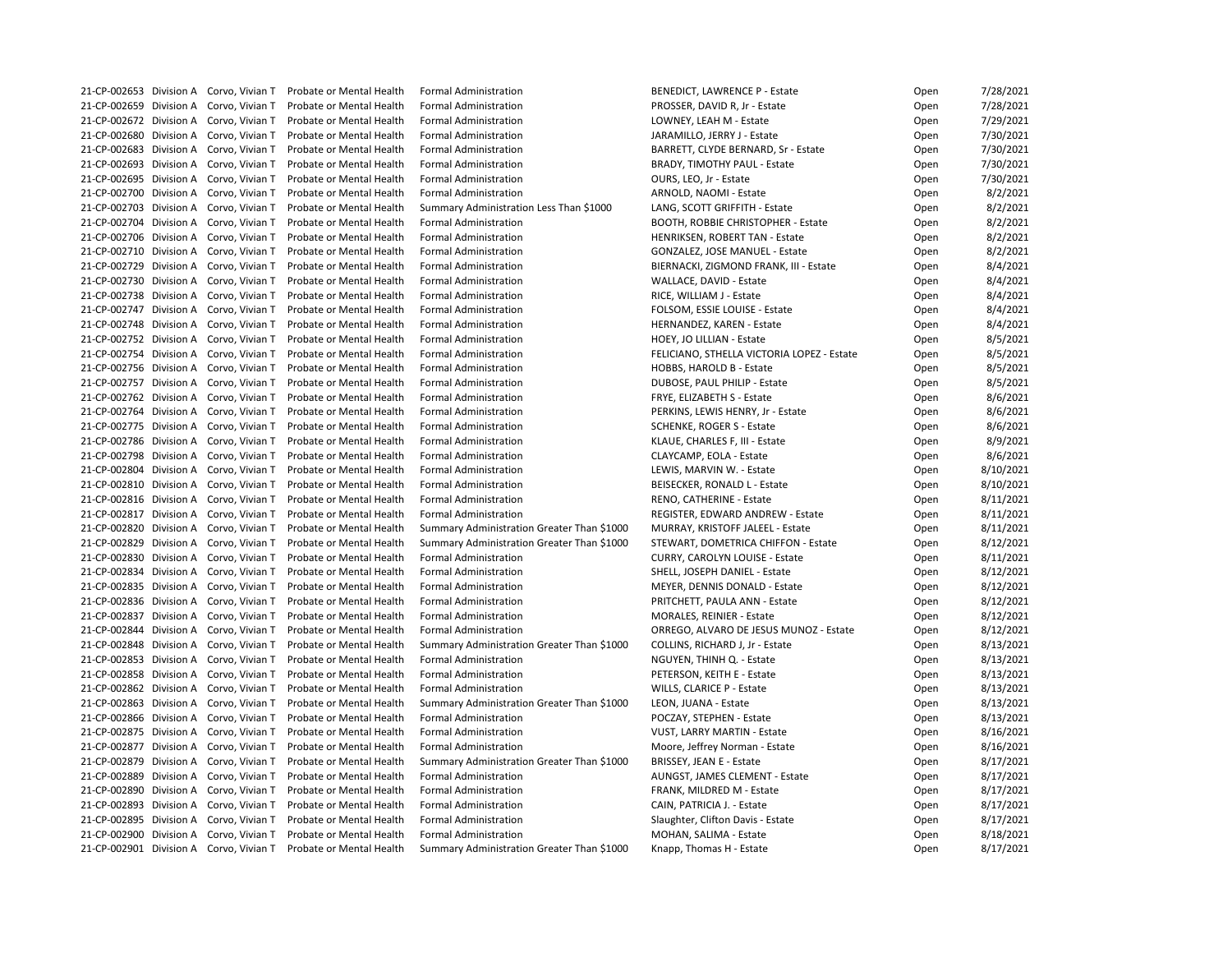|  | 21-CP-002905 Division A Corvo, Vivian T | Probate or Mental Health | Summary Administration Greater Than \$1000 | Miller, Phillip Marshall - Estate       | Open     | 8/18/2021 |
|--|-----------------------------------------|--------------------------|--------------------------------------------|-----------------------------------------|----------|-----------|
|  | 21-CP-002909 Division A Corvo, Vivian T | Probate or Mental Health | Summary Administration Greater Than \$1000 | DIAZ-CASTANEDA, JAIME DE JESUS - Estate | Open     | 8/18/2021 |
|  | 21-CP-002914 Division A Corvo, Vivian T | Probate or Mental Health | <b>Formal Administration</b>               | FISHER, DENISE ELAINE - Estate          | Open     | 8/18/2021 |
|  | 21-CP-002919 Division A Corvo, Vivian T | Probate or Mental Health | Summary Administration Greater Than \$1000 | RANGE, RENE LOUISA - Estate             | Reopened | 8/19/2021 |
|  | 21-CP-002921 Division A Corvo, Vivian T | Probate or Mental Health | <b>Formal Administration</b>               | OLSEN, MARY JANE - Estate               | Open     | 8/19/2021 |
|  | 21-CP-002925 Division A Corvo, Vivian T | Probate or Mental Health | <b>Formal Administration</b>               | BEAVER, MARION HELEN - Estate           | Open     | 8/19/2021 |
|  | 21-CP-002928 Division A Corvo, Vivian T | Probate or Mental Health | <b>Formal Administration</b>               | <b>BRICENO, PAULA ANDREA - Estate</b>   | Reopened | 8/20/2021 |
|  | 21-CP-002931 Division A Corvo, Vivian T | Probate or Mental Health | <b>Formal Administration</b>               | VIGO, LESTER - Estate                   | Open     | 8/20/2021 |
|  | 21-CP-002932 Division A Corvo, Vivian T | Probate or Mental Health | <b>Formal Administration</b>               | <b>CREASY, KYLE R - Estate</b>          | Open     | 8/20/2021 |
|  | 21-CP-002933 Division A Corvo, Vivian T | Probate or Mental Health | Summary Administration Greater Than \$1000 | JOHNSON, THELMA N - Estate              | Open     | 8/20/2021 |
|  | 21-CP-002939 Division A Corvo, Vivian T | Probate or Mental Health | Summary Administration Greater Than \$1000 | MOSCHELLA, VINCENT - Estate             | Open     | 8/20/2021 |
|  | 21-CP-002942 Division A Corvo, Vivian T | Probate or Mental Health | Ancillary Administration                   | JOHNSON, TOMMY REX- Estate              | Open     | 8/20/2021 |
|  | 21-CP-002960 Division A Corvo, Vivian T | Probate or Mental Health | <b>Formal Administration</b>               | STOCKTON, CLARA E - Estate              |          | 8/23/2021 |
|  | 21-CP-002968 Division A Corvo, Vivian T |                          |                                            |                                         | Open     | 8/23/2021 |
|  |                                         | Probate or Mental Health | <b>Formal Administration</b>               | TOWNE, JOHN M - Estate                  | Open     |           |
|  | 21-CP-002970 Division A Corvo, Vivian T | Probate or Mental Health | <b>Formal Administration</b>               | JOHNSON, NANCY KAY - Estate             | Open     | 8/23/2021 |
|  | 21-CP-002974 Division A Corvo, Vivian T | Probate or Mental Health | <b>Formal Administration</b>               | ATHAN, DEEANN D - Estate                | Open     | 8/23/2021 |
|  | 21-CP-002976 Division A Corvo, Vivian T | Probate or Mental Health | <b>Formal Administration</b>               | <b>CUNNINGHAM, DELORES MAE - Estate</b> | Open     | 8/24/2021 |
|  | 21-CP-002988 Division A Corvo, Vivian T | Probate or Mental Health | <b>Formal Administration</b>               | ESPINOSA, SALLY - Estate                | Open     | 8/24/2021 |
|  | 21-CP-002991 Division A Corvo, Vivian T | Probate or Mental Health | <b>Formal Administration</b>               | COX, CECIL LAMAR - Estate               | Open     | 8/24/2021 |
|  | 21-CP-002993 Division A Corvo, Vivian T | Probate or Mental Health | <b>Formal Administration</b>               | <b>COTTER, DAVID HENRY - Estate</b>     | Open     | 8/24/2021 |
|  | 21-CP-002995 Division A Corvo, Vivian T | Probate or Mental Health | <b>Formal Administration</b>               | RAMOS, CONRADO - Estate                 | Open     | 8/25/2021 |
|  | 21-CP-002996 Division A Corvo, Vivian T | Probate or Mental Health | <b>Formal Administration</b>               | MURROW, SARAH J - Estate                | Open     | 8/25/2021 |
|  | 21-CP-002997 Division A Corvo, Vivian T | Probate or Mental Health | <b>Formal Administration</b>               | REED, REBECCA - Estate                  | Open     | 8/25/2021 |
|  | 21-CP-003002 Division A Corvo, Vivian T | Probate or Mental Health | <b>Formal Administration</b>               | WILSON, CAROLYN ANN - Estate            | Open     | 8/25/2021 |
|  | 21-CP-003025 Division A Corvo, Vivian T | Probate or Mental Health | Summary Administration Greater Than \$1000 | SMITH, ELBERT H - Estate                | Reopened | 8/27/2021 |
|  | 21-CP-003036 Division A Corvo, Vivian T | Probate or Mental Health | <b>Formal Administration</b>               | KENNEDY, MICHAEL JAMES - Estate         | Open     | 8/27/2021 |
|  | 21-CP-003041 Division A Corvo, Vivian T | Probate or Mental Health | <b>Formal Administration</b>               | KING, GEORGE NEAL - Estate              | Open     | 8/28/2021 |
|  | 21-CP-003046 Division A Corvo, Vivian T | Probate or Mental Health | Summary Administration Greater Than \$1000 | BOYACHEK, EDWARD ROBERT - Estate        | Open     | 8/27/2021 |
|  | 21-CP-003060 Division A Corvo, Vivian T | Probate or Mental Health | <b>Formal Administration</b>               | <b>SCHUELER, GERALD LEROY - Estate</b>  | Open     | 8/30/2021 |
|  | 21-CP-003061 Division A Corvo, Vivian T | Probate or Mental Health | <b>Formal Administration</b>               | HALLOCK, PETER MICHAEL - Estate         | Open     | 8/30/2021 |
|  | 21-CP-003066 Division A Corvo, Vivian T | Probate or Mental Health | <b>Formal Administration</b>               | LOWMAN, MARION PATTERSON - Estate       | Open     | 8/31/2021 |
|  | 21-CP-003070 Division A Corvo, Vivian T | Probate or Mental Health | Summary Administration Less Than \$1000    | NEAL, DARLENE M - Estate                | Open     | 8/30/2021 |
|  | 21-CP-003072 Division A Corvo, Vivian T | Probate or Mental Health | Summary Administration Greater Than \$1000 | MCMILLAN, JAMES - Estate                | Open     | 8/31/2021 |
|  | 21-CP-003073 Division A Corvo, Vivian T | Probate or Mental Health | <b>Formal Administration</b>               | JACKSON, MARITZA - Estate               | Open     | 8/31/2021 |
|  | 21-CP-003079 Division A Corvo, Vivian T | Probate or Mental Health | <b>Formal Administration</b>               | RYDER, MICHAEL - Estate                 | Open     | 8/30/2021 |
|  | 21-CP-003089 Division A Corvo, Vivian T | Probate or Mental Health | Summary Administration Less Than \$1000    | King, Carmel Marie - Estate             | Open     | 8/31/2021 |
|  | 21-CP-003093 Division A Corvo, Vivian T | Probate or Mental Health | <b>Formal Administration</b>               | DIXON, RHEA SUE - Estate                |          | 8/31/2021 |
|  | 21-CP-003104 Division A Corvo, Vivian T | Probate or Mental Health | Summary Administration Greater Than \$1000 | DASARI, VENKATA NAGA PRASAD - Estate    | Open     | 9/1/2021  |
|  |                                         | Probate or Mental Health |                                            |                                         | Open     | 9/1/2021  |
|  | 21-CP-003106 Division A Corvo, Vivian T |                          | <b>Formal Administration</b>               | BUSH, YOEL K, Sr - Estate               | Open     |           |
|  | 21-CP-003109 Division A Corvo, Vivian T | Probate or Mental Health | <b>Formal Administration</b>               | WARGO, CRAIG LESLIE - Estate            | Open     | 9/1/2021  |
|  | 21-CP-003116 Division A Corvo, Vivian T | Probate or Mental Health | <b>Formal Administration</b>               | MAYO-SMITH, IAN - Estate                | Open     | 9/1/2021  |
|  | 21-CP-003119 Division A Corvo, Vivian T | Probate or Mental Health | <b>Formal Administration</b>               | TAENI, MADELEINE - Estate               | Open     | 9/1/2021  |
|  | 21-CP-003121 Division A Corvo, Vivian T | Probate or Mental Health | <b>Formal Administration</b>               | JACOBOVITZ, JOSEPH - Estate             | Open     | 9/2/2021  |
|  | 21-CP-003122 Division A Corvo, Vivian T | Probate or Mental Health | <b>Formal Administration</b>               | DAVIS, RALPH SCOTT - Estate             | Open     | 9/2/2021  |
|  | 21-CP-003138 Division A Corvo, Vivian T | Probate or Mental Health | <b>Formal Administration</b>               | FRANCOIS, JACOB - Estate                | Open     | 9/2/2021  |
|  | 21-CP-003143 Division A Corvo, Vivian T | Probate or Mental Health | Summary Administration Greater Than \$1000 | HENDRICKSON, CAROL ANN - Estate         | Open     | 9/3/2021  |
|  | 21-CP-003145 Division A Corvo, Vivian T | Probate or Mental Health | <b>Formal Administration</b>               | Lepard, Katheryn L - Estate             | Open     | 9/3/2021  |
|  | 21-CP-003147 Division A Corvo, Vivian T | Probate or Mental Health | <b>Formal Administration</b>               | Curfman, David R - Estate               | Open     | 9/3/2021  |
|  | 21-CP-003155 Division A Corvo, Vivian T | Probate or Mental Health | <b>Formal Administration</b>               | Nicholson, Gerald Wayne, Sr - Estate    | Open     | 9/3/2021  |
|  | 21-CP-003157 Division A Corvo, Vivian T | Probate or Mental Health | <b>Formal Administration</b>               | LONGO, THOMAS CARMEN, III - Estate      | Open     | 9/3/2021  |
|  | 21-CP-003202 Division A Corvo, Vivian T | Probate or Mental Health | Summary Administration Greater Than \$1000 | YOUNG, ELISA SIOFELE - Estate           | Open     | 9/8/2021  |
|  | 21-CP-003209 Division A Corvo, Vivian T | Probate or Mental Health | Summary Administration Greater Than \$1000 | MCLEOD, WILLIE J, Sr - Estate           | Open     | 9/9/2021  |
|  | 21-CP-003211 Division A Corvo, Vivian T | Probate or Mental Health | <b>Formal Administration</b>               | HIRSCH, DIANE C - Estate                | Open     | 9/8/2021  |

| Open     | 8/18/2021              |
|----------|------------------------|
| Open     | 8/18/2021              |
| Open     | 8/18/2021              |
| Reopened | 8/19/2021              |
| Open     | 8/19/2021              |
| Open     | 8/19/2021              |
| Reopened | 8/20/2021              |
| Open     | 8/20/2021              |
| Open     | 8/20/2021              |
| Open     | 8/20/2021              |
| Open     | 8/20/2021              |
| Open     | 8/20/2021              |
| Open     | 8/23/2021              |
| Open     | 8/23/2021              |
| Open     | 8/23/2021              |
| Open     | 8/23/2021              |
|          | 8/24/2021              |
| Open     |                        |
| Open     | 8/24/2021<br>8/24/2021 |
| Open     |                        |
| Open     | 8/24/2021              |
| Open     | 8/25/2021              |
| Open     | 8/25/2021              |
| Open     | 8/25/2021              |
| Open     | 8/25/2021              |
| Reopened | 8/27/2021              |
| Open     | 8/27/2021              |
| Open     | 8/28/2021              |
| Open     | 8/27/2021              |
| Open     | 8/30/2021              |
| Open     | 8/30/2021              |
| Open     | 8/31/2021              |
| Open     | 8/30/2021              |
| Open     | 8/31/2021              |
| Open     | 8/31/2021              |
| Open     | 8/30/2021              |
| Open     | 8/31/2021              |
| Open     | 8/31/2021              |
| Open     | 9/1/2021               |
| Open     | 9/1/2021               |
| Open     | 9/1/2021               |
| Open     | 9/1/2021               |
| Open     | 9/1/2021               |
| Open     | 9/2/2021               |
| Open     | 9/2/2021               |
| Open     | 9/2/2021               |
| Open     | 9/3/2021               |
| Open     | 9/3/2021               |
| Open     | 9/3/2021               |
| Open     | 9/3/2021               |
| Open     | 9/3/2021               |
| Open     | 9/8/2021               |
| Open     | 9/9/2021               |
| Open     | 9/8/2021               |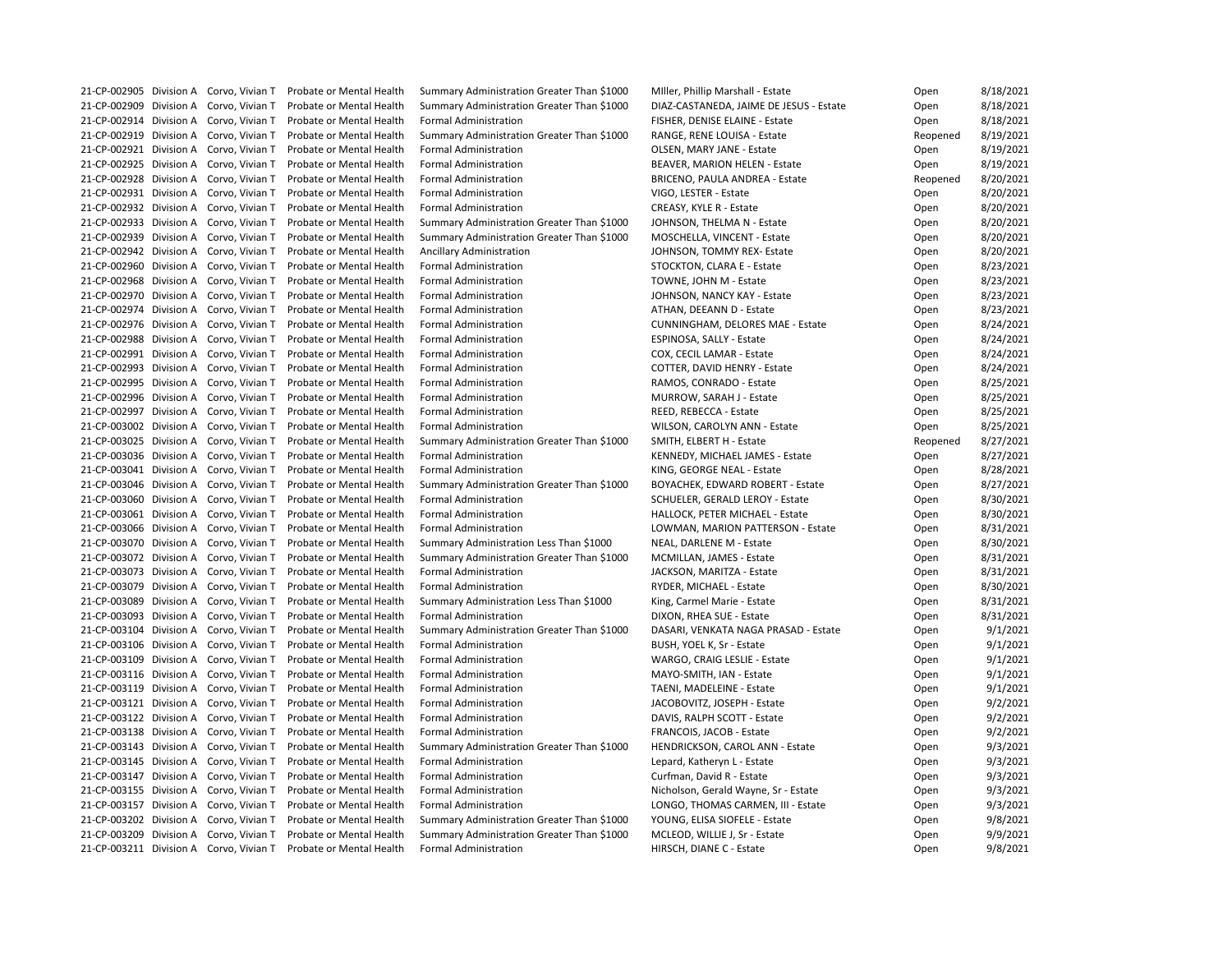| 21-CP-003224 Division A Corvo, Vivian T | <b>Probate or Mental Health</b> | <b>Formal Administration</b>               | <b>MONTES, ANGEL LUIS - Estate</b>        | Open | 9/9/2021  |
|-----------------------------------------|---------------------------------|--------------------------------------------|-------------------------------------------|------|-----------|
| 21-CP-003230 Division A Corvo, Vivian T | Probate or Mental Health        | Summary Administration Greater Than \$1000 | HUTCHINS, ROBERT S - Estate               | Open | 9/9/2021  |
| 21-CP-003233 Division A Corvo, Vivian T | Probate or Mental Health        | <b>Formal Administration</b>               | JOSLYN, PAUL DANIEL - Estate              | Open | 9/9/2021  |
| 21-CP-003236 Division A Corvo, Vivian T | Probate or Mental Health        | <b>Formal Administration</b>               | KEATING, EDWARD CRISPIN - Estate          | Open | 9/9/2021  |
| 21-CP-003239 Division A Corvo, Vivian T | Probate or Mental Health        | <b>Formal Administration</b>               | WHITE, EDWIN C - Estate                   | Open | 9/10/2021 |
| 21-CP-003243 Division A Corvo, Vivian T | Probate or Mental Health        | <b>Formal Administration</b>               | ANDREWS, JOHN THEODORE - Estate           | Open | 9/10/2021 |
| 21-CP-003249 Division A Corvo, Vivian T | Probate or Mental Health        | <b>Formal Administration</b>               | MENCHACA, MARGARET KAPP - Estate          | Open | 9/10/2021 |
| 21-CP-003251 Division A Corvo, Vivian T | Probate or Mental Health        | <b>Formal Administration</b>               | MOULTRIE, VIVIAN - Estate                 | Open | 9/10/2021 |
| 21-CP-003252 Division A Corvo, Vivian T | Probate or Mental Health        | <b>Formal Administration</b>               | BAWA, SARABJIT A - Estate                 | Open | 9/10/2021 |
| 21-CP-003256 Division A Corvo, Vivian T | Probate or Mental Health        | <b>Formal Administration</b>               | COLE, SIMPROSO BRYAN - Estate             | Open | 9/13/2021 |
| 21-CP-003259 Division A Corvo, Vivian T | Probate or Mental Health        | <b>Formal Administration</b>               | <b>BALL, JUSTIN ANTHONY - Estate</b>      | Open | 9/13/2021 |
| 21-CP-003261 Division A Corvo, Vivian T | Probate or Mental Health        | <b>Formal Administration</b>               | ROBERTS, NANCY JEAN - Estate              | Open | 9/13/2021 |
| 21-CP-003266 Division A Corvo, Vivian T | Probate or Mental Health        | Summary Administration Greater Than \$1000 | NIEVES, ILEANA S - Estate                 | Open | 9/13/2021 |
| 21-CP-003269 Division A Corvo, Vivian T | Probate or Mental Health        | <b>Formal Administration</b>               | ANDERSON, ANDRENEE - Estate               | Open | 9/13/2021 |
| 21-CP-003270 Division A Corvo, Vivian T | Probate or Mental Health        | <b>Formal Administration</b>               | LEON, YASMEEN - Estate                    |      | 9/13/2021 |
| 21-CP-003289 Division A Corvo, Vivian T | Probate or Mental Health        | Summary Administration Less Than \$1000    |                                           | Open | 9/14/2021 |
|                                         |                                 |                                            | SUAREZ, MOISES, Jr - Estate               | Open |           |
| 21-CP-003296 Division A Corvo, Vivian T | Probate or Mental Health        | <b>Formal Administration</b>               | TITUS, ROBERT, Jr - Estate                | Open | 9/15/2021 |
| 21-CP-003298 Division A Corvo, Vivian T | Probate or Mental Health        | <b>Formal Administration</b>               | <b>BRUNO, ANGELA - Estate</b>             | Open | 9/15/2021 |
| 21-CP-003311 Division A Corvo, Vivian T | Probate or Mental Health        | <b>Formal Administration</b>               | Odom, Samuel B - Estate                   | Open | 9/15/2021 |
| 21-CP-003313 Division A Corvo, Vivian T | Probate or Mental Health        | <b>Formal Administration</b>               | Bryant, Gary - Estate                     | Open | 9/15/2021 |
| 21-CP-003317 Division A Corvo, Vivian T | Probate or Mental Health        | <b>Formal Administration</b>               | Baker, Mary Louise - Estate               | Open | 9/16/2021 |
| 21-CP-003322 Division A Corvo, Vivian T | Probate or Mental Health        | <b>Formal Administration</b>               | MILLER, MICHAEL LAWRENCE - Estate         | Open | 9/16/2021 |
| 21-CP-003323 Division A Corvo, Vivian T | Probate or Mental Health        | <b>Formal Administration</b>               | ROUBOS, DAVID N - Estate                  | Open | 9/16/2021 |
| 21-CP-003324 Division A Corvo, Vivian T | Probate or Mental Health        | <b>Formal Administration</b>               | <b>SESSIONS, RONALD HAMPTON - Estate</b>  | Open | 9/16/2021 |
| 21-CP-003329 Division A Corvo, Vivian T | Probate or Mental Health        | <b>Formal Administration</b>               | WILKINSON, JEAN IRENE - Estate            | Open | 9/16/2021 |
| 21-CP-003339 Division A Corvo, Vivian T | Probate or Mental Health        | <b>Formal Administration</b>               | WILSON, JEANETTE FERNANDEZ - Estate       | Open | 9/17/2021 |
| 21-CP-003342 Division A Corvo, Vivian T | Probate or Mental Health        | Summary Administration Less Than \$1000    | MILLS, MATTIE D - Estate                  | Open | 9/19/2021 |
| 21-CP-003358 Division A Corvo, Vivian T | Probate or Mental Health        | <b>Formal Administration</b>               | GRIFFIN, DALE ALLEN, Sr - Estate          | Open | 9/20/2021 |
| 21-CP-003361 Division A Corvo, Vivian T | Probate or Mental Health        | <b>Formal Administration</b>               | CARLSON, HILDING - Estate                 | Open | 9/21/2021 |
| 21-CP-003364 Division A Corvo, Vivian T | Probate or Mental Health        | <b>Formal Administration</b>               | Alarcon, Caridad Oliva - Estate           | Open | 9/21/2021 |
| 21-CP-003374 Division A Corvo, Vivian T | Probate or Mental Health        | <b>Formal Administration</b>               | HICKS, LEE EDWARD - Estate                | Open | 9/21/2021 |
| 21-CP-003376 Division A Corvo, Vivian T | Probate or Mental Health        | <b>Formal Administration</b>               | STAUDTE, KEITH JOHN - Estate              | Open | 9/21/2021 |
| 21-CP-003380 Division A Corvo, Vivian T | Probate or Mental Health        | <b>Formal Administration</b>               | MANTEI, JOHN MARTIN - Estate              | Open | 9/22/2021 |
| 21-CP-003384 Division A Corvo, Vivian T | Probate or Mental Health        | <b>Formal Administration</b>               | MILLER, CHAD DOUGLAS - Estate             | Open | 9/22/2021 |
| 21-CP-003386 Division A Corvo, Vivian T | Probate or Mental Health        | Summary Administration Greater Than \$1000 | WOODS, JOSEPH - Estate                    | Open | 9/22/2021 |
| 21-CP-003390 Division A Corvo, Vivian T | Probate or Mental Health        | <b>Formal Administration</b>               | WILLIAMS, MICHAEL F - Estate              | Open | 9/22/2021 |
| 21-CP-003397 Division A Corvo, Vivian T | Probate or Mental Health        | <b>Formal Administration</b>               | ARENS, HELMUT F - Estate                  | Open | 9/23/2021 |
| 21-CP-003401 Division A Corvo, Vivian T | Probate or Mental Health        | <b>Formal Administration</b>               | Dalton, Thomas A - Estate                 | Open | 9/23/2021 |
| 21-CP-003404 Division A Corvo, Vivian T | Probate or Mental Health        | <b>Formal Administration</b>               | HENNING, VIRGINIA N - Estate              | Open | 9/23/2021 |
| 21-CP-003407 Division A Corvo, Vivian T | Probate or Mental Health        | Summary Administration Less Than \$1000    | ROBINSON, GILBERT - Estate                | Open | 9/24/2021 |
| 21-CP-003409 Division A Corvo, Vivian T | Probate or Mental Health        | <b>Formal Administration</b>               | WALKLEY, LEE ARNOLD - Estate              | Open | 9/24/2021 |
| 21-CP-003417 Division A Corvo, Vivian T | Probate or Mental Health        | <b>Formal Administration</b>               | GETHERS-CUSSEAUX, ELLA NORA - Estate      | Open | 9/24/2021 |
| 21-CP-003427 Division A Corvo, Vivian T | Probate or Mental Health        | <b>Formal Administration</b>               | <b>SHINE, AUDREY MAAS - Estate</b>        | Open | 9/27/2021 |
| 21-CP-003428 Division A Corvo, Vivian T | Probate or Mental Health        | <b>Formal Administration</b>               | SUNDAY, DAVID J - Estate                  | Open | 9/27/2021 |
| 21-CP-003434 Division A Corvo, Vivian T | Probate or Mental Health        | Summary Administration Greater Than \$1000 | DELLIS, MARY L - Estate                   | Open | 9/27/2021 |
| 21-CP-003440 Division A Corvo, Vivian T | Probate or Mental Health        | <b>Formal Administration</b>               | HUGHES, RONALD JOHN - Estate              | Open | 9/27/2021 |
| 21-CP-003447 Division A Corvo, Vivian T | Probate or Mental Health        | <b>Formal Administration</b>               | HARRIS, REYLINE C - Estate                | Open | 9/28/2021 |
| 21-CP-003452 Division A Corvo, Vivian T | Probate or Mental Health        | <b>Formal Administration</b>               | RICHTER, KRISTA - Estate                  | Open | 9/28/2021 |
| 21-CP-003464 Division A Corvo, Vivian T | Probate or Mental Health        | <b>Formal Administration</b>               | <b>CARACENA, ANTONIO FUERTES - Estate</b> | Open | 9/28/2021 |
| 21-CP-003465 Division A Corvo, Vivian T | Probate or Mental Health        | <b>Formal Administration</b>               | SCHULMAN, JOHN L - Estate                 | Open | 9/28/2021 |
| 21-CP-003471 Division A Corvo, Vivian T | Probate or Mental Health        | <b>Formal Administration</b>               | BODE, MAGDA ELIZABETH - Estate            | Open | 9/28/2021 |
| 21-CP-003472 Division A Corvo, Vivian T | Probate or Mental Health        | <b>Formal Administration</b>               | MATHEWS, KRISTIE LYNN - Estate            | Open | 9/28/2021 |
| 21-CP-003473 Division A Corvo, Vivian T | Probate or Mental Health        | <b>Formal Administration</b>               | HARRISON, CLAUDETTE MARIE - Estate        | Open | 9/28/2021 |
|                                         |                                 |                                            |                                           |      |           |

| Open | 9/9/2021  |
|------|-----------|
| Open | 9/9/2021  |
| Open | 9/9/2021  |
| Open | 9/9/2021  |
| Open | 9/10/2021 |
| Open | 9/10/2021 |
| Open | 9/10/2021 |
| Open | 9/10/2021 |
| Open | 9/10/2021 |
| Open | 9/13/2021 |
| Open | 9/13/2021 |
| Open | 9/13/2021 |
| Open | 9/13/2021 |
| Open | 9/13/2021 |
| Open | 9/13/2021 |
|      | 9/14/2021 |
| Open |           |
| Open | 9/15/2021 |
| Open | 9/15/2021 |
| Open | 9/15/2021 |
| Open | 9/15/2021 |
| Open | 9/16/2021 |
| Open | 9/16/2021 |
| Open | 9/16/2021 |
| Open | 9/16/2021 |
| Open | 9/16/2021 |
| Open | 9/17/2021 |
| Open | 9/19/2021 |
| Open | 9/20/2021 |
| Open | 9/21/2021 |
| Open | 9/21/2021 |
| Open | 9/21/2021 |
| Open | 9/21/2021 |
| Open | 9/22/2021 |
| Open | 9/22/2021 |
| Open | 9/22/2021 |
| Open | 9/22/2021 |
| Open | 9/23/2021 |
| Open | 9/23/2021 |
| Open | 9/23/2021 |
| Open | 9/24/2021 |
| Open | 9/24/2021 |
| Open | 9/24/2021 |
| Open | 9/27/2021 |
| Open | 9/27/2021 |
| Open | 9/27/2021 |
|      | 9/27/2021 |
| Open | 9/28/2021 |
| Open |           |
| Open | 9/28/2021 |
| Open | 9/28/2021 |
| Open | 9/28/2021 |
| Open | 9/28/2021 |
| Open | 9/28/2021 |
| Open | 9/28/2021 |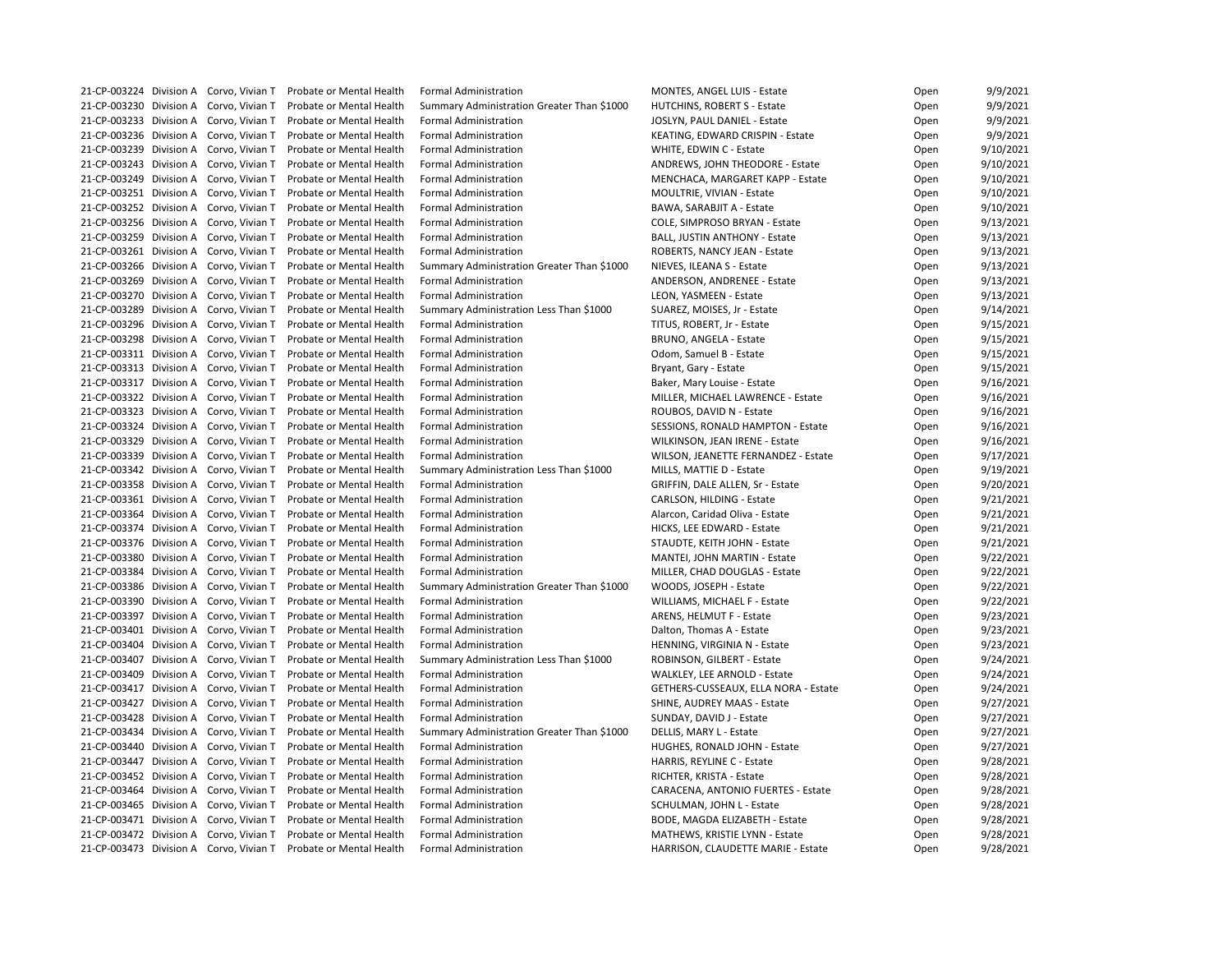|                         | 21-CP-003483 Division A Corvo, Vivian T | <b>Probate or Mental Health</b> | <b>Formal Administration</b>               | BERRY, MARY THERESA - Estate              | Open | 9/29/2021  |
|-------------------------|-----------------------------------------|---------------------------------|--------------------------------------------|-------------------------------------------|------|------------|
|                         | 21-CP-003486 Division A Corvo, Vivian T | Probate or Mental Health        | Summary Administration Less Than \$1000    | LAWAL, TAOREED - Estate                   | Open | 9/29/2021  |
|                         | 21-CP-003488 Division A Corvo, Vivian T | Probate or Mental Health        | <b>Formal Administration</b>               | PHIRANGEE, TROY L - Estate                | Open | 9/29/2021  |
|                         | 21-CP-003496 Division A Corvo, Vivian T | Probate or Mental Health        | <b>Formal Administration</b>               | ALBANO, ANTHONY NICK - Estate             | Open | 9/29/2021  |
| 21-CP-003497 Division A | Corvo, Vivian T                         | Probate or Mental Health        | <b>Formal Administration</b>               | SUAREZ, JOSEFA SOTO - Estate              | Open | 9/29/2021  |
|                         | 21-CP-003504 Division A Corvo, Vivian T | Probate or Mental Health        | Summary Administration Greater Than \$1000 | TERPSTRA, DEBBIE - Estate                 | Open | 9/30/2021  |
|                         | 21-CP-003516 Division A Corvo, Vivian T | Probate or Mental Health        | <b>Formal Administration</b>               | <b>WORRELL, DOROTHY MAE - Estate</b>      | Open | 9/30/2021  |
|                         | 21-CP-003527 Division A Corvo, Vivian T | Probate or Mental Health        | Summary Administration Greater Than \$1000 | WILLIAMS, OLGA - Estate                   | Open | 10/1/2021  |
| 21-CP-003534 Division A | Corvo, Vivian T                         | Probate or Mental Health        | Summary Administration Greater Than \$1000 | JOHNSON, EVA LURINE - Estate              | Open | 10/1/2021  |
| 21-CP-003539 Division A | Corvo, Vivian T                         | Probate or Mental Health        | <b>Formal Administration</b>               | BARBARA, CANDACE KAY FORGRAVE - Estate    | Open | 10/1/2021  |
|                         | 21-CP-003545 Division A Corvo, Vivian T | Probate or Mental Health        | <b>Formal Administration</b>               | <b>BAXLEY, CHARLES LENWARD - Estate</b>   | Open | 9/29/2021  |
|                         | 21-CP-003561 Division A Corvo, Vivian T | Probate or Mental Health        | <b>Formal Administration</b>               | CRUZ, CLARISSA IRIS - Estate              | Open | 10/4/2021  |
|                         | 21-CP-003567 Division A Corvo, Vivian T | Probate or Mental Health        | <b>Formal Administration</b>               | <b>CORCORAN, MARIE B - Estate</b>         | Open | 10/4/2021  |
|                         | 21-CP-003576 Division A Corvo, Vivian T | Probate or Mental Health        |                                            |                                           |      | 10/5/2021  |
|                         |                                         |                                 | Summary Administration Greater Than \$1000 | PROCINSKY, OLEH M - Estate                | Open |            |
| 21-CP-003592 Division A | Corvo, Vivian T                         | Probate or Mental Health        | <b>Formal Administration</b>               | ANDERSON-SINGLETON, THELMA MARIE - Estate | Open | 10/6/2021  |
|                         | 21-CP-003599 Division A Corvo, Vivian T | Probate or Mental Health        | <b>Formal Administration</b>               | ANDREATTA, DARLENE KAY - Estate           | Open | 10/6/2021  |
|                         | 21-CP-003603 Division A Corvo, Vivian T | Probate or Mental Health        | <b>Formal Administration</b>               | CORA, LYDIA E - Estate                    | Open | 10/6/2021  |
|                         | 21-CP-003608 Division A Corvo, Vivian T | Probate or Mental Health        | <b>Formal Administration</b>               | Wilson, Glen L, Jr - Estate               | Open | 10/6/2021  |
|                         | 21-CP-003615 Division A Corvo, Vivian T | Probate or Mental Health        | Summary Administration Less Than \$1000    | May, Jacqueline - Estate                  | Open | 10/7/2021  |
| 21-CP-003618 Division A | Corvo, Vivian T                         | Probate or Mental Health        | <b>Formal Administration</b>               | <b>MARTIN, MARY BURNSIDE - Estate</b>     | Open | 10/7/2021  |
|                         | 21-CP-003619 Division A Corvo, Vivian T | Probate or Mental Health        | <b>Formal Administration</b>               | HALL, CAROLYN SUE - Estate                | Open | 10/7/2021  |
|                         | 21-CP-003622 Division A Corvo, Vivian T | Probate or Mental Health        | <b>Formal Administration</b>               | <b>BARRINGTON, BARBARA SMITH - Estate</b> | Open | 10/7/2021  |
|                         | 21-CP-003631 Division A Corvo, Vivian T | Probate or Mental Health        | <b>Formal Administration</b>               | WINTERS, LINDA R - Estate                 | Open | 10/8/2021  |
| 21-CP-003636 Division A | Corvo, Vivian T                         | Probate or Mental Health        | Summary Administration Greater Than \$1000 | HILL, JAN BURKE - Estate                  | Open | 10/8/2021  |
| 21-CP-003641 Division A | Corvo, Vivian T                         | Probate or Mental Health        | Summary Administration Greater Than \$1000 | Morgan, Creola T - Estate                 | Open | 10/8/2021  |
|                         | 21-CP-003642 Division A Corvo, Vivian T | Probate or Mental Health        | <b>Formal Administration</b>               | SMITH, SHIRLEY S - Estate                 | Open | 10/8/2021  |
|                         | 21-CP-003649 Division A Corvo, Vivian T | Probate or Mental Health        | <b>Formal Administration</b>               | MOTLEY, ARMINDA - Estate                  | Open | 10/11/2021 |
|                         | 21-CP-003653 Division A Corvo, Vivian T | Probate or Mental Health        | <b>Formal Administration</b>               | ROMAIN, KENNETH L - Estate                | Open | 10/11/2021 |
| 21-CP-003679 Division A | Corvo, Vivian T                         | Probate or Mental Health        | Summary Administration Greater Than \$1000 | <b>WILLIAMS, CHARLES - Estate</b>         | Open | 10/12/2021 |
|                         | 21-CP-003682 Division A Corvo, Vivian T | Probate or Mental Health        | <b>Formal Administration</b>               | BRODA, EUGENE A, Jr - Estate              | Open | 10/12/2021 |
|                         | 21-CP-003692 Division A Corvo, Vivian T | Probate or Mental Health        | <b>Formal Administration</b>               | ALVIS, SHIRLEY A - Estate                 | Open | 10/12/2021 |
|                         | 21-CP-003694 Division A Corvo, Vivian T | <b>Probate or Mental Health</b> | <b>Formal Administration</b>               | MEEKS, JANICE R - Estate                  | Open | 10/13/2021 |
| 21-CP-003700 Division A | Corvo, Vivian T                         | Probate or Mental Health        | <b>Formal Administration</b>               | <b>BUTLER, GREGORY ALLEN - Estate</b>     | Open | 10/13/2021 |
| 21-CP-003703 Division A | Corvo, Vivian T                         | Probate or Mental Health        | <b>Formal Administration</b>               | REYNOLDS, COREY LAVON, Sr - Estate        | Open | 10/13/2021 |
| 21-CP-003704 Division A | Corvo, Vivian T                         | Probate or Mental Health        | <b>Formal Administration</b>               | MATHIS, DAVID LEE - Estate                | Open | 10/13/2021 |
| 21-CP-003707 Division A | Corvo, Vivian T                         | Probate or Mental Health        | <b>Formal Administration</b>               | McCall, Ronald D - Estate                 |      | 10/13/2021 |
|                         |                                         |                                 |                                            |                                           | Open |            |
| 21-CP-003708 Division A | Corvo, Vivian T                         | Probate or Mental Health        | <b>Formal Administration</b>               | Wright, Norman, Jr - Estate               | Open | 10/13/2021 |
| 21-CP-003709 Division A | Corvo, Vivian T                         | Probate or Mental Health        | <b>Formal Administration</b>               | Hagins, Todd D - Estate                   | Open | 10/13/2021 |
| 21-CP-003713 Division A | Corvo, Vivian T                         | Probate or Mental Health        | Summary Administration Greater Than \$1000 | HALEY, ETHESTER R - Estate                | Open | 10/13/2021 |
| 21-CP-003720 Division A | Corvo, Vivian T                         | Probate or Mental Health        | <b>Formal Administration</b>               | MORGAN, BERDINA T - Estate                | Open | 10/14/2021 |
| 21-CP-003726 Division A | Corvo, Vivian T                         | Probate or Mental Health        | <b>Formal Administration</b>               | <b>GOVIN, MICHAEL R - Estate</b>          | Open | 10/14/2021 |
| 21-CP-003728 Division A | Corvo, Vivian T                         | Probate or Mental Health        | <b>Formal Administration</b>               | HIEBER, DAVID E - Estate                  | Open | 10/14/2021 |
| 21-CP-003731 Division A | Corvo, Vivian T                         | Probate or Mental Health        | Summary Administration Greater Than \$1000 | Kumjian, Micheline P - Estate             | Open | 10/14/2021 |
| 21-CP-003736 Division A | Corvo, Vivian T                         | Probate or Mental Health        | <b>Formal Administration</b>               | <b>OVERSTREET, KEVIN - Estate</b>         | Open | 10/15/2021 |
| 21-CP-003738 Division A | Corvo, Vivian T                         | Probate or Mental Health        | <b>Formal Administration</b>               | LUNDQUIST, LESLIE - Estate                | Open | 10/15/2021 |
| 21-CP-003748 Division A | Corvo, Vivian T                         | Probate or Mental Health        | Summary Administration Greater Than \$1000 | Hafer, Bernice Juanita - Estate           | Open | 10/15/2021 |
| 21-CP-003749 Division A | Corvo, Vivian T                         | Probate or Mental Health        | <b>Formal Administration</b>               | Boderick, Willie C - Estate               | Open | 10/15/2021 |
| 21-CP-003750 Division A | Corvo, Vivian T                         | Probate or Mental Health        | <b>Formal Administration</b>               | DESHONG, DANA - Estate                    | Open | 10/15/2021 |
| 21-CP-003753 Division A | Corvo, Vivian T                         | Probate or Mental Health        | <b>Formal Administration</b>               | AHEARN, JAMES P. - Estate                 | Open | 10/15/2021 |
| 21-CP-003756 Division A | Corvo, Vivian T                         | Probate or Mental Health        | Summary Administration Less Than \$1000    | HARRIS, JAMES LEONARD - Estate            | Open | 10/15/2021 |
| 21-CP-003771 Division A | Corvo, Vivian T                         | Probate or Mental Health        | Summary Administration Greater Than \$1000 | KEELES, NICOLE - Estate                   | Open | 10/18/2021 |
| 21-CP-003775 Division A | Corvo, Vivian T                         | Probate or Mental Health        | <b>Formal Administration</b>               | SPOWART, SHEILA A - Estate                | Open | 10/18/2021 |
|                         | 21-CP-003776 Division A Corvo, Vivian T | Probate or Mental Health        | <b>Formal Administration</b>               | <b>BUTLER, CHRISTOPHER ALLEN - Estate</b> | Open | 10/18/2021 |
|                         |                                         |                                 |                                            |                                           |      |            |

| Open | 9/29/2021  |
|------|------------|
| Open | 9/29/2021  |
| Open | 9/29/2021  |
| Open | 9/29/2021  |
| Open | 9/29/2021  |
| Open | 9/30/2021  |
| Open | 9/30/2021  |
| Open | 10/1/2021  |
| Open | 10/1/2021  |
| Open | 10/1/2021  |
| Open | 9/29/2021  |
| Open | 10/4/2021  |
|      | 10/4/2021  |
| Open |            |
| Open | 10/5/2021  |
| Open | 10/6/2021  |
| Open | 10/6/2021  |
| Open | 10/6/2021  |
| Open | 10/6/2021  |
| Open | 10/7/2021  |
| Open | 10/7/2021  |
| Open | 10/7/2021  |
| Open | 10/7/2021  |
| Open | 10/8/2021  |
| Open | 10/8/2021  |
| Open | 10/8/2021  |
| Open | 10/8/2021  |
| Open | 10/11/2021 |
| Open | 10/11/2021 |
| Open | 10/12/2021 |
| Open | 10/12/2021 |
| Open | 10/12/2021 |
| Open | 10/13/2021 |
| Open | 10/13/2021 |
| Open | 10/13/2021 |
| Open | 10/13/2021 |
|      | 10/13/2021 |
| Open | 10/13/2021 |
| Open |            |
| Open | 10/13/2021 |
| Open | 10/13/2021 |
| Open | 10/14/2021 |
| Open | 10/14/2021 |
| Open | 10/14/2021 |
| Open | 10/14/2021 |
| Open | 10/15/2021 |
| Open | 10/15/2021 |
| Open | 10/15/2021 |
| Open | 10/15/2021 |
| Open | 10/15/2021 |
| Open | 10/15/2021 |
| Open | 10/15/2021 |
| Open | 10/18/2021 |
| Open | 10/18/2021 |
| Open | 10/18/2021 |
|      |            |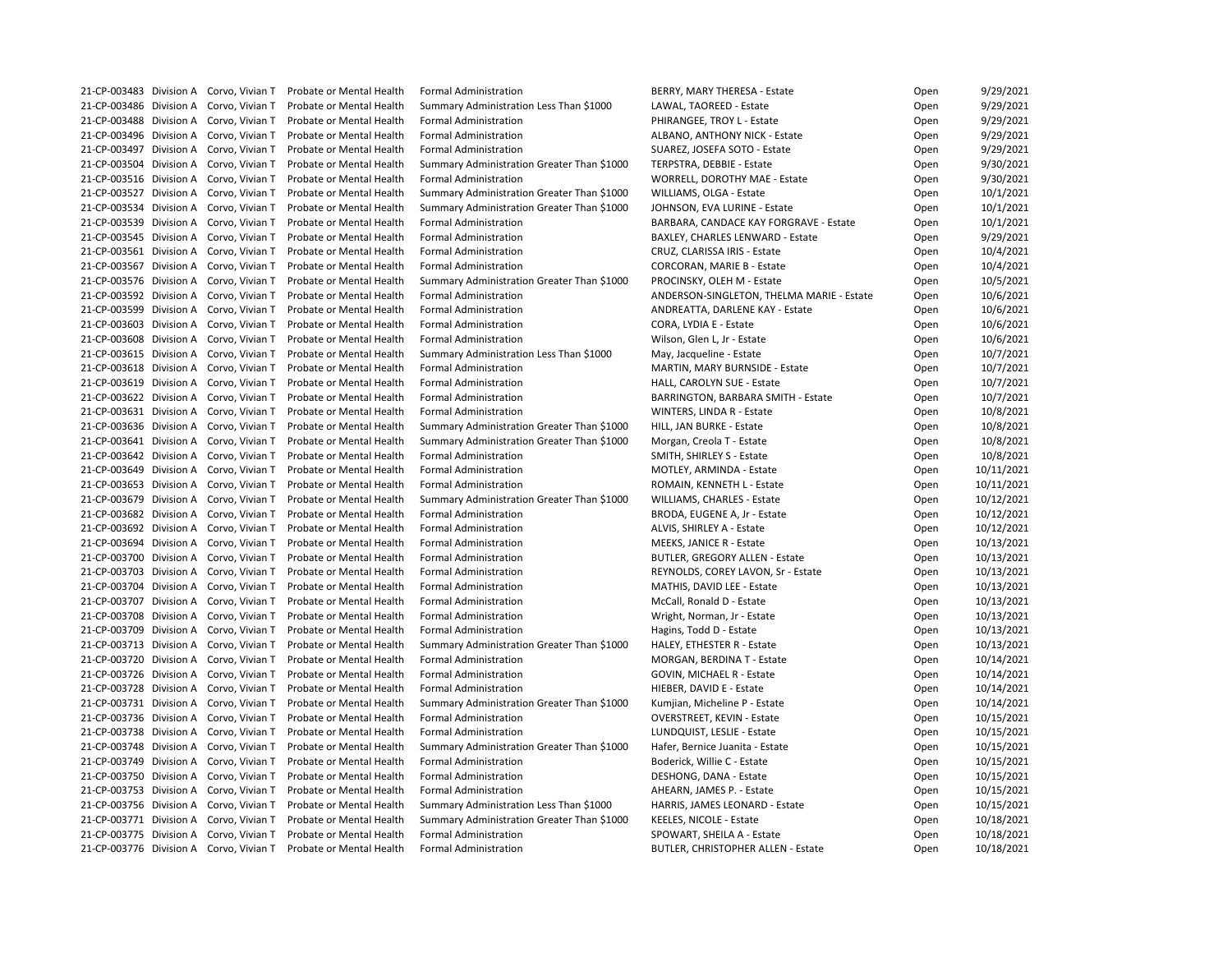|  | 21-CP-003781 Division A Corvo, Vivian T | Probate or Mental Health                                         | <b>Formal Administration</b>                                               | WOO, ETHAN - Estate                        | Open | 10/18/2021 |
|--|-----------------------------------------|------------------------------------------------------------------|----------------------------------------------------------------------------|--------------------------------------------|------|------------|
|  | 21-CP-003782 Division A Corvo, Vivian T | Probate or Mental Health                                         | Summary Administration Greater Than \$1000                                 | POUCHER, DEBORAH DEE - Estate              | Open | 10/18/2021 |
|  | 21-CP-003783 Division A Corvo, Vivian T | Probate or Mental Health                                         | <b>Formal Administration</b>                                               | STEINHARDT, ROBERT E - Estate              | Open | 10/18/2021 |
|  | 21-CP-003785 Division A Corvo, Vivian T | Probate or Mental Health                                         | <b>Formal Administration</b>                                               | ORABONA, PAOLO MASSIMO - Estate            | Open | 10/18/2021 |
|  | 21-CP-003790 Division A Corvo, Vivian T | Probate or Mental Health                                         | <b>Formal Administration</b>                                               | SHARP, SUSAN H - Estate                    | Open | 10/18/2021 |
|  | 21-CP-003792 Division A Corvo, Vivian T | Probate or Mental Health                                         | <b>Ancillary Administration</b>                                            | MASON, WILLIAM H- Estate                   | Open | 10/19/2021 |
|  | 21-CP-003794 Division A Corvo, Vivian T | Probate or Mental Health                                         | <b>Formal Administration</b>                                               | POPE, ROBIN THOMAS - Estate                | Open | 10/19/2021 |
|  | 21-CP-003800 Division A Corvo, Vivian T | Probate or Mental Health                                         | <b>Formal Administration</b>                                               | LANG, KEVIN - Estate                       | Open | 10/19/2021 |
|  | 21-CP-003814 Division A Corvo, Vivian T | Probate or Mental Health                                         | <b>Formal Administration</b>                                               | <b>BALHEIMER, FLORENCE R - Estate</b>      | Open | 10/20/2021 |
|  | 21-CP-003836 Division A Corvo, Vivian T | Probate or Mental Health                                         | Summary Administration Greater Than \$1000                                 | EALUM, JOHN ALBERT - Estate                | Open | 10/20/2021 |
|  | 21-CP-003837 Division A Corvo, Vivian T | Probate or Mental Health                                         | Summary Administration Greater Than \$1000                                 | VARGAS, JUDY ANN - Estate                  | Open | 10/20/2021 |
|  | 21-CP-003859 Division A Corvo, Vivian T | Probate or Mental Health                                         | Summary Administration Greater Than \$1000                                 | Gibbs, Mack O'Neil - Estate                | Open | 10/21/2021 |
|  | 21-CP-003863 Division A Corvo, Vivian T | Probate or Mental Health                                         | <b>Formal Administration</b>                                               | Flotow, William Johnson - Estate           |      | 10/21/2021 |
|  | 21-CP-003864 Division A Corvo, Vivian T |                                                                  |                                                                            |                                            | Open |            |
|  |                                         | Probate or Mental Health                                         | <b>Formal Administration</b>                                               | TRUGILLO, LEE EDWARD, Jr - Estate          | Open | 10/21/2021 |
|  | 21-CP-003874 Division A Corvo, Vivian T | Probate or Mental Health                                         | <b>Formal Administration</b>                                               | JOHNSON, LISA SUZANNE - Estate             | Open | 10/21/2021 |
|  | 21-CP-003876 Division A Corvo, Vivian T | Probate or Mental Health                                         | <b>Formal Administration</b>                                               | <b>GUILLOT, DESIREE - Estate</b>           | Open | 10/21/2021 |
|  | 21-CP-003885 Division A Corvo, Vivian T | Probate or Mental Health                                         | <b>Formal Administration</b>                                               | JOHNSON, VIRGINIA HEALD - Estate           | Open | 10/22/2021 |
|  | 21-CP-003886 Division A Corvo, Vivian T | Probate or Mental Health                                         | <b>Formal Administration</b>                                               | HOGAN, RITA J - Estate                     | Open | 10/22/2021 |
|  | 21-CP-003887 Division A Corvo, Vivian T | Probate or Mental Health                                         | Summary Administration Greater Than \$1000                                 | ABELLA, ERNEST RICHARD - Estate            | Open | 10/25/2021 |
|  | 21-CP-003888 Division A Corvo, Vivian T | Probate or Mental Health                                         | <b>Formal Administration</b>                                               | ZIMMERMAN, DAVID ANDREW - Estate           | Open | 10/25/2021 |
|  | 21-CP-003897 Division A Corvo, Vivian T | Probate or Mental Health                                         | Summary Administration Greater Than \$1000                                 | PERKINS, FRANK RANDOLPH, Jr - Estate       | Open | 10/25/2021 |
|  | 21-CP-003901 Division A Corvo, Vivian T | Probate or Mental Health                                         | <b>Formal Administration</b>                                               | <b>BERNIE, PHILIP - Estate</b>             | Open | 10/25/2021 |
|  | 21-CP-003904 Division A Corvo, Vivian T | Probate or Mental Health                                         | <b>Formal Administration</b>                                               | <b>WOLBERT, PAUL DAVID - Estate</b>        | Open | 10/25/2021 |
|  | 21-CP-003905 Division A Corvo, Vivian T | Probate or Mental Health                                         | <b>Formal Administration</b>                                               | FRIEDMAN, WILLIAM B - Estate               | Open | 10/25/2021 |
|  | 21-CP-003906 Division A Corvo, Vivian T | Probate or Mental Health                                         | <b>Formal Administration</b>                                               | SIGLE, CLAIRE - Estate                     | Open | 10/25/2021 |
|  | 21-CP-003916 Division A Corvo, Vivian T | Probate or Mental Health                                         | <b>Formal Administration</b>                                               | Kennedy, Andrew Peter - Estate             | Open | 10/26/2021 |
|  | 21-CP-003922 Division A Corvo, Vivian T | Probate or Mental Health                                         | <b>Formal Administration</b>                                               | Kenne, Blondel - Estate                    | Open | 10/26/2021 |
|  | 21-CP-003926 Division A Corvo, Vivian T | Probate or Mental Health                                         | <b>Formal Administration</b>                                               | Reynolds, Benecia Carnesha - Estate        | Open | 10/27/2021 |
|  | 21-CP-003937 Division A Corvo, Vivian T | Probate or Mental Health                                         | <b>Formal Administration</b>                                               | PETERSON, THEODOSIUS NICHOLAS - Estate     | Open | 10/27/2021 |
|  | 21-CP-003952 Division A Corvo, Vivian T | Probate or Mental Health                                         | Summary Administration Greater Than \$1000                                 | Lyons, Doris G - Estate                    | Open | 10/29/2021 |
|  |                                         | 21-CP-003954 Division A Corvo, Vivian T Probate or Mental Health | Summary Administration Greater Than \$1000                                 | Rasmussen, Keith M - Estate                | Open | 10/29/2021 |
|  |                                         | 21-CP-003961 Division A Corvo, Vivian T Probate or Mental Health | <b>Formal Administration</b>                                               | Hauck, Darrell Boyden - Estate             | Open | 10/29/2021 |
|  | 21-CP-003967 Division A Corvo, Vivian T | Probate or Mental Health                                         | Summary Administration Greater Than \$1000                                 | <b>OEHLER, OPAL R - Estate</b>             | Open | 10/29/2021 |
|  | 21-CP-003970 Division A Corvo, Vivian T | Probate or Mental Health                                         | <b>Formal Administration</b>                                               | <b>GOODWIN, DANIEL R - Estate</b>          | Open | 10/29/2021 |
|  | 21-CP-003971 Division A Corvo, Vivian T | Probate or Mental Health                                         | <b>Formal Administration</b>                                               | DOSEN, ENISA - Estate                      | Open | 10/29/2021 |
|  | 21-CP-003977 Division A Corvo, Vivian T | Probate or Mental Health                                         | <b>Formal Administration</b>                                               | PEREZ, JOSE CARLOS, Sr - Estate            | Open | 11/1/2021  |
|  | 21-CP-003988 Division A Corvo, Vivian T | Probate or Mental Health                                         |                                                                            |                                            |      | 11/1/2021  |
|  | 21-CP-003992 Division A Corvo, Vivian T | Probate or Mental Health                                         | Summary Administration Greater Than \$1000<br><b>Formal Administration</b> | HOMESTEAD, SUSAN E - Estate                | Open |            |
|  |                                         |                                                                  |                                                                            | <b>GONZALES, EMILIO G - Estate</b>         | Open | 11/1/2021  |
|  | 21-CP-004001 Division A Corvo, Vivian T | Probate or Mental Health                                         | <b>Formal Administration</b>                                               | Garcia, Anita - Estate                     | Open | 11/2/2021  |
|  | 21-CP-004014 Division A Corvo, Vivian T | Probate or Mental Health                                         | <b>Formal Administration</b>                                               | <b>CORTES, JULIO DAVID CORTES - Estate</b> | Open | 11/2/2021  |
|  | 21-CP-004019 Division A Corvo, Vivian T | Probate or Mental Health                                         | Summary Administration Greater Than \$1000                                 | ADAMO, ANTHONY A, Sr - Estate              | Open | 11/3/2021  |
|  | 21-CP-004021 Division A Corvo, Vivian T | Probate or Mental Health                                         | <b>Formal Administration</b>                                               | JAQUA, MARILYN - Estate                    | Open | 11/3/2021  |
|  | 21-CP-004025 Division A Corvo, Vivian T | Probate or Mental Health                                         | Summary Administration Greater Than \$1000                                 | RIVERA, DOLORES O. - Estate                | Open | 11/3/2021  |
|  | 21-CP-004027 Division A Corvo, Vivian T | Probate or Mental Health                                         | <b>Formal Administration</b>                                               | VITTE, TAMMY PATRICIA - Estate             | Open | 11/3/2021  |
|  | 21-CP-004028 Division A Corvo, Vivian T | Probate or Mental Health                                         | <b>Formal Administration</b>                                               | VALDEZ, CAROL A - Estate                   | Open | 11/3/2021  |
|  | 21-CP-004042 Division A Corvo, Vivian T | Probate or Mental Health                                         | <b>Formal Administration</b>                                               | SMITH, DAVID H - Estate                    | Open | 11/4/2021  |
|  | 21-CP-004043 Division A Corvo, Vivian T | Probate or Mental Health                                         | <b>Formal Administration</b>                                               | CRUZADO, CELIA - Estate                    | Open | 11/4/2021  |
|  | 21-CP-004048 Division A Corvo, Vivian T | Probate or Mental Health                                         | <b>Formal Administration</b>                                               | AMOLE, JOHN ROBERT, Jr - Estate            | Open | 11/4/2021  |
|  | 21-CP-004049 Division A Corvo, Vivian T | Probate or Mental Health                                         | <b>Formal Administration</b>                                               | HOCKADAY, MARY C - Estate                  | Open | 11/4/2021  |
|  | 21-CP-004051 Division A Corvo, Vivian T | Probate or Mental Health                                         | <b>Formal Administration</b>                                               | TYNAN, DONALD THOMAS - Estate              | Open | 11/4/2021  |
|  | 21-CP-004052 Division A Corvo, Vivian T | Probate or Mental Health                                         | <b>Formal Administration</b>                                               | DEVOE, JANET F - Estate                    | Open | 11/4/2021  |
|  | 21-CP-004055 Division A Corvo, Vivian T | Probate or Mental Health                                         | <b>Formal Administration</b>                                               | WAUGAMAN, JAMES H - Estate                 | Open | 11/4/2021  |
|  | 21-CP-004068 Division A Corvo, Vivian T | Probate or Mental Health                                         | <b>Formal Administration</b>                                               | <b>WATKINS, TRACY LYNN - Estate</b>        | Open | 11/8/2021  |

| Open | 10/18/2021 |
|------|------------|
| Open | 10/18/2021 |
| Open | 10/18/2021 |
| Open | 10/18/2021 |
| Open | 10/18/2021 |
| Open | 10/19/2021 |
| Open | 10/19/2021 |
| Open | 10/19/2021 |
| Open | 10/20/2021 |
| Open | 10/20/2021 |
| Open | 10/20/2021 |
| Open | 10/21/2021 |
| Open | 10/21/2021 |
|      |            |
| Open | 10/21/2021 |
| Open | 10/21/2021 |
| Open | 10/21/2021 |
| Open | 10/22/2021 |
| Open | 10/22/2021 |
| Open | 10/25/2021 |
| Open | 10/25/2021 |
| Open | 10/25/2021 |
| Open | 10/25/2021 |
| Open | 10/25/2021 |
| Open | 10/25/2021 |
| Open | 10/25/2021 |
| Open | 10/26/2021 |
| Open | 10/26/2021 |
| Open | 10/27/2021 |
| Open | 10/27/2021 |
| Open | 10/29/2021 |
| Open | 10/29/2021 |
| Open | 10/29/2021 |
| Open | 10/29/2021 |
| Open | 10/29/2021 |
| Open | 10/29/2021 |
| Open | 11/1/2021  |
|      |            |
| Open | 11/1/2021  |
| Open | 11/1/2021  |
| Open | 11/2/2021  |
| Open | 11/2/2021  |
| Open | 11/3/2021  |
| Open | 11/3/2021  |
| Open | 11/3/2021  |
| Open | 11/3/2021  |
| Open | 11/3/2021  |
| Open | 11/4/2021  |
| Open | 11/4/2021  |
| Open | 11/4/2021  |
| Open | 11/4/2021  |
| Open | 11/4/2021  |
| Open | 11/4/2021  |
| Open | 11/4/2021  |
| Open | 11/8/2021  |
|      |            |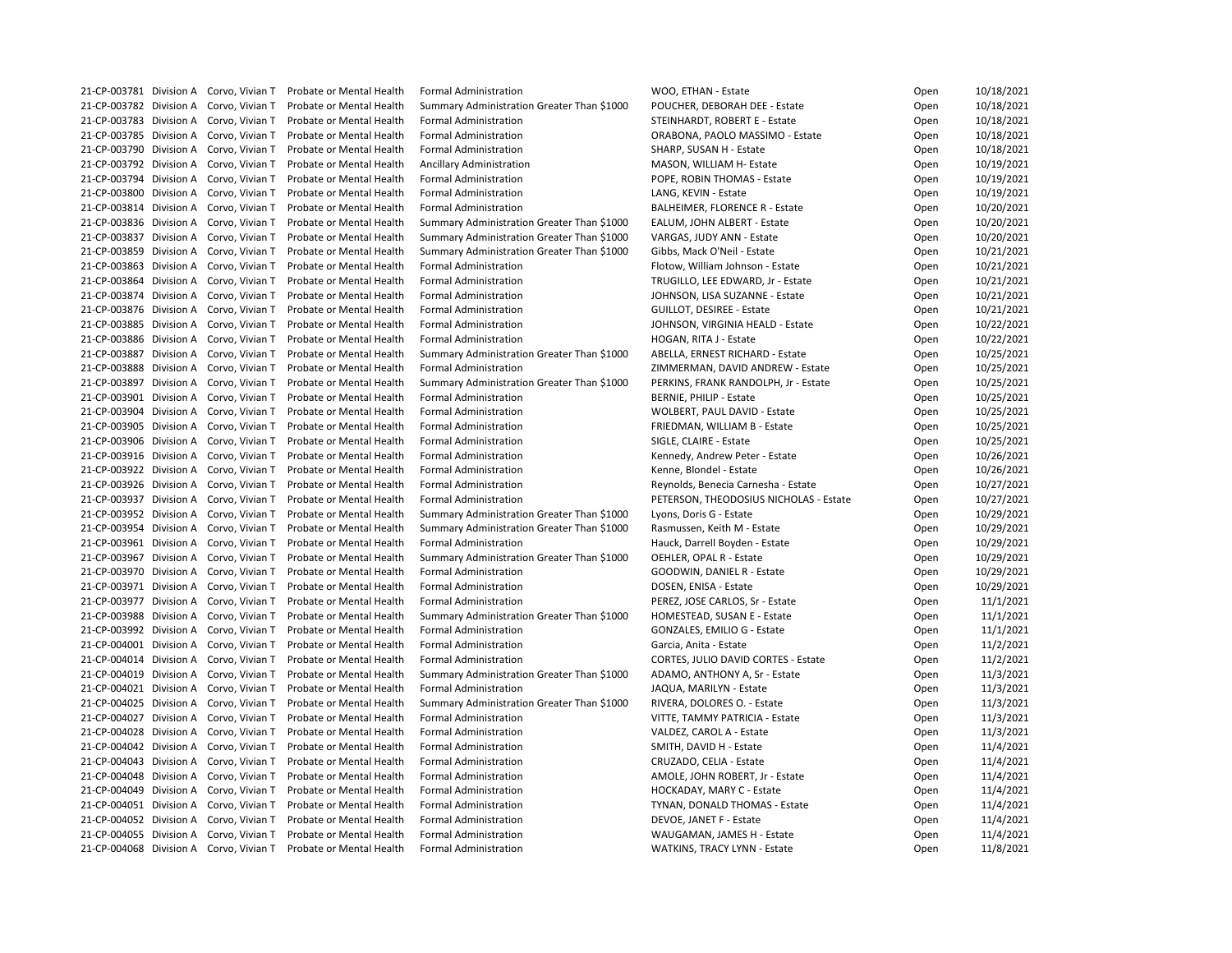21-CP-004073 Division A Corvo, Vivian T Probate or Mental Health Formal Administration Jump JOHNSON-RANDAZZO, JOAN M - Estate 21-CP-004076 Division A Corvo, Vivian T Probate or Mental Health Summary Administration Greater Than \$1000 WILLIAMS, ALICE - Estate 21-CP-004081 Division A Corvo, Vivian T Probate or Mental Health Summary Administration Less Than \$1000 WILLIAMS, HAROLD, Sr - Estate 21-CP-004093 Division A Corvo, Vivian T Probate or Mental Health Formal Administration ALZAMORA, GODFREY HERMAN - Estate 21-CP-004100 Division A Corvo, Vivian T Probate or Mental Health Formal Administration SHEARON, JAMES ROBERT, Jr - Estate 21-CP-004113 Division A Corvo, Vivian T Probate or Mental Health Formal Administration STOCKER, EMILY L - Estate 21-CP-004117 Division A Corvo, Vivian T Probate or Mental Health Formal Administration Trunk, Craig Garry - Estate 21-CP-004118 Division A Corvo, Vivian T Probate or Mental Health Formal Administration Defort, Francis J - Estate 21-CP-004120 Division A Corvo, Vivian T Probate or Mental Health Formal Administration HOLDER, KATHRYN ANN - Estate 21-CP-004121 Division A Corvo, Vivian T Probate or Mental Health Formal Administration https://www.hammunity.com/ 21-CP-004123 Division A Corvo, Vivian T Probate or Mental Health Formal Administration Lack LYONS, ESTELLE V - Estate 21-CP-004139 Division A Corvo, Vivian T Probate or Mental Health Formal Administration Shepherd, Earl Clement - Estate 21-CP-004140 Division A Corvo, Vivian T Probate or Mental Health Formal Administration Gil, Maria - Estate Cil 21-CP-004142 Division A Corvo, Vivian T Probate or Mental Health Formal Administration Garcia, Raymond John - Estate 21-CP-004144 Division A Corvo, Vivian T Probate or Mental Health Formal Administration Parsons, Michael J - Estate 21-CP-004149 Division A Corvo, Vivian T Probate or Mental Health Summary Administration Greater Than \$1000 Williams, Darold Hosea - Estate 21-CP-004155 Division A Corvo, Vivian T Probate or Mental Health Formal Administration Stone, Cecille Desvigne - Estate 21-CP-004168 Division A Corvo, Vivian T Probate or Mental Health Formal Administration Land LANDERS, FRED P, Jr - Estate 21-CP-004171 Division A Corvo, Vivian T Probate or Mental Health Formal Administration WOODS, ANTONIO MAURICE - Estate 21-CP-004184 Division A Corvo, Vivian T Probate or Mental Health Formal Administration LEVERETT, SUSAN JOINER - Estate 21-CP-004187 Division A Corvo, Vivian T Probate or Mental Health Summary Administration Greater Than \$1000 RICHARDSON, ELEASE B. - Estate 21-CP-004189 Division A Corvo, Vivian T Probate or Mental Health Formal Administration BLACKSTONE, TIMOTHY M - Estate 21-CP-004197 Division A Corvo, Vivian T Probate or Mental Health Formal Administration PINKASON, TATYANA - Estate 21-CP-004198 Division A Corvo, Vivian T Probate or Mental Health Summary Administration Greater Than \$1000 SAHLMAN, CHARLES WESLEY - Estate 21-CP-004199 Division A Corvo, Vivian T Probate or Mental Health Summary Administration Greater Than \$1000 Del Hoyo, Ruben - Estate 21-CP-004203 Division A Corvo, Vivian T Probate or Mental Health Formal Administration TAYLOR, ROBERT LEE, Sr - Estate 21-CP-004207 Division A Corvo, Vivian T Probate or Mental Health Formal Administration Rand RAIMONDO, JASON A. - Estate 21-CP-004208 Division A Corvo, Vivian T Probate or Mental Health Formal Administration VELEZ, NELLY - Estate 21-CP-004215 Division A Corvo, Vivian T Probate or Mental Health Formal Administration https://www.marchiongle 21-CP-004217 Division A Corvo, Vivian T Probate or Mental Health Summary Administration Greater Than \$1000 PATEL, MANIBHAI M - Estate 21-CP-004219 Division A Corvo, Vivian T Probate or Mental Health Summary Administration Greater Than \$1000 LINKE, GEORGIANNA B - Estate 21-CP-004221 Division A Corvo, Vivian T Probate or Mental Health Summary Administration Greater Than \$1000 BODDY, ROSITA E - Estate 21-CP-004223 Division A Corvo, Vivian T Probate or Mental Health Formal Administration Santos, Rene Anavitate - Estate 21-CP-004225 Division A Corvo, Vivian T Probate or Mental Health Formal Administration CHMSTEDE, GERALD HEWITT - Estate 21-CP-004227 Division A Corvo, Vivian T Probate or Mental Health Formal Administration GILLETT, KENNETH WILLIAM - Estate 21-CP-004228 Division A Corvo, Vivian T Probate or Mental Health Summary Administration Greater Than \$1000 SOLOMON, EMMA J - Estate 21-CP-004238 Division A Corvo, Vivian T Probate or Mental Health Summary Administration Greater Than \$1000 REYES, ALEXANDER - Estate 21-CP-004242 Division A Corvo, Vivian T Probate or Mental Health Summary Administration Greater Than \$1000 STEPHENSON, GREGORY ALLEN - Estate 21-CP-004243 Division A Corvo, Vivian T Probate or Mental Health Summary Administration Greater Than \$1000 RODRIGUEZ, ZORAIDA EDNAEARL - Estate 21-CP-004244 Division A Corvo, Vivian T Probate or Mental Health Formal Administration https://www.marchinefold 21-CP-004247 Division A Corvo, Vivian T Probate or Mental Health Formal Administration KAISER, LEE ANN - Estate 21-CP-004248 Division A Corvo, Vivian T Probate or Mental Health Formal Administration TENNARO, VICTORIA MOORE - Estate 21-CP-004255 Division A Corvo, Vivian T Probate or Mental Health Formal Administration Coben Cobb, Martha M - Estate 21-CP-004257 Division A Corvo, Vivian T Probate or Mental Health Formal Administration The To, Kristina - Estate 21-CP-004262 Division A Corvo, Vivian T Probate or Mental Health Formal Administration HERNANDEZ, NORMA ORTEGA - Estate 21-CP-004267 Division A Corvo, Vivian T Probate or Mental Health Formal Administration HERNANDEZ HERNANDEZ, JOSE F - Estate 21-CP-004268 Division A Corvo, Vivian T Probate or Mental Health Formal Administration EDGAR, JAMES R - Estate 21-CP-004280 Division A Corvo, Vivian T Probate or Mental Health Formal Administration SEMPER, CLAUDIA MILDRED - Estate 21-CP-004283 Division A Corvo, Vivian T Probate or Mental Health Formal Administration LUPO, SALVADORE JOSEPH - Estate 21-CP-004285 Division A Corvo, Vivian T Probate or Mental Health Formal Administration SMITH, MARY HELEN - Estate 21-CP-004294 Division A Corvo, Vivian T Probate or Mental Health Formal Administration STERN, BORIS A - Estate 21-CP-004295 Division A Corvo, Vivian T Probate or Mental Health Formal Administration VALENTIN, JAMIE LEA - Estate 21-CP-004299 Division A Corvo, Vivian T Probate or Mental Health Formal Administration https://www.marchiongli

| Open | 11/8/2021  |
|------|------------|
| Open | 11/8/2021  |
| Open | 11/8/2021  |
| Open | 11/9/2021  |
| Open | 11/9/2021  |
| Open | 11/10/2021 |
| Open | 11/10/2021 |
| Open | 11/10/2021 |
| Open | 11/10/2021 |
| Open | 11/10/2021 |
| Open | 11/10/2021 |
| Open | 11/11/2021 |
|      | 11/11/2021 |
| Open |            |
| Open | 11/12/2021 |
| Open | 11/12/2021 |
| Open | 11/8/2021  |
| Open | 11/12/2021 |
| Open | 11/15/2021 |
| Open | 11/15/2021 |
| Open | 11/16/2021 |
| Open | 11/16/2021 |
| Open | 11/16/2021 |
| Open | 11/16/2021 |
| Open | 11/16/2021 |
| Open | 11/16/2021 |
| Open | 11/16/2021 |
| Open | 11/16/2021 |
| Open | 11/16/2021 |
| Open | 11/17/2021 |
| Open | 11/17/2021 |
| Open | 11/17/2021 |
| Open | 11/17/2021 |
| Open | 11/17/2021 |
| Open | 11/17/2021 |
|      |            |
| Open | 11/18/2021 |
| Open | 11/18/2021 |
| Open | 11/18/2021 |
| Open | 11/18/2021 |
| Open | 11/18/2021 |
| Open | 11/18/2021 |
| Open | 11/18/2021 |
| Open | 11/18/2021 |
| Open | 11/18/2021 |
| Open | 11/18/2021 |
| Open | 11/19/2021 |
| Open | 11/19/2021 |
| Open | 11/19/2021 |
| Open | 11/22/2021 |
| Open | 11/22/2021 |
| Open | 11/22/2021 |
| Open | 11/22/2021 |
| Open | 11/22/2021 |
| Open | 11/23/2021 |
|      |            |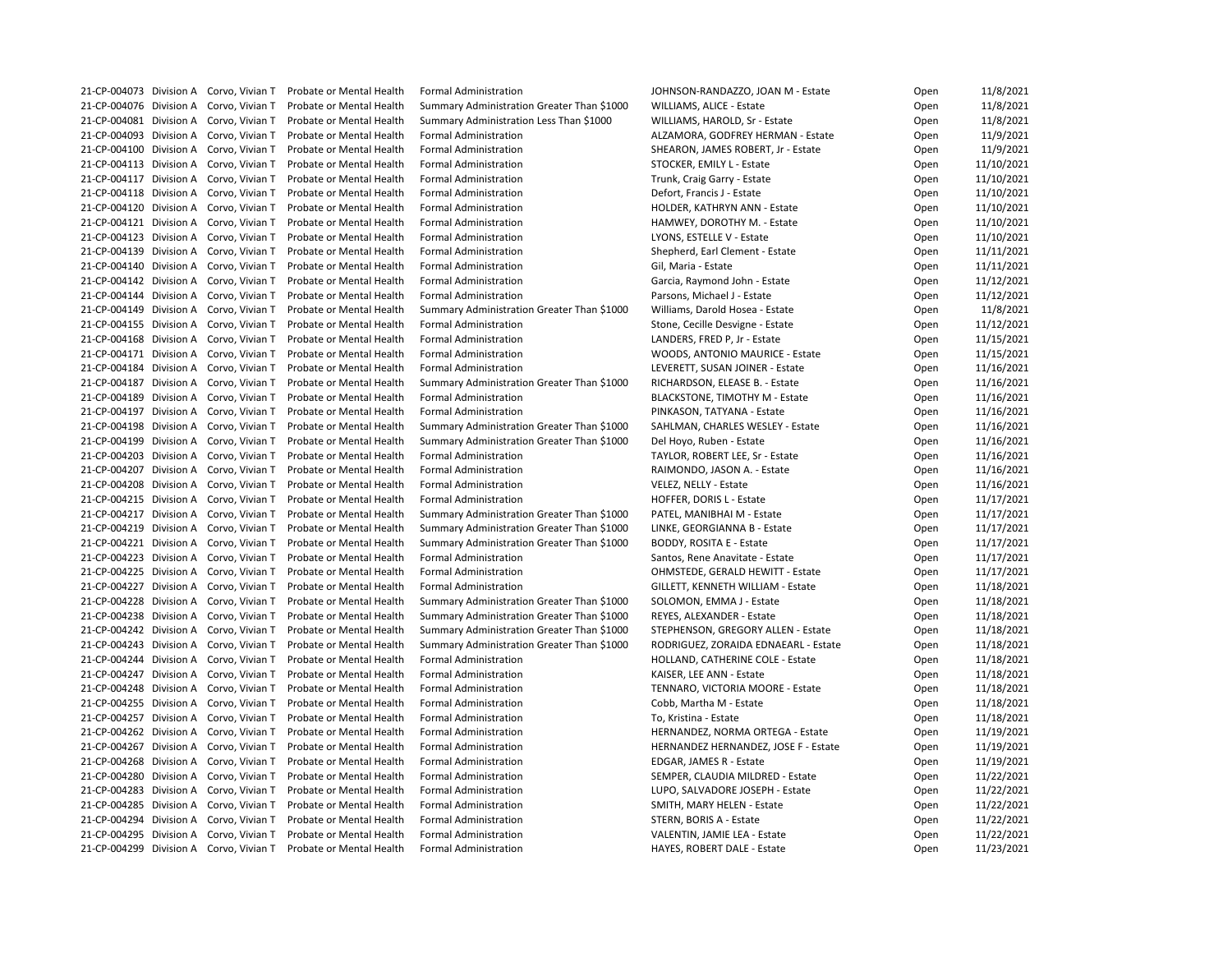21-CP-004300 Division A Corvo, Vivian T Probate or Mental Health Formal Administration STAPLETON, EDWARD - Estate 21-CP-004306 Division A Corvo, Vivian T Probate or Mental Health Formal Administration BOYD, EDWARD LEE - Estate 21-CP-004312 Division A Corvo, Vivian T Probate or Mental Health Summary Administration Greater Than \$1000 ELLIOT, AALAN - Estate 21-CP-004316 Division A Corvo, Vivian T Probate or Mental Health Formal Administration WARD, ELIZABETH - Estate 21-CP-004318 Division A Corvo, Vivian T Probate or Mental Health Formal Administration SINE, CARLOS - Estate 21-CP-004319 Division A Corvo, Vivian T Probate or Mental Health Summary Administration Less Than \$1000 SANCHEZ, ALIPIO CHINEA - Estate 21-CP-004320 Division A Corvo, Vivian T Probate or Mental Health Formal Administration SINE, HAZEL KATHERINE - Estate 21-CP-004321 Division A Corvo, Vivian T Probate or Mental Health Formal Administration POSNER, TERRY - Estate 21-CP-004336 Division A Corvo, Vivian T Probate or Mental Health Formal Administration Luberty RATRICIA A - Estate 21-CP-004338 Division A Corvo, Vivian T Probate or Mental Health Formal Administration MULDOWNEY, ANNE C - Estate 21-CP-004339 Division A Corvo, Vivian T Probate or Mental Health Formal Administration Methando, Angel Luis - Estate 21-CP-004340 Division A Corvo, Vivian T Probate or Mental Health Formal Administration BIELBY, IRIS N - Estate 21-CP-004345 Division A Corvo, Vivian T Probate or Mental Health Summary Administration Greater Than \$1000 Robles, Kimberly S - Estate 21-CP-004358 Division A Corvo, Vivian T Probate or Mental Health Formal Administration Parker, Billye E - Estate 21-CP-004363 Division A Corvo, Vivian T Probate or Mental Health Formal Administration Patel, Milen - Estate 21-CP-004368 Division A Corvo, Vivian T Probate or Mental Health Formal Administration Muslem McCLURG, ARTHUR W - Estate 21-CP-004383 Division A Corvo, Vivian T Probate or Mental Health Formal Administration Ingram, Lois Mary - Estate 21-CP-004384 Division A Corvo, Vivian T Probate or Mental Health Summary Administration Greater Than \$1000 Soni, Jyotsna P - Estate 21-CP-004388 Division A Corvo, Vivian T Probate or Mental Health Formal Administration Comrey, Travis Eugene - Estate 21-CP-004393 Division A Corvo, Vivian T Probate or Mental Health Summary Administration Greater Than \$1000 JOHNSON, ANN HARLOR - Estate 21-CP-004395 Division A Corvo, Vivian T Probate or Mental Health Formal Administration Fundel Agents Fimbel, Kevin Michael - Estate 21-CP-004397 Division A Corvo, Vivian T Probate or Mental Health Summary Administration Greater Than \$1000 Launikitis, Patricia Ann - Estate 21-CP-004399 Division A Corvo, Vivian T Probate or Mental Health Summary Administration Less Than \$1000 CAMALO, JENETT STANFORD - Estate 21-CP-004402 Division A Corvo, Vivian T Probate or Mental Health Formal Administration Lima, Barbara Jean - Estate 21-CP-004408 Division A Corvo, Vivian T Probate or Mental Health Formal Administration Enterthance Corver 12-1 21-CP-004419 Division A Corvo, Vivian T Probate or Mental Health Formal Administration Mauck, Henrietta L - Estate 21-CP-004423 Division A Corvo, Vivian T Probate or Mental Health Formal Administration FLOYD, DEREK CHESTER - Estate 21-CP-004427 Division A Corvo, Vivian T Probate or Mental Health Summary Administration Greater Than \$1000 Sorrell, Lee - Estate 21-CP-004430 Division A Corvo, Vivian T Probate or Mental Health Formal Administration CODBERT, ARTHUR KARL - Estate 21-CP-004433 Division A Corvo, Vivian T Probate or Mental Health Formal Administration Sammons, Mary Ethel - Estate 21-CP-004434 Division A Corvo, Vivian T Probate or Mental Health Formal Administration Palin, Elena M - Estate 21-CP-004439 Division A Corvo, Vivian T Probate or Mental Health Disposition w/o Administration BREA GARCIA, RAFAEL A- Estate 21-CP-004445 Division A Corvo, Vivian T Probate or Mental Health Disposition w/o Administration FORD, ERIK EUGENE- Estate 21-CP-004448 Division A Corvo, Vivian T Probate or Mental Health Formal Administration SLAYTON, WILLIAM ROBERT - Estate 21-CP-004451 Division A Corvo, Vivian T Probate or Mental Health Formal Administration Funchion Flynn, Claude Meredith - Estate 21-CP-004454 Division A Corvo, Vivian T Probate or Mental Health Summary Administration Greater Than \$1000 ROBINSON, LOUISE ALLEN - Estate 21-CP-004455 Division A Corvo, Vivian T Probate or Mental Health Summary Administration Less Than \$1000 IGNIZIO, ROSARIO MICHAEL - Estate 21-CP-004456 Division A Corvo, Vivian T Probate or Mental Health Summary Administration Less Than \$1000 TIPPINS, WILLIAM DOUGLAS - Estate 21-CP-004468 Division A Corvo, Vivian T Probate or Mental Health Formal Administration HALL, JOHN F - Estate 21-CP-004469 Division A Corvo, Vivian T Probate or Mental Health Formal Administration Thompson, BOOTS J - Estate 21-CP-004470 Division A Corvo, Vivian T Probate or Mental Health Formal Administration Funchion FINUCAN, IRENE - Estate 21-CP-004479 Division A Corvo, Vivian T Probate or Mental Health Formal Administration https://www.marchiongli 21-CP-004482 Division A Corvo, Vivian T Probate or Mental Health Summary Administration Less Than \$1000 DELGADO, SASHA - Estate 21-CP-004485 Division A Corvo, Vivian T Probate or Mental Health Summary Administration Greater Than \$1000 JOHNSON, PAUL ANTONIO - Estate 21-CP-004487 Division A Corvo, Vivian T Probate or Mental Health Summary Administration Greater Than \$1000 Williams, Gilbert George - Estate 21-CP-004492 Division A Corvo, Vivian T Probate or Mental Health Formal Administration VENTURA, DIANE M - Estate 21-CP-004493 Division A Corvo, Vivian T Probate or Mental Health Formal Administration Kessler, John M - Estate 21-CP-004499 Division A Corvo, Vivian T Probate or Mental Health Summary Administration Greater Than \$1000 STRATTON, SUZANNE BETH - Estate 21-CP-004500 Division A Corvo, Vivian T Probate or Mental Health Summary Administration Greater Than \$1000 PALL, TONY T - Estate 21-CP-004501 Division A Corvo, Vivian T Probate or Mental Health Formal Administration Welch, Charles Michael - Estate 21-CP-004505 Division A Corvo, Vivian T Probate or Mental Health Summary Administration Greater Than \$1000 Novak, Lenora Ann - Estate 21-CP-004508 Division A Corvo, Vivian T Probate or Mental Health Formal Administration https://www.hutchins, Joyce Jacqueline - Estate 21-CP-004513 Division A Corvo, Vivian T Probate or Mental Health Summary Administration Greater Than \$1000 DIAMOND, RONALD B - Estate

| Open | 11/23/2021 |
|------|------------|
| Open | 11/23/2021 |
| Open | 11/24/2021 |
| Open | 11/24/2021 |
| Open | 11/24/2021 |
| Open | 11/24/2021 |
| Open | 11/24/2021 |
| Open | 11/24/2021 |
| Open | 11/29/2021 |
| Open | 11/29/2021 |
| Open | 11/29/2021 |
| Open | 11/29/2021 |
| Open | 11/29/2021 |
|      | 11/30/2021 |
| Open |            |
| Open | 11/30/2021 |
| Open | 12/1/2021  |
| Open | 12/2/2021  |
| Open | 12/2/2021  |
| Open | 12/2/2021  |
| Open | 12/3/2021  |
| Open | 12/2/2021  |
| Open | 12/2/2021  |
| Open | 12/2/2021  |
| Open | 12/2/2021  |
| Open | 12/3/2021  |
| Open | 12/3/2021  |
| Open | 12/6/2021  |
| Open | 12/6/2021  |
| Open | 12/6/2021  |
| Open | 12/6/2021  |
| Open | 12/6/2021  |
| Open | 12/7/2021  |
| Open | 12/6/2021  |
| Open | 12/7/2021  |
| Open | 12/7/2021  |
| Open | 12/7/2021  |
| Open | 12/7/2021  |
| Open | 12/7/2021  |
|      | 12/8/2021  |
| Open |            |
| Open | 12/8/2021  |
| Open | 12/8/2021  |
| Open | 12/9/2021  |
| Open | 12/9/2021  |
| Open | 12/9/2021  |
| Open | 12/9/2021  |
| Open | 12/9/2021  |
| Open | 12/9/2021  |
| Open | 12/10/2021 |
| Open | 12/10/2021 |
| Open | 12/10/2021 |
| Open | 12/10/2021 |
| Open | 12/10/2021 |
| Open | 12/13/2021 |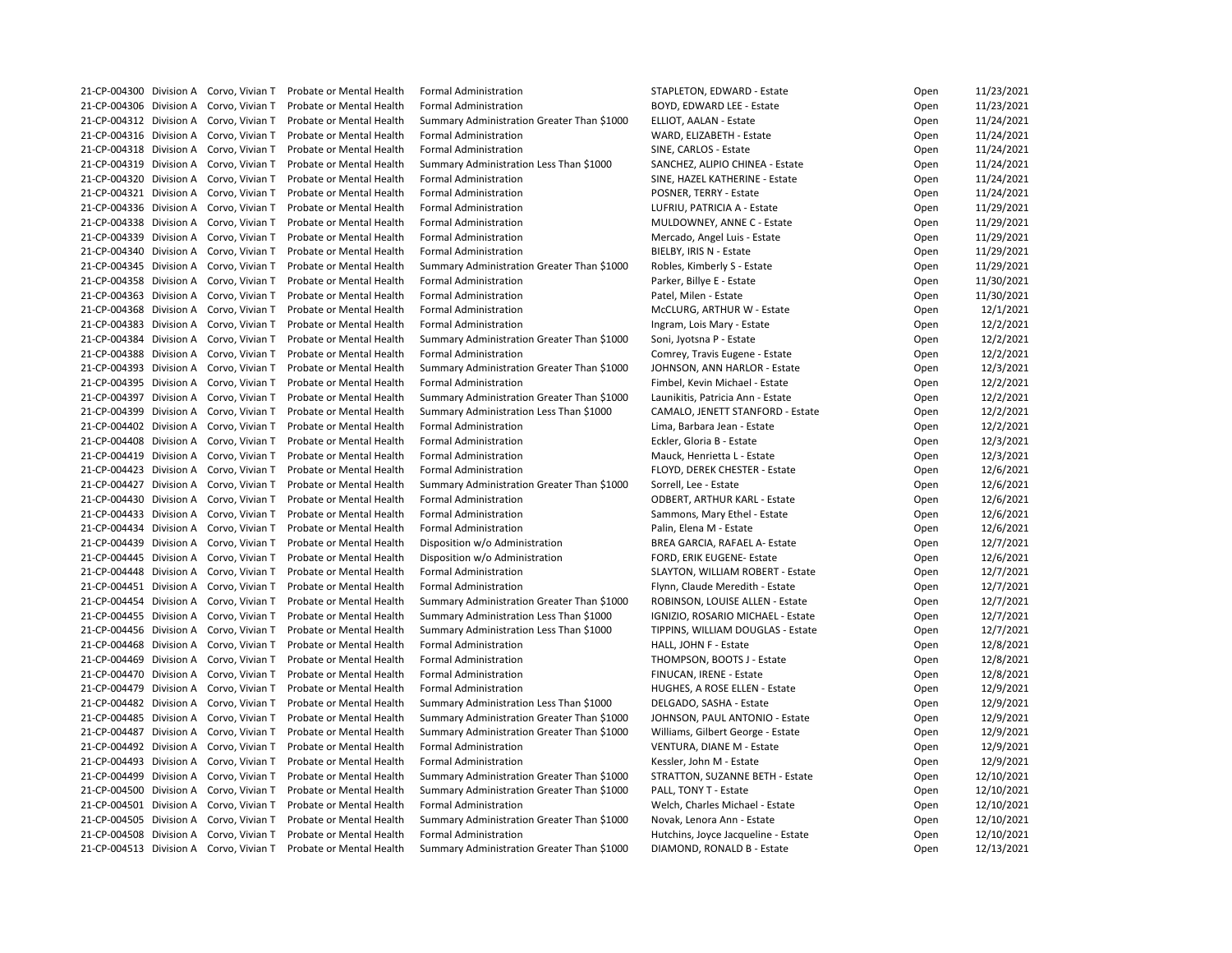21-CP-004515 Division A Corvo, Vivian T Probate or Mental Health Formal Administration Danecki, Teresa Anna - Estate 21-CP-004517 Division A Corvo, Vivian T Probate or Mental Health Summary Administration Greater Than \$1000 Fernandez, Kevin Joseph - Estate 21-CP-004520 Division A Corvo, Vivian T Probate or Mental Health Formal Administration PERRY, RAYMOND JOSEPH - Estate 21-CP-004527 Division A Corvo, Vivian T Probate or Mental Health Disposition w/o Administration MARICONDI, LUCY C- Estate 21-CP-004529 Division A Corvo, Vivian T Probate or Mental Health Summary Administration Less Than \$1000 Mitchell, Joan Theresa - Estate 21-CP-004530 Division A Corvo, Vivian T Probate or Mental Health Summary Administration Greater Than \$1000 Rodriguez, Jay Tee - Estate 21-CP-004539 Division A Corvo, Vivian T Probate or Mental Health Formal Administration Nartatez, Karen Capella - Estate 21-CP-004540 Division A Corvo, Vivian T Probate or Mental Health Formal Administration CLEARY, Robert E - Estate 21-CP-004546 Division A Corvo, Vivian T Probate or Mental Health Formal Administration BURRESS, JEANNE M - Estate 21-CP-004554 Division A Corvo, Vivian T Probate or Mental Health Formal Administration Livingston, Patricia Lorraine - Estate 21-CP-004555 Division A Corvo, Vivian T Probate or Mental Health Formal Administration Knisley, Onelia M. - Estate 21-CP-004564 Division A Corvo, Vivian T Probate or Mental Health Formal Administration PELAEZ, JOE ALDO - Estate 21-CP-004566 Division A Corvo, Vivian T Probate or Mental Health Summary Administration Less Than \$1000 YEPES, WILLIAM J - Estate 21-CP-004569 Division A Corvo, Vivian T Probate or Mental Health Summary Administration Greater Than \$1000 ROMAN, BLANCA IRIS - Estate 21-CP-004575 Division A Corvo, Vivian T Probate or Mental Health Formal Administration ESTEP, RONALD C - Estate 21-CP-004577 Division A Corvo, Vivian T Probate or Mental Health Formal Administration STEWART, GARY L - Estate 21-CP-004579 Division A Corvo, Vivian T Probate or Mental Health Summary Administration Greater Than \$1000 Owens, Gary Lavern - Estate 21-CP-004580 Division A Corvo, Vivian T Probate or Mental Health Summary Administration Greater Than \$1000 GONGORA, ROBIA REGINA - Estate 21-CP-004581 Division A Corvo, Vivian T Probate or Mental Health Ancillary Administration Riley, Marlene Francis- Estate 21-CP-004583 Division A Corvo, Vivian T Probate or Mental Health Formal Administration Pretarinen, Jason - Estate 21-CP-004585 Division A Corvo, Vivian T Probate or Mental Health Formal Administration White, David Wayne - Estate 20-CP-001338 Division A Corvo, Vivian T Probate or Mental Health Formal Administration Montero, Jose Limia - Estate 21-CP-003519 Division A Corvo, Vivian T Probate or Mental Health Formal Administration WORRELL, ROBERT CARLYLE, Jr - Estate 20-CP-003173 Division A Corvo, Vivian T Probate or Mental Health Formal Administration POUCHER, LOREN A - Estate 20-CP-001698 Division A Corvo, Vivian T Probate or Mental Health Formal Administration LAMOTTA, REGINA ELIZABETH - Estate 20-CP-000239 Division A Corvo, Vivian T Probate or Mental Health Formal Administration HICKS, BROADUS - Estate 21-CP-002193 Division A Corvo, Vivian T Probate or Mental Health Formal Administration GREENE, KAREN SANDRA - Estate 20-CP-003235 Division A Corvo, Vivian T Probate or Mental Health Formal Administration DIAZ, YLLONDA DENISE SCHOOLCRAFT - Estate 21-CP-003343 Division A Corvo, Vivian T Probate or Mental Health Summary Administration Greater Than \$1000 MILLS, ANGELA DIANE - Estate 21-CP-002772 Division A Corvo, Vivian T Probate or Mental Health Formal Administration NAIL, JAMES ELLIS, Jr - Estate 21-CP-002487 Division A Corvo, Vivian T Probate or Mental Health Formal Administration ROBINSON, BARRINGTON A, Sr - Estate 20-CP-000675 Division A Corvo, Vivian T Probate or Mental Health Formal Administration FREEMAN, EUGENE J - Estate 21-CP-001647 Division A Corvo, Vivian T Probate or Mental Health Formal Administration SALARIO, SAMUEL J, Sr - Estate 20-CP-001637 Division A Corvo, Vivian T Probate or Mental Health Formal Administration Hernandez, Olga G. - Estate 20-CP-000880 Division A Corvo, Vivian T Probate or Mental Health Formal Administration CORYELL, WILLIAM J - Estate 20-CP-002961 Division A Corvo, Vivian T Probate or Mental Health Formal Administration SARGENT, BRUCE THOMAS - Estate 21-CP-000955 Division A Corvo, Vivian T Probate or Mental Health Formal Administration Jones, Debra Jeanne - Estate 19-CP-000688 Division A Corvo, Vivian T Probate or Mental Health Formal Administration WILLIAMS, HAROLD E - Estate 20-CP-003704 Division A Corvo, Vivian T Probate or Mental Health Formal Administration GONZALEZ, HILDA RODRIGUEZ - Estate 21-CP-003578 Division A Corvo, Vivian T Probate or Mental Health Formal Administration King, Mary Menchaca - Estate 21-CP-003294 Division A Corvo, Vivian T Probate or Mental Health Formal Administration NEAL, BRIAN SCOTT, Jr - Estate 21-CP-002669 Division A Corvo, Vivian T Probate or Mental Health Safe Deposit Box January J., Jr- Estate Open 7 21-CP-003065 Division A Corvo, Vivian T Probate or Mental Health Formal Administration LOWMAN, JOHN - Estate 21-CP-004449 Division A Corvo, Vivian T Probate or Mental Health Formal Administration Kantor, Anne E. - Estate 21-CP-001888 Division A Corvo, Vivian T Probate or Mental Health Formal Administration SANDERS, ALVIN - Estate 19-CP-000335 Division A Corvo, Vivian T Probate or Mental Health Formal Administration CONRAD, WILLARD H, Sr - Estate 21-CP-002135 Division A Corvo, Vivian T Probate or Mental Health Formal Administration HALL, MARY V - Estate 20-CP-000667 Division A Corvo, Vivian T Probate or Mental Health Formal Administration PRALL, CHRISTINE MARIE - Estate 21-CP-001712 Division A Corvo, Vivian T Probate or Mental Health Formal Administration BARRERA, GUILLERMO SOSA - Estate 21-CP-003050 Division A Corvo, Vivian T Probate or Mental Health Ancillary Administration Leroy, GENE PERCY- Estate 18-CP-003238 Division A Corvo, Vivian T Probate or Mental Health Formal Administration FOLCHETTI, LAWRENCE - Estate 15-CP-003135 Division A Corvo, Vivian T Probate or Mental Health Formal Administration GONTARSKI, JOSEPH WALTER - Estate 16-CP-000672 Division A Corvo, Vivian T Probate or Mental Health Formal Administration JONES, BESSIE MAE - Estate

| Open     | 12/13/2021 |
|----------|------------|
| Open     | 12/13/2021 |
| Open     | 12/13/2021 |
| Open     | 12/14/2021 |
| Open     | 12/14/2021 |
| Open     | 12/14/2021 |
| Open     | 12/14/2021 |
| Open     | 12/14/2021 |
| Open     | 12/15/2021 |
| Open     | 12/15/2021 |
| Open     | 12/15/2021 |
| Open     | 12/15/2021 |
| Open     | 12/16/2021 |
| Open     | 12/16/2021 |
|          | 12/16/2021 |
| Open     |            |
| Open     | 12/16/2021 |
| Open     | 12/16/2021 |
| Open     | 12/16/2021 |
| Open     | 12/16/2021 |
| Open     | 12/16/2021 |
| Open     | 12/16/2021 |
| Open     | 5/12/2020  |
| Open     | 9/30/2021  |
| Open     | 10/29/2020 |
| Open     | 6/15/2020  |
| Open     | 1/27/2020  |
| Open     | 6/22/2021  |
| Open     | 11/3/2020  |
| Open     | 9/19/2021  |
| Open     | 8/6/2021   |
| Open     | 7/14/2021  |
| Open     | 3/2/2020   |
| Open     | 5/7/2021   |
| Open     | 6/9/2020   |
| Open     | 3/21/2020  |
| Open     | 10/12/2020 |
| Open     | 3/18/2021  |
| Open     | 3/7/2019   |
| Open     | 12/16/2020 |
| Open     | 10/5/2021  |
|          | 9/15/2021  |
| Open     |            |
| Open     | 7/28/2021  |
| Open     | 8/31/2021  |
| Open     | 12/7/2021  |
| Open     | 5/27/2021  |
| Open     | 2/4/2019   |
| Open     | 6/16/2021  |
| Open     | 3/2/2020   |
| Open     | 5/13/2021  |
| Open     | 8/27/2021  |
| Open     | 10/25/2018 |
| Reopened | 11/6/2015  |
| Reopened | 3/6/2016   |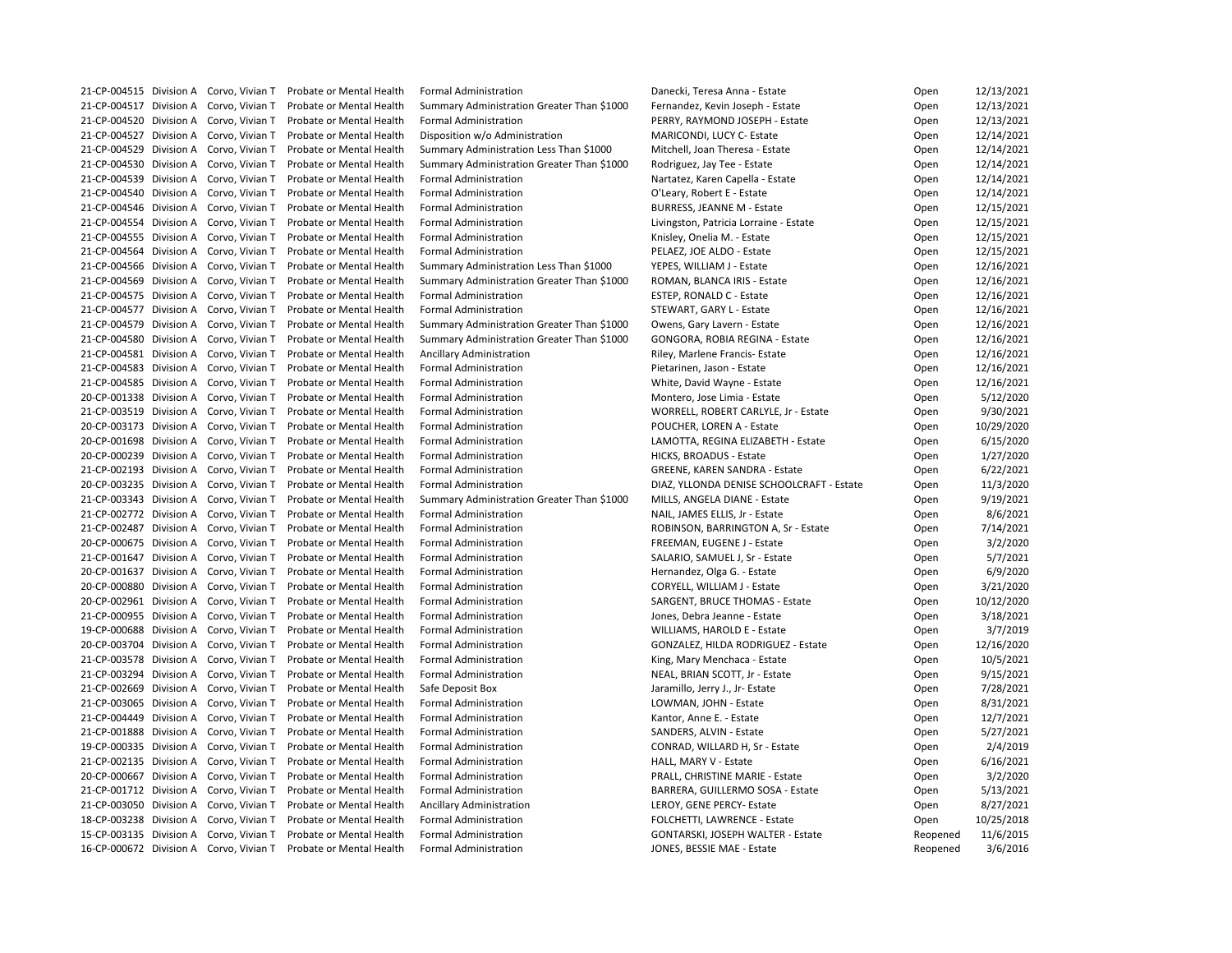|  | 21-CP-004655 Division A Corvo, Vivian T Probate or Mental Health | <b>Formal Administration</b> | <b>GREAVES, VERONICA ANN REYNOLDS - Estate</b> | Open     | 12/22/2021                 |
|--|------------------------------------------------------------------|------------------------------|------------------------------------------------|----------|----------------------------|
|  | 17-CP-001971 Division A Corvo, Vivian T Probate or Mental Health | <b>Formal Administration</b> | <b>ANTONIO NAVARRETE - Estate</b>              | Open     | 7/19/2017 Added as related |
|  | 16-CP-001813 Division A Corvo, Vivian T Probate or Mental Health | <b>Formal Administration</b> | TINSKY, JACQUELINE MICHELLE - Estate           | Reopened | 6/14/2016 Added as related |
|  | 18-CP-000750 Division A Corvo, Vivian T Probate or Mental Health | <b>Formal Administration</b> | MIGUEL, RAFAEL V - Estate                      | Open     | 3/8/2018 Added as related  |
|  | 18-CP-002286 Division A Corvo, Vivian T Probate or Mental Health | <b>Formal Administration</b> | PUEBLA, MIGUEL ALFREDO GONZALEZ - Estate       | Open     | 7/27/2018 Added as related |
|  | 14-CP-002552 Division A Corvo, Vivian T Probate or Mental Health | <b>Formal Administration</b> | <b>GONZALEZ, JANICE V - Estate</b>             | Reopened | 9/29/2014 Added as related |
|  | 17-CP-000147 Division A Corvo, Vivian T Probate or Mental Health | <b>Formal Administration</b> | LUNDY, RICHARD EMORY - Estate                  | Open     | 1/18/2017 Added as related |
|  | 15-CP-002793 Division A Corvo, Vivian T Probate or Mental Health | <b>Formal Administration</b> | MARRERO-SOSA, NESTOR MICHAEL - Estate          | Reopened | 10/2/2015 Added as related |

| Open     | 12/22/2021                 |
|----------|----------------------------|
| Open     | 7/19/2017 Added as related |
| Reopened | 6/14/2016 Added as related |
| Open     | 3/8/2018 Added as related  |
| Open     | 7/27/2018 Added as related |
| Reopened | 9/29/2014 Added as related |
| Open     | 1/18/2017 Added as related |
| Reopened | 10/2/2015 Added as related |
|          |                            |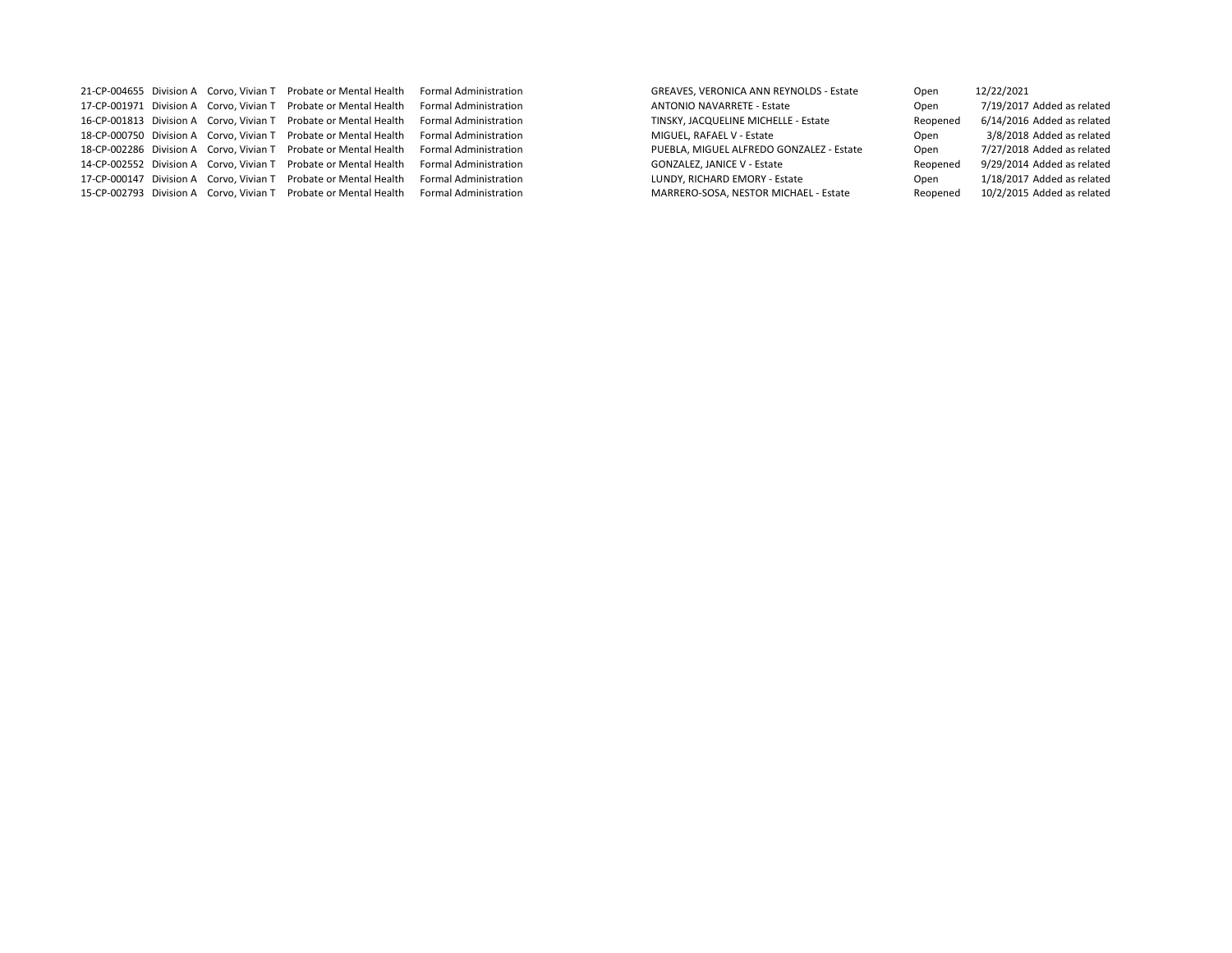## **Cases Transferred to Probate Division B per AO S-2021-067**

| CaseNbr                 | Location   | <b>JudicialOfficer</b> | CaseCategory                    | CaseType | Style                                                         | CaseStatus | FiledDate |
|-------------------------|------------|------------------------|---------------------------------|----------|---------------------------------------------------------------|------------|-----------|
| 21-CP-001279            | Division A | Corvo, Vivian T        | Probate or Mental Health        | Trust    | THE MORRIS REVOCABLE TRUST                                    | Reopened   | 4/12/2021 |
| 21-CP-002773            | Division A | Corvo, Vivian T        | <b>Probate or Mental Health</b> | Trust    | FLETCHER FAMILY TRUST DATED 6/23/2006                         | Open       | 8/6/2021  |
| 20-CP-002238            | Division A | Corvo, Vivian T        | <b>Probate or Mental Health</b> | Trust    | STANLEY S BASS REVOCABLE TRUST                                | Open       | 8/5/2020  |
| 21-CP-001494 Division A |            | Corvo, Vivian T        | <b>Probate or Mental Health</b> | Trust    | HUGH F CULVERHOUSE TRUST FOR JONATHAN MIRABITO                | Open       | 4/26/2021 |
| 21-CP-002060 Division A |            | Corvo, Vivian T        | <b>Probate or Mental Health</b> | Trust    | <b>COWELL, JEFFREY</b>                                        | Open       | 6/9/2021  |
| 21-CP-001503            | Division A | Corvo. Vivian T        | <b>Probate or Mental Health</b> | Trust    | BERNARDO F ARENAS, JR. 2010 REVOCABLE TRUST                   | Open       | 4/26/2021 |
| 20-CP-000702            | Division A | Corvo. Vivian T        | <b>Probate or Mental Health</b> | Trust    | LAWRENCE FOLCHETTI REVOCABLE TRUST dated 10/29/07             | Open       | 3/4/2020  |
| 19-CP-000573 Division A |            | Corvo, Vivian T        | Probate or Mental Health        | Trust    | LIVING TRUST OF ANTHONY ORLOSKI AND MARY V HALL dated 2/24/11 | Open       | 2/26/2019 |
| 20-CP-001918 Division A |            | Corvo, Vivian T        | <b>Probate or Mental Health</b> | Trust    | CARLOS A HIDALGO REVOCABLE LIVING TRUST                       | Open       | 7/3/2020  |
| 19-CP-002416 Division A |            | Corvo. Vivian T        | <b>Probate or Mental Health</b> | Trust    | EUGENE T. OGILBY TRUST DATED 01/06/2006                       | Open       | 8/9/2019  |
| 20-CP-002048 Division A |            | Corvo, Vivian T        | <b>Probate or Mental Health</b> | Trust    | ROSARIO, YVAN                                                 | Reopened   | 7/20/2020 |
| 21-CP-004379            | Division A | Corvo, Vivian T        | <b>Probate or Mental Health</b> | Trust    | NATALIE & RONALD P DONN TRUST                                 | Reopened   | 12/2/2021 |
| 21-CP-000183            | Division A | Corvo, Vivian T        | Probate or Mental Health        | Trust    | <b>CHARLES G PORTER CREDIT SHELTER TRUST</b>                  | Open       | 1/19/2021 |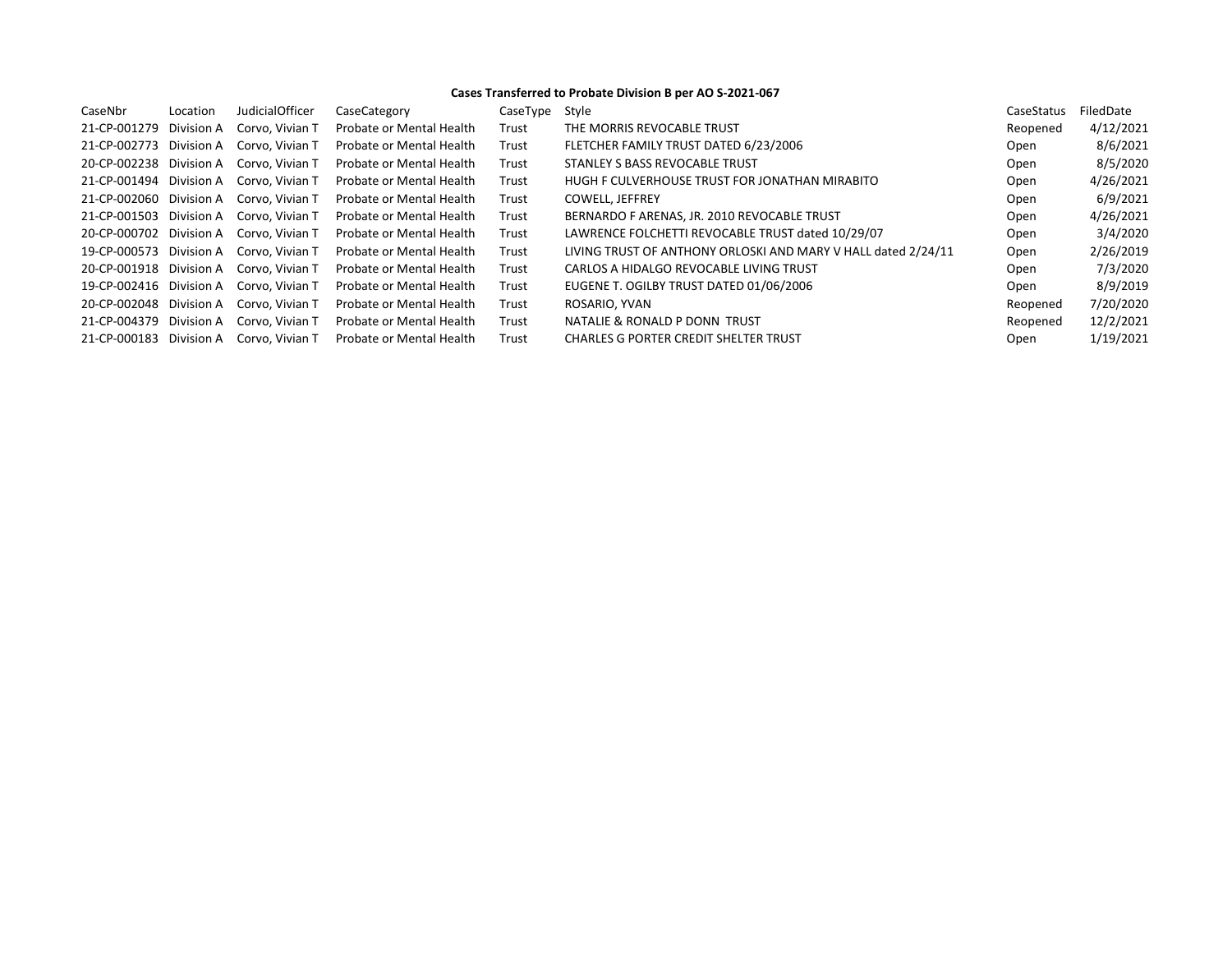## **Cases Transferred to Mental Health Division B per AO S-2021-067**

| CaseNbr                 | Location          | <b>JudicialOfficer</b> | CaseCategory             | CaseType                     | CaseStatus | FiledDate |
|-------------------------|-------------------|------------------------|--------------------------|------------------------------|------------|-----------|
| 17-MH-000064 Division A |                   | Corvo, Vivian T        | Probate or Mental Health | <b>Involuntary Placement</b> | Open       | 1/4/2017  |
| 17-MH-000186 Division A |                   | Corvo, Vivian T        | Probate or Mental Health | Involuntary Exam (Baker Act) | Open       | 1/10/2017 |
| 17-MH-000188            | Division A        | Corvo, Vivian T        | Probate or Mental Health | Involuntary Exam (Baker Act) | Open       | 1/10/2017 |
| 17-MH-000207            | Division A        | Corvo, Vivian T        | Probate or Mental Health | Involuntary Exam (Baker Act) | Open       | 1/11/2017 |
| 17-MH-000225            | Division A        | Corvo, Vivian T        | Probate or Mental Health | Involuntary Exam (Baker Act) | Open       | 1/12/2017 |
| 17-MH-000231 Division A |                   | Corvo, Vivian T        | Probate or Mental Health | Involuntary Exam (Baker Act) | Open       | 1/13/2017 |
| 17-MH-000242 Division A |                   | Corvo, Vivian T        | Probate or Mental Health | Involuntary Exam (Baker Act) | Open       | 1/17/2017 |
| 17-MH-000259 Division A |                   | Corvo, Vivian T        | Probate or Mental Health | Involuntary Exam (Baker Act) | Open       | 1/17/2017 |
| 17-MH-000281 Division A |                   | Corvo, Vivian T        | Probate or Mental Health | <b>Involuntary Placement</b> | Open       | 1/17/2017 |
| 17-MH-000299            | Division A        | Corvo, Vivian T        | Probate or Mental Health | Involuntary Exam (Baker Act) | Open       | 1/18/2017 |
| 17-MH-000301 Division A |                   | Corvo, Vivian T        | Probate or Mental Health | Involuntary Exam (Baker Act) | Open       | 1/18/2017 |
| 17-MH-000329            | Division A        | Corvo, Vivian T        | Probate or Mental Health | Involuntary Exam (Baker Act) | Open       | 1/19/2017 |
| 17-MH-000335 Division A |                   | Corvo, Vivian T        | Probate or Mental Health | Involuntary Exam (Baker Act) | Open       | 1/19/2017 |
| 17-MH-000373 Division A |                   | Corvo, Vivian T        | Probate or Mental Health | Involuntary Exam (Baker Act) | Open       | 1/23/2017 |
| 17-MH-000397 Division A |                   | Corvo, Vivian T        | Probate or Mental Health | Involuntary Exam (Baker Act) | Open       | 1/23/2017 |
| 17-MH-000434            | Division A        | Corvo, Vivian T        | Probate or Mental Health | Involuntary Exam (Baker Act) | Open       | 1/24/2017 |
| 17-MH-000621 Division A |                   | Corvo, Vivian T        | Probate or Mental Health | Involuntary Exam (Baker Act) | Open       | 2/2/2017  |
| 17-MH-000628 Division A |                   | Corvo, Vivian T        | Probate or Mental Health | Involuntary Exam (Baker Act) | Open       | 2/2/2017  |
| 17-MH-000629            | Division A        | Corvo, Vivian T        | Probate or Mental Health | Involuntary Exam (Baker Act) | Open       | 2/2/2017  |
| 17-MH-000734 Division A |                   | Corvo, Vivian T        | Probate or Mental Health | Involuntary Exam (Baker Act) | Open       | 2/7/2017  |
| 17-MH-000756 Division A |                   | Corvo, Vivian T        | Probate or Mental Health | Involuntary Exam (Baker Act) | Open       | 2/8/2017  |
| 17-MH-000796 Division A |                   | Corvo, Vivian T        | Probate or Mental Health | Involuntary Exam (Baker Act) | Open       | 2/10/2017 |
| 17-MH-000823            | Division A        | Corvo, Vivian T        | Probate or Mental Health | Involuntary Exam (Baker Act) | Open       | 2/13/2017 |
| 17-MH-000826 Division A |                   | Corvo, Vivian T        | Probate or Mental Health | Involuntary Exam (Baker Act) | Open       | 2/13/2017 |
| 17-MH-000997            | Division A        | Corvo, Vivian T        | Probate or Mental Health | Involuntary Exam (Baker Act) | Open       | 2/21/2017 |
| 17-MH-001033            | Division A        | Corvo, Vivian T        | Probate or Mental Health | Involuntary Exam (Baker Act) | Open       | 2/22/2017 |
| 17-MH-001034            | Division A        | Corvo, Vivian T        | Probate or Mental Health | Involuntary Exam (Baker Act) | Open       | 2/22/2017 |
| 17-MH-001044 Division A |                   | Corvo, Vivian T        | Probate or Mental Health | Involuntary Exam (Baker Act) | Open       | 2/23/2017 |
| 17-MH-001124 Division A |                   | Corvo, Vivian T        | Probate or Mental Health | Habeas Corpus                | Open       | 2/27/2017 |
| 17-MH-001140 Division A |                   | Corvo, Vivian T        | Probate or Mental Health | Involuntary Exam (Baker Act) | Open       | 2/28/2017 |
| 17-MH-001163            | Division A        | Corvo, Vivian T        | Probate or Mental Health | Involuntary Exam (Baker Act) | Open       | 3/1/2017  |
| 17-MH-001246 Division A |                   | Corvo, Vivian T        | Probate or Mental Health | <b>Involuntary Placement</b> | Open       | 3/3/2017  |
| 17-MH-001284 Division A |                   | Corvo, Vivian T        | Probate or Mental Health | Involuntary Exam (Baker Act) | Open       | 3/7/2017  |
| 17-MH-001293            | <b>Division A</b> | Corvo, Vivian T        | Probate or Mental Health | Involuntary Exam (Baker Act) | Open       | 3/7/2017  |
| 17-MH-001344 Division A |                   | Corvo, Vivian T        | Probate or Mental Health | Involuntary Exam (Baker Act) | Open       | 3/10/2017 |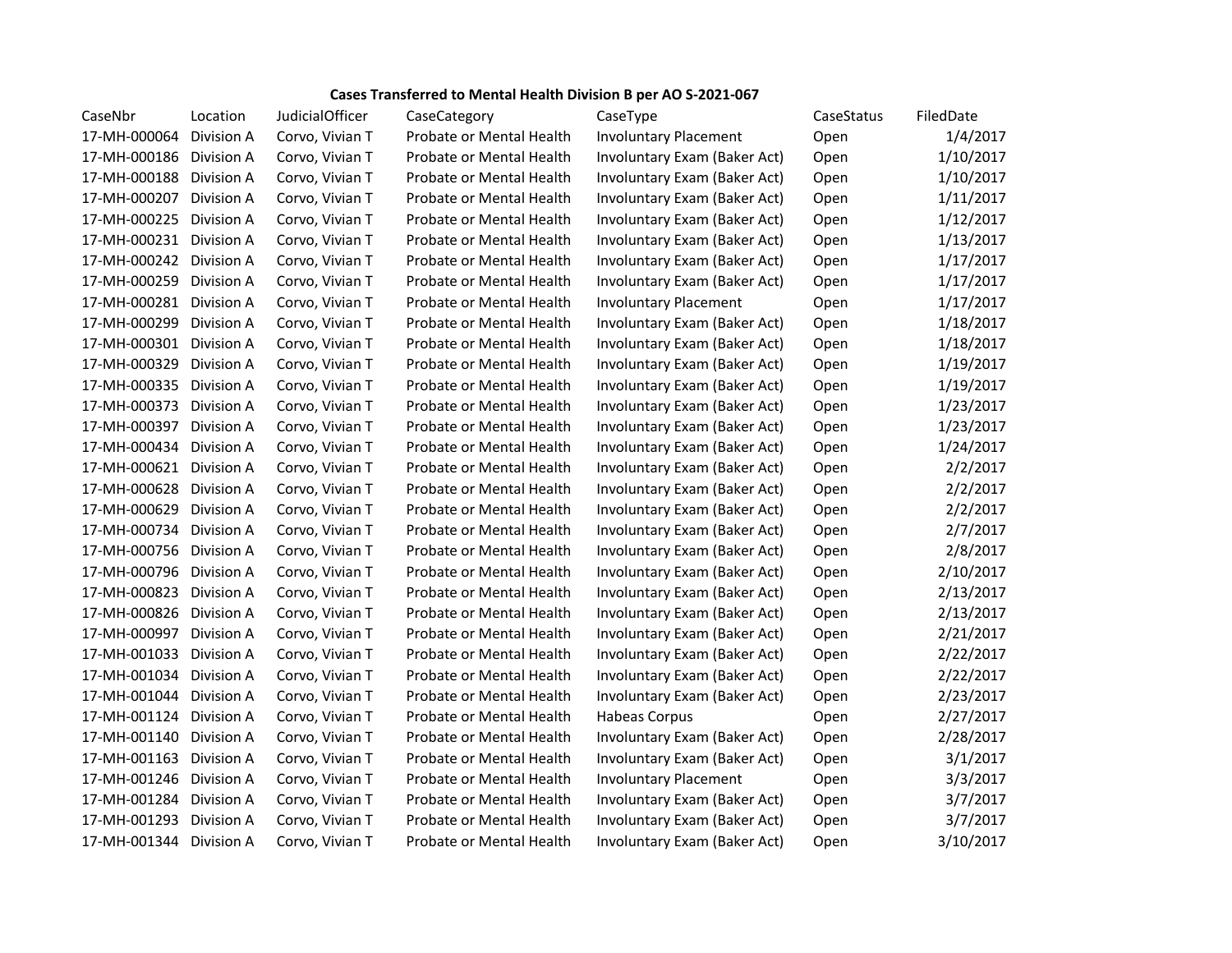| 17-MH-001397<br>Division A        | Corvo, Vivian T | Probate or Mental Health | <b>Involuntary Placement</b> | Open     | 3/13/2017 |
|-----------------------------------|-----------------|--------------------------|------------------------------|----------|-----------|
| 17-MH-001398<br>Division A        | Corvo, Vivian T | Probate or Mental Health | <b>Involuntary Placement</b> | Open     | 3/13/2017 |
| 17-MH-001399<br>Division A        | Corvo, Vivian T | Probate or Mental Health | <b>Involuntary Placement</b> | Open     | 3/13/2017 |
| 17-MH-001410<br>Division A        | Corvo, Vivian T | Probate or Mental Health | <b>Involuntary Placement</b> | Open     | 3/14/2017 |
| 17-MH-001411<br>Division A        | Corvo, Vivian T | Probate or Mental Health | Involuntary Exam (Baker Act) | Open     | 3/14/2017 |
| 17-MH-001423<br>Division A        | Corvo, Vivian T | Probate or Mental Health | Involuntary Exam (Baker Act) | Open     | 3/15/2017 |
| 17-MH-001486<br>Division A        | Corvo, Vivian T | Probate or Mental Health | Involuntary Exam (Baker Act) | Open     | 3/20/2017 |
| 17-MH-001498<br>Division A        | Corvo, Vivian T | Probate or Mental Health | <b>Involuntary Placement</b> | Open     | 3/20/2017 |
| 17-MH-001500<br>Division A        | Corvo, Vivian T | Probate or Mental Health | Involuntary Exam (Baker Act) | Open     | 3/20/2017 |
| 17-MH-001571<br>Division A        | Corvo, Vivian T | Probate or Mental Health | Involuntary Exam (Baker Act) | Open     | 3/22/2017 |
| 17-MH-001608<br>Division A        | Corvo, Vivian T | Probate or Mental Health | Involuntary Exam (Baker Act) | Open     | 3/24/2017 |
| 17-MH-001635<br>Division A        | Corvo, Vivian T | Probate or Mental Health | <b>Involuntary Placement</b> | Reopened | 3/27/2017 |
| 17-MH-001687<br>Division A        | Corvo, Vivian T | Probate or Mental Health | Involuntary Exam (Baker Act) | Open     | 3/29/2017 |
| 17-MH-001691<br>Division A        | Corvo, Vivian T | Probate or Mental Health | Involuntary Exam (Baker Act) | Open     | 3/29/2017 |
| 17-MH-001745<br>Division A        | Corvo, Vivian T | Probate or Mental Health | Involuntary Exam (Baker Act) | Open     | 4/3/2017  |
| 17-MH-001783<br>Division A        | Corvo, Vivian T | Probate or Mental Health | Involuntary Exam (Baker Act) | Open     | 4/3/2017  |
| 17-MH-001816<br>Division A        | Corvo, Vivian T | Probate or Mental Health | <b>Involuntary Placement</b> | Open     | 4/5/2017  |
| 17-MH-001823<br>Division A        | Corvo, Vivian T | Probate or Mental Health | <b>Involuntary Placement</b> | Open     | 4/5/2017  |
| 17-MH-001839<br>Division A        | Corvo, Vivian T | Probate or Mental Health | <b>Involuntary Placement</b> | Open     | 4/6/2017  |
| 17-MH-001850<br>Division A        | Corvo, Vivian T | Probate or Mental Health | Involuntary Exam (Baker Act) | Open     | 4/7/2017  |
| 17-MH-001863<br>Division A        | Corvo, Vivian T | Probate or Mental Health | <b>Involuntary Placement</b> | Open     | 4/7/2017  |
| 17-MH-001901<br>Division A        | Corvo, Vivian T | Probate or Mental Health | <b>Involuntary Placement</b> | Open     | 4/7/2017  |
| 17-MH-001940<br>Division A        | Corvo, Vivian T | Probate or Mental Health | <b>Involuntary Placement</b> | Open     | 4/11/2017 |
| 17-MH-001953<br>Division A        | Corvo, Vivian T | Probate or Mental Health | Involuntary Exam (Baker Act) | Open     | 4/12/2017 |
| 17-MH-001970<br>Division A        | Corvo, Vivian T | Probate or Mental Health | Involuntary Exam (Baker Act) | Open     | 4/13/2017 |
| 17-MH-001992<br>Division A        | Corvo, Vivian T | Probate or Mental Health | Involuntary Exam (Baker Act) | Open     | 4/14/2017 |
| 17-MH-002082<br>Division A        | Corvo, Vivian T | Probate or Mental Health | Involuntary Exam (Baker Act) | Open     | 4/18/2017 |
| 17-MH-002088<br>Division A        | Corvo, Vivian T | Probate or Mental Health | <b>Involuntary Placement</b> | Open     | 4/18/2017 |
| 17-MH-002101<br>Division A        | Corvo, Vivian T | Probate or Mental Health | Involuntary Exam (Baker Act) | Open     | 4/19/2017 |
| 17-MH-002108<br>Division A        | Corvo, Vivian T | Probate or Mental Health | Involuntary Exam (Baker Act) | Open     | 4/20/2017 |
| 17-MH-002131 Division A           | Corvo, Vivian T | Probate or Mental Health | Involuntary Exam (Baker Act) | Open     | 4/20/2017 |
| 17-MH-002133<br>Division A        | Corvo, Vivian T | Probate or Mental Health | Involuntary Exam (Baker Act) | Open     | 4/20/2017 |
| 17-MH-002176<br>Division A        | Corvo, Vivian T | Probate or Mental Health | <b>Involuntary Placement</b> | Open     | 4/23/2017 |
| 17-MH-002185<br>Division A        | Corvo, Vivian T | Probate or Mental Health | Involuntary Exam (Baker Act) | Open     | 4/24/2017 |
| 17-MH-002270<br>Division A        | Corvo, Vivian T | Probate or Mental Health | <b>Involuntary Placement</b> | Open     | 4/27/2017 |
| 17-MH-002329<br>Division A        | Corvo, Vivian T | Probate or Mental Health | <b>Involuntary Placement</b> | Open     | 4/30/2017 |
| 17-MH-002361<br><b>Division A</b> | Corvo, Vivian T | Probate or Mental Health | <b>Involuntary Placement</b> | Open     | 5/2/2017  |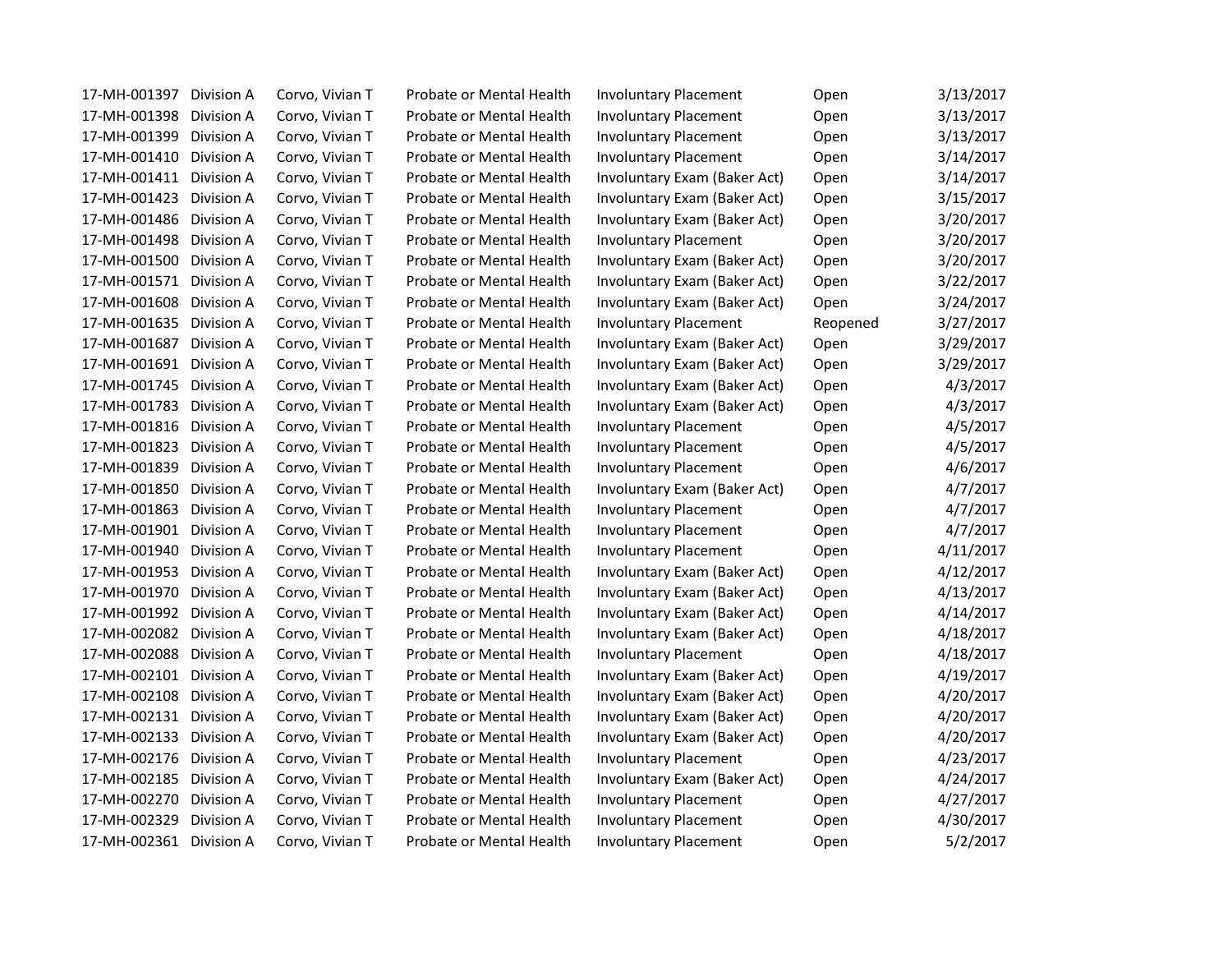| 17-MH-002366<br>Division A        | Corvo, Vivian T | Probate or Mental Health | <b>Involuntary Placement</b> | Open     | 5/2/2017  |
|-----------------------------------|-----------------|--------------------------|------------------------------|----------|-----------|
| 17-MH-002375<br>Division A        | Corvo, Vivian T | Probate or Mental Health | <b>Involuntary Placement</b> | Open     | 5/3/2017  |
| 17-MH-002380<br>Division A        | Corvo, Vivian T | Probate or Mental Health | <b>Involuntary Placement</b> | Open     | 5/3/2017  |
| 17-MH-002394<br>Division A        | Corvo, Vivian T | Probate or Mental Health | <b>Involuntary Placement</b> | Open     | 5/4/2017  |
| 17-MH-002412<br>Division A        | Corvo, Vivian T | Probate or Mental Health | <b>Involuntary Placement</b> | Open     | 5/4/2017  |
| 17-MH-002415<br>Division A        | Corvo, Vivian T | Probate or Mental Health | <b>Involuntary Placement</b> | Open     | 5/4/2017  |
| 17-MH-002464<br>Division A        | Corvo, Vivian T | Probate or Mental Health | <b>Incapacity Proceeding</b> | Reopened | 5/8/2017  |
| 17-MH-002486<br>Division A        | Corvo, Vivian T | Probate or Mental Health | <b>Involuntary Placement</b> | Open     | 5/10/2017 |
| 17-MH-002545<br>Division A        | Corvo, Vivian T | Probate or Mental Health | <b>Involuntary Placement</b> | Open     | 5/12/2017 |
| 17-MH-002558<br>Division A        | Corvo, Vivian T | Probate or Mental Health | Involuntary Exam (Baker Act) | Open     | 5/15/2017 |
| 17-MH-002602<br>Division A        | Corvo, Vivian T | Probate or Mental Health | <b>Involuntary Placement</b> | Open     | 5/15/2017 |
| 17-MH-002603<br>Division A        | Corvo, Vivian T | Probate or Mental Health | <b>Involuntary Placement</b> | Open     | 5/15/2017 |
| 17-MH-002632<br>Division A        | Corvo, Vivian T | Probate or Mental Health | Involuntary Exam (Baker Act) | Open     | 5/17/2017 |
| 17-MH-002638<br>Division A        | Corvo, Vivian T | Probate or Mental Health | <b>Involuntary Placement</b> | Reopened | 5/17/2017 |
| 17-MH-002668<br>Division A        | Corvo, Vivian T | Probate or Mental Health | <b>Involuntary Placement</b> | Open     | 5/18/2017 |
| 17-MH-002687<br>Division A        | Corvo, Vivian T | Probate or Mental Health | <b>Involuntary Placement</b> | Open     | 5/19/2017 |
| 17-MH-002710<br>Division A        | Corvo, Vivian T | Probate or Mental Health | <b>Involuntary Placement</b> | Open     | 5/19/2017 |
| 17-MH-002746<br>Division A        | Corvo, Vivian T | Probate or Mental Health | <b>Involuntary Placement</b> | Open     | 5/22/2017 |
| 17-MH-002765<br>Division A        | Corvo, Vivian T | Probate or Mental Health | <b>Involuntary Placement</b> | Open     | 5/23/2017 |
| 17-MH-002778<br>Division A        | Corvo, Vivian T | Probate or Mental Health | <b>Involuntary Placement</b> | Open     | 5/23/2017 |
| 17-MH-002806<br>Division A        | Corvo, Vivian T | Probate or Mental Health | <b>Involuntary Placement</b> | Open     | 5/23/2017 |
| 17-MH-002836<br>Division A        | Corvo, Vivian T | Probate or Mental Health | <b>Involuntary Placement</b> | Open     | 5/26/2017 |
| 17-MH-002839<br>Division A        | Corvo, Vivian T | Probate or Mental Health | <b>Involuntary Placement</b> | Open     | 5/26/2017 |
| 17-MH-002845<br>Division A        | Corvo, Vivian T | Probate or Mental Health | <b>Involuntary Placement</b> | Open     | 5/26/2017 |
| 17-MH-002846<br>Division A        | Corvo, Vivian T | Probate or Mental Health | <b>Involuntary Placement</b> | Open     | 5/26/2017 |
| 17-MH-002852<br>Division A        | Corvo, Vivian T | Probate or Mental Health | <b>Involuntary Placement</b> | Open     | 5/26/2017 |
| 17-MH-002880<br>Division A        | Corvo, Vivian T | Probate or Mental Health | <b>Involuntary Placement</b> | Open     | 5/30/2017 |
| 17-MH-003055<br>Division A        | Corvo, Vivian T | Probate or Mental Health | <b>Habeas Corpus</b>         | Reopened | 6/2/2017  |
| 17-MH-003168<br>Division A        | Corvo, Vivian T | Probate or Mental Health | <b>Involuntary Placement</b> | Open     | 6/13/2017 |
| 17-MH-003216<br>Division A        | Corvo, Vivian T | Probate or Mental Health | <b>Involuntary Placement</b> | Open     | 6/16/2017 |
| 17-MH-003253 Division A           | Corvo, Vivian T | Probate or Mental Health | <b>Involuntary Placement</b> | Open     | 6/19/2017 |
| 17-MH-003307<br><b>Division A</b> | Corvo, Vivian T | Probate or Mental Health | <b>Involuntary Placement</b> | Open     | 6/20/2017 |
| 17-MH-003310<br>Division A        | Corvo, Vivian T | Probate or Mental Health | <b>Involuntary Placement</b> | Open     | 6/21/2017 |
| 17-MH-003322<br>Division A        | Corvo, Vivian T | Probate or Mental Health | <b>Involuntary Placement</b> | Open     | 6/22/2017 |
| 17-MH-003345<br>Division A        | Corvo, Vivian T | Probate or Mental Health | <b>Involuntary Placement</b> | Open     | 6/26/2017 |
| 17-MH-003365<br>Division A        | Corvo, Vivian T | Probate or Mental Health | <b>Involuntary Placement</b> | Open     | 6/25/2017 |
| 17-MH-003401<br>Division A        | Corvo, Vivian T | Probate or Mental Health | <b>Involuntary Placement</b> | Open     | 6/27/2017 |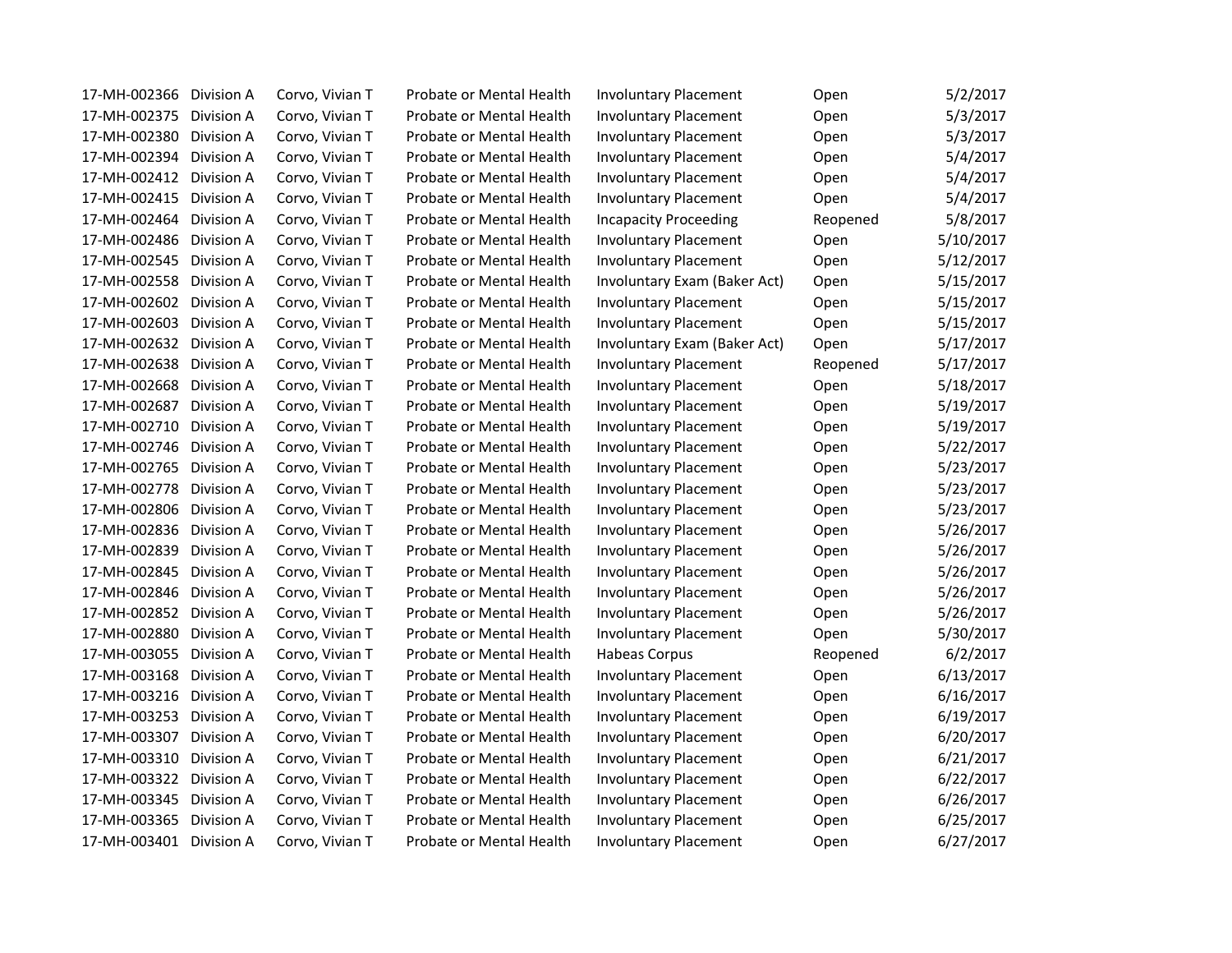| 17-MH-003408            | Division A | Corvo, Vivian T | Probate or Mental Health | <b>Involuntary Placement</b> | Open     | 6/25/2017  |
|-------------------------|------------|-----------------|--------------------------|------------------------------|----------|------------|
| 17-MH-003510            | Division A | Corvo, Vivian T | Probate or Mental Health | <b>Involuntary Placement</b> | Open     | 7/3/2017   |
| 17-MH-003515            | Division A | Corvo, Vivian T | Probate or Mental Health | <b>Involuntary Placement</b> | Open     | 7/5/2017   |
| 17-MH-003635            | Division A | Corvo, Vivian T | Probate or Mental Health | <b>Involuntary Placement</b> | Open     | 7/11/2017  |
| 17-MH-003650            | Division A | Corvo, Vivian T | Probate or Mental Health | <b>Involuntary Placement</b> | Open     | 7/11/2017  |
| 17-MH-003651            | Division A | Corvo, Vivian T | Probate or Mental Health | <b>Involuntary Placement</b> | Open     | 7/11/2017  |
| 17-MH-003655            | Division A | Corvo, Vivian T | Probate or Mental Health | <b>Involuntary Placement</b> | Open     | 7/11/2017  |
| 17-MH-003660            | Division A | Corvo, Vivian T | Probate or Mental Health | <b>Involuntary Placement</b> | Open     | 7/11/2017  |
| 17-MH-003674            | Division A | Corvo, Vivian T | Probate or Mental Health | Involuntary Exam (Baker Act) | Open     | 7/13/2017  |
| 17-MH-003678            | Division A | Corvo, Vivian T | Probate or Mental Health | <b>Involuntary Placement</b> | Open     | 7/13/2017  |
| 17-MH-003773            | Division A | Corvo, Vivian T | Probate or Mental Health | <b>Involuntary Placement</b> | Open     | 7/18/2017  |
| 17-MH-003849            | Division A | Corvo, Vivian T | Probate or Mental Health | Involuntary Exam (Baker Act) | Open     | 7/24/2017  |
| 17-MH-003858            | Division A | Corvo, Vivian T | Probate or Mental Health | Involuntary Exam (Baker Act) | Open     | 7/24/2017  |
| 17-MH-003861            | Division A | Corvo, Vivian T | Probate or Mental Health | Involuntary Exam (Baker Act) | Open     | 7/24/2017  |
| 17-MH-003862            | Division A | Corvo, Vivian T | Probate or Mental Health | Involuntary Exam (Baker Act) | Open     | 7/24/2017  |
| 17-MH-003863            | Division A | Corvo, Vivian T | Probate or Mental Health | Involuntary Exam (Baker Act) | Open     | 7/24/2017  |
| 17-MH-003868            | Division A | Corvo, Vivian T | Probate or Mental Health | Involuntary Exam (Baker Act) | Open     | 7/24/2017  |
| 17-MH-003907            | Division A | Corvo, Vivian T | Probate or Mental Health | Involuntary Exam (Baker Act) | Open     | 7/26/2017  |
| 17-MH-003912            | Division A | Corvo, Vivian T | Probate or Mental Health | Involuntary Exam (Baker Act) | Open     | 7/26/2017  |
| 17-MH-003930            | Division A | Corvo, Vivian T | Probate or Mental Health | Involuntary Exam (Baker Act) | Open     | 7/27/2017  |
| 17-MH-004041            | Division A | Corvo, Vivian T | Probate or Mental Health | Involuntary Exam (Baker Act) | Open     | 8/3/2017   |
| 17-MH-004042            | Division A | Corvo, Vivian T | Probate or Mental Health | <b>Involuntary Placement</b> | Open     | 8/2/2017   |
| 17-MH-004108            | Division A | Corvo, Vivian T | Probate or Mental Health | Involuntary Exam (Baker Act) | Open     | 8/8/2017   |
| 17-MH-004114            | Division A | Corvo, Vivian T | Probate or Mental Health | Involuntary Exam (Baker Act) | Open     | 8/8/2017   |
| 17-MH-004170            | Division A | Corvo, Vivian T | Probate or Mental Health | <b>Involuntary Placement</b> | Reopened | 8/10/2017  |
| 17-MH-004479            | Division A | Corvo, Vivian T | Probate or Mental Health | <b>Involuntary Placement</b> | Open     | 8/30/2017  |
| 17-MH-004551            | Division A | Corvo, Vivian T | Probate or Mental Health | <b>Involuntary Placement</b> | Open     | 9/5/2017   |
| 17-MH-004587            | Division A | Corvo, Vivian T | Probate or Mental Health | <b>Involuntary Placement</b> | Reopened | 9/7/2017   |
| 17-MH-004622            | Division A | Corvo, Vivian T | Probate or Mental Health | Involuntary Exam (Baker Act) | Open     | 9/12/2017  |
| 17-MH-004909            | Division A | Corvo, Vivian T | Probate or Mental Health | <b>Involuntary Placement</b> | Open     | 10/1/2017  |
| 17-MH-004913 Division A |            | Corvo, Vivian T | Probate or Mental Health | <b>Involuntary Placement</b> | Open     | 10/1/2017  |
| 17-MH-004933            | Division A | Corvo, Vivian T | Probate or Mental Health | <b>Involuntary Placement</b> | Open     | 10/2/2017  |
| 17-MH-005164            | Division A | Corvo, Vivian T | Probate or Mental Health | <b>Involuntary Placement</b> | Open     | 10/13/2017 |
| 17-MH-005275            | Division A | Corvo, Vivian T | Probate or Mental Health | <b>Involuntary Placement</b> | Open     | 10/24/2017 |
| 17-MH-005305            | Division A | Corvo, Vivian T | Probate or Mental Health | <b>Involuntary Placement</b> | Open     | 10/25/2017 |
| 17-MH-005357            | Division A | Corvo, Vivian T | Probate or Mental Health | <b>Involuntary Placement</b> | Open     | 10/28/2017 |
| 17-MH-005516            | Division A | Corvo, Vivian T | Probate or Mental Health | <b>Involuntary Placement</b> | Open     | 11/6/2017  |
|                         |            |                 |                          |                              |          |            |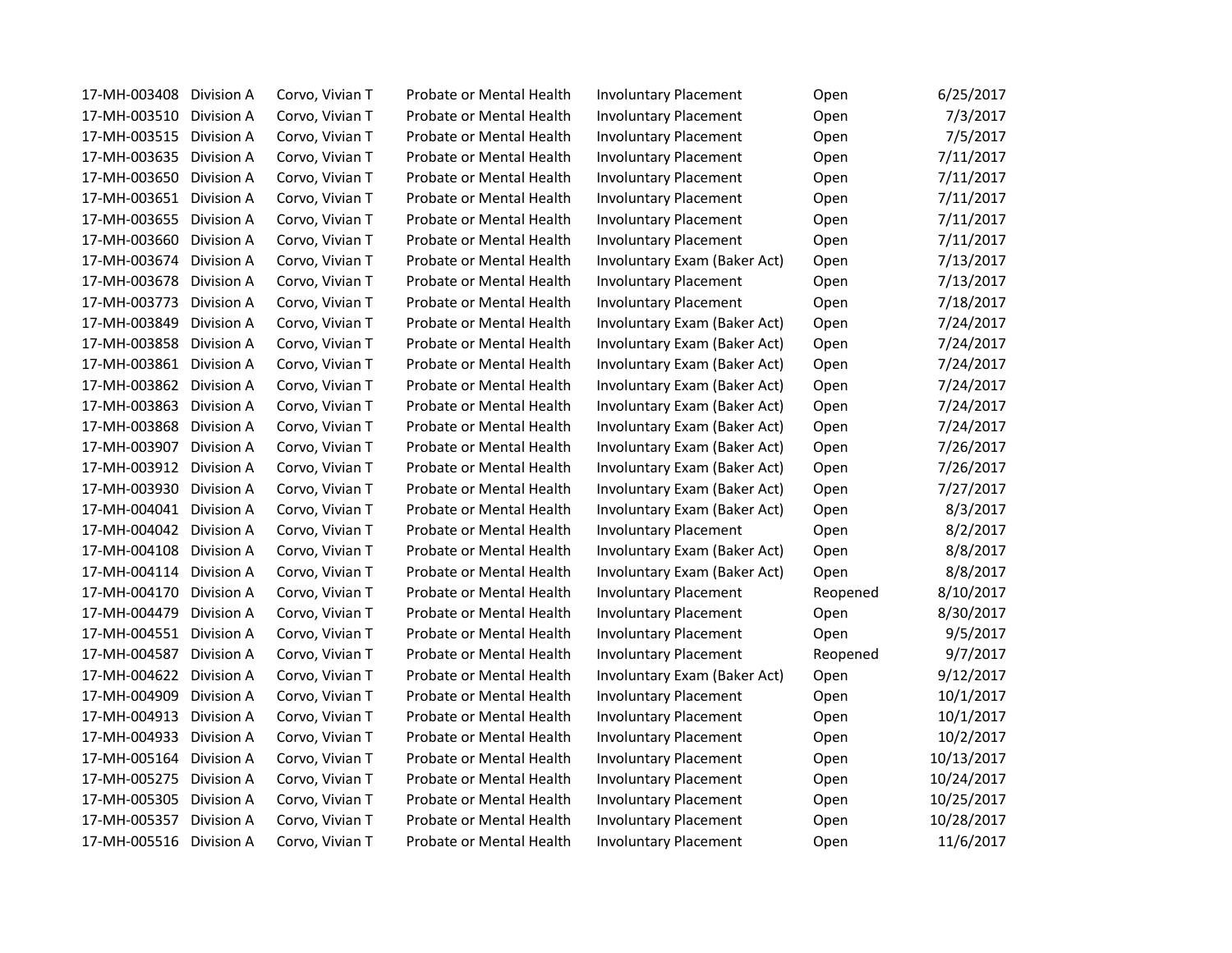| 17-MH-005960 | Division A | Corvo, Vivian T | Probate or Mental Health | <b>Involuntary Placement</b>  | Open     | 12/1/2017  |
|--------------|------------|-----------------|--------------------------|-------------------------------|----------|------------|
| 17-MH-005979 | Division A | Corvo, Vivian T | Probate or Mental Health | <b>Involuntary Placement</b>  | Open     | 12/4/2017  |
| 17-MH-006322 | Division A | Corvo, Vivian T | Probate or Mental Health | <b>Involuntary Placement</b>  | Open     | 12/22/2017 |
| 17-MH-006409 | Division A | Corvo, Vivian T | Probate or Mental Health | <b>Involuntary Placement</b>  | Open     | 12/28/2017 |
| 17-MH-006415 | Division A | Corvo, Vivian T | Probate or Mental Health | <b>Involuntary Placement</b>  | Open     | 12/28/2017 |
| 17-MH-006436 | Division A | Corvo, Vivian T | Probate or Mental Health | <b>Involuntary Placement</b>  | Open     | 12/29/2017 |
| 18-MH-000015 | Division A | Corvo, Vivian T | Probate or Mental Health | <b>Involuntary Placement</b>  | Open     | 1/2/2018   |
| 18-MH-000016 | Division A | Corvo, Vivian T | Probate or Mental Health | <b>Involuntary Placement</b>  | Open     | 1/2/2018   |
| 18-MH-000061 | Division A | Corvo, Vivian T | Probate or Mental Health | <b>Involuntary Placement</b>  | Open     | 1/3/2018   |
| 18-MH-000082 | Division A | Corvo, Vivian T | Probate or Mental Health | <b>Involuntary Placement</b>  | Open     | 1/4/2018   |
| 18-MH-000133 | Division A | Corvo, Vivian T | Probate or Mental Health | <b>Involuntary Placement</b>  | Open     | 1/8/2018   |
| 18-MH-000158 | Division A | Corvo, Vivian T | Probate or Mental Health | <b>Involuntary Placement</b>  | Open     | 1/9/2018   |
| 18-MH-000167 | Division A | Corvo, Vivian T | Probate or Mental Health | <b>Involuntary Placement</b>  | Open     | 1/9/2018   |
| 18-MH-000178 | Division A | Corvo, Vivian T | Probate or Mental Health | <b>Involuntary Placement</b>  | Open     | 1/10/2018  |
| 18-MH-000187 | Division A | Corvo, Vivian T | Probate or Mental Health | <b>Involuntary Placement</b>  | Open     | 1/10/2018  |
| 18-MH-000198 | Division A | Corvo, Vivian T | Probate or Mental Health | <b>Involuntary Placement</b>  | Open     | 1/11/2018  |
| 18-MH-000237 | Division A | Corvo, Vivian T | Probate or Mental Health | <b>Involuntary Placement</b>  | Open     | 1/13/2018  |
| 18-MH-000246 | Division A | Corvo, Vivian T | Probate or Mental Health | <b>Involuntary Placement</b>  | Open     | 1/14/2018  |
| 18-MH-000247 | Division A | Corvo, Vivian T | Probate or Mental Health | <b>Involuntary Placement</b>  | Open     | 1/14/2018  |
| 18-MH-000271 | Division A | Corvo, Vivian T | Probate or Mental Health | <b>Involuntary Placement</b>  | Open     | 1/15/2018  |
| 18-MH-000336 | Division A | Corvo, Vivian T | Probate or Mental Health | <b>Involuntary Placement</b>  | Open     | 1/18/2018  |
| 18-MH-000376 | Division A | Corvo, Vivian T | Probate or Mental Health | <b>Involuntary Placement</b>  | Open     | 1/22/2018  |
| 18-MH-000403 | Division A | Corvo, Vivian T | Probate or Mental Health | <b>Involuntary Placement</b>  | Open     | 1/23/2018  |
| 18-MH-000707 | Division A | Corvo, Vivian T | Probate or Mental Health | <b>Involuntary Placement</b>  | Open     | 2/8/2018   |
| 18-MH-000708 | Division A | Corvo, Vivian T | Probate or Mental Health | <b>Involuntary Placement</b>  | Open     | 2/8/2018   |
| 18-MH-001622 | Division A | Corvo, Vivian T | Probate or Mental Health | <b>Involuntary Placement</b>  | Open     | 3/28/2018  |
| 18-MH-001857 | Division A | Corvo, Vivian T | Probate or Mental Health | Involuntary Exam (Baker Act)  | Open     | 4/9/2018   |
| 18-MH-001908 | Division A | Corvo, Vivian T | Probate or Mental Health | <b>Involuntary Placement</b>  | Open     | 4/12/2018  |
| 18-MH-002207 | Division A | Corvo, Vivian T | Probate or Mental Health | <b>Involuntary Placement</b>  | Open     | 4/26/2018  |
| 18-MH-002217 | Division A | Corvo, Vivian T | Probate or Mental Health | <b>Involuntary Placement</b>  | Open     | 4/27/2018  |
| 18-MH-002227 | Division A | Corvo, Vivian T | Probate or Mental Health | <b>Restoration Proceeding</b> | Reopened | 4/27/2018  |
| 18-MH-002308 | Division A | Corvo, Vivian T | Probate or Mental Health | Habeas Corpus                 | Open     | 5/2/2018   |
| 18-MH-002345 | Division A | Corvo, Vivian T | Probate or Mental Health | <b>Involuntary Placement</b>  | Open     | 5/3/2018   |
| 18-MH-002346 | Division A | Corvo, Vivian T | Probate or Mental Health | <b>Involuntary Placement</b>  | Open     | 5/3/2018   |
| 18-MH-002506 | Division A | Corvo, Vivian T | Probate or Mental Health | <b>Involuntary Placement</b>  | Open     | 5/11/2018  |
| 18-MH-002627 | Division A | Corvo, Vivian T | Probate or Mental Health | <b>Involuntary Placement</b>  | Open     | 5/18/2018  |
| 18-MH-002704 | Division A | Corvo, Vivian T | Probate or Mental Health | <b>Involuntary Placement</b>  | Open     | 5/23/2018  |
|              |            |                 |                          |                               |          |            |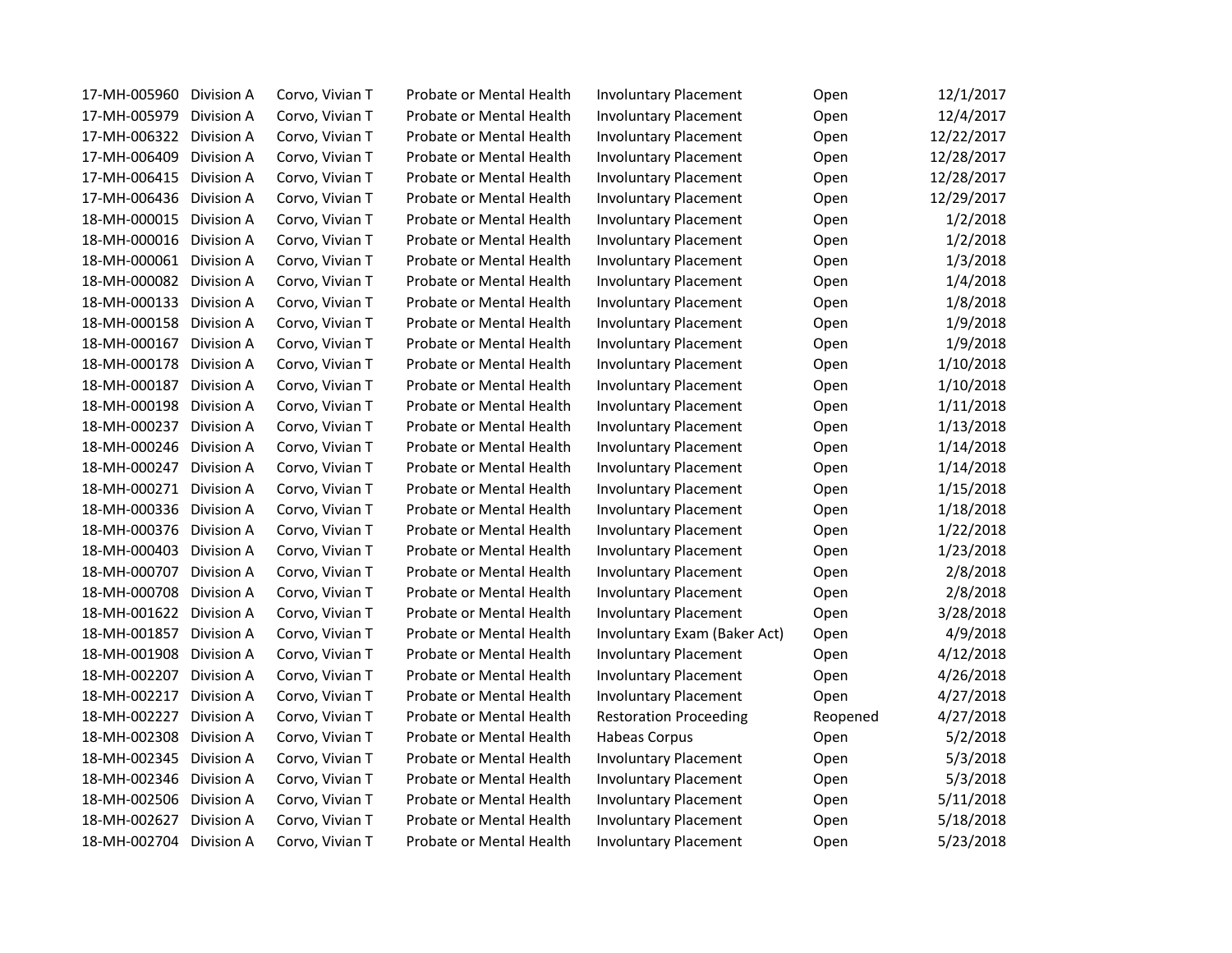| 18-MH-002725<br>Division A | Corvo, Vivian T | Probate or Mental Health | <b>Involuntary Placement</b> | Open     | 5/23/2018  |
|----------------------------|-----------------|--------------------------|------------------------------|----------|------------|
| 18-MH-002839<br>Division A | Corvo, Vivian T | Probate or Mental Health | <b>Involuntary Placement</b> | Open     | 5/30/2018  |
| 18-MH-003101<br>Division A | Corvo, Vivian T | Probate or Mental Health | <b>Involuntary Placement</b> | Reopened | 6/11/2018  |
| 18-MH-003875<br>Division A | Corvo, Vivian T | Probate or Mental Health | <b>Involuntary Placement</b> | Open     | 7/20/2018  |
| 18-MH-003931<br>Division A | Corvo, Vivian T | Probate or Mental Health | <b>Involuntary Placement</b> | Open     | 7/23/2018  |
| 18-MH-004145<br>Division A | Corvo, Vivian T | Probate or Mental Health | <b>Involuntary Placement</b> | Open     | 8/3/2018   |
| 18-MH-004158<br>Division A | Corvo, Vivian T | Probate or Mental Health | <b>Involuntary Placement</b> | Open     | 8/5/2018   |
| 18-MH-004186<br>Division A | Corvo, Vivian T | Probate or Mental Health | <b>Involuntary Placement</b> | Open     | 8/6/2018   |
| 18-MH-004215<br>Division A | Corvo, Vivian T | Probate or Mental Health | <b>Involuntary Placement</b> | Open     | 8/7/2018   |
| 18-MH-004223<br>Division A | Corvo, Vivian T | Probate or Mental Health | <b>Involuntary Placement</b> | Open     | 8/7/2018   |
| 18-MH-004346<br>Division A | Corvo, Vivian T | Probate or Mental Health | Involuntary Exam (Baker Act) | Open     | 8/13/2018  |
| 18-MH-004370<br>Division A | Corvo, Vivian T | Probate or Mental Health | <b>Involuntary Placement</b> | Open     | 8/14/2018  |
| 18-MH-004398<br>Division A | Corvo, Vivian T | Probate or Mental Health | <b>Involuntary Placement</b> | Open     | 8/15/2018  |
| 18-MH-004565<br>Division A | Corvo, Vivian T | Probate or Mental Health | <b>Involuntary Placement</b> | Open     | 8/22/2018  |
| 18-MH-004576<br>Division A | Corvo, Vivian T | Probate or Mental Health | <b>Involuntary Placement</b> | Open     | 8/23/2018  |
| 18-MH-004583<br>Division A | Corvo, Vivian T | Probate or Mental Health | <b>Involuntary Placement</b> | Open     | 8/23/2018  |
| 18-MH-004624<br>Division A | Corvo, Vivian T | Probate or Mental Health | <b>Involuntary Placement</b> | Open     | 8/24/2018  |
| 18-MH-005221<br>Division A | Corvo, Vivian T | Probate or Mental Health | <b>Habeas Corpus</b>         | Open     | 9/23/2018  |
| 18-MH-005339<br>Division A | Corvo, Vivian T | Probate or Mental Health | <b>Involuntary Placement</b> | Open     | 9/28/2018  |
| 18-MH-005368<br>Division A | Corvo, Vivian T | Probate or Mental Health | <b>Involuntary Placement</b> | Open     | 9/30/2018  |
| 18-MH-005943<br>Division A | Corvo, Vivian T | Probate or Mental Health | <b>Involuntary Placement</b> | Open     | 10/26/2018 |
| 18-MH-006024<br>Division A | Corvo, Vivian T | Probate or Mental Health | <b>Involuntary Placement</b> | Open     | 10/30/2018 |
| 18-MH-006055<br>Division A | Corvo, Vivian T | Probate or Mental Health | <b>Incapacity Proceeding</b> | Reopened | 11/2/2018  |
| 18-MH-006352<br>Division A | Corvo, Vivian T | Probate or Mental Health | <b>Involuntary Placement</b> | Open     | 11/16/2018 |
| 18-MH-006707<br>Division A | Corvo, Vivian T | Probate or Mental Health | <b>Involuntary Placement</b> | Open     | 12/5/2018  |
| 18-MH-006774<br>Division A | Corvo, Vivian T | Probate or Mental Health | <b>Involuntary Placement</b> | Open     | 12/8/2018  |
| 18-MH-006775<br>Division A | Corvo, Vivian T | Probate or Mental Health | <b>Involuntary Placement</b> | Open     | 12/8/2018  |
| 18-MH-007071<br>Division A | Corvo, Vivian T | Probate or Mental Health | <b>Involuntary Placement</b> | Open     | 12/26/2018 |
| 19-MH-000238<br>Division A | Corvo, Vivian T | Probate or Mental Health | <b>Involuntary Placement</b> | Open     | 1/11/2019  |
| 19-MH-000850<br>Division A | Corvo, Vivian T | Probate or Mental Health | <b>Incapacity Proceeding</b> | Reopened | 2/13/2019  |
| 19-MH-001037<br>Division A | Corvo, Vivian T | Probate or Mental Health | <b>Incapacity Proceeding</b> | Open     | 2/22/2019  |
| 19-MH-001418<br>Division A | Corvo, Vivian T | Probate or Mental Health | <b>Involuntary Placement</b> | Open     | 3/15/2019  |
| 19-MH-001938<br>Division A | Corvo, Vivian T | Probate or Mental Health | <b>Involuntary Placement</b> | Open     | 4/10/2019  |
| 19-MH-002022<br>Division A | Corvo, Vivian T | Probate or Mental Health | <b>Involuntary Placement</b> | Open     | 4/15/2019  |
| 19-MH-002024<br>Division A | Corvo, Vivian T | Probate or Mental Health | <b>Involuntary Placement</b> | Open     | 4/15/2019  |
| 19-MH-002026<br>Division A | Corvo, Vivian T | Probate or Mental Health | <b>Involuntary Placement</b> | Open     | 4/15/2019  |
| 19-MH-002027<br>Division A | Corvo, Vivian T | Probate or Mental Health | <b>Involuntary Placement</b> | Open     | 4/15/2019  |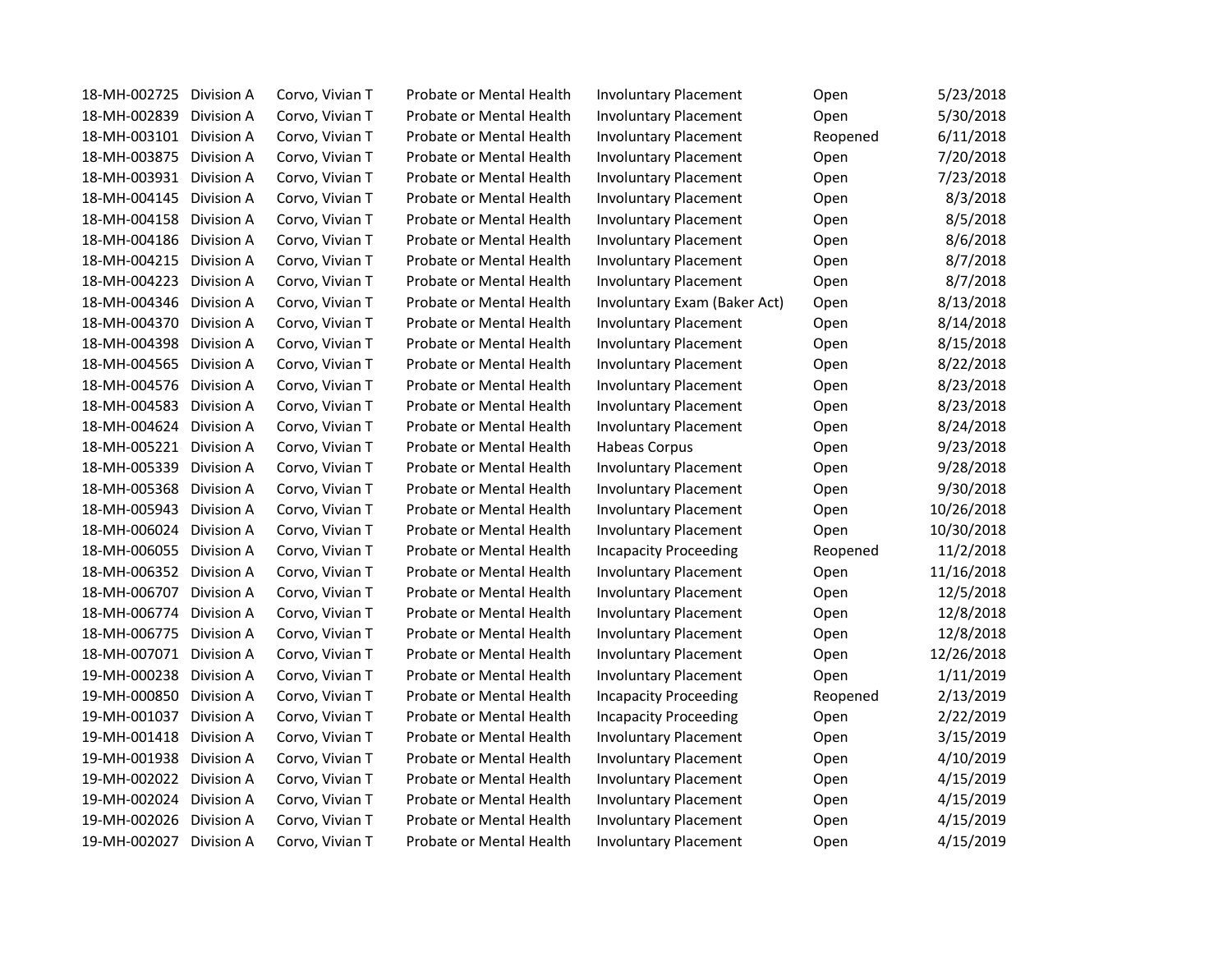| 19-MH-002445<br>Division A | Corvo, Vivian T | Probate or Mental Health | <b>Involuntary Placement</b> | Open     | 5/5/2019   |
|----------------------------|-----------------|--------------------------|------------------------------|----------|------------|
| 19-MH-002447<br>Division A | Corvo, Vivian T | Probate or Mental Health | <b>Involuntary Placement</b> | Open     | 5/5/2019   |
| 19-MH-003085<br>Division A | Corvo, Vivian T | Probate or Mental Health | Involuntary Exam (Baker Act) | Open     | 6/7/2019   |
| 19-MH-003188<br>Division A | Corvo, Vivian T | Probate or Mental Health | <b>Involuntary Placement</b> | Open     | 6/12/2019  |
| 19-MH-003530<br>Division A | Corvo, Vivian T | Probate or Mental Health | <b>Involuntary Placement</b> | Open     | 6/28/2019  |
| 19-MH-003562<br>Division A | Corvo, Vivian T | Probate or Mental Health | Involuntary Exam (Baker Act) | Reopened | 7/1/2019   |
| 19-MH-003627<br>Division A | Corvo, Vivian T | Probate or Mental Health | Involuntary Exam (Baker Act) | Open     | 7/5/2019   |
| 19-MH-004278<br>Division A | Corvo, Vivian T | Probate or Mental Health | <b>Involuntary Placement</b> | Open     | 8/5/2019   |
| 19-MH-004734<br>Division A | Corvo, Vivian T | Probate or Mental Health | <b>Incapacity Proceeding</b> | Open     | 8/26/2019  |
| 19-MH-005108<br>Division A | Corvo, Vivian T | Probate or Mental Health | <b>Involuntary Placement</b> | Open     | 9/12/2019  |
| 19-MH-005224<br>Division A | Corvo, Vivian T | Probate or Mental Health | Involuntary Exam (Baker Act) | Open     | 9/17/2019  |
| 19-MH-005230<br>Division A | Corvo, Vivian T | Probate or Mental Health | Involuntary Exam (Baker Act) | Open     | 9/17/2019  |
| 19-MH-005355<br>Division A | Corvo, Vivian T | Probate or Mental Health | <b>Involuntary Placement</b> | Open     | 9/23/2019  |
| 19-MH-005787<br>Division A | Corvo, Vivian T | Probate or Mental Health | <b>Involuntary Placement</b> | Open     | 10/13/2019 |
| 19-MH-005869<br>Division A | Corvo, Vivian T | Probate or Mental Health | <b>Involuntary Placement</b> | Open     | 10/17/2019 |
| 19-MH-006195<br>Division A | Corvo, Vivian T | Probate or Mental Health | Involuntary Exam (Baker Act) | Open     | 10/30/2019 |
| 19-MH-006958<br>Division A | Corvo, Vivian T | Probate or Mental Health | <b>Involuntary Placement</b> | Open     | 12/10/2019 |
| 19-MH-007006<br>Division A | Corvo, Vivian T | Probate or Mental Health | Habeas Corpus                | Open     | 12/13/2019 |
| 19-MH-007186<br>Division A | Corvo, Vivian T | Probate or Mental Health | <b>Involuntary Placement</b> | Open     | 12/22/2019 |
| 20-MH-000014<br>Division A | Corvo, Vivian T | Probate or Mental Health | Involuntary Exam (Baker Act) | Open     | 1/2/2020   |
| 20-MH-001482<br>Division A | Corvo, Vivian T | Probate or Mental Health | <b>Involuntary Placement</b> | Reopened | 3/6/2020   |
| 20-MH-001501<br>Division A | Corvo, Vivian T | Probate or Mental Health | <b>Involuntary Placement</b> | Open     | 3/6/2020   |
| 20-MH-001714<br>Division A | Corvo, Vivian T | Probate or Mental Health | <b>Involuntary Placement</b> | Open     | 3/17/2020  |
| 20-MH-001857<br>Division A | Corvo, Vivian T | Probate or Mental Health | Involuntary Exam (Baker Act) | Open     | 3/24/2020  |
| 20-MH-001898<br>Division A | Corvo, Vivian T | Probate or Mental Health | <b>Involuntary Placement</b> | Reopened | 3/26/2020  |
| 20-MH-002093<br>Division A | Corvo, Vivian T | Probate or Mental Health | <b>Involuntary Placement</b> | Reopened | 4/7/2020   |
| 20-MH-002215<br>Division A | Corvo, Vivian T | Probate or Mental Health | <b>Involuntary Placement</b> | Open     | 4/13/2020  |
| 20-MH-002435<br>Division A | Corvo, Vivian T | Probate or Mental Health | <b>Involuntary Placement</b> | Open     | 4/24/2020  |
| 20-MH-002578<br>Division A | Corvo, Vivian T | Probate or Mental Health | <b>Incapacity Proceeding</b> | Open     | 5/3/2020   |
| 20-MH-003492<br>Division A | Corvo, Vivian T | Probate or Mental Health | <b>Involuntary Placement</b> | Open     | 6/16/2020  |
| 20-MH-003569 Division A    | Corvo, Vivian T | Probate or Mental Health | <b>Incapacity Proceeding</b> | Reopened | 6/19/2020  |
| 20-MH-003701<br>Division A | Corvo, Vivian T | Probate or Mental Health | <b>Involuntary Placement</b> | Open     | 6/26/2020  |
| 20-MH-004191<br>Division A | Corvo, Vivian T | Probate or Mental Health | <b>Incapacity Proceeding</b> | Reopened | 7/21/2020  |
| 20-MH-004297<br>Division A | Corvo, Vivian T | Probate or Mental Health | <b>Incapacity Proceeding</b> | Reopened | 7/27/2020  |
| 20-MH-004940<br>Division A | Corvo, Vivian T | Probate or Mental Health | <b>Involuntary Placement</b> | Open     | 8/28/2020  |
| 20-MH-005107<br>Division A | Corvo, Vivian T | Probate or Mental Health | <b>Involuntary Placement</b> | Open     | 9/4/2020   |
| 20-MH-005304<br>Division A | Corvo, Vivian T | Probate or Mental Health | <b>Involuntary Placement</b> | Open     | 9/15/2020  |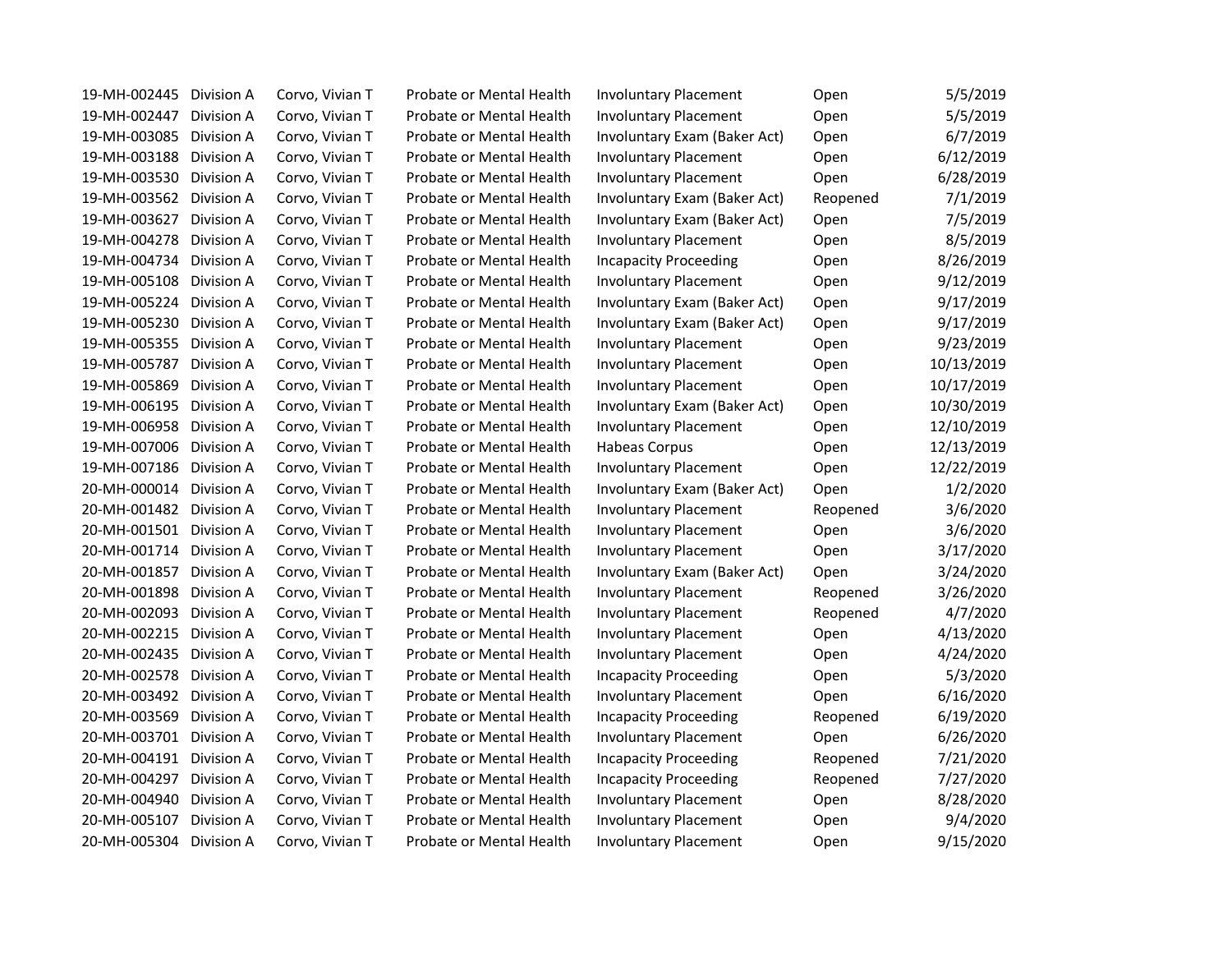| 20-MH-005656<br>Division A | Corvo, Vivian T | Probate or Mental Health | <b>Involuntary Placement</b> | Open     | 9/30/2020  |
|----------------------------|-----------------|--------------------------|------------------------------|----------|------------|
| 20-MH-006376<br>Division A | Corvo, Vivian T | Probate or Mental Health | <b>Incapacity Proceeding</b> | Open     | 11/3/2020  |
| 20-MH-006862<br>Division A | Corvo, Vivian T | Probate or Mental Health | <b>Involuntary Placement</b> | Reopened | 11/26/2020 |
| 20-MH-007003<br>Division A | Corvo, Vivian T | Probate or Mental Health | <b>Incapacity Proceeding</b> | Open     | 12/3/2020  |
| 21-MH-000330<br>Division A | Corvo, Vivian T | Probate or Mental Health | <b>Involuntary Placement</b> | Open     | 1/18/2021  |
| 21-MH-001897<br>Division A | Corvo, Vivian T | Probate or Mental Health | <b>Incapacity Proceeding</b> | Open     | 3/25/2021  |
| 21-MH-002087<br>Division A | Corvo, Vivian T | Probate or Mental Health | Involuntary Exam (Baker Act) | Open     | 4/1/2021   |
| 21-MH-002256<br>Division A | Corvo, Vivian T | Probate or Mental Health | <b>Involuntary Placement</b> | Open     | 4/9/2021   |
| 21-MH-002452<br>Division A | Corvo, Vivian T | Probate or Mental Health | <b>Involuntary Placement</b> | Open     | 4/17/2021  |
| 21-MH-002803<br>Division A | Corvo, Vivian T | Probate or Mental Health | <b>Involuntary Placement</b> | Open     | 4/30/2021  |
| 21-MH-003460<br>Division A | Corvo, Vivian T | Probate or Mental Health | <b>Involuntary Placement</b> | Open     | 5/28/2021  |
| 21-MH-003509<br>Division A | Corvo, Vivian T | Probate or Mental Health | <b>Involuntary Placement</b> | Open     | 5/31/2021  |
| 21-MH-004324<br>Division A | Corvo, Vivian T | Probate or Mental Health | <b>Incapacity Proceeding</b> | Open     | 7/2/2021   |
| 21-MH-004330<br>Division A | Corvo, Vivian T | Probate or Mental Health | Involuntary Exam (Baker Act) | Reopened | 7/2/2021   |
| 21-MH-004838<br>Division A | Corvo, Vivian T | Probate or Mental Health | <b>Incapacity Proceeding</b> | Open     | 7/26/2021  |
| 21-MH-004883<br>Division A | Corvo, Vivian T | Probate or Mental Health | <b>Incapacity Proceeding</b> | Open     | 7/28/2021  |
| 21-MH-005089<br>Division A | Corvo, Vivian T | Probate or Mental Health | <b>Incapacity Proceeding</b> | Open     | 8/6/2021   |
| 21-MH-005339<br>Division A | Corvo, Vivian T | Probate or Mental Health | Habeas Corpus                | Open     | 8/18/2021  |
| 21-MH-005401<br>Division A | Corvo, Vivian T | Probate or Mental Health | <b>Involuntary Placement</b> | Open     | 8/20/2021  |
| 21-MH-005421<br>Division A | Corvo, Vivian T | Probate or Mental Health | <b>Involuntary Placement</b> | Open     | 8/21/2021  |
| 21-MH-006154<br>Division A | Corvo, Vivian T | Probate or Mental Health | <b>Incapacity Proceeding</b> | Open     | 9/24/2021  |
| 21-MH-006251<br>Division A | Corvo, Vivian T | Probate or Mental Health | <b>Involuntary Placement</b> | Open     | 9/30/2021  |
| 21-MH-006496<br>Division A | Corvo, Vivian T | Probate or Mental Health | <b>Involuntary Placement</b> | Open     | 10/9/2021  |
| 21-MH-006497<br>Division A | Corvo, Vivian T | Probate or Mental Health | <b>Involuntary Placement</b> | Open     | 10/9/2021  |
| 21-MH-006534<br>Division A | Corvo, Vivian T | Probate or Mental Health | <b>Involuntary Placement</b> | Open     | 10/11/2021 |
| 21-MH-006586<br>Division A | Corvo, Vivian T | Probate or Mental Health | <b>Involuntary Placement</b> | Open     | 10/13/2021 |
| 21-MH-006720<br>Division A | Corvo, Vivian T | Probate or Mental Health | <b>Involuntary Placement</b> | Open     | 10/20/2021 |
| 21-MH-006944<br>Division A | Corvo, Vivian T | Probate or Mental Health | <b>Involuntary Placement</b> | Open     | 10/28/2021 |
| 21-MH-007006<br>Division A | Corvo, Vivian T | Probate or Mental Health | <b>Incapacity Proceeding</b> | Open     | 10/29/2021 |
| 21-MH-007327<br>Division A | Corvo, Vivian T | Probate or Mental Health | <b>Involuntary Placement</b> | Open     | 11/13/2021 |
| 21-MH-007335 Division A    | Corvo, Vivian T | Probate or Mental Health | Habeas Corpus                | Open     | 11/14/2021 |
| 21-MH-007338<br>Division A | Corvo, Vivian T | Probate or Mental Health | <b>Incapacity Proceeding</b> | Open     | 11/14/2021 |
| 21-MH-007435<br>Division A | Corvo, Vivian T | Probate or Mental Health | <b>Incapacity Proceeding</b> | Open     | 11/18/2021 |
| 21-MH-007520<br>Division A | Corvo, Vivian T | Probate or Mental Health | <b>Incapacity Proceeding</b> | Open     | 11/22/2021 |
| 21-MH-007529<br>Division A | Corvo, Vivian T | Probate or Mental Health | <b>Incapacity Proceeding</b> | Open     | 11/22/2021 |
| 21-MH-007566<br>Division A | Corvo, Vivian T | Probate or Mental Health | <b>Involuntary Placement</b> | Open     | 11/24/2021 |
| 21-MH-007703<br>Division A | Corvo, Vivian T | Probate or Mental Health | <b>Incapacity Proceeding</b> | Open     | 12/1/2021  |
|                            |                 |                          |                              |          |            |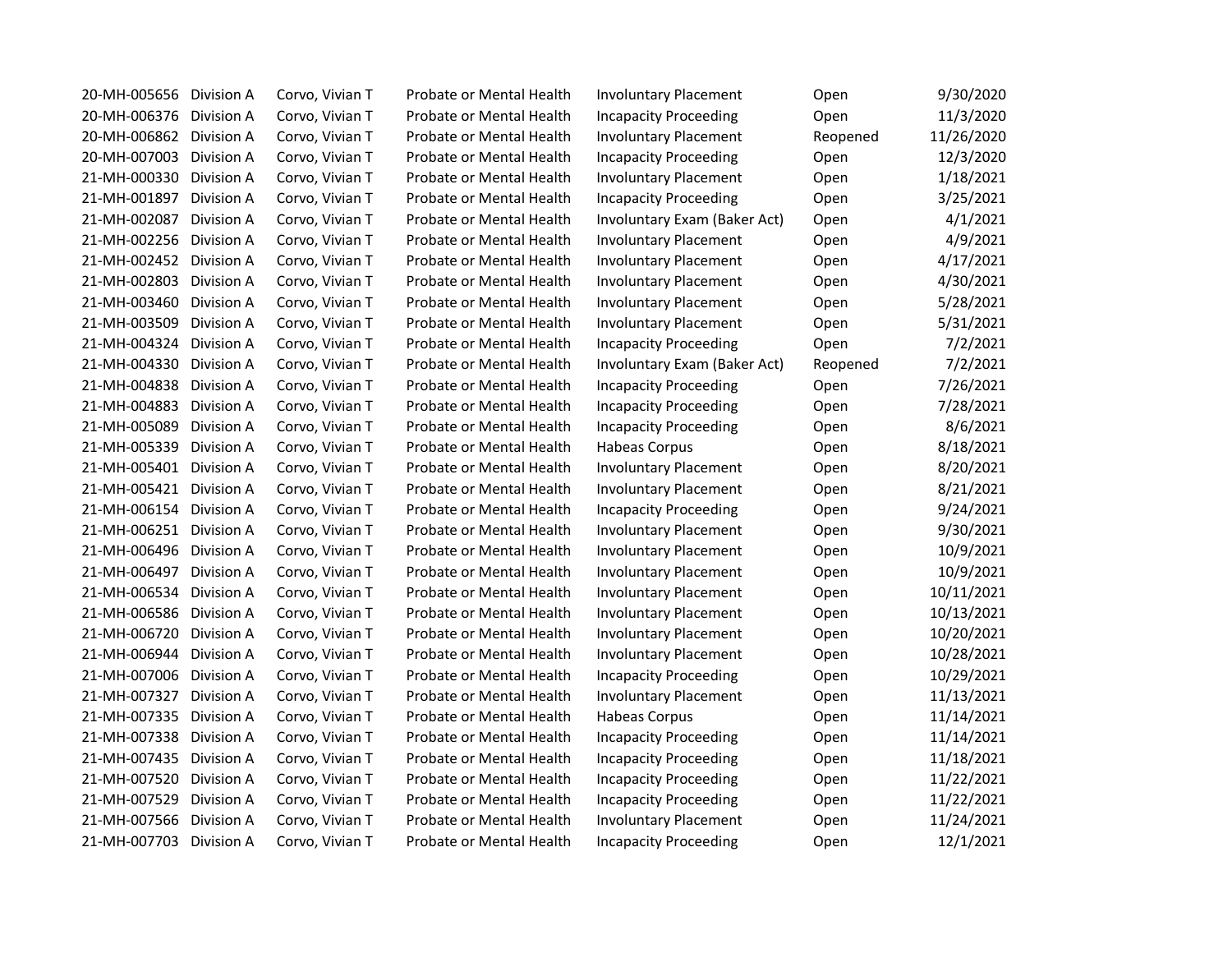| 21-MH-007736 Division A |            | Corvo, Vivian T | Probate or Mental Health | <b>Incapacity Proceeding</b> | Open     | 12/2/2021                   |
|-------------------------|------------|-----------------|--------------------------|------------------------------|----------|-----------------------------|
| 21-MH-007955 Division A |            | Corvo, Vivian T | Probate or Mental Health | <b>Incapacity Proceeding</b> | Open     | 12/10/2021                  |
| 21-MH-008022 Division A |            | Corvo, Vivian T | Probate or Mental Health | <b>Incapacity Proceeding</b> | Open     | 12/14/2021                  |
| 21-MH-008057            | Division A | Corvo, Vivian T | Probate or Mental Health | <b>Incapacity Proceeding</b> | Open     | 12/15/2021                  |
| 21-MH-008064            | Division A | Corvo, Vivian T | Probate or Mental Health | <b>Involuntary Placement</b> | Open     | 12/16/2021                  |
| 21-MH-008065            | Division A | Corvo, Vivian T | Probate or Mental Health | <b>Involuntary Placement</b> | Open     | 12/16/2021                  |
| 21-MH-008070            | Division A | Corvo, Vivian T | Probate or Mental Health | <b>Involuntary Placement</b> | Open     | 12/16/2021                  |
| 21-MH-008072 Division A |            | Corvo, Vivian T | Probate or Mental Health | <b>Involuntary Placement</b> | Open     | 12/16/2021                  |
| 21-MH-008073 Division A |            | Corvo, Vivian T | Probate or Mental Health | <b>Involuntary Placement</b> | Open     | 12/16/2021                  |
| 21-MH-008074 Division A |            | Corvo, Vivian T | Probate or Mental Health | <b>Involuntary Placement</b> | Open     | 12/16/2021                  |
| 21-MH-008075            | Division A | Corvo, Vivian T | Probate or Mental Health | <b>Involuntary Placement</b> | Open     | 12/16/2021                  |
| 21-MH-008076 Division A |            | Corvo, Vivian T | Probate or Mental Health | <b>Involuntary Placement</b> | Open     | 12/16/2021                  |
| 21-MH-008077            | Division A | Corvo, Vivian T | Probate or Mental Health | <b>Involuntary Placement</b> | Open     | 12/16/2021                  |
| 21-MH-008079            | Division A | Corvo, Vivian T | Probate or Mental Health | <b>Involuntary Placement</b> | Open     | 12/16/2021                  |
| 21-MH-008083 Division A |            | Corvo, Vivian T | Probate or Mental Health | <b>Involuntary Placement</b> | Open     | 12/16/2021                  |
| 21-MH-008086            | Division A | Corvo, Vivian T | Probate or Mental Health | <b>Involuntary Placement</b> | Open     | 12/16/2021                  |
| 21-MH-008088            | Division A | Corvo, Vivian T | Probate or Mental Health | <b>Voluntary Admission</b>   | Open     | 12/16/2021                  |
| 21-MH-008089            | Division A | Corvo, Vivian T | Probate or Mental Health | <b>Voluntary Admission</b>   | Open     | 12/16/2021                  |
| 21-MH-008090            | Division A | Corvo, Vivian T | Probate or Mental Health | Involuntary Exam (Baker Act) | Open     | 12/17/2021                  |
| 21-MH-008091            | Division A | Corvo, Vivian T | Probate or Mental Health | <b>Voluntary Admission</b>   | Open     | 12/16/2021                  |
| 21-MH-008093 Division A |            | Corvo, Vivian T | Probate or Mental Health | Involuntary Exam (Baker Act) | Open     | 12/17/2021                  |
| 19-MH-003355            | Division A | Corvo, Vivian T | Probate or Mental Health | <b>Involuntary Placement</b> | Open     | 6/20/2019                   |
| 19-MH-005228            | Division A | Corvo, Vivian T | Probate or Mental Health | Involuntary Exam (Baker Act) | Open     | 9/17/2019                   |
| 17-MH-002662            | Division A | Corvo, Vivian T | Probate or Mental Health | <b>Involuntary Placement</b> | Open     | 5/18/2017                   |
| 17-MH-000374 Division A |            | Corvo, Vivian T | Probate or Mental Health | Involuntary Exam (Baker Act) | Open     | 1/23/2017                   |
| 17-MH-002724 Division A |            | Corvo, Vivian T | Probate or Mental Health | <b>Involuntary Placement</b> | Open     | 5/21/2017                   |
| 21-MH-005523 Division A |            | Corvo, Vivian T | Probate or Mental Health | <b>Incapacity Proceeding</b> | Open     | 8/26/2021 Added as related  |
| 21-MH-008055 Division A |            | Corvo, Vivian T | Probate or Mental Health | <b>Incapacity Proceeding</b> | Open     | 12/15/2021 Added as related |
| 21-MH-005250 Division A |            | Corvo, Vivian T | Probate or Mental Health | <b>Incapacity Proceeding</b> | Open     | 8/13/2021 Added as related  |
| 21-MH-000257            | Division A | Corvo, Vivian T | Probate or Mental Health | <b>Incapacity Proceeding</b> | Reopened | 1/14/2021 Added as related  |
| 21-MH-007761 Division A |            | Corvo, Vivian T | Probate or Mental Health | <b>Incapacity Proceeding</b> | Open     | 12/3/2021 Added as related  |
|                         |            |                 |                          |                              |          |                             |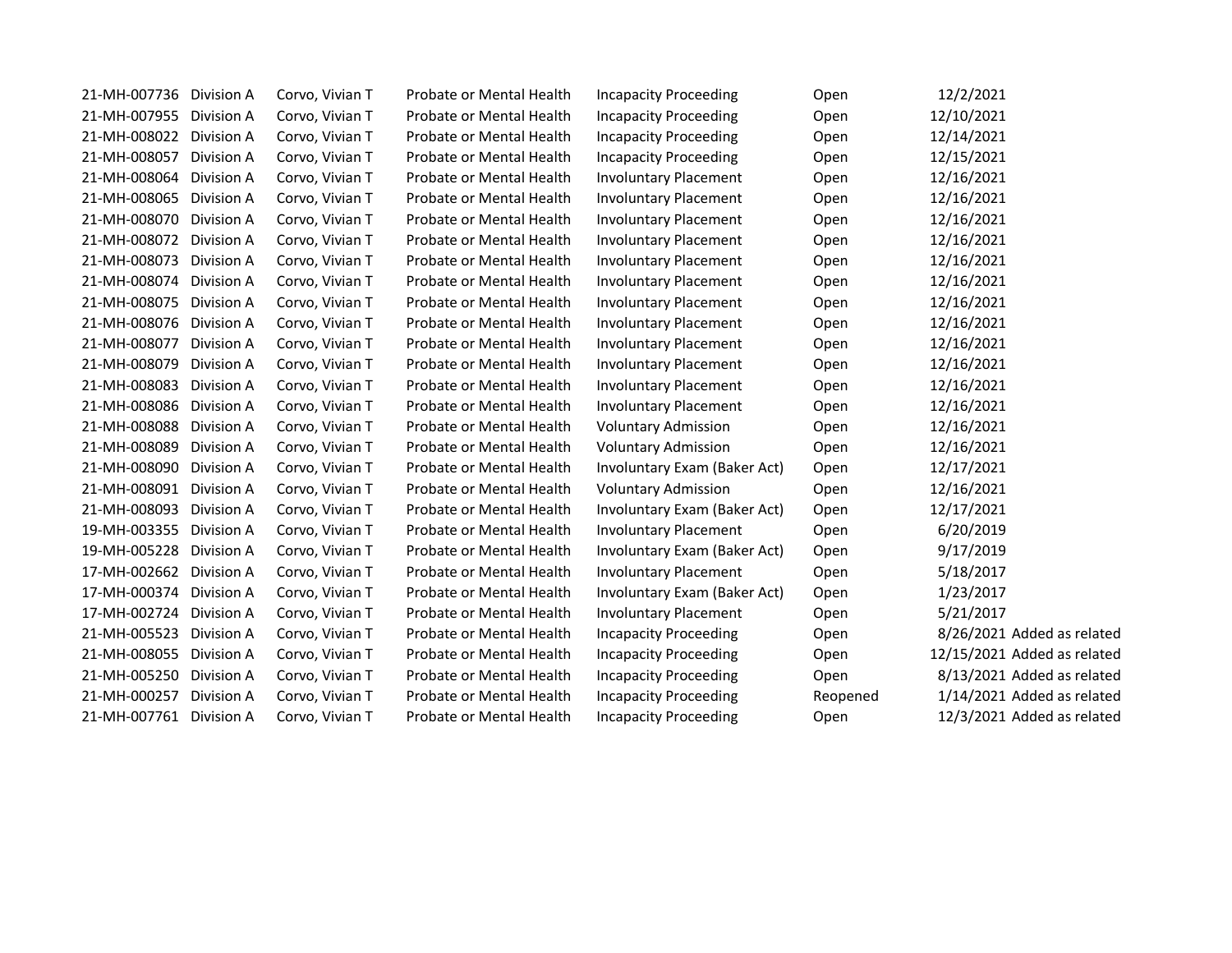| CaseNbr      | Location   | JudicialOffice |
|--------------|------------|----------------|
| 17-CP-000066 | Division A | Corvo, Vivian  |
| 17-CP-000260 | Division A | Corvo, Vivian  |
| 17-CP-000269 | Division A | Corvo, Vivian  |
| 17-CP-000325 | Division A | Corvo, Vivian  |
| 17-CP-000509 | Division A | Corvo, Vivian  |
| 17-CP-000680 | Division A | Corvo, Vivian  |
| 17-CP-000689 | Division A | Corvo, Vivian  |
| 17-CP-000696 | Division A | Corvo, Vivian  |
| 17-CP-000752 | Division A | Corvo, Vivian  |
| 17-CP-000797 | Division A | Corvo, Vivian  |
| 17-CP-000839 | Division A | Corvo, Vivian  |
| 17-CP-000903 | Division A | Corvo, Vivian  |
| 17-CP-000918 | Division A | Corvo, Vivian  |
| 17-CP-001015 | Division A | Corvo, Vivian  |
| 17-CP-001020 | Division A | Corvo, Vivian  |
| 17-CP-001023 | Division A | Corvo, Vivian  |
| 17-CP-001078 | Division A | Corvo, Vivian  |
| 17-CP-001100 | Division A | Corvo, Vivian  |
| 17-CP-001108 | Division A |                |
| 17-CP-001156 | Division A | Corvo, Vivian  |
|              |            | Corvo, Vivian  |
| 17-CP-001157 | Division A | Corvo, Vivian  |
| 17-CP-001189 | Division A | Corvo, Vivian  |
| 17-CP-001205 | Division A | Corvo, Vivian  |
| 17-CP-001286 | Division A | Corvo, Vivian  |
| 17-CP-001301 | Division A | Corvo, Vivian  |
| 17-CP-001341 | Division A | Corvo, Vivian  |
| 17-CP-001365 | Division A | Corvo, Vivian  |
| 17-CP-001375 | Division A | Corvo, Vivian  |
| 17-CP-001453 | Division A | Corvo, Vivian  |
| 17-CP-001509 | Division A | Corvo, Vivian  |
| 17-CP-001529 | Division A | Corvo, Vivian  |
| 17-CP-001634 | Division A | Corvo, Vivian  |
| 17-CP-001727 | Division A | Corvo, Vivian  |
| 17-CP-001729 | Division A | Corvo, Vivian  |
| 17-CP-001765 | Division A | Corvo, Vivian  |
| 17-CP-001778 | Division A | Corvo, Vivian  |
| 17-CP-001783 | Division A | Corvo, Vivian  |
| 17-CP-001859 | Division A | Corvo, Vivian  |
| 17-CP-001881 | Division A | Corvo, Vivian  |
| 17-CP-001885 | Division A | Corvo, Vivian  |
| 17-CP-001912 | Division A | Corvo, Vivian  |
| 17-CP-001913 | Division A | Corvo, Vivian  |
| 17-CP-001924 | Division A | Corvo, Vivian  |
| 17-CP-001959 | Division A | Corvo, Vivian  |
| 17-CP-001994 | Division A | Corvo, Vivian  |
| 17-CP-002054 | Division A | Corvo, Vivian  |
| 17-CP-002103 | Division A | Corvo, Vivian  |
| 17-CP-002112 | Division A | Corvo, Vivian  |
| 17-CP-002115 | Division A | Corvo, Vivian  |
| 17-CP-002130 | Division A | Corvo, Vivian  |
| 17-CP-002207 | Division A | Corvo, Vivian  |
| 17-CP-002302 | Division A |                |
|              |            | Corvo, Vivian  |
| 17-CP-002356 | Division A | Corvo, Vivian  |
| 17-CP-002365 | Division A | Corvo, Vivian  |
| 17-CP-002366 | Division A | Corvo, Vivian  |
| 17-CP-002381 | Division A | Corvo, Vivian  |

17 Probate or Mental Health GDN Minor Property Guardianship of BORGES, CARLOS 17 Probate or Mental Health GDN Incompetent Person & Property Guardianship of WARREN, LULA R 17 Probate or Mental Health GDN Incompetent Person & Property Guardianship of HARRIS, JEAN C 17 Probate or Mental Health GDN Minor Property Guardianship of JAMES, DAVANI 17 Probate or Mental Health GDN Incompetent Person & Property Guardianship of KNIGHT, LENY G 17 Probate or Mental Health Guardian Advocate Pers/Prop Guardianship of SUNNY, NIMISHA 17 Probate or Mental Health GDN Incompetent Person & Property Guardianship of RIKARD, COREY 17 Probate or Mental Health GDN Incompetent Person & Property Guardianship of DIXSON, TREVA

## **Cases Transferred to Guardianship Division B per AO S-2021-067**

CaseNbr Location JudicialOfficer CaseCategory CaseType Style Style Style CaseStatus FiledDate 17 Probate or Mental Health GDN Incompetent Person & Property Guardianship of HOFFMAN, ANNETTE T Probate or Mental Health GDN Incompetent Person & Property Guardianship of CALDERON-VELASQUEZ, JULIO T Probate or Mental Health GDN Incompetent Person & Property Guardianship of IOANNIDES, EUGENIA 17 Probate or Mental Health Guardian Advocate Pers/Prop Guardianship of KEENAN, REBEKAH 17 Probate or Mental Health GDN Minor Property Guardianship of SANTOR, VANESSA 17 Probate or Mental Health GDN Incompetent Person Guardianship of GOMEZ, JOSE IGNACIO 17 Probate or Mental Health GDN Minor Property Guardianship of NEWCOMB, ABIGAIL L 17 Probate or Mental Health GDN Minor Property Guardianship of BALSEIRO, PEYTON 17 Probate or Mental Health GDN Incompetent Person & Property Guardianship of ST. CLAIR, MARY WADE 17 Probate or Mental Health GDN Incompetent Person & Property Guardianship of WHITAKER, SUSAN L 17 Probate or Mental Health Other Guardianship Corvo, Guardianship of GERTRUDE LOCKERBY T Probate or Mental Health GDN Incompetent Person & Property Guardianship of STALLARD, CATHERINE M 17 Probate or Mental Health GDN Minor Property Guardianship of FEDRICK, ADRIANNE 17 Probate or Mental Health Guardian Advocate Pers/Prop Guardianship of SANTANA, JEAN PIERRE MARCIAL 17 Probate or Mental Health Guardian Advocate Pers/Prop Guardianship of BAIN, STEVEN AUSTIN 17 Probate or Mental Health GDN Minor Property Guardianship of JONES, ASHLEY ROSE 17 Probate or Mental Health GDN Minor Property Guardianship of JONES, MATTHEW BRIAN 17 Probate or Mental Health GDN Minor Property **Guardianship of HOWARD, NELSON ESTRADA** T Probate or Mental Health Guardian Advocate Pers/Prop Guardianship of BARTZ, MACKENZIE HUNTER T Probate or Mental Health GDN Incompetent Person & Property Guardianship of SCHMOKER, MICHAEL GONZALEZ 17 Probate or Mental Health GDN Incompetent Person & Property Guardianship of WHITE, BARBARA JEAN T Probate or Mental Health GDN Incompetent Person & Property Guardianship of GILLOTTE, CHERIE MARIE 17 Probate or Mental Health Guardian Advocate Pers/Prop Guardianship of GEISHEIMER, AMBER M T Probate or Mental Health GDN Incompetent Person & Property Guardianship of WYATT, KEVIN JOSIAH T Probate or Mental Health GDN Incompetent Person & Property Guardianship of BABWAHSINGH, FRANCIS B 17 Probate or Mental Health GDN Incompetent Person & Property Guardianship of WILLIAMS, MICHAEL 17 Probate or Mental Health GDN Incompetent Person & Property Guardianship of DAVISSON, DEBORAH LEE 17 Probate or Mental Health Minor Settlement Guardianship of JACKSON, ALEXANDRA 17 Probate or Mental Health Guardian Advocate Pers/Prop Guardianship of BASS, ANTHONY EDWARD 17 Probate or Mental Health Guardian Advocate Pers/Prop Guardianship of STORTS, JUSTIN RYAN 17 Probate or Mental Health GDN Incompetent Person Guardianship of COLLAZO ACOSTA, ANDREA O 17 Probate or Mental Health GDN Incompetent Person & Property Guardianship of HARTWICK-GERARDO, LORI KAY T Probate or Mental Health GDN Incompetent Person & Property Guardianship of HERNANDEZ, YOLI 17 Probate or Mental Health GDN Minor Property Guardianship of ROHENA, YOSEANIS ALAIKA QUINONES 17 Probate or Mental Health GDN Minor Property Guardianship of ROHENA, ANGLER YANIEL QUINONES 17 Probate or Mental Health GDN Incompetent Person & Property Guardianship of MCFADDEN, EDWARD C, Jr 17 Probate or Mental Health Guardian Advocate Pers/Prop Guardianship of DELGADO, SAFEEYAH 17 Probate or Mental Health Guardian Advocate Pers/Prop Guardianship of DIXON, BRANDON LEE 17 Probate or Mental Health GDN Incompetent Person & Property Guardianship of MALBERG, MARTHA KAY T Probate or Mental Health Guardian Advocate Pers/Prop Guardianship of CALDWELL, DIAMOND S L 17 Probate or Mental Health Guardian Advocate Pers/Prop Guardianship of RAY, CIARA MONET 17 Probate or Mental Health GDN Incompetent Person & Property Guardianship of NARVAEZ, KEVIN J 17 Probate or Mental Health Guardian Advocate Pers/Prop Guardianship of PATRICK, TYLER ALEXANDER 17-CP-002302 Division A Corvo, Vivian T Probate or Mental Health Minor Settlement Guardianship of DIAZ, KIANNA Reopened Reopened 8/22/2017 17 Probate or Mental Health GDN Incompetent Person & Property Guardianship of CARRION, MARGARITA 17 Probate or Mental Health Guardian Advocate Pers/Prop Guardianship of BORRERO, JOSE GABRIEL 17 Probate or Mental Health GDN Minor Property Guardianship of JACKSON, JAYCEON JAVOHN T Probate or Mental Health Guardian Advocate Pers/Prop Guardianship of CRESONG, TAMARA MICHELLE

| CaseStatus | FiledDate |
|------------|-----------|
| Reopened   | 1/9/2017  |
| Reopened   | 1/26/2017 |
| Reopened   | 1/27/2017 |
| Reopened   | 2/1/2017  |
| Reopened   | 2/22/2017 |
| Reopened   | 3/9/2017  |
| Reopened   | 3/10/2017 |
| Reopened   | 3/14/2017 |
| Reopened   | 3/16/2017 |
| Reopened   | 3/21/2017 |
| Reopened   | 3/24/2017 |
| Reopened   | 3/30/2017 |
| Reopened   | 3/31/2017 |
| Reopened   | 4/10/2017 |
| Reopened   | 4/10/2017 |
| Reopened   | 4/10/2017 |
| Reopened   | 4/17/2017 |
| Reopened   | 4/18/2017 |
| Reopened   | 4/19/2017 |
|            | 4/24/2017 |
| Reopened   |           |
| Reopened   | 4/24/2017 |
| Reopened   | 4/21/2017 |
| Reopened   | 4/27/2017 |
| Reopened   | 5/8/2017  |
| Reopened   | 5/9/2017  |
| Reopened   | 5/12/2017 |
| Reopened   | 5/15/2017 |
| Reopened   | 5/16/2017 |
| Reopened   | 5/23/2017 |
| Reopened   | 6/1/2017  |
| Reopened   | 6/1/2017  |
| Reopened   | 6/14/2017 |
| Reopened   | 6/22/2017 |
| Reopened   | 6/23/2017 |
| Open       | 6/27/2017 |
| Reopened   | 6/28/2017 |
| Reopened   | 6/29/2017 |
| Reopened   | 7/7/2017  |
| Reopened   | 6/30/2017 |
| Reopened   | 7/11/2017 |
| Reopened   | 7/13/2017 |
| Reopened   | 7/13/2017 |
| Reopened   | 7/13/2017 |
| Reopened   | 7/18/2017 |
| Reopened   | 7/21/2017 |
| Reopened   | 7/27/2017 |
| Reopened   | 7/27/2017 |
| Reopened   | 8/2/2017  |
| Reopened   | 8/2/2017  |
| Reopened   | 8/2/2017  |
| Reopened   | 8/11/2017 |
| Reopened   | 8/22/2017 |
| Reopened   | 8/28/2017 |
| Reopened   | 8/29/2017 |
| Reopened   | 8/26/2017 |
| Reopened   | 8/29/2017 |
|            |           |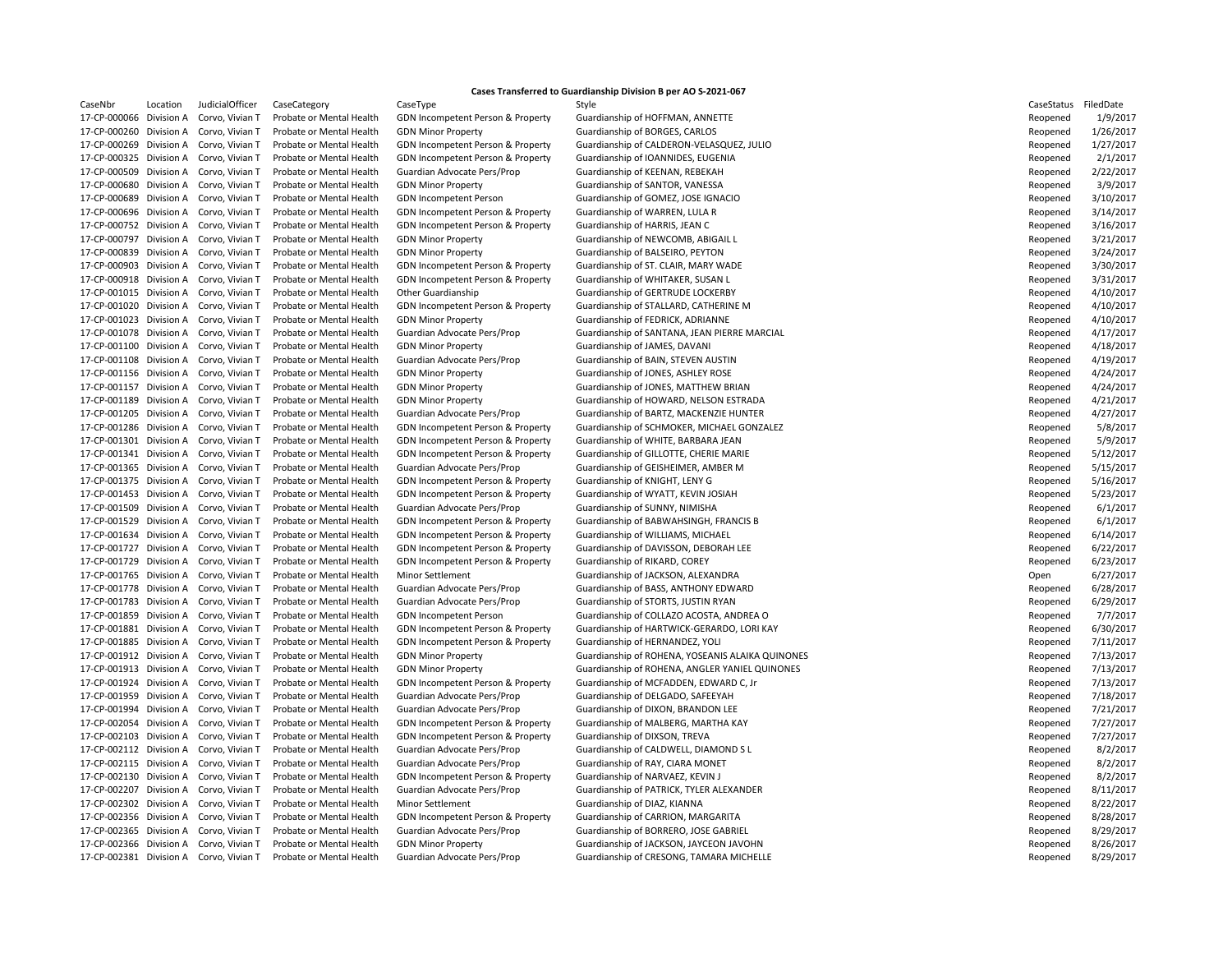17-CP-002492 Division A Corvo, Vivian T Probate or Mental Health GDN Minor Property Cuardianship of GARCIA, NAYELIS 17-CP-002500 Division A Corvo, Vivian T Probate or Mental Health GDN Incompetent Person & Property Guardianship of WHEELER, LUIS ROBERT 17-CP-002508 Division A Corvo, Vivian T Probate or Mental Health Guardian Advocate Pers/Prop Guardianship of TEJADA, JOSELUIS 17-CP-002575 Division A Corvo, Vivian T Probate or Mental Health GDN Incompetent Person & Property Guardianship of LEBISZCZAK, LOUISE DEE 17-CP-002594 Division A Corvo, Vivian T Probate or Mental Health GDN Incompetent Person & Property Guardianship of DIAZ, OVIDIO GOMEZ 17-CP-002819 Division A Corvo, Vivian T Probate or Mental Health Guardian Advocate Pers/Prop Guardianship of SIMONEAU, GEIDY 17-CP-002867 Division A Corvo, Vivian T Probate or Mental Health Guardian Advocate Pers/Prop Guardianship of GREIFF, LINDA LOUISE 17-CP-002941 Division A Corvo, Vivian T Probate or Mental Health Guardian Advocate Pers/Prop Guardianship of TOLLIVER, ULANDA K 17-CP-003056 Division A Corvo, Vivian T Probate or Mental Health GDN Incompetent Person & Property Guardianship of MCKENZIE, WILLIE 17-CP-003110 Division A Corvo, Vivian T Probate or Mental Health GDN Minor Property Guardianship of COTO, EMMA 17-CP-003147 Division A Corvo, Vivian T Probate or Mental Health GDN Incompetent Person & Property Guardianship of JENSEN, ERIK BRYANT 17-CP-003149 Division A Corvo, Vivian T Probate or Mental Health GDN Incompetent Person & Property Guardianship of JOHNSON, MAE LISSA 17-CP-003156 Division A Corvo, Vivian T Probate or Mental Health GDN Incompetent Person & Property Guardianship of FRANKLIN, FRANCES 17-CP-003170 Division A Corvo, Vivian T Probate or Mental Health GDN Minor Property Guardianship of INNOCENT, DODLY 17-CP-003302 Division A Corvo, Vivian T Probate or Mental Health Guardian Advocate Pers/Prop Guardianship of BROOKS, W C, Jr 17-CP-003389 Division A Corvo, Vivian T Probate or Mental Health Guardian Advocate Pers/Prop Guardianship of CULLY, SAMANTHA ANN 17-CP-003412 Division A Corvo, Vivian T Probate or Mental Health Guardian Advocate Pers/Prop Guardianship of MURPHY, TOMMY LEE 17-CP-003433 Division A Corvo, Vivian T Probate or Mental Health GDN Minor Person & Property Guardianship of COCKRELL, PAIGE 17-CP-003444 Division A Corvo, Vivian T Probate or Mental Health Guardian Advocate Pers/Prop Guardianship of RIVERA, RICO ANTONIO 17-CP-003527 Division A Corvo, Vivian T Probate or Mental Health Guardian Advocate Pers/Prop Guardianship of MADIGAN, SARAH 18-CP-000104 Division A Corvo, Vivian T Probate or Mental Health Veteran's Guardianship Guardianship of CREEKMORE, JOHNNY R 18-CP-000143 Division A Corvo, Vivian T Probate or Mental Health Guardian Advocate Person Guardianship of LEOPARDI, ROBERTO 18-CP-000174 Division A Corvo, Vivian T Probate or Mental Health Guardian Advocate Pers/Prop Guardianship of JAMESON, BROOKE ANN 18-CP-000188 Division A Corvo, Vivian T Probate or Mental Health GDN Incompetent Person & Property Guardianship of MILLER, DAVID 18-CP-000245 Division A Corvo, Vivian T Probate or Mental Health Guardian Advocate Pers/Prop Guardianship of ISSA, ASHLEY 18-CP-000278 Division A Corvo, Vivian T Probate or Mental Health Guardian Advocate Person Guardianship of SWANSON, MELANIE E 18-CP-000292 Division A Corvo, Vivian T Probate or Mental Health GDN Minor Property Cuardianship of IRVIN, CHRIS 18-CP-000294 Division A Corvo, Vivian T Probate or Mental Health GDN Minor Person & Property Guardianship of IRVIN, CHRISTOPHER 18-CP-000295 Division A Corvo, Vivian T Probate or Mental Health GDN Minor Person & Property Guardianship of IRVIN, CHRISTINA 18-CP-000296 Division A Corvo, Vivian T Probate or Mental Health GDN Minor Person & Property Guardianship of IRVIN, CHRISTOPHER, Jr 18-CP-000375 Division A Corvo, Vivian T Probate or Mental Health GDN Incompetent Person & Property Guardianship of NELLON, STANFORD, Jr 18-CP-000417 Division A Corvo, Vivian T Probate or Mental Health Guardian Advocate Pers/Prop Guardianship of GOZA, BRYAN WILLIAM 18-CP-000510 Division A Corvo, Vivian T Probate or Mental Health Guardian Advocate Pers/Prop Guardianship of ATHANS, BRIANNA M 18-CP-000566 Division A Corvo, Vivian T Probate or Mental Health GDN Minor Property Guardianship of ELDRIDGE, LILIANNA 18-CP-000567 Division A Corvo, Vivian T Probate or Mental Health GDN Minor Property Cuardianship of ELDRIDGE, NATHANIEL 18-CP-000598 Division A Corvo, Vivian T Probate or Mental Health Guardian Advocate Pers/Prop Guardianship of ALVAREZ, DAVIE 18-CP-000633 Division A Corvo, Vivian T Probate or Mental Health GDN Minor Property Cuardianship of ROJAS, ANTHONY 18-CP-000637 Division A Corvo, Vivian T Probate or Mental Health Guardian Advocate Pers/Prop Guardianship of COLLINS, COREY LA 18-CP-000651 Division A Corvo, Vivian T Probate or Mental Health Guardian Advocate Pers/Prop Guardianship of BERGIER, MAXIMILIEN 18-CP-000716 Division A Corvo, Vivian T Probate or Mental Health GDN Incompetent Person & Property Guardianship of DUMEUS, PROSPERE 18-CP-000718 Division A Corvo, Vivian T Probate or Mental Health Guardian Advocate Person Guardianship of YOUNG, SAUNDRA M 18-CP-000737 Division A Corvo, Vivian T Probate or Mental Health Guardian Advocate Person Guardianship of TORRES, EDWARD D 18-CP-000781 Division A Corvo, Vivian T Probate or Mental Health GDN Incompetent Person & Property Guardianship of VERINK, BARBARA 18-CP-000834 Division A Corvo, Vivian T Probate or Mental Health Guardian Advocate Pers/Prop Guardianship of CAIN, ALYSSA M

17-CP-002597 Division A Corvo, Vivian T Probate or Mental Health Guardian Advocate Pers/Prop Guardianship of GROOME, EVAN CHANDLER 17-CP-002838 Division A Corvo, Vivian T Probate or Mental Health GDN Incompetent Person & Property Guardianship of ROUBOS, DAVID NICHOLAS 17-CP-002879 Division A Corvo, Vivian T Probate or Mental Health GDN Minor Property **Guardianship of KNIGHT, VINCENT BERNARD**, Jr 17-CP-002999 Division A Corvo, Vivian T Probate or Mental Health GDN Incompetent Person & Property Guardianship of LAWRENCE, ROOSEVELT, Sr 17-CP-003306 Division A Corvo, Vivian T Probate or Mental Health Guardian Advocate Pers/Prop Guardianship of ROSARIO, PAUL ANTHONY VALENTIN 17-CP-003409 Division A Corvo, Vivian T Probate or Mental Health Guardian Advocate Pers/Prop Guardianship of LETANG, KENDEL WILLIAM 17-CP-003410 Division A Corvo, Vivian T Probate or Mental Health GDN Minor Person Guardianship of SWYGERT, JESSE ROBERT JAMES 17-CP-003411 Division A Corvo, Vivian T Probate or Mental Health GDN Minor Person Guardianship of SWYGERT, HEAVEN LEE GRACE 18-CP-000014 Division A Corvo, Vivian T Probate or Mental Health Guardian Advocate Pers/Prop Guardianship of SENNIE, GARRETT JAMES 18-CP-000064 Division A Corvo, Vivian T Probate or Mental Health Guardian Advocate Pers/Prop Guardianship of LATCHFORD, STEWART ALEXANDER 18-CP-000106 Division A Corvo, Vivian T Probate or Mental Health Guardian Advocate Pers/Prop Guardianship of BEARINT-VAN STORY, KAGAN A 18-CP-000293 Division A Corvo, Vivian T Probate or Mental Health GDN Minor Property Cuardianship of IRVIN, ANGELO CHRISTOPHER 18-CP-000602 Division A Corvo, Vivian T Probate or Mental Health GDN Incompetent Person & Property Guardianship of TOMLIN, JULIE S, Snively, Michael 18-CP-000809 Division A Corvo, Vivian T Probate or Mental Health Guardian Advocate Pers/Prop Guardianship of MALIBIRAN, JARED AUSTIN

| Reopened | 9/14/2017  |
|----------|------------|
| Reopened | 9/14/2017  |
| Reopened | 9/15/2017  |
| Reopened | 9/22/2017  |
| Reopened | 9/25/2017  |
| Reopened | 9/25/2017  |
| Reopened | 10/12/2017 |
| Reopened | 10/16/2017 |
| Reopened | 10/18/2017 |
| Reopened | 10/19/2017 |
| Reopened | 10/25/2017 |
| Reopened | 10/30/2017 |
| Reopened | 11/2/2017  |
| Reopened | 11/12/2017 |
| Reopened | 11/15/2017 |
| Reopened | 11/15/2017 |
| Reopened | 11/15/2017 |
| Reopened | 11/17/2017 |
| Reopened | 12/4/2017  |
|          | 12/5/2017  |
| Reopened |            |
| Reopened | 12/12/2017 |
| Reopened | 12/14/2017 |
| Reopened | 12/14/2017 |
| Reopened | 12/14/2017 |
| Reopened | 12/14/2017 |
| Reopened | 12/18/2017 |
| Reopened | 12/18/2017 |
| Reopened | 12/29/2017 |
| Reopened | 1/2/2018   |
| Reopened | 1/8/2018   |
| Reopened | 1/10/2018  |
| Reopened | 1/10/2018  |
| Reopened | 1/15/2018  |
| Reopened | 1/17/2018  |
| Reopened | 1/18/2018  |
| Reopened | 1/24/2018  |
| Reopened | 1/26/2018  |
| Reopened | 1/29/2018  |
| Reopened | 1/29/2018  |
| Reopened | 1/29/2018  |
| Reopened | 1/29/2018  |
| Reopened | 1/29/2018  |
| Reopened | 2/5/2018   |
| Reopened | 2/8/2018   |
| Reopened | 2/16/2018  |
|          |            |
| Reopened | 2/21/2018  |
| Reopened | 2/21/2018  |
| Reopened | 2/23/2018  |
| Reopened | 2/23/2018  |
| Reopened | 2/15/2018  |
| Reopened | 2/26/2018  |
| Reopened | 2/28/2018  |
| Reopened | 3/1/2018   |
| Reopened | 3/6/2018   |
| Reopened | 3/7/2018   |
| Reopened | 3/9/2018   |
| Reopened | 3/14/2018  |
| Reopened | 3/16/2018  |
|          |            |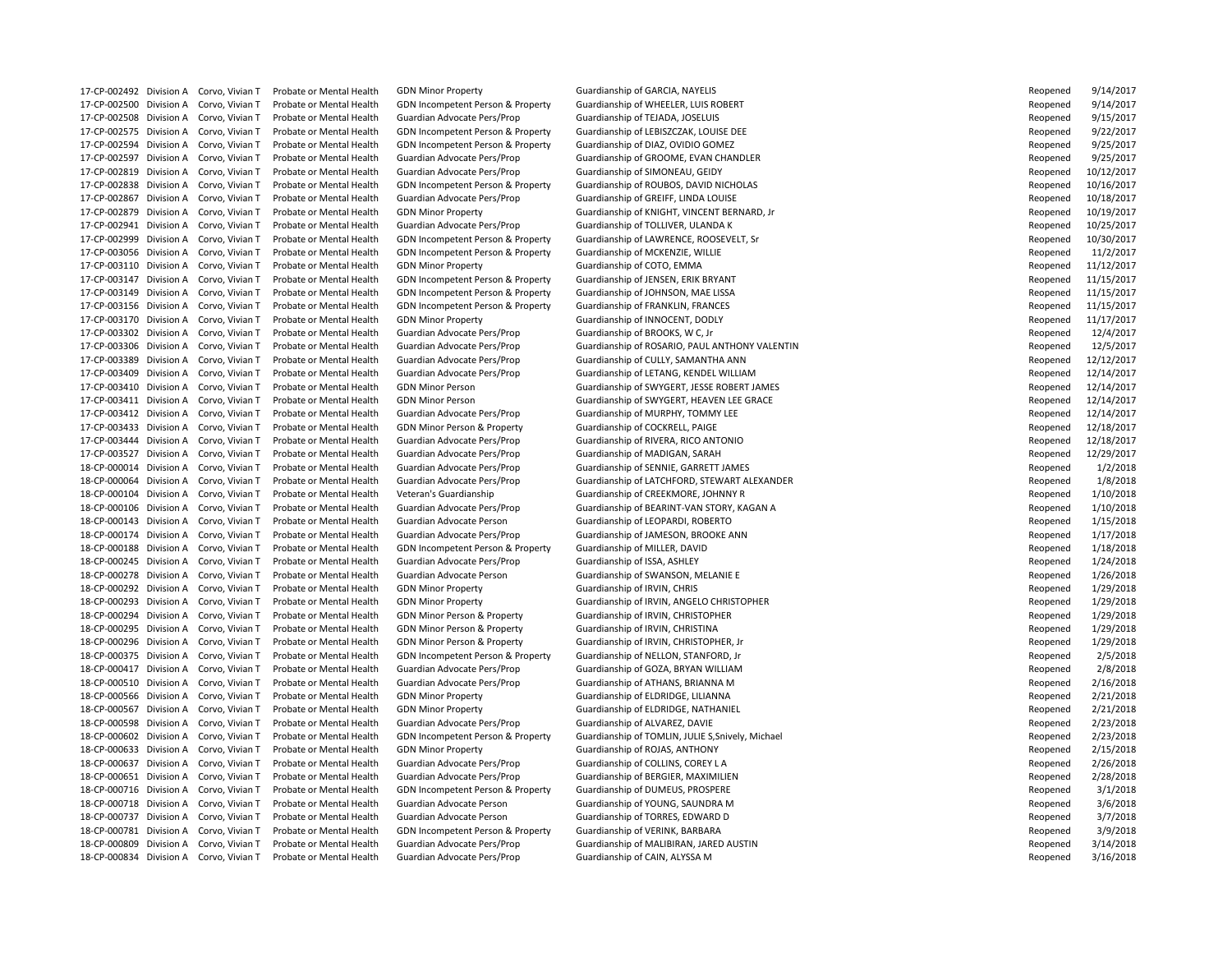18-CP-000842 Division A Corvo, Vivian T Probate or Mental Health GDN Incompetent Person & Property Guardianship of ERVIN, BESSIE 18-CP-000907 Division A Corvo, Vivian T Probate or Mental Health GDN Incompetent Person & Property Guardianship of LARSEN, DANIEL 18-CP-000948 Division A Corvo, Vivian T Probate or Mental Health GDN Incompetent Person & Property Guardianship of Steinfurth, Donald 18-CP-000967 Division A Corvo, Vivian T Probate or Mental Health GDN Minor Property Cuardianship of CAMPBELL, IMANI 18-CP-001162 Division A Corvo, Vivian T Probate or Mental Health GDN Minor Property Guardianship of MIGUEL, AVA OLIVIA 18-CP-001221 Division A Corvo, Vivian T Probate or Mental Health Guardian Advocate Pers/Prop Guardianship of FINK, SARAH DAWN 18-CP-001340 Division A Corvo, Vivian T Probate or Mental Health Guardian Advocate Pers/Prop Guardianship of CABO, ALEJANDRO L 18-CP-001394 Division A Corvo, Vivian T Probate or Mental Health GDN Incompetent Person & Property Guardianship of SULLIVAN, MONNIS 18-CP-001433 Division A Corvo, Vivian T Probate or Mental Health GDN Minor Person & Property Guardianship of HOWARD, IMMANUEL 18-CP-001482 Division A Corvo, Vivian T Probate or Mental Health GDN Incompetent Person & Property Guardianship of LACAGNINA, JOHN 18-CP-001592 Division A Corvo, Vivian T Probate or Mental Health GDN Minor Property Guardianship of HANSON, CLAYTON LEE 18-CP-001594 Division A Corvo, Vivian T Probate or Mental Health GDN Minor Property Cuardianship of HANSON, BAILEY ANN 18-CP-001622 Division A Corvo, Vivian T Probate or Mental Health Guardian Advocate Pers/Prop Guardianship of LIEBERMAN, MARTIN J 18-CP-001683 Division A Corvo, Vivian T Probate or Mental Health Voluntary Guardianship Guardianship of NEWSOME, GERNON 18-CP-001747 Division A Corvo, Vivian T Probate or Mental Health GDN Incompetent Person & Property Guardianship of SEVILA, OLGA LYDIA 18-CP-001774 Division A Corvo, Vivian T Probate or Mental Health Guardian Advocate Pers/Prop Guardianship of FABRY, JOSEPH B 18-CP-001814 Division A Corvo, Vivian T Probate or Mental Health GDN Incompetent Person & Property Guardianship of HUNT, MARY E 18-CP-001840 Division A Corvo, Vivian T Probate or Mental Health GDN Incompetent Person & Property Guardianship of BOLNICK, MARIA JISELA 18-CP-001853 Division A Corvo, Vivian T Probate or Mental Health GDN Incompetent Person & Property Guardianship of KUEHL-WHITE, OLGA L 18-CP-001945 Division A Corvo, Vivian T Probate or Mental Health Guardian Advocate Pers/Prop Guardianship of HAMON, AMBER 18-CP-001971 Division A Corvo, Vivian T Probate or Mental Health GDN Minor Property Guardianship of FALCON, JAVIER, Jr 18-CP-002085 Division A Corvo, Vivian T Probate or Mental Health GDN Incompetent Person & Property Guardianship of ARENAS, ANTONIO 18-CP-002100 Division A Corvo, Vivian T Probate or Mental Health GDN Incompetent Person & Property Guardianship of MURPHY, SELMA 18-CP-002163 Division A Corvo, Vivian T Probate or Mental Health GDN Incompetent Person & Property Guardianship of VAUGHN, SAMMY R 18-CP-002189 Division A Corvo, Vivian T Probate or Mental Health GDN Minor Property Cuardianship of BLAIR, AUSTIN R 18-CP-002221 Division A Corvo, Vivian T Probate or Mental Health GDN Minor Property Cuardianship of WOOTEN, JENNA 18-CP-002229 Division A Corvo, Vivian T Probate or Mental Health Guardian Advocate Pers/Prop Guardianship of OTEIZA, IGNACIO A 18-CP-002262 Division A Corvo, Vivian T Probate or Mental Health Guardian Advocate Pers/Prop Guardianship of SEPULVEDA, SOPHIA

18-CP-000839 Division A Corvo, Vivian T Probate or Mental Health GDN Minor Property **Guardianship of NAVARRETE, ANTONIO**, Jr 18-CP-000841 Division A Corvo, Vivian T Probate or Mental Health Guardian Advocate Pers/Prop Guardianship of HERNANDEZ, ALEJANDRO MORENO 18-CP-000859 Division A Corvo, Vivian T Probate or Mental Health Guardian Advocate Pers/Prop Guardianship of OWENS, KENNETH JAMES, III 18-CP-000892 Division A Corvo, Vivian T Probate or Mental Health GDN Minor Property Guardianship of LU, ALICE Reopened Reopened 3/22/2018 18-CP-000963 Division A Corvo, Vivian T Probate or Mental Health Guardian Advocate Pers/Prop Guardianship of SHEA, ANTHONY MICHAEL 18-CP-000992 Division A Corvo, Vivian T Probate or Mental Health GDN Incompetent Person & Property Guardianship of RODRIGUEZ, DAVID RIOS 18-CP-001018 Division A Corvo, Vivian T Probate or Mental Health Guardian Advocate Pers/Prop Guardianship of CRUMB, ALAN MATTHEW, Jr 18-CP-001073 Division A Corvo, Vivian T Probate or Mental Health GDN Minor Property **Guardianship of DURNING, JOSHUA DANIEL** 18-CP-001086 Division A Corvo, Vivian T Probate or Mental Health Guardian Advocate Pers/Prop Guardianship of DEISING, DANIEL PETER UWE 18-CP-001127 Division A Corvo, Vivian T Probate or Mental Health GDN Minor Property Guardianship of ORDONEZ, DEVORA MARINA XILOJ 18-CP-001128 Division A Corvo, Vivian T Probate or Mental Health GDN Minor Property Guardianship of XILOJ, EDISON OSIEL VELASQUEZ 18-CP-001187 Division A Corvo, Vivian T Probate or Mental Health Guardian Advocate Pers/Prop Guardianship of O'BRYANT, BRANDON SAMUEL 18-CP-001206 Division A Corvo, Vivian T Probate or Mental Health Guardian Advocate Pers/Prop Guardianship of BUTLER, CHRISTOPHER MICHAEL MATOS 18-CP-001348 Division A Corvo, Vivian T Probate or Mental Health GDN Incompetent Person & Property Guardianship of SCOGIN, BUCK A/K/A SCOGIN, I. Q. BUCK 18-CP-001367 Division A Corvo, Vivian T Probate or Mental Health Guardian Advocate Pers/Prop Guardianship of MARTINEZ, MIGDA P. DOMINGUEZ 18-CP-001385 Division A Corvo, Vivian T Probate or Mental Health GDN Incompetent Person & Property Guardianship of COCHRAN, NORMAN KELLER 18-CP-001416 Division A Corvo, Vivian T Probate or Mental Health GDN Minor Property Cuardianship of McDONOUGH, DYLAN PATRICK 18-CP-001417 Division A Corvo, Vivian T Probate or Mental Health GDN Minor Property Cuardianship of McDONOUGH, LIAM PATRICK 18-CP-001418 Division A Corvo, Vivian T Probate or Mental Health GDN Minor Property Guardianship of McDONOUGH, BREANNA BAILEY 18-CP-001428 Division A Corvo, Vivian T Probate or Mental Health Guardian Advocate Pers/Prop Guardianship of WILSON, DANIEL RICHARD, Jr 18-CP-001451 Division A Corvo, Vivian T Probate or Mental Health Guardian Advocate Pers/Prop Guardianship of LINGEFELT, ANDREW CHRISTOPHER 18-CP-001498 Division A Corvo, Vivian T Probate or Mental Health Guardian Advocate Pers/Prop Guardianship of McMANUS, MEGAN REANNE 18-CP-001563 Division A Corvo, Vivian T Probate or Mental Health GDN Minor Property **Guardianship of BOLSTAD, ARIANNA CRYSTAL** 18-CP-001591 Division A Corvo, Vivian T Probate or Mental Health GDN Minor Property Cuardianship of HANSON, MALACHI NATHIAN 18-CP-001736 Division A Corvo, Vivian T Probate or Mental Health GDN Incompetent Person & Property Guardianship of LOPEZ, HORACIO MELILLO 18-CP-001876 Division A Corvo, Vivian T Probate or Mental Health GDN Minor Property Suardianship of DESROSIERS, BRIANA JENA 18-CP-001920 Division A Corvo, Vivian T Probate or Mental Health Guardian Advocate Pers/Prop Guardianship of HUFFMAN, AUSTIN DAVID 18-CP-002020 Division A Corvo, Vivian T Probate or Mental Health GDN Minor Property Suardianship of CALZADILLA, BRYAN VEGA 18-CP-002066 Division A Corvo, Vivian T Probate or Mental Health GDN Minor Property Sundianship of CALZADILLA, EUGENIA BRIANNA VEGA 18-CP-002108 Division A Corvo, Vivian T Probate or Mental Health Guardian Advocate Pers/Prop Guardianship of MARZORATI, ALESSANDRO A

| Reopened | 3/16/2018 |
|----------|-----------|
| Reopened | 3/19/2018 |
| Reopened | 3/16/2018 |
| Reopened | 3/20/2018 |
| Reopened | 3/22/2018 |
| Reopened | 3/22/2018 |
| Reopened | 3/27/2018 |
| Reopened | 3/27/2018 |
| Reopened | 3/26/2018 |
| Reopened | 3/29/2018 |
| Reopened | 4/2/2018  |
| Reopened | 4/5/2018  |
| Reopened | 4/5/2018  |
| Reopened | 4/9/2018  |
| Reopened | 4/9/2018  |
| Reopened | 4/11/2018 |
| Reopened | 4/13/2018 |
| Reopened | 4/16/2018 |
|          |           |
| Reopened | 4/18/2018 |
| Reopened | 4/27/2018 |
| Reopened | 4/27/2018 |
| Reopened | 5/1/2018  |
| Reopened | 5/2/2018  |
| Reopened | 5/2/2018  |
| Reopened | 5/4/2018  |
| Reopened | 5/4/2018  |
| Reopened | 5/4/2018  |
| Reopened | 5/7/2018  |
| Reopened | 5/7/2018  |
| Reopened | 5/9/2018  |
| Reopened | 5/10/2018 |
| Reopened | 5/14/2018 |
| Reopened | 5/10/2018 |
| Reopened | 5/22/2018 |
| Reopened | 5/22/2018 |
| Reopened | 5/22/2018 |
| Reopened | 5/8/2018  |
| Reopened | 5/31/2018 |
| Reopened | 6/4/2018  |
| Reopened | 6/5/2018  |
| Reopened | 6/7/2018  |
| Reopened | 6/12/2018 |
| Reopened | 6/12/2018 |
| Reopened | 6/15/2018 |
| Reopened | 6/15/2018 |
| Reopened | 6/22/2018 |
| Reopened | 6/26/2018 |
| Reopened | 6/27/2018 |
| Reopened | 8/13/2020 |
| Reopened | 7/9/2018  |
| Reopened | 7/10/2018 |
| Reopened | 7/11/2018 |
| Reopened | 7/12/2018 |
| Reopened | 7/6/2018  |
| Reopened | 7/19/2018 |
| Reopened | 7/23/2018 |
| Reopened | 7/23/2018 |
| Reopened | 7/26/2018 |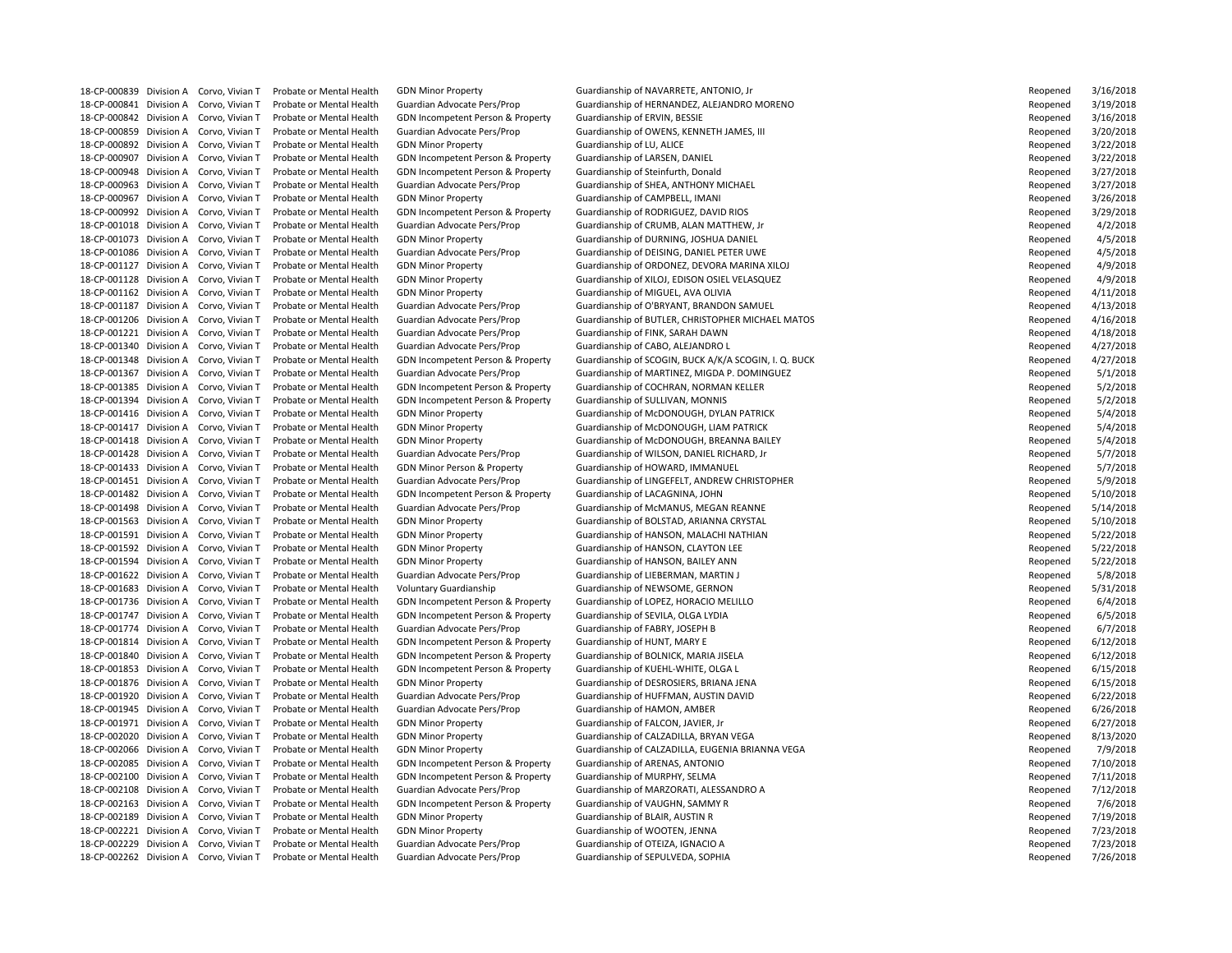18-CP-002281 Division A Corvo, Vivian T Probate or Mental Health Guardian Advocate Pers/Prop Guardianship of RANGARAJAN, SHREYAS I 18-CP-002285 Division A Corvo, Vivian T Probate or Mental Health GDN Minor Property Cuardianship of GONZALEZ, MIGUEL, Jr 18-CP-002317 Division A Corvo, Vivian T Probate or Mental Health GDN Incompetent Person & Property Guardianship of Morse, Mikese 18-CP-002318 Division A Corvo, Vivian T Probate or Mental Health GDN Minor Person & Property Guardianship of Sheppard, Austin Cole 18-CP-002357 Division A Corvo, Vivian T Probate or Mental Health Guardian Advocate Pers/Prop Guardianship of HARTLEY, JOSEPH D 18-CP-002385 Division A Corvo, Vivian T Probate or Mental Health Guardian Advocate Pers/Prop Guardianship of ROBINSON, ARIAS L'KAEL 18-CP-002390 Division A Corvo, Vivian T Probate or Mental Health GDN Incompetent Person & Property Guardianship of NOYES, JUSTIS JAMES 18-CP-002391 Division A Corvo, Vivian T Probate or Mental Health GDN Incompetent Person & Property Guardianship of ESPOSITO, FRED G 18-CP-002402 Division A Corvo, Vivian T Probate or Mental Health Guardian Advocate Pers/Prop Guardianship of JOHNSON, CAROL ANN 18-CP-002428 Division A Corvo, Vivian T Probate or Mental Health GDN Incompetent Person & Property Guardianship of LOPEZ, CARMEN A 18-CP-002443 Division A Corvo, Vivian T Probate or Mental Health GDN Incompetent Person & Property Guardianship of JEAN LINGEMAN 18-CP-002497 Division A Corvo, Vivian T Probate or Mental Health Guardian Advocate Pers/Prop Guardianship of OSTOJIC, DAJANA 18-CP-002575 Division A Corvo, Vivian T Probate or Mental Health GDN Incompetent Person & Property Guardianship of THAN, XU THI 18-CP-002611 Division A Corvo, Vivian T Probate or Mental Health GDN Incompetent Person & Property Guardianship of FUENTE, RICHARD 18-CP-002655 Division A Corvo, Vivian T Probate or Mental Health GDN Minor Property Cuardianship of PEDDIE, ARIANNA 18-CP-002695 Division A Corvo, Vivian T Probate or Mental Health GDN Minor Property Cuardianship of COLON, AVA DANIELLE 18-CP-002702 Division A Corvo, Vivian T Probate or Mental Health GDN Incompetent Person & Property Guardianship of HEATH, NATHANIEL G 18-CP-002711 Division A Corvo, Vivian T Probate or Mental Health Guardian Advocate Pers/Prop Guardianship of DIAZ, DANIEL 18-CP-002727 Division A Corvo, Vivian T Probate or Mental Health GDN Incompetent Person & Property Guardianship of EHLE, LINDA KAY 18-CP-002728 Division A Corvo, Vivian T Probate or Mental Health GDN Incompetent Person & Property Guardianship of EHLE, HENRY ELTON 18-CP-002824 Division A Corvo, Vivian T Probate or Mental Health Guardian Advocate Pers/Prop Guardianship of RAO, ANISH ARUN 18-CP-002927 Division A Corvo, Vivian T Probate or Mental Health GDN Incompetent Person & Property Guardianship of GARLAND, THAYEN 18-CP-002932 Division A Corvo, Vivian T Probate or Mental Health GDN Minor Property Guardianship of WILSON, SHANARA R 18-CP-002968 Division A Corvo, Vivian T Probate or Mental Health Guardian Advocate Pers/Prop Guardianship of JACKSON, CARMICHAEL 18-CP-002980 Division A Corvo, Vivian T Probate or Mental Health Guardian Advocate Person Guardianship of O'KEEFE, CONNOR EVAN 18-CP-003028 Division A Corvo, Vivian T Probate or Mental Health GDN Incompetent Person & Property Guardianship of LAWLER, AUDREY E 18-CP-003050 Division A Corvo, Vivian T Probate or Mental Health GDN Incompetent Person & Property Guardianship of NORTH, STEVEN WAYNE 18-CP-003163 Division A Corvo, Vivian T Probate or Mental Health GDN Minor Property Guardianship of ZAYED, AMEERA A 18-CP-003186 Division A Corvo, Vivian T Probate or Mental Health Guardian Advocate Pers/Prop Guardianship of HILLS, ALEXANDER 18-CP-003205 Division A Corvo, Vivian T Probate or Mental Health Guardian Advocate Pers/Prop Guardianship of MAYER, ANTHONY J 18-CP-003218 Division A Corvo, Vivian T Probate or Mental Health GDN Incompetent Person & Property Guardianship of CLEMENT, GEORGE C 18-CP-003243 Division A Corvo, Vivian T Probate or Mental Health GDN Incompetent Person & Property Guardianship of FONTAINE, SUSAN 18-CP-003251 Division A Corvo, Vivian T Probate or Mental Health GDN Incompetent Person & Property Guardianship of SETIN, SEBASTIEN 18-CP-003263 Division A Corvo, Vivian T Probate or Mental Health GDN Incompetent Person & Property Guardianship of PATOUT, BOB OSWALD 18-CP-003268 Division A Corvo, Vivian T Probate or Mental Health Guardian Advocate Pers/Prop Guardianship of LECH, MICHAEL 18-CP-003293 Division A Corvo, Vivian T Probate or Mental Health GDN Incompetent Person & Property Guardianship of WAJDOWICZ, CLARISSA 18-CP-003361 Division A Corvo, Vivian T Probate or Mental Health Guardian Advocate Pers/Prop Guardianship of GARNER, BRENDA RAE 18-CP-003427 Division A Corvo, Vivian T Probate or Mental Health GDN Incompetent Person & Property Guardianship of TURNER, MAMIE 18-CP-003442 Division A Corvo, Vivian T Probate or Mental Health GDN Minor Property Guardianship of LANIER, WAYNE T, III 18-CP-003450 Division A Corvo, Vivian T Probate or Mental Health Guardian Advocate Pers/Prop Guardianship of ACEVEDO, ZARET NOEMI 18-CP-003495 Division A Corvo, Vivian T Probate or Mental Health Guardian Advocate Person Guardianship of OUTERINO, ULISES 18-CP-003502 Division A Corvo, Vivian T Probate or Mental Health GDN Minor Property Cuardianship of RODRIGUEZ, VALENTINA 18-CP-003534 Division A Corvo, Vivian T Probate or Mental Health GDN Minor Property Guardianship of MORALES, YISBEL 18-CP-003535 Division A Corvo, Vivian T Probate or Mental Health GDN Minor Property Guardianship of MORALES, IGOR 18-CP-003554 Division A Corvo, Vivian T Probate or Mental Health GDN Minor Property Cuardianship of JEAN, MELISSA 18-CP-003556 Division A Corvo, Vivian T Probate or Mental Health GDN Incompetent Person & Property Guardianship of COLLINS, PEARLIE D

18-CP-002268 Division A Corvo, Vivian T Probate or Mental Health Guardian Advocate Pers/Prop Guardianship of FISHER, STEVEN JOSEPH 18-CP-002425 Division A Corvo, Vivian T Probate or Mental Health Guardian Advocate Pers/Prop Guardianship of RIVERA, NAHIOMI J GUZMAN 18-CP-002507 Division A Corvo, Vivian T Probate or Mental Health GDN Minor Property Cuardianship of COOPER, SHEMAR O'MARION 18-CP-002520 Division A Corvo, Vivian T Probate or Mental Health GDN Minor Property Guardianship of TAYLOR, JACOB DAVID JUDE 18-CP-002526 Division A Corvo, Vivian T Probate or Mental Health GDN Incompetent Person & Property Guardianship of JULIANO, JOSEPHINE ANN 18-CP-002568 Division A Corvo, Vivian T Probate or Mental Health Guardian Advocate Pers/Prop Guardianship of LESENE, ANTHONY RAY, Jr 18-CP-002654 Division A Corvo, Vivian T Probate or Mental Health Guardian Advocate Pers/Prop Guardianship of HAINES, REBECCA LYNN ELLERBEE 18-CP-002732 Division A Corvo, Vivian T Probate or Mental Health GDN Incompetent Person & Property Guardianship MORALES-HERNANDEZ, PAUL 18-CP-002811 Division A Corvo, Vivian T Probate or Mental Health GDN Minor Property Guardianship of DURANTE, JOSEPH TYRAIL, Jr 18-CP-002873 Division A Corvo, Vivian T Probate or Mental Health GDN Incompetent Person & Property Guardianship of SIMPSON, ROGER GERALD 18-CP-002982 Division A Corvo, Vivian T Probate or Mental Health GDN Minor Property Cuardianship of URENA, CHRISTOPHER MATTHEW 18-CP-003143 Division A Corvo, Vivian T Probate or Mental Health GDN Minor Property Guardianship of HELMS, CAYDEN LYNWOOD

| Reopened | 7/26/2018  |
|----------|------------|
| Reopened | 7/27/2018  |
| Reopened | 7/27/2018  |
| Reopened | 8/1/2018   |
| Reopened | 8/1/2018   |
| Reopened | 8/3/2018   |
| Reopened | 8/8/2018   |
| Reopened | 8/8/2018   |
| Reopened | 8/9/2018   |
| Reopened | 8/9/2018   |
|          | 8/10/2018  |
| Reopened |            |
| Reopened | 8/10/2018  |
| Reopened | 8/13/2018  |
| Reopened | 8/13/2018  |
| Reopened | 8/17/2018  |
| Reopened | 8/20/2018  |
| Reopened | 8/20/2018  |
| Reopened | 8/23/2018  |
| Reopened | 8/16/2018  |
| Reopened | 8/28/2018  |
| Reopened | 8/30/2018  |
| Reopened | 8/31/2018  |
| Reopened | 8/28/2018  |
| Reopened | 9/5/2018   |
| Reopened | 9/6/2018   |
| Reopened | 9/7/2018   |
| Reopened | 9/7/2018   |
| Reopened | 9/10/2018  |
| Reopened | 9/13/2018  |
| Reopened | 9/14/2018  |
| Reopened | 9/20/2018  |
| Reopened | 9/10/2018  |
| Reopened | 9/26/2018  |
| Reopened | 9/28/2018  |
| Reopened | 9/30/2018  |
| Reopened | 10/1/2018  |
| Reopened | 10/5/2018  |
| Reopened | 9/27/2018  |
| Reopened | 10/17/2018 |
| Reopened | 10/18/2018 |
| Reopened | 10/22/2018 |
| Reopened | 10/19/2018 |
| Reopened | 10/22/2018 |
| Reopened | 10/26/2018 |
| Reopened | 10/26/2018 |
| Reopened | 10/29/2018 |
|          |            |
| Reopened | 10/26/2018 |
| Reopened | 10/31/2018 |
| Reopened | 11/7/2018  |
| Reopened | 11/14/2018 |
| Reopened | 11/15/2018 |
| Reopened | 11/16/2018 |
| Reopened | 11/21/2018 |
| Reopened | 11/26/2018 |
| Reopened | 11/28/2018 |
| Reopened | 11/28/2018 |
| Reopened | 11/29/2018 |
| Reopened | 11/29/2018 |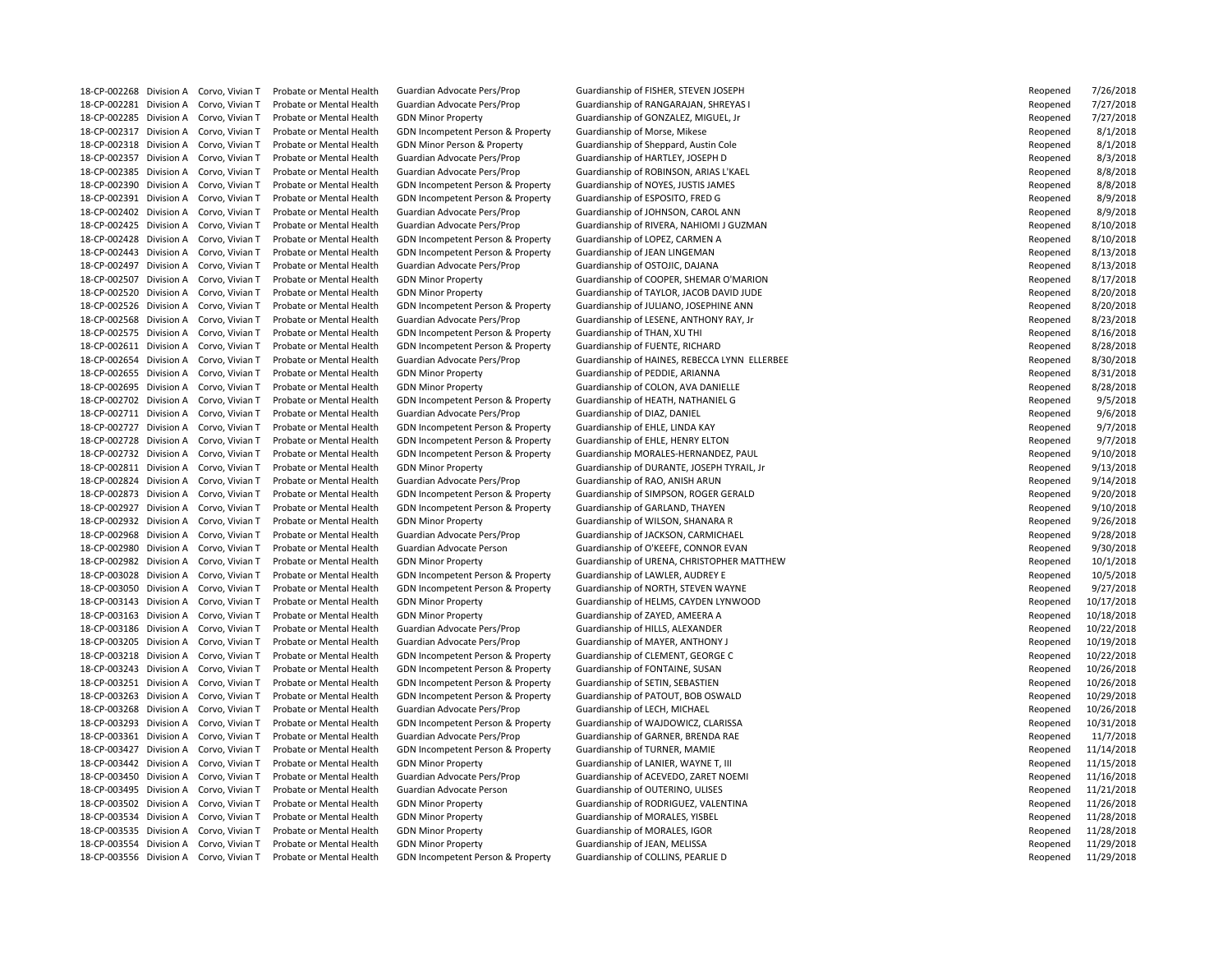18-CP-003651 Division A Corvo, Vivian T Probate or Mental Health GDN Incompetent Person & Property Guardianship of TRIPP, PHYLLIS 18-CP-003709 Division A Corvo, Vivian T Probate or Mental Health GDN Minor Person & Property Guardianship of PIZANO, YETZALI 18-CP-003737 Division A Corvo, Vivian T Probate or Mental Health GDN Minor Person Guardianship of DEMPSEY, MEGAN LEAH 18-CP-003738 Division A Corvo, Vivian T Probate or Mental Health GDN Minor Person Guardianship of DEMPSEY, CHAD JOSEPH 18-CP-003782 Division A Corvo, Vivian T Probate or Mental Health Minor Settlement Guardianship of YANG, VINCENT 18-CP-003810 Division A Corvo, Vivian T Probate or Mental Health GDN Minor Property Cuardianship of PIZANO, JESSIE 19-CP-000061 Division A Corvo, Vivian T Probate or Mental Health GDN Incompetent Person & Property Guardianship of WINSETT, VICKIE 19-CP-000111 Division A Corvo, Vivian T Probate or Mental Health GDN Minor Property Cuardianship of WIREN, CLAY CHRISTIAN 19-CP-000133 Division A Corvo, Vivian T Probate or Mental Health GDN Minor Property Cuardianship of DELEMOS, REINA 19-CP-000146 Division A Corvo, Vivian T Probate or Mental Health GDN Minor Property Cuardianship of Wilson, Sa'miahla 19-CP-000169 Division A Corvo, Vivian T Probate or Mental Health GDN Incompetent Person Guardianship of DAVIS, MICHAEL A 19-CP-000190 Division A Corvo, Vivian T Probate or Mental Health GDN Incompetent Person & Property Guardianship of DAVIDSON, JOE, Jr 19-CP-000219 Division A Corvo, Vivian T Probate or Mental Health GDN Incompetent Person & Property Guardianship of GREENE, JAMES 19-CP-000278 Division A Corvo, Vivian T Probate or Mental Health Guardian Advocate Person Guardianship of GRAHAM, ADAM 19-CP-000291 Division A Corvo, Vivian T Probate or Mental Health Guardian Advocate Pers/Prop Guardianship of HAMADA, MOHAMAD 19-CP-000301 Division A Corvo, Vivian T Probate or Mental Health GDN Minor Property Guardianship of ATTERIDGE, ALYSSA 19-CP-000308 Division A Corvo, Vivian T Probate or Mental Health GDN Incompetent Person & Property Guardianship of VICKERSON, JOHNNY L 19-CP-000316 Division A Corvo, Vivian T Probate or Mental Health GDN Minor Property Cuardianship of PRICE, MARK 19-CP-000372 Division A Corvo, Vivian T Probate or Mental Health Guardian Advocate Pers/Prop Guardianship of KOESTER, JONATHAN 19-CP-000453 Division A Corvo, Vivian T Probate or Mental Health GDN Incompetent Person & Property Guardianship of SMITH, TAMMY A 19-CP-000455 Division A Corvo, Vivian T Probate or Mental Health Guardian Advocate Pers/Prop Guardianship of PETE, ANASTASIA 19-CP-000614 Division A Corvo, Vivian T Probate or Mental Health Guardian Advocate Pers/Prop Guardianship of SMITH, TYRAN J 19-CP-000648 Division A Corvo, Vivian T Probate or Mental Health Guardian Advocate Person Guardianship of JOHNSON, TIFFANY 19-CP-000717 Division A Corvo, Vivian T Probate or Mental Health GDN Minor Property Guardianship of BARROR, MARINA ROSE 19-CP-000789 Division A Corvo, Vivian T Probate or Mental Health GDN Incompetent Person & Property Guardianship of TROMBETTA, JEANETTE 19-CP-000908 Division A Corvo, Vivian T Probate or Mental Health GDN Incompetent Person & Property Guardianship of ATKINSON, KARINA I 19-CP-000983 Division A Corvo, Vivian T Probate or Mental Health GDN Minor Property Cuardianship of MASON, CIARA 19-CP-001070 Division A Corvo, Vivian T Probate or Mental Health GDN Minor Property Cuardianship of PERALTA, FREDDY 19-CP-001240 Division A Corvo, Vivian T Probate or Mental Health Guardian Advocate Pers/Prop Guardianship of SMITH, SARAH LYNN 19-CP-001275 Division A Corvo, Vivian T Probate or Mental Health GDN Incompetent Person & Property Guardianship of MARTI, FELIX FONSECA 19-CP-001298 Division A Corvo, Vivian T Probate or Mental Health GDN Minor Property Current Guardianship of GRIMALDO, VALERIE 19-CP-001328 Division A Corvo, Vivian T Probate or Mental Health GDN Incompetent Person Guardianship of TRIOLA, FRANCIS E 19-CP-001337 Division A Corvo, Vivian T Probate or Mental Health Guardian Advocate Pers/Prop Guardianship of GUILLAUME, TAHSHA 19-CP-001350 Division A Corvo, Vivian T Probate or Mental Health GDN Incompetent Person & Property Guardianship of ACHON, CRISTOBAL 19-CP-001352 Division A Corvo, Vivian T Probate or Mental Health GDN Minor Property Guardianship of MARKS, ELITA M 19-CP-001372 Division A Corvo, Vivian T Probate or Mental Health GDN Incompetent Person & Property Guardianship of BUHRKUHL, BETTY J 19-CP-001396 Division A Corvo, Vivian T Probate or Mental Health GDN Incompetent Person & Property Guardianship of MORGAN, IRENE C 19-CP-001409 Division A Corvo, Vivian T Probate or Mental Health GDN Minor Property Cuardianship of BROWN, JANIYAH 19-CP-001415 Division A Corvo, Vivian T Probate or Mental Health Guardian Advocate Pers/Prop Guardianship of FELIZ, TRISTAN ROBERT 19-CP-001418 Division A Corvo, Vivian T Probate or Mental Health GDN Minor Property **Guardianship of MOORE, HARLOW LILLY** 19-CP-001526 Division A Corvo, Vivian T Probate or Mental Health GDN Minor Property **Guardianship of STORK, ABIGAIL BERLYN** 

18-CP-003560 Division A Corvo, Vivian T Probate or Mental Health GDN Minor Property Cuardianship of TELMAN, LAYLA 19-CP-000045 Division A Corvo, Vivian T Probate or Mental Health Guardian Advocate Pers/Prop Guardianship of ALVAREZ, THOMAS CHEUN 19-CP-000057 Division A Corvo, Vivian T Probate or Mental Health Guardian Advocate Pers/Prop Guardianship of FERNANDEZ, AMANDA MAYET BARO 19-CP-000196 Division A Corvo, Vivian T Probate or Mental Health GDN Incompetent Person & Property Guardianship of WITHERS, VERONCIA DROBNIE 19-CP-000572 Division A Corvo, Vivian T Probate or Mental Health Guardian Advocate Pers/Prop Guardianship of NEWELL, KRISTOFER ANTHONY 19-CP-000605 Division A Corvo, Vivian T Probate or Mental Health GDN Incompetent Person & Property Guardianship of KANDAGOR, ALEX KOMEN 19-CP-000636 Division A Corvo, Vivian T Probate or Mental Health GDN Incompetent Person & Property Guardianship of MILARDO, JOSEPH EDWARD 19-CP-000686 Division A Corvo, Vivian T Probate or Mental Health Guardian Advocate Pers/Prop Guardianship of MARTINEZ WILSON, KAYA ANITA 19-CP-000696 Division A Corvo, Vivian T Probate or Mental Health Guardian Advocate Pers/Prop Guardianship of MALDONADO, WILLIAM J, Jr 19-CP-000734 Division A Corvo, Vivian T Probate or Mental Health Guardian Advocate Pers/Prop Guardianship of CARRILLO, VICTOR Tyler"" 19-CP-000869 Division A Corvo, Vivian T Probate or Mental Health Guardian Advocate Pers/Prop Guardianship of WOLFGANG, JACOB WALTER 19-CP-000972 Division A Corvo, Vivian T Probate or Mental Health Guardian Advocate Pers/Prop Guardianship of PHILLIPS, MICHAEL JOHN EDWARD 19-CP-001011 Division A Corvo, Vivian T Probate or Mental Health GDN Minor Property Guardianship of COLON FELICIANO, JACOB A 19-CP-001089 Division A Corvo, Vivian T Probate or Mental Health GDN Incompetent Person & Property Guardianship of RODRIGUEZ, DANIEL LORENZO 19-CP-001102 Division A Corvo, Vivian T Probate or Mental Health Guardian Advocate Pers/Prop Guardianship of VANBUREN, DANIEL CALEB 19-CP-001294 Division A Corvo, Vivian T Probate or Mental Health GDN Minor Property Suardianship of WILLIAMS, SHAMAR ORAL, Jr 19-CP-001525 Division A Corvo, Vivian T Probate or Mental Health GDN Incompetent Person & Property Guardianship of TELENA-CASTILLO, MARDONIO

| Reopened | 11/29/2018 |
|----------|------------|
| Reopened | 12/11/2018 |
| Reopened | 12/17/2018 |
| Reopened | 12/19/2018 |
| Reopened | 12/19/2018 |
| Reopened | 12/26/2018 |
| Reopened | 12/28/2018 |
| Reopened | 1/7/2019   |
| Reopened | 1/8/2019   |
| Reopened | 1/8/2019   |
| Reopened | 1/11/2019  |
| Reopened | 1/14/2019  |
| Reopened | 1/15/2019  |
| Reopened | 1/17/2019  |
| Reopened | 1/18/2019  |
| Reopened | 1/21/2019  |
| Reopened | 1/23/2019  |
| Reopened | 1/7/2019   |
| Reopened | 1/30/2019  |
| Reopened | 1/30/2019  |
| Reopened | 1/30/2019  |
| Reopened | 1/31/2019  |
| Reopened | 2/6/2019   |
| Reopened | 2/13/2019  |
| Reopened | 2/13/2019  |
| Reopened | 2/26/2019  |
| Reopened | 2/28/2019  |
| Reopened | 3/1/2019   |
| Reopened | 3/4/2019   |
| Reopened | 2/28/2019  |
| Reopened | 3/7/2019   |
| Reopened | 3/7/2019   |
| Reopened | 3/11/2019  |
| Reopened | 3/12/2019  |
| Reopened | 3/15/2019  |
| Reopened | 3/25/2019  |
| Reopened | 3/26/2019  |
| Reopened | 4/1/2019   |
| Reopened | 4/1/2019   |
| Reopened | 4/3/2019   |
| Reopened | 4/9/2019   |
| Reopened | 4/10/2019  |
| Reopened | 4/12/2019  |
| Reopened | 4/29/2019  |
| Reopened | 5/1/2019   |
| Reopened | 5/2/2019   |
| Reopened | 5/2/2019   |
| Reopened | 5/7/2019   |
| Reopened | 5/7/2019   |
| Reopened | 5/7/2019   |
| Reopened | 5/7/2019   |
| Reopened | 5/9/2019   |
| Reopened | 5/11/2019  |
| Reopened | 5/13/2019  |
| Reopened | 5/14/2019  |
| Reopened | 5/14/2019  |
| Reopened | 5/22/2019  |
| Reopened | 5/22/2019  |
|          |            |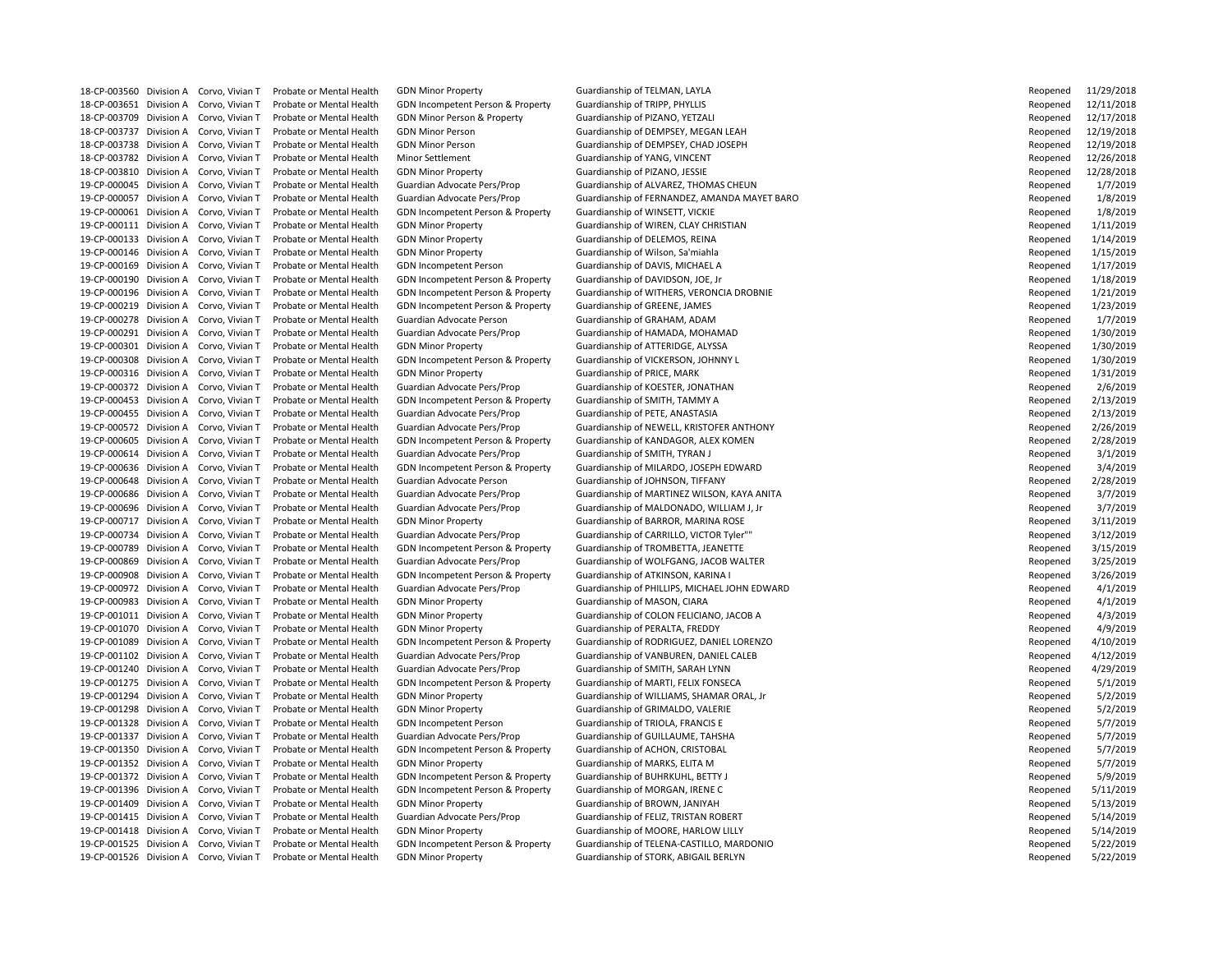19-CP-001528 Division A Corvo, Vivian T Probate or Mental Health GDN Minor Property **Guardianship of STORK, EMMA BEATRIX** 19-CP-001548 Division A Corvo, Vivian T Probate or Mental Health GDN Incompetent Person & Property Guardianship of BARTLETT, RALPH C 19-CP-001604 Division A Corvo, Vivian T Probate or Mental Health Guardian Advocate Pers/Prop Guardianship of ZIZZI, ANTHONY 19-CP-001619 Division A Corvo, Vivian T Probate or Mental Health GDN Incompetent Person & Property Guardianship of ROSA SOCIA, ANTONIO J 19-CP-001747 Division A Corvo, Vivian T Probate or Mental Health GDN Minor Property Cuardianship of LOPERA, CAMBRIA ROSA 19-CP-001748 Division A Corvo, Vivian T Probate or Mental Health GDN Minor Property Guardianship of LOPERA, ASHER JOHN 19-CP-001802 Division A Corvo, Vivian T Probate or Mental Health Guardian Advocate Person Guardianship of POLO, JOHAN 19-CP-001810 Division A Corvo, Vivian T Probate or Mental Health GDN Incompetent Person & Property Guardianship of MacLear, Judith A 19-CP-001874 Division A Corvo, Vivian T Probate or Mental Health GDN Minor Property Guardianship of VAZQUEZ, GIANNA L 19-CP-001898 Division A Corvo, Vivian T Probate or Mental Health GDN Minor Property Guardianship of GRANT, JY'KYHIA 19-CP-001926 Division A Corvo, Vivian T Probate or Mental Health Guardian Advocate Pers/Prop Guardianship of BIEL, MARK 19-CP-001931 Division A Corvo, Vivian T Probate or Mental Health GDN Incompetent Person & Property Guardianship of MARTIN, VICTORIA 19-CP-001968 Division A Corvo, Vivian T Probate or Mental Health GDN Incompetent Person & Property Guardianship of GREENE, GENE EDWARD 19-CP-001970 Division A Corvo, Vivian T Probate or Mental Health Guardian Advocate Pers/Prop Guardianship of ROUMELIOTIS, DOMINIC 19-CP-002061 Division A Corvo, Vivian T Probate or Mental Health GDN Incompetent Person & Property Guardianship of HARRIS, DOROTHY 19-CP-002089 Division A Corvo, Vivian T Probate or Mental Health Guardian Advocate Pers/Prop Guardianship of MALLORY, DANIEL RYAN 19-CP-002102 Division A Corvo, Vivian T Probate or Mental Health GDN Minor Property Guardianship of LITTLE, JUSTIN 19-CP-002242 Division A Corvo, Vivian T Probate or Mental Health GDN Incompetent Person & Property Guardianship of SMITH, DEWEY 19-CP-002250 Division A Corvo, Vivian T Probate or Mental Health Guardian Advocate Pers/Prop Guardianship of ALI, ETHAN ROGER 19-CP-002268 Division A Corvo, Vivian T Probate or Mental Health GDN Incompetent Person & Property Guardianship of PRIDEAUX, JOAN E 19-CP-002306 Division A Corvo, Vivian T Probate or Mental Health Guardian Advocate Pers/Prop Guardianship of CLANTON, HUNTER NEIL 19-CP-002334 Division A Corvo, Vivian T Probate or Mental Health Guardian Advocate Pers/Prop Guardianship of TALIAFERRO, AARON 19-CP-002353 Division A Corvo, Vivian T Probate or Mental Health GDN Incompetent Person & Property Guardianship of LINARES, AMALIA 19-CP-002366 Division A Corvo, Vivian T Probate or Mental Health Guardian Advocate Pers/Prop Guardianship of BRANCH, ADRIAN 19-CP-002427 Division A Corvo, Vivian T Probate or Mental Health Guardian Advocate Pers/Prop Guardianship of GARCIA-ROVES, ANAIS 19-CP-002479 Division A Corvo, Vivian T Probate or Mental Health GDN Minor Property Guardianship of MAURO, ABIGAYLE 19-CP-002494 Division A Corvo, Vivian T Probate or Mental Health GDN Minor Property Guardianship of J, O 19-CP-002505 Division A Corvo, Vivian T Probate or Mental Health GDN Minor Property Cuardianship of DONOHUE, MASON 19-CP-002513 Division A Corvo, Vivian T Probate or Mental Health GDN Minor Property Guardianship of DUNN, TINLEY 19-CP-002527 Division A Corvo, Vivian T Probate or Mental Health Guardian Advocate Pers/Prop Guardianship of PHEGLEY, MAGUIRE S 19-CP-002535 Division A Corvo, Vivian T Probate or Mental Health GDN Incompetent Person & Property Guardianship of SLOAN, PEGGY 19-CP-002625 Division A Corvo, Vivian T Probate or Mental Health Guardian Advocate Pers/Prop Guardianship of ATANASIO, JOSEPH P, Jr 19-CP-002705 Division A Corvo, Vivian T Probate or Mental Health GDN Incompetent Person & Property Guardianship of MILEY, URSULA C 19-CP-002716 Division A Corvo, Vivian T Probate or Mental Health GDN Minor Property Guardianship of GREEN, KELLY GRACE 19-CP-002735 Division A Corvo, Vivian T Probate or Mental Health GDN Minor Person & Property Guardianship of CASTRO, KIMBERLY 19-CP-002740 Division A Corvo, Vivian T Probate or Mental Health GDN Incompetent Person & Property Guardianship of DOZIER, TRACY, Jr 19-CP-002767 Division A Corvo, Vivian T Probate or Mental Health GDN Incompetent Person Guardianship of BISACCIO, JOAN 19-CP-002805 Division A Corvo, Vivian T Probate or Mental Health GDN Minor Property Guardianship of PAGAN, ADDYSON 19-CP-002808 Division A Corvo, Vivian T Probate or Mental Health GDN Minor Property Cuardianship of VILATO, BRYAN 19-CP-002827 Division A Corvo, Vivian T Probate or Mental Health GDN Incompetent Person & Property Guardianship of SMITH, TERRY N 19-CP-002839 Division A Corvo, Vivian T Probate or Mental Health GDN Incompetent Person & Property Guardianship of DIAZ, RAYMOND 19-CP-002848 Division A Corvo, Vivian T Probate or Mental Health GDN Incompetent Person & Property Guardianship of SANCHEZ, GILBERTO A 19-CP-002941 Division A Corvo, Vivian T Probate or Mental Health GDN Incompetent Person & Property Guardianship of PACENKA, DENNIS 19-CP-002949 Division A Corvo, Vivian T Probate or Mental Health Guardian Advocate Pers/Prop Guardianship of DENNIS, MICHEAL PAPA 19-CP-003028 Division A Corvo, Vivian T Probate or Mental Health Guardian Advocate Pers/Prop Guardianship of Thompson, Peter Arthur

19-CP-001653 Division A Corvo, Vivian T Probate or Mental Health GDN Minor Property Guardianship of LYND-WILSON, MACKENZIE SOPHIA 19-CP-001801 Division A Corvo, Vivian T Probate or Mental Health GDN Minor Property Guardianship of ROTH, ROMAN NICHOLAS 19-CP-002145 Division A Corvo, Vivian T Probate or Mental Health GDN Incompetent Person & Property Guardianship of LUPO, NINA LUCIA, Alvarez, Nina M 19-CP-002272 Division A Corvo, Vivian T Probate or Mental Health GDN Incompetent Person & Property Guardianship of LINARES-MEDINA, PEDRO 19-CP-002293 Division A Corvo, Vivian T Probate or Mental Health Guardian Advocate Pers/Prop Guardianship of BURNEY, RANDALL MARLON 19-CP-002377 Division A Corvo, Vivian T Probate or Mental Health Guardian Advocate Pers/Prop Guardianship of GREEN, JOSHUA EMANUEL 19-CP-002380 Division A Corvo, Vivian T Probate or Mental Health Guardian Advocate Person Guardianship of GUZMAN, ISABEL CHRISTINA 19-CP-002436 Division A Corvo, Vivian T Probate or Mental Health Guardian Advocate Pers/Prop Guardianship of OELGESCHLAGER, ELORA L 19-CP-002447 Division A Corvo, Vivian T Probate or Mental Health Guardian Advocate Pers/Prop Guardianship of RIVERA, MOISES J ROHENA 19-CP-002559 Division A Corvo, Vivian T Probate or Mental Health GDN Minor Property Guardianship of SMITH, MAELLA VALENTINA SIMONE 19-CP-002617 Division A Corvo, Vivian T Probate or Mental Health Voluntary Guardianship Guardianship of BARRINEAU, VICTORIA ANASTASIA 19-CP-002828 Division A Corvo, Vivian T Probate or Mental Health GDN Incompetent Person & Property Guardianship of CHAVEZ-CARRILLO, ALFREDO 19-CP-002961 Division A Corvo, Vivian T Probate or Mental Health Guardian Advocate Person Guardianship of WORTH, SHANE MICHAEL

| Reopened | 5/22/2019 |
|----------|-----------|
| Open     | 5/24/2019 |
| Open     | 5/30/2019 |
| Reopened | 5/31/2019 |
| Reopened | 6/4/2019  |
| Reopened | 6/11/2019 |
| Reopened | 6/11/2019 |
| Reopened | 6/18/2019 |
| Reopened | 6/17/2019 |
| Reopened | 6/18/2019 |
| Reopened | 6/21/2019 |
| Reopened | 6/24/2019 |
|          | 6/25/2019 |
| Reopened |           |
| Reopened | 6/18/2019 |
| Reopened | 6/28/2019 |
| Reopened | 6/28/2019 |
| Reopened | 7/10/2019 |
| Reopened | 7/12/2019 |
| Reopened | 7/14/2019 |
| Reopened | 7/17/2019 |
| Reopened | 7/26/2019 |
| Reopened | 7/28/2019 |
| Reopened | 7/30/2019 |
| Reopened | 7/30/2019 |
| Reopened | 7/30/2019 |
| Reopened | 7/31/2019 |
| Reopened | 8/1/2019  |
| Reopened | 8/5/2019  |
| Reopened | 8/6/2019  |
| Reopened | 8/6/2019  |
| Reopened | 8/6/2019  |
| Reopened | 8/12/2019 |
| Reopened | 8/12/2019 |
| Reopened | 8/13/2019 |
| Reopened | 8/14/2019 |
| Reopened | 8/15/2019 |
| Reopened | 8/19/2019 |
| Reopened | 8/19/2019 |
| Reopened | 8/20/2019 |
| Reopened | 8/21/2019 |
| Reopened | 8/22/2019 |
| Reopened | 8/27/2019 |
| Reopened | 8/27/2019 |
| Reopened | 9/6/2019  |
| Reopened | 9/5/2019  |
| Reopened | 9/6/2019  |
| Reopened | 9/6/2019  |
| Reopened | 9/9/2019  |
| Reopened | 9/13/2019 |
| Reopened | 9/16/2019 |
| Reopened | 9/13/2019 |
| Reopened | 9/17/2019 |
| Reopened | 9/18/2019 |
| Reopened | 9/18/2019 |
| Reopened | 9/26/2019 |
| Reopened | 10/1/2019 |
| Reopened | 9/26/2019 |
| Reopened | 10/4/2019 |
|          |           |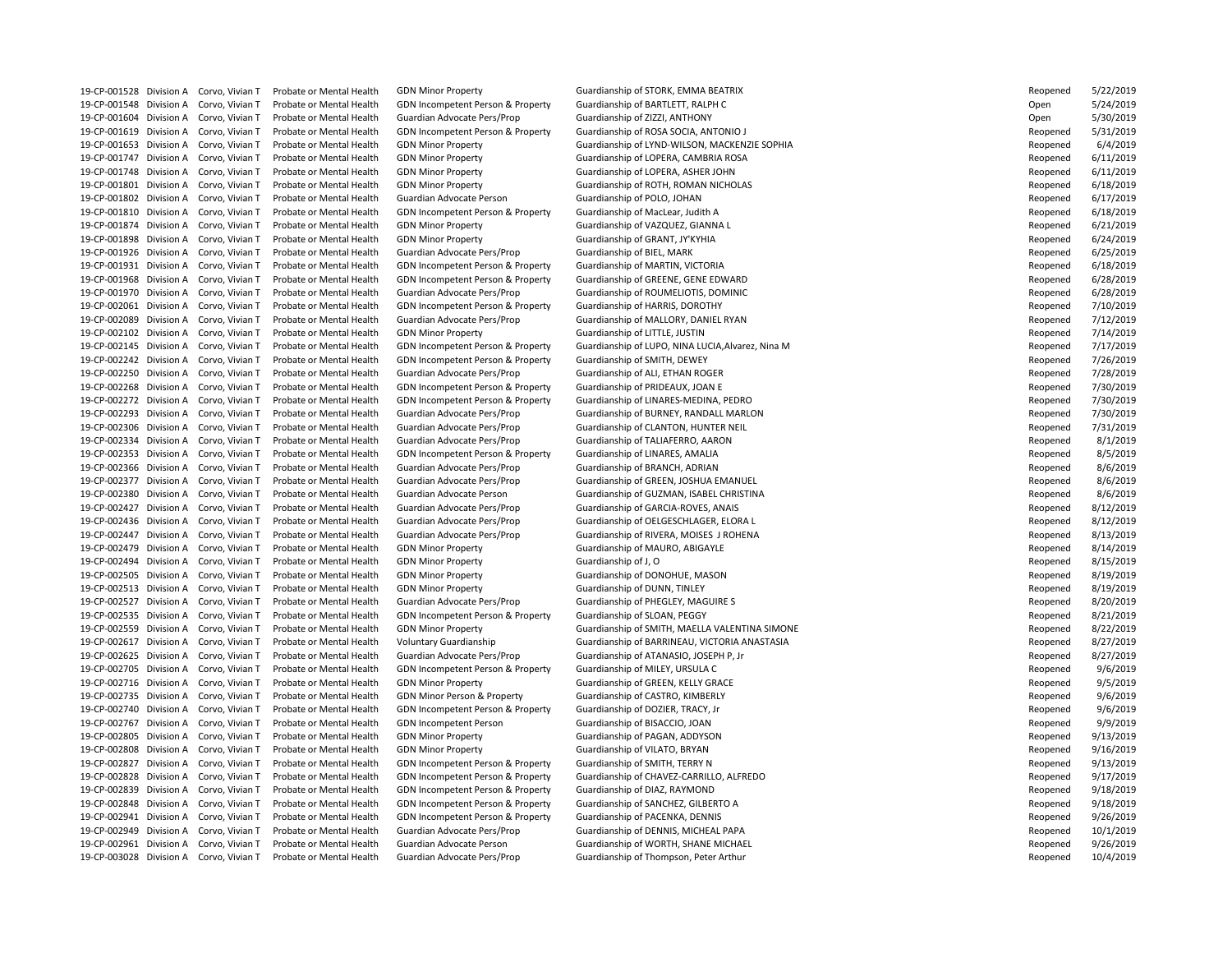19-CP-003055 Division A Corvo, Vivian T Probate or Mental Health GDN Minor Property Guardianship of MCFARLAND, TAYLOR 19-CP-003111 Division A Corvo, Vivian T Probate or Mental Health GDN Minor Property Cuardianship of BRESCIA, EVA LOREN 19-CP-003143 Division A Corvo, Vivian T Probate or Mental Health GDN Minor Property Cuardianship of JEAN, GERONIMO 19-CP-003145 Division A Corvo, Vivian T Probate or Mental Health GDN Minor Person & Property Guardianship of ANI, TAMAH 19-CP-003146 Division A Corvo, Vivian T Probate or Mental Health GDN Minor Person & Property Guardianship of ANI, MELIOUSIBA 19-CP-003147 Division A Corvo, Vivian T Probate or Mental Health GDN Minor Person & Property Guardianship of ANI, LIDAO 19-CP-003157 Division A Corvo, Vivian T Probate or Mental Health GDN Minor Property Guardianship of SARTAIN, SARAH P 19-CP-003211 Division A Corvo, Vivian T Probate or Mental Health Guardian Advocate Pers/Prop Guardianship of GLADDEN, ARIELLE B 19-CP-003271 Division A Corvo, Vivian T Probate or Mental Health Guardian Advocate Pers/Prop Guardianship of Rojas, Raul 19-CP-003277 Division A Corvo, Vivian T Probate or Mental Health Guardian Advocate Pers/Prop Guardianship of MORALES, LAISY 19-CP-003280 Division A Corvo, Vivian T Probate or Mental Health GDN Incompetent Person & Property Guardianship of ASHLEY, BOBBY 19-CP-003310 Division A Corvo, Vivian T Probate or Mental Health GDN Incompetent Person & Property Guardianship of TERRY, DELORES 19-CP-003311 Division A Corvo, Vivian T Probate or Mental Health GDN Incompetent Person & Property Guardianship of JOSEPH, CHARILIA 19-CP-003355 Division A Corvo, Vivian T Probate or Mental Health GDN Minor Property Guardianship of RAVENS, WILLIAM 19-CP-003405 Division A Corvo, Vivian T Probate or Mental Health GDN Incompetent Person & Property Guardianship of Webb, Charles 19-CP-003429 Division A Corvo, Vivian T Probate or Mental Health GDN Incompetent Person & Property Guardianship of CLEMONS, NORTON 19-CP-003472 Division A Corvo, Vivian T Probate or Mental Health GDN Minor Property Cuardianship of WALL, DAVIANNA 19-CP-003496 Division A Corvo, Vivian T Probate or Mental Health GDN Incompetent Person & Property Guardianship of HONDA, MIWA 19-CP-003564 Division A Corvo, Vivian T Probate or Mental Health Guardian Advocate Pers/Prop Guardianship of BODINE, CLAUDIA 19-CP-003566 Division A Corvo, Vivian T Probate or Mental Health GDN Minor Person & Property Guardianship of HALPERN, NOAH STEVEN 19-CP-003634 Division A Corvo, Vivian T Probate or Mental Health Guardian Advocate Pers/Prop Guardianship of Osborn, Yousef Ayoub 19-CP-003691 Division A Corvo, Vivian T Probate or Mental Health GDN Minor Property **Guardianship of TANKE, JILL ANN** 19-CP-003694 Division A Corvo, Vivian T Probate or Mental Health GDN Incompetent Person & Property Guardianship of GUTHRIE, JACOB RYDON 19-CP-003701 Division A Corvo, Vivian T Probate or Mental Health GDN Minor Property Cuardianship of TANKE, SHANNON LYNN 19-CP-003702 Division A Corvo, Vivian T Probate or Mental Health GDN Minor Person Guardianship of ALBANESE, STELLA E 19-CP-003719 Division A Corvo, Vivian T Probate or Mental Health Guardian Advocate Pers/Prop Guardianship of HISEK, SARAH ANN 19-CP-003742 Division A Corvo, Vivian T Probate or Mental Health GDN Incompetent Person & Property Guardianship of ALLEN, JULIE A 19-CP-003765 Division A Corvo, Vivian T Probate or Mental Health GDN Minor Property Cuardianship of CERVANTES, ADRIANNA 19-CP-003774 Division A Corvo, Vivian T Probate or Mental Health Guardian Advocate Pers/Prop Guardianship of SIMPSON, CHELE-AN 19-CP-003858 Division A Corvo, Vivian T Probate or Mental Health Guardian Advocate Pers/Prop Guardianship of WOODS, AMY 20-CP-000009 Division A Corvo, Vivian T Probate or Mental Health Guardian Advocate Pers/Prop Guardianship of Jefferson, Jalen Scott 20-CP-000032 Division A Corvo, Vivian T Probate or Mental Health Guardian Advocate Pers/Prop Guardianship of JONES, NOEL Y 20-CP-000042 Division A Corvo, Vivian T Probate or Mental Health Guardian Advocate Pers/Prop Guardianship of KANOS, ELIAS 20-CP-000064 Division A Corvo, Vivian T Probate or Mental Health GDN Incompetent Person Guardianship of RIKER, ALEXANDRA 20-CP-000088 Division A Corvo, Vivian T Probate or Mental Health GDN Incompetent Person & Property Guardianship of Vargas Nieves, Julian 20-CP-000094 Division A Corvo, Vivian T Probate or Mental Health GDN Incompetent Person & Property Guardianship of JOHNSON, GERALDINE 20-CP-000095 Division A Corvo, Vivian T Probate or Mental Health GDN Incompetent Person & Property Guardianship of SALAS, DESTINY 20-CP-000153 Division A Corvo, Vivian T Probate or Mental Health GDN Incompetent Person & Property Guardianship of RIVERA, EMELI 20-CP-000196 Division A Corvo, Vivian T Probate or Mental Health Guardian Advocate Pers/Prop Guardianship of RAYFORD, EUGENE, Jr 20-CP-000265 Division A Corvo, Vivian T Probate or Mental Health Guardian Advocate Pers/Prop Guardianship of KLOTZ, ISABELLE MARIE 20-CP-000268 Division A Corvo, Vivian T Probate or Mental Health GDN Incompetent Person & Property Guardianship of DOSS, JAMES K 20-CP-000269 Division A Corvo, Vivian T Probate or Mental Health GDN Incompetent Person & Property Guardianship of SCHUTRICK, SONIA 20-CP-000281 Division A Corvo, Vivian T Probate or Mental Health Guardian Advocate Pers/Prop Guardianship of HART, DAVID FRANCES

19-CP-003053 Division A Corvo, Vivian T Probate or Mental Health GDN Minor Property Cuardianship of MCFARLAND, ELLA JANE 19-CP-003070 Division A Corvo, Vivian T Probate or Mental Health Guardian Advocate Person Guardianship of RAMAKA, BHARGAV ROHAN 19-CP-003112 Division A Corvo, Vivian T Probate or Mental Health GDN Minor Property **Guardianship of BRESCIA, GIANNA LOREN** 19-CP-003152 Division A Corvo, Vivian T Probate or Mental Health Vulnerable Adult CAROLINE LEVINE ON BEHALF OF Gwendolyn Payne 19-CP-003190 Division A Corvo, Vivian T Probate or Mental Health GDN Minor Property **Guardianship of JONES, JOSEPH RAYMOND** 19-CP-003267 Division A Corvo, Vivian T Probate or Mental Health Guardian Advocate Person Guardianship of ROBINETTE, TRENTON HOLDEN 19-CP-003338 Division A Corvo, Vivian T Probate or Mental Health GDN Minor Property Guardianship of VINUEZA, MIKAELA BELOU LUCAS 19-CP-003438 Division A Corvo, Vivian T Probate or Mental Health Guardian Advocate Pers/Prop Guardianship of BARBON, TAYLOR ASHLEY 19-CP-003460 Division A Corvo, Vivian T Probate or Mental Health GDN Incompetent Person & Property Guardianship of MENDOZA, ANDRES ALBERTO 19-CP-003536 Division A Corvo, Vivian T Probate or Mental Health Guardian Advocate Pers/Prop Guardianship of SANCHEZ, EDVIN GUTIERREZ 19-CP-003614 Division A Corvo, Vivian T Probate or Mental Health Guardian Advocate Pers/Prop Guardianship of DIAZ, ASHER DERIK VERONICA 19-CP-003817 Division A Corvo, Vivian T Probate or Mental Health GDN Incompetent Person & Property Guardianship of MACKO, SUSAN JOHNSON 20-CP-000158 Division A Corvo, Vivian T Probate or Mental Health GDN Incompetent Person & Property Guardianship of MCCLELLAND, MATTHEW PETER 20-CP-000212 Division A Corvo, Vivian T Probate or Mental Health Guardian Advocate Pers/Prop Guardianship of MURRAY, MAIJAH LINNETTE 20-CP-000227 Division A Corvo, Vivian T Probate or Mental Health GDN Minor Property **Guardianship of SPENCER, EMMALEE GEORGIA** 

| Reopened             | 10/8/2019              |
|----------------------|------------------------|
| Reopened             | 10/8/2019              |
| Reopened             | 10/8/2019              |
| Reopened             | 10/14/2019             |
| Reopened             | 10/14/2019             |
| Reopened             | 10/15/2019             |
| Reopened             | 10/14/2019             |
| Reopened             | 10/14/2019             |
| Reopened             | 10/14/2019             |
| Reopened             | 10/15/2019             |
| Reopened             | 10/16/2019             |
| Reopened             | 10/18/2019             |
| Reopened             | 10/8/2019              |
| Reopened             | 10/28/2019             |
| Reopened             | 10/28/2019             |
| Reopened             | 10/28/2019             |
| Reopened             | 10/29/2019             |
| Reopened             | 10/31/2019             |
| Reopened             | 10/31/2019             |
| Reopened             | 11/4/2019              |
| Reopened             | 11/5/2019              |
| Reopened             | 11/8/2019              |
| Reopened             | 11/12/2019             |
| Reopened             | 11/12/2019             |
| Reopened             | 11/14/2019             |
| Reopened             | 11/15/2019             |
| Reopened             | 11/18/2019             |
|                      | 11/20/2019             |
| Reopened             | 11/22/2019             |
| Reopened             | 11/22/2019             |
| Reopened             |                        |
| Reopened<br>Reopened | 12/2/2019              |
|                      | 12/4/2019              |
| Reopened             | 12/9/2019<br>12/9/2019 |
| Reopened             |                        |
| Reopened             | 12/9/2019              |
| Reopened             | 12/10/2019             |
| Reopened             | 12/11/2019             |
| Reopened             | 12/12/2019             |
| Reopened             | 12/14/2019             |
| Reopened             | 12/16/2019             |
| Reopened             | 12/19/2019             |
| Reopened             | 12/12/2019             |
| Reopened             | 1/2/2020               |
| Reopened             | 1/6/2020               |
| Reopened             | 1/8/2020               |
| Reopened             | 1/9/2020               |
| Reopened             | 1/10/2020              |
| Reopened             | 1/13/2020              |
| Reopened             | 1/13/2020              |
| Reopened             | 1/17/2020              |
| Reopened             | 1/19/2020              |
| Reopened             | 1/22/2020              |
| Reopened             | 1/22/2020              |
| Reopened             | 1/24/2020              |
| Reopened             | 1/28/2020              |
| Reopened             | 1/28/2020              |
| Reopened             | 1/27/2020              |
| Reopened             | 1/29/2020              |
|                      |                        |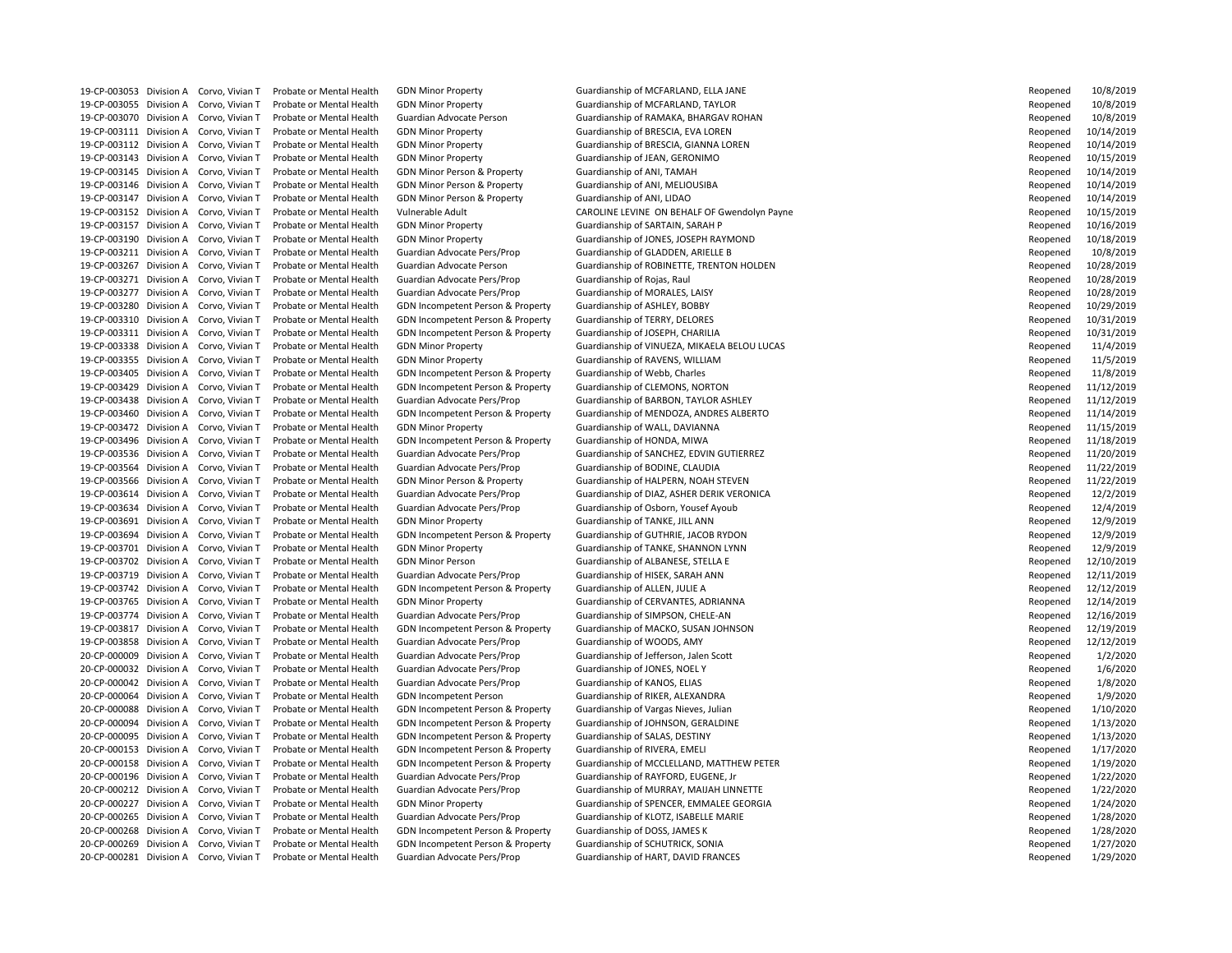20-CP-000285 Division A Corvo, Vivian T Probate or Mental Health GDN Minor Property Cuardianship of NEALY, KING 20-CP-000297 Division A Corvo, Vivian T Probate or Mental Health Guardian Advocate Pers/Prop Guardianship of ALLEN, CAMDEN R 20-CP-000313 Division A Corvo, Vivian T Probate or Mental Health GDN Incompetent Person & Property Guardianship of CLARK, JAMES WILLIS 20-CP-000324 Division A Corvo, Vivian T Probate or Mental Health GDN Incompetent Person & Property Guardianship of Clark, Johnny 20-CP-000328 Division A Corvo, Vivian T Probate or Mental Health GDN Minor Property Guardianship of VAZQUEZ, TOMAS 20-CP-000350 Division A Corvo, Vivian T Probate or Mental Health GDN Minor Property Cuardianship of ROSEAU, ASIAH 20-CP-000426 Division A Corvo, Vivian T Probate or Mental Health Guardian Advocate Pers/Prop Guardianship of GLOVER, MEDARIS D, Jr 20-CP-000547 Division A Corvo, Vivian T Probate or Mental Health Guardian Advocate Pers/Prop Guardianship of CHASE, RYAN DENNIS 20-CP-000592 Division A Corvo, Vivian T Probate or Mental Health GDN Incompetent Person & Property Guardianship of BLANTON, LAURA ANN 20-CP-000617 Division A Corvo, Vivian T Probate or Mental Health GDN Incompetent Person & Property Guardianship of LLUBIEN, JOSEPH H 20-CP-000637 Division A Corvo, Vivian T Probate or Mental Health GDN Incompetent Person & Property Guardianship of Silva, Maria 20-CP-000646 Division A Corvo, Vivian T Probate or Mental Health Guardian Advocate Pers/Prop Guardianship of Ruiz, Carlos E 20-CP-000686 Division A Corvo, Vivian T Probate or Mental Health GDN Incompetent Person & Property Guardianship of BARISO, CAITLIN ANN 20-CP-000750 Division A Corvo, Vivian T Probate or Mental Health GDN Incompetent Person & Property Guardianship of BRYANT, ROBERT LEO 20-CP-000756 Division A Corvo, Vivian T Probate or Mental Health GDN Incompetent Person & Property Guardianship of GILKERSON, GARY W 20-CP-000825 Division A Corvo, Vivian T Probate or Mental Health Guardian Advocate Pers/Prop Guardianship of KURNIK, JOHN STEPHEN 20-CP-000836 Division A Corvo, Vivian T Probate or Mental Health GDN Incompetent Person & Property Guardianship of CASIANO, JOHNATHAN 20-CP-000884 Division A Corvo, Vivian T Probate or Mental Health GDN Incompetent Person Guardianship of VILCHEZ, MARY IDA 20-CP-000901 Division A Corvo, Vivian T Probate or Mental Health Guardian Advocate Person Guardianship of SILAS, MICHAEL 20-CP-000921 Division A Corvo, Vivian T Probate or Mental Health Guardian Advocate Pers/Prop Guardianship of NELSON, CHRISTOPHER 20-CP-000973 Division A Corvo, Vivian T Probate or Mental Health GDN Minor Property Sunner Guardianship of Castro, Colton Benjamin 20-CP-001000 Division A Corvo, Vivian T Probate or Mental Health GDN Incompetent Person & Property Guardianship of WILSON, PATRICIA E 20-CP-001001 Division A Corvo, Vivian T Probate or Mental Health Guardian Advocate Pers/Prop Guardianship of ARMENIA, GRACE M 20-CP-001074 Division A Corvo, Vivian T Probate or Mental Health GDN Incompetent Person & Property Guardianship of MOORE, TORY 20-CP-001087 Division A Corvo, Vivian T Probate or Mental Health Guardian Advocate Pers/Prop Guardianship of Keller, Jaida Mai Santos 20-CP-001141 Division A Corvo, Vivian T Probate or Mental Health Guardian Advocate Person Guardianship of ORTIZ, LOREYNA MARIE 20-CP-001143 Division A Corvo, Vivian T Probate or Mental Health GDN Incompetent Person & Property Guardianship of POOLE, DUSTIN ROBERT 20-CP-001145 Division A Corvo, Vivian T Probate or Mental Health Guardian Advocate Pers/Prop Guardianship of BROWN, BRIANNA 20-CP-001158 Division A Corvo, Vivian T Probate or Mental Health GDN Minor Property Guardianship of CARMONA, JARIELYS 20-CP-001186 Division A Corvo, Vivian T Probate or Mental Health Guardian Advocate Pers/Prop Guardianship of SAENGSUWANDEE, LADA 20-CP-001208 Division A Corvo, Vivian T Probate or Mental Health GDN Incompetent Person & Property Guardianship of COX, MARY JANE 20-CP-001232 Division A Corvo, Vivian T Probate or Mental Health GDN Minor Property Guardianship of KUHN, MICHAEL 20-CP-001233 Division A Corvo, Vivian T Probate or Mental Health GDN Minor Property Cuardianship of KUHN, CHRISTIAN 20-CP-001235 Division A Corvo, Vivian T Probate or Mental Health GDN Incompetent Person & Property Guardianship of Adams, Sharma 20-CP-001250 Division A Corvo, Vivian T Probate or Mental Health GDN Incompetent Person & Property Guardianship of PANISS, SELENIA 20-CP-001254 Division A Corvo, Vivian T Probate or Mental Health GDN Incompetent Person & Property Guardianship of MCNAMARA, WILLIAM J 20-CP-001354 Division A Corvo, Vivian T Probate or Mental Health GDN Minor Property Current Guardianship of MERECKIS, DANIEL K 20-CP-001364 Division A Corvo, Vivian T Probate or Mental Health Guardian Advocate Pers/Prop Guardianship of ROSANIA, NOLAN 20-CP-001365 Division A Corvo, Vivian T Probate or Mental Health Guardian Advocate Pers/Prop Guardianship of HERNANDEZ, JEREMY

20-CP-000310 Division A Corvo, Vivian T Probate or Mental Health GDN Minor Property Suardianship of WOMACK, MAKAYLA ANN 20-CP-000366 Division A Corvo, Vivian T Probate or Mental Health Guardian Advocate Pers/Prop Guardianship of ROSE, BENJAMIN ALEXANDER 20-CP-000369 Division A Corvo, Vivian T Probate or Mental Health Guardian Advocate Person Guardianship of PAULK, DARLENE PALMER 20-CP-000401 Division A Corvo, Vivian T Probate or Mental Health GDN Incompetent Person & Property Guardianship of VECINO GONZALEZ, GILBERTO SIXTO 20-CP-000415 Division A Corvo, Vivian T Probate or Mental Health GDN Incompetent Person Guardianship of HERNANDEZ, ELVIDA MORENO 20-CP-000418 Division A Corvo, Vivian T Probate or Mental Health GDN Minor Property **Guardianship of JACKSON, JAY'CEON PRINCE** 20-CP-000482 Division A Corvo, Vivian T Probate or Mental Health GDN Incompetent Person & Property Guardianship of HERNANDEZ, MARIA ELENA PAEZ 20-CP-000484 Division A Corvo, Vivian T Probate or Mental Health GDN Incompetent Person & Property Guardianship of PEREZ, ADELA AIDA HERNANDEZ 20-CP-000497 Division A Corvo, Vivian T Probate or Mental Health GDN Minor Person & Property Guardianship of LUNDY, MITCHELL EMORY DALTON 20-CP-000554 Division A Corvo, Vivian T Probate or Mental Health GDN Incompetent Person & Property Guardianship of GIACOBBE, LOUIS ANTHONY 20-CP-000662 Division A Corvo, Vivian T Probate or Mental Health Guardian Advocate Pers/Prop Guardianship of CONLEY, MEGAN ELIZABETH 20-CP-000716 Division A Corvo, Vivian T Probate or Mental Health Guardian Advocate Pers/Prop Guardianship of BROWN ZALDIVAR, LESLEY ANNE 20-CP-000722 Division A Corvo, Vivian T Probate or Mental Health GDN Incompetent Person & Property Guardianship of HAMMACHER, MARGARET M 20-CP-000833 Division A Corvo, Vivian T Probate or Mental Health GDN Incompetent Person & Property Guardianship of IZQUIERDO, CARMEN OFELIA 20-CP-000929 Division A Corvo, Vivian T Probate or Mental Health GDN Incompetent Person & Property Guardianship of HARRIS, JASON CHRISTOPHER 20-CP-000971 Division A Corvo, Vivian T Probate or Mental Health GDN Minor Property Sunner Guardianship of Castro, Hudson James Frederik 20-CP-001114 Division A Corvo, Vivian T Probate or Mental Health Guardian Advocate Pers/Prop Guardianship of MCILWAIN, JAMES EDWARD, III 20-CP-001168 Division A Corvo, Vivian T Probate or Mental Health GDN Incompetent Person & Property Guardianship of TOWNSEND, MICHELLE JESSICA 20-CP-001374 Division A Corvo, Vivian T Probate or Mental Health Guardian Advocate Pers/Prop Guardianship of GUETERMAN, STEPHEN JAMES

| Reopened | 1/29/2020 |
|----------|-----------|
| Reopened | 1/29/2020 |
| Reopened | 1/30/2020 |
| Reopened | 1/30/2020 |
| Reopened | 1/30/2020 |
| Reopened | 1/31/2020 |
| Reopened | 2/3/2020  |
| Reopened | 2/5/2020  |
| Reopened | 2/5/2020  |
| Reopened | 1/31/2020 |
| Reopened | 2/7/2020  |
| Reopened | 2/7/2020  |
| Reopened | 2/7/2020  |
| Reopened | 2/12/2020 |
|          | 2/12/2020 |
| Reopened |           |
| Open     | 2/13/2020 |
| Reopened | 2/19/2020 |
| Reopened | 2/19/2020 |
| Reopened | 2/24/2020 |
| Reopened | 2/25/2020 |
| Reopened | 2/27/2020 |
| Reopened | 2/27/2020 |
| Reopened | 3/2/2020  |
| Reopened | 2/19/2020 |
| Reopened | 3/5/2020  |
| Reopened | 3/5/2020  |
| Reopened | 3/9/2020  |
| Reopened | 3/10/2020 |
| Reopened | 3/16/2020 |
| Reopened | 3/17/2020 |
| Reopened | 3/17/2020 |
| Reopened | 3/23/2020 |
| Reopened | 3/24/2020 |
| Reopened | 3/24/2020 |
| Reopened | 3/26/2020 |
| Reopened | 3/31/2020 |
| Reopened | 3/31/2020 |
| Reopened | 4/1/2020  |
| Reopened | 4/3/2020  |
| Reopened | 4/12/2020 |
| Reopened | 4/14/2020 |
| Reopened | 4/16/2020 |
| Reopened | 4/20/2020 |
| Reopened | 4/20/2020 |
| Reopened | 4/20/2020 |
| Reopened | 4/22/2020 |
| Reopened | 4/23/2020 |
| Reopened | 4/24/2020 |
| Reopened | 4/28/2020 |
| Reopened | 4/30/2020 |
| Reopened | 4/30/2020 |
| Reopened | 4/30/2020 |
| Open     | 5/3/2020  |
| Reopened | 5/4/2020  |
| Reopened | 5/13/2020 |
| Reopened | 5/14/2020 |
| Reopened | 5/14/2020 |
| Reopened | 5/17/2020 |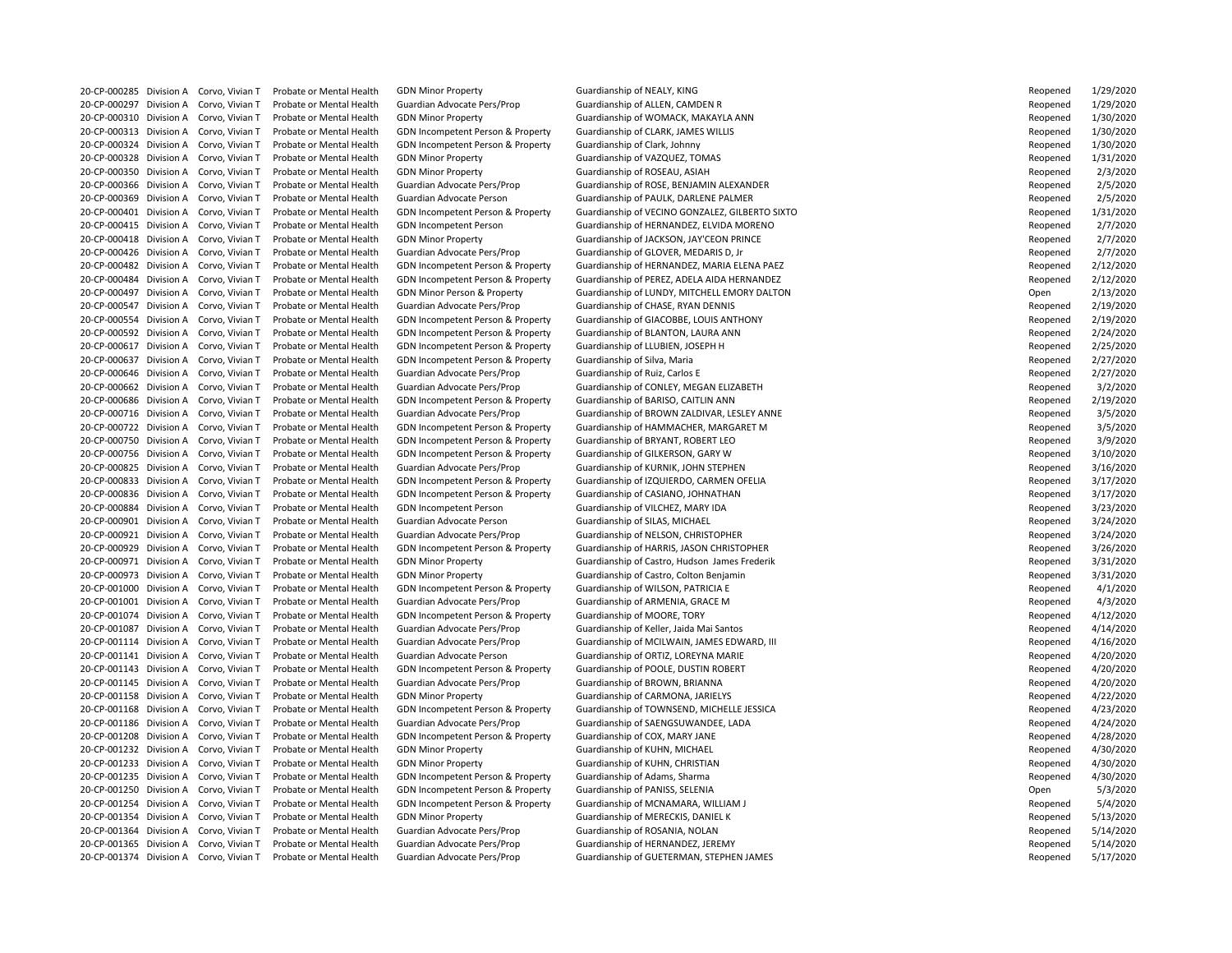20-CP-001412 Division A Corvo, Vivian T Probate or Mental Health Minor Settlement Guardianship of Currie, Saniya Jena 20-CP-001443 Division A Corvo, Vivian T Probate or Mental Health GDN Incompetent Person & Property Guardianship of LEONE, JEANETTE M 20-CP-001444 Division A Corvo, Vivian T Probate or Mental Health GDN Incompetent Person & Property Guardianship of VINAS, VELIA 20-CP-001470 Division A Corvo, Vivian T Probate or Mental Health Minor Settlement Guardianship of M, R 20-CP-001482 Division A Corvo, Vivian T Probate or Mental Health Minor Settlement Guardianship of M, P, II 20-CP-001532 Division A Corvo, Vivian T Probate or Mental Health GDN Minor Property Guardianship of FOXX, GHEA LEILA 20-CP-001603 Division A Corvo, Vivian T Probate or Mental Health GDN Minor Property Guardianship of AMMAR, MARIAM 20-CP-001608 Division A Corvo, Vivian T Probate or Mental Health GDN Minor Property Summan Guardianship of Cram, Aedin Michael 20-CP-001648 Division A Corvo, Vivian T Probate or Mental Health GDN Minor Property Guardianship of GILLIS, MAX 20-CP-001668 Division A Corvo, Vivian T Probate or Mental Health GDN Minor Property Cuardianship of CALLENDER, TAJ L 20-CP-001678 Division A Corvo, Vivian T Probate or Mental Health Guardian Advocate Pers/Prop Guardianship of HENSON, ANA NONITA 20-CP-001723 Division A Corvo, Vivian T Probate or Mental Health Guardian Advocate Pers/Prop Guardianship of HARRIS, JOSIAH D 20-CP-001752 Division A Corvo, Vivian T Probate or Mental Health GDN Minor Property Guardianship of H, N J 20-CP-001771 Division A Corvo, Vivian T Probate or Mental Health Other Guardianship Guardianship of JOEL ERICKSON, Jr 20-CP-001795 Division A Corvo, Vivian T Probate or Mental Health GDN Minor Property Guardianship of G, M L 20-CP-001867 Division A Corvo, Vivian T Probate or Mental Health Guardian Advocate Pers/Prop Guardianship of AYERS, CHRISTIAN 20-CP-001882 Division A Corvo, Vivian T Probate or Mental Health Guardian Advocate Pers/Prop Guardianship of Pineiro, Richard 20-CP-001886 Division A Corvo, Vivian T Probate or Mental Health Guardian Advocate Pers/Prop Guardianship of Seidel, Chase Emerson 20-CP-001901 Division A Corvo, Vivian T Probate or Mental Health GDN Incompetent Person & Property Guardianship of Hyland, Paul Timothy, Jr 20-CP-001904 Division A Corvo, Vivian T Probate or Mental Health GDN Incompetent Person & Property Guardianship of HEDRICK, STERN E 20-CP-001920 Division A Corvo, Vivian T Probate or Mental Health GDN Minor Person Guardianship of P, Z 20-CP-001941 Division A Corvo, Vivian T Probate or Mental Health Guardian Advocate Pers/Prop Guardianship of NWOYE, UGOCHUKWU 20-CP-001966 Division A Corvo, Vivian T Probate or Mental Health GDN Incompetent Person & Property Guardianship of JONAS, ARIELLE J 20-CP-001977 Division A Corvo, Vivian T Probate or Mental Health GDN Incompetent Person & Property Guardianship of SERRANO, CARMELA 20-CP-001979 Division A Corvo, Vivian T Probate or Mental Health GDN Incompetent Person & Property Guardianship of SEMPEK, THOMAS G 20-CP-002009 Division A Corvo, Vivian T Probate or Mental Health Minor Settlement Guardianship of EDSON, PAIGE 20-CP-002023 Division A Corvo, Vivian T Probate or Mental Health GDN Minor Property Guardianship of Burgess, Chloe 20-CP-002024 Division A Corvo, Vivian T Probate or Mental Health GDN Minor Property Cuardianship of Burgess, Dylan 20-CP-002059 Division A Corvo, Vivian T Probate or Mental Health Guardian Advocate Pers/Prop Guardianship of KOUTSELAS, MICHAEL A 20-CP-002061 Division A Corvo, Vivian T Probate or Mental Health GDN Incompetent Person & Property Guardianship of CRAIG, BETTY 20-CP-002129 Division A Corvo, Vivian T Probate or Mental Health GDN Incompetent Person Guardianship of CORYELL, KATHARINA 20-CP-002215 Division A Corvo, Vivian T Probate or Mental Health Guardian Advocate Pers/Prop Guardianship of PERKINS, DANIEL 20-CP-002216 Division A Corvo, Vivian T Probate or Mental Health Guardian Advocate Pers/Prop Guardianship of NIEVES BAEZ, LUIS Y 20-CP-002217 Division A Corvo, Vivian T Probate or Mental Health Guardian Advocate Pers/Prop Guardianship of NIEVES BAEZ, YERIEL L 20-CP-002338 Division A Corvo, Vivian T Probate or Mental Health GDN Minor Person & Property Guardianship of Smith, Megan Elizabeth 20-CP-002340 Division A Corvo, Vivian T Probate or Mental Health GDN Incompetent Person & Property Guardianship of Petty, Janice Carol

20-CP-001411 Division A Corvo, Vivian T Probate or Mental Health GDN Incompetent Person & Property Guardianship of LYNCH, LINDA Reopened 5/13/2020 20-CP-001424 Division A Corvo, Vivian T Probate or Mental Health Guardian Advocate Pers/Prop Guardianship of STEPP, VALERIE LYNNE FORD FOR THE RESP AND REALLY RESP AND REALLY RESPUTE THE RESPUTE OF STEPP AND RESPEN VALERIE 20-CP-001464 Division A Corvo, Vivian T Probate or Mental Health GDN Minor Property Guardianship of Maldonado-Sanders, Kailani 20-CP-001468 Division A Corvo, Vivian T Probate or Mental Health GDN Minor Property **Guardianship of GUERRERO, KEANAN SHANE** 20-CP-001525 Division A Corvo, Vivian T Probate or Mental Health Guardian Advocate Pers/Prop Guardianship of CARSWELL, ALEXANDRIA C 20-CP-001561 Division A Corvo, Vivian T Probate or Mental Health Guardian Advocate Pers/Prop Guardianship of Bottomms, Michaela Anndrea 20-CP-001581 Division A Corvo, Vivian T Probate or Mental Health Guardian Advocate Pers/Prop Guardianship of STEPHENS, TYRIQUE ELIJAH 20-CP-001634 Division A Corvo, Vivian T Probate or Mental Health GDN Minor Property Guardianship of Morris, Giovanni Joseph-Allen 20-CP-001767 Division A Corvo, Vivian T Probate or Mental Health GDN Minor Property Cuardianship of MITCHELL, JAEL ALEXANDRIA 20-CP-001817 Division A Corvo, Vivian T Probate or Mental Health Guardian Advocate Pers/Prop Guardianship of JEYABARATH, HARIHAR P 20-CP-001854 Division A Corvo, Vivian T Probate or Mental Health GDN Minor Property **Guardianship of HAYNES, DONNELL DUNCAN** 20-CP-001868 Division A Corvo, Vivian T Probate or Mental Health Guardian Advocate Pers/Prop Guardianship of GOULBOURNE, ASHLEIGH J 20-CP-001869 Division A Corvo, Vivian T Probate or Mental Health Vulnerable Adult EDWARD ATZENHOEFER ON BEHALF OF CHRISTOPHER ATZENHOEFER 20-CP-001871 Division A Corvo, Vivian T Probate or Mental Health GDN Minor Person & Property Guardianship of STEMM-LUCAS, STEVEN WESLEY 20-CP-002021 Division A Corvo, Vivian T Probate or Mental Health Guardian Advocate Person Guardianship of DE JESUS MASSA, JAN MIGUEL 20-CP-002078 Division A Corvo, Vivian T Probate or Mental Health GDN Minor Property **Guardianship of FONSECA, MAXIMILIANO ANTONIO** 20-CP-002110 Division A Corvo, Vivian T Probate or Mental Health Guardian Advocate Pers/Prop Guardianship of BRYAN, WILTON BURGESS 20-CP-002152 Division A Corvo, Vivian T Probate or Mental Health Guardian Advocate Pers/Prop Guardianship of CUTLER, TERNARD JEROME 20-CP-002175 Division A Corvo, Vivian T Probate or Mental Health GDN Minor Property **Guardianship of Caldwell, Cashmere Reche** 20-CP-002253 Division A Corvo, Vivian T Probate or Mental Health GDN Minor Property Cuardianship of RODRIGUEZ, ASHLEY DOMINGUEZ 20-CP-002302 Division A Corvo, Vivian T Probate or Mental Health GDN Minor Property **Guardianship of Anderson, Tavares Lothario**, III 20-CP-002336 Division A Corvo, Vivian T Probate or Mental Health GDN Minor Person & Property Guardianship of FREEMAN, AMAIYA SAKINA

| keopenea              | 5/13/2020 |
|-----------------------|-----------|
| )pen                  | 5/20/2020 |
| }eopened              | 5/20/2020 |
| }eopened              | 5/21/2020 |
| }eopened              | 5/22/2020 |
| Reopened              | 5/25/2020 |
|                       | 5/22/2020 |
| }eopened              |           |
| )pen                  | 5/20/2020 |
| )pen                  | 5/26/2020 |
| }eopened              | 5/29/2020 |
| Reopened              | 5/29/2020 |
| <mark>≀eopened</mark> | 6/2/2020  |
| }eopened              | 6/3/2020  |
| Reopened              | 6/6/2020  |
| Reopened              | 6/8/2020  |
| }eopened              | 6/9/2020  |
| <mark>≀eopened</mark> | 6/10/2020 |
| Reopened              | 6/5/2020  |
| Reopened              | 6/12/2020 |
| Reopened              | 6/17/2020 |
|                       |           |
| Reopened              | 6/19/2020 |
| <mark>≀eopened</mark> | 6/23/2020 |
| Reopened              | 6/23/2020 |
| Reopened              | 6/24/2020 |
| Reopened              | 6/25/2020 |
| }eopened              | 6/29/2020 |
| Reopened              | 6/30/2020 |
| ≀eopened              | 7/1/2020  |
| <mark>≀eopened</mark> | 7/1/2020  |
| Reopened              | 7/1/2020  |
| ≀eopened              | 7/1/2020  |
| Reopened              | 7/1/2020  |
| Reopened              | 7/2/2020  |
| Reopened              | 7/2/2020  |
| Reopened              | 7/6/2020  |
|                       |           |
| Reopened              | 7/8/2020  |
| Reopened              | 7/9/2020  |
| Reopened              | 7/10/2020 |
| Reopened              | 7/13/2020 |
| )pen                  | 7/15/2020 |
| Reopened              | 7/16/2020 |
| Reopened              | 7/16/2020 |
| Reopened              | 7/16/2020 |
| )pen                  | 7/22/2020 |
| Reopened              | 7/21/2020 |
| Reopened              | 7/22/2020 |
| Reopened              | 7/24/2020 |
| Reopened              | 7/27/2020 |
| Reopened              | 7/29/2020 |
|                       |           |
| Reopened              | 7/30/2020 |
| Reopened              | 8/4/2020  |
| Reopened              | 8/4/2020  |
| Reopened              | 8/4/2020  |
| Reopened              | 8/6/2020  |
| Reopened              | 8/11/2020 |
| Reopened              | 8/14/2020 |
| Reopened              | 8/14/2020 |
| Reopened              | 8/14/2020 |
|                       |           |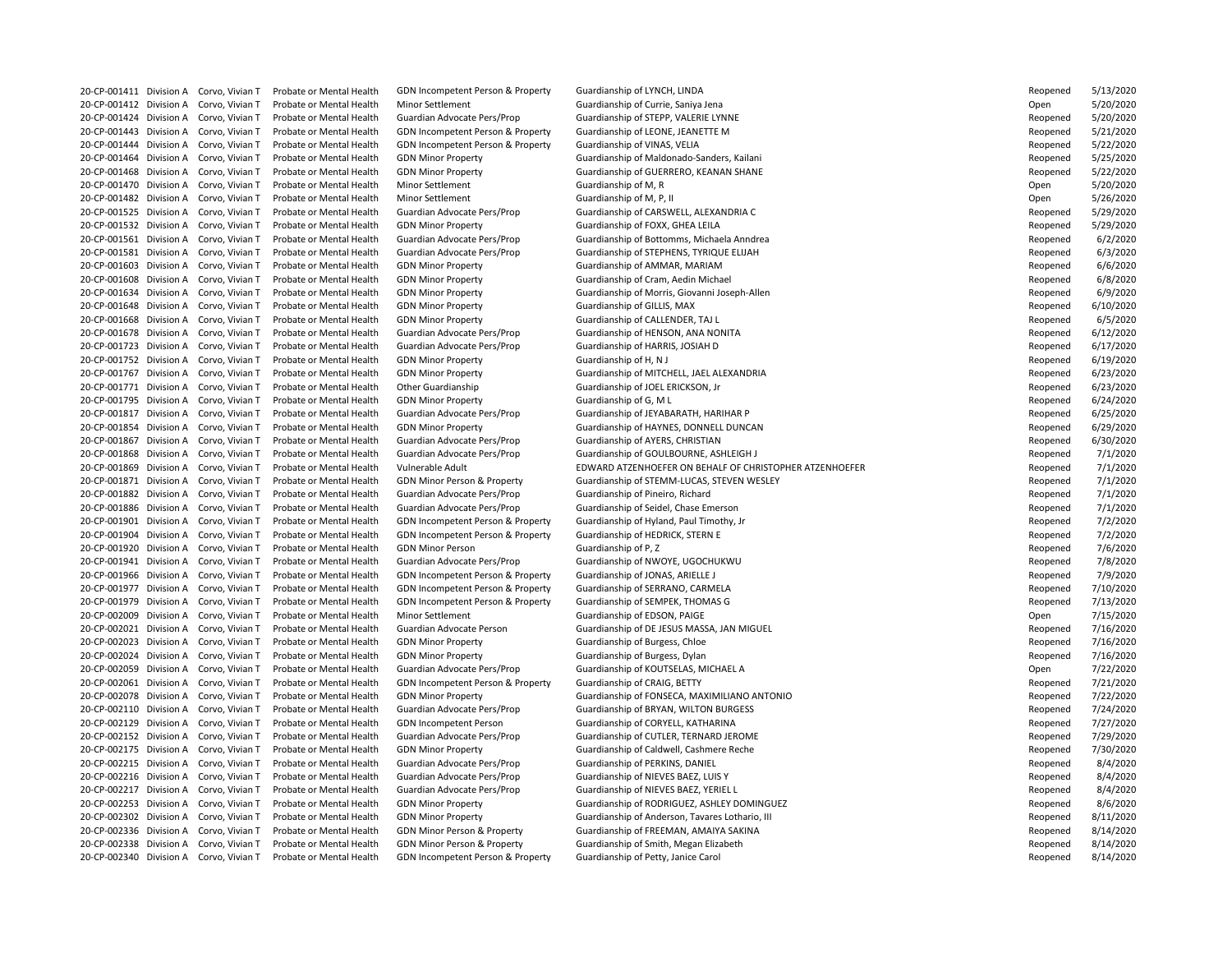20-CP-002367 Division A Corvo, Vivian T Probate or Mental Health GDN Incompetent Person & Property Guardianship of RENNIE, REBECCA L 20-CP-002413 Division A Corvo, Vivian T Probate or Mental Health GDN Incompetent Person & Property Guardianship of CRAFT, VIRGIL LEROY 20-CP-002454 Division A Corvo, Vivian T Probate or Mental Health GDN Incompetent Person & Property Guardianship of Spencer, Willie 20-CP-002458 Division A Corvo, Vivian T Probate or Mental Health GDN Incompetent Person & Property Guardianship of ROGERS, GENEVIEVE 20-CP-002495 Division A Corvo, Vivian T Probate or Mental Health Guardian Advocate Pers/Prop Guardianship of BROWN, MARC ANTONI 20-CP-002515 Division A Corvo, Vivian T Probate or Mental Health Guardian Advocate Person Guardianship of PINKHAM, LUCIANNE B 20-CP-002528 Division A Corvo, Vivian T Probate or Mental Health GDN Minor Property Cuardianship of PHILLIPS, KEARAH 20-CP-002553 Division A Corvo, Vivian T Probate or Mental Health Guardian Advocate Pers/Prop Guardianship of DE FURIO, NICHOLAS J 20-CP-002575 Division A Corvo, Vivian T Probate or Mental Health Guardian Advocate Pers/Prop Guardianship of TOST, WYATT PAYTON 20-CP-002623 Division A Corvo, Vivian T Probate or Mental Health GDN Minor Property Guardianship of BAEZ, ARIANA M 20-CP-002629 Division A Corvo, Vivian T Probate or Mental Health GDN Minor Property Guardianship of KLINGENSMITH, CARLY 20-CP-002649 Division A Corvo, Vivian T Probate or Mental Health GDN Incompetent Person & Property Guardianship of HEREDIA, PEDRO 20-CP-002665 Division A Corvo, Vivian T Probate or Mental Health GDN Incompetent Person & Property Guardianship of Keathley, Craig 20-CP-002668 Division A Corvo, Vivian T Probate or Mental Health GDN Incompetent Person & Property Guardianship of RYSDON, RICHARD 20-CP-002733 Division A Corvo, Vivian T Probate or Mental Health Guardian Advocate Person Guardianship of MOCTEZUMA, JENNIFER 20-CP-002760 Division A Corvo, Vivian T Probate or Mental Health GDN Incompetent Property Guardianship of GOVAN, LAUREN 20-CP-002779 Division A Corvo, Vivian T Probate or Mental Health GDN Minor Person & Property Guardianship of Sanchez Testa, Julio R 20-CP-002780 Division A Corvo, Vivian T Probate or Mental Health GDN Minor Property Guardianship of F, T 20-CP-002781 Division A Corvo, Vivian T Probate or Mental Health GDN Minor Property Guardianship of M, J 20-CP-002846 Division A Corvo, Vivian T Probate or Mental Health GDN Incompetent Person & Property Guardianship of Santos, Jose 20-CP-002877 Division A Corvo, Vivian T Probate or Mental Health Guardian Advocate Pers/Prop Guardianship of FARRULA, GERTRUDIS I 20-CP-002886 Division A Corvo, Vivian T Probate or Mental Health GDN Incompetent Person & Property Guardianship of SHAFMASTER, MEGAN 20-CP-002903 Division A Corvo, Vivian T Probate or Mental Health GDN Incompetent Person & Property Guardianship of RAFTERY, NUPIS 20-CP-002938 Division A Corvo, Vivian T Probate or Mental Health GDN Incompetent Person & Property Guardianship of MORTENSEN, JOSEPH 20-CP-002939 Division A Corvo, Vivian T Probate or Mental Health Guardian Advocate Pers/Prop Guardianship of HARRELL, JEREMY 20-CP-002940 Division A Corvo, Vivian T Probate or Mental Health Guardian Advocate Pers/Prop Guardianship of ZOFNAS, DYLAN JAMES 20-CP-002949 Division A Corvo, Vivian T Probate or Mental Health GDN Minor Property Cuardianship of MARRERO, MATTHEW 20-CP-002963 Division A Corvo, Vivian T Probate or Mental Health Guardian Advocate Pers/Prop Guardianship of Howard, Seth Patrick 20-CP-003006 Division A Corvo, Vivian T Probate or Mental Health GDN Minor Property Guardianship of CURBELO, NICOLAS 20-CP-003007 Division A Corvo, Vivian T Probate or Mental Health Guardian Advocate Pers/Prop Guardianship of COWANS, DANIELLE 20-CP-003027 Division A Corvo, Vivian T Probate or Mental Health GDN Incompetent Person & Property Guardianship of HOWELL, JOANNE 20-CP-003032 Division A Corvo, Vivian T Probate or Mental Health GDN Incompetent Person & Property Guardianship of CURRY, NORMAN MARK 20-CP-003043 Division A Corvo, Vivian T Probate or Mental Health GDN Incompetent Person & Property Guardianship of STAROBA, THOMAS 20-CP-003062 Division A Corvo, Vivian T Probate or Mental Health Guardian Advocate Pers/Prop Guardianship of BROOKS, DARIUS 20-CP-003072 Division A Corvo, Vivian T Probate or Mental Health GDN Incompetent Person & Property Guardianship of PETTY, DONNA IRENE 20-CP-003075 Division A Corvo, Vivian T Probate or Mental Health GDN Incompetent Person & Property Guardianship of NOWLIN, ELIZABETH 20-CP-003079 Division A Corvo, Vivian T Probate or Mental Health GDN Minor Person & Property Guardianship of CARDENAS, IVAN DAVID 20-CP-003127 Division A Corvo, Vivian T Probate or Mental Health Minor Settlement Guardianship of FLORES, MILAN 20-CP-003134 Division A Corvo, Vivian T Probate or Mental Health Guardian Advocate Person Guardianship of HALL, TYRESE LAMAR 20-CP-003158 Division A Corvo, Vivian T Probate or Mental Health GDN Incompetent Person & Property Guardianship of GRIFFIN, VERNIE 20-CP-003209 Division A Corvo, Vivian T Probate or Mental Health GDN Incompetent Person & Property Guardianship of ADAMS, GERALD DAVID 20-CP-003216 Division A Corvo, Vivian T Probate or Mental Health Guardian Advocate Pers/Prop Guardianship of Boyer, Ronald Keith 20-CP-003277 Division A Corvo, Vivian T Probate or Mental Health Guardian Advocate Pers/Prop Guardianship of VEGA, JACOB ANDREW

20-CP-002358 Division A Corvo, Vivian T Probate or Mental Health Guardian Advocate Pers/Prop Guardianship of WETZ, MATTHEW CHRISTOPHER 20-CP-002465 Division A Corvo, Vivian T Probate or Mental Health GDN Minor Property Guardianship of COLANGELO, LILIANA PAIGE 20-CP-002501 Division A Corvo, Vivian T Probate or Mental Health GDN Incompetent Person & Property Guardianship of DICKERSON, SHAWN CODY 20-CP-002510 Division A Corvo, Vivian T Probate or Mental Health GDN Minor Property Cuardianship of JAMES, ANTHONY WILLIAM 20-CP-002574 Division A Corvo, Vivian T Probate or Mental Health Guardian Advocate Person Guardianship of JOHNSON, HUNTER TYBERIUS 20-CP-002722 Division A Corvo, Vivian T Probate or Mental Health GDN Minor Person & Property Guardianship of TESTA, INES M SANCHEZ, M E L 20-CP-002862 Division A Corvo, Vivian T Probate or Mental Health GDN Minor Property **Guardianship of GONZALEZ, EMMY BROOKLYN** 20-CP-002926 Division A Corvo, Vivian T Probate or Mental Health GDN Minor Property Cuardianship of COOK, HARLYN AUGUSTINE 20-CP-002999 Division A Corvo, Vivian T Probate or Mental Health Guardian Advocate Pers/Prop Guardianship of CAMMARANO, ANTHONY RYAN 20-CP-003116 Division A Corvo, Vivian T Probate or Mental Health Guardian Advocate Pers/Prop Guardianship of Morales Diaz, Kiarimar Kenisse 20-CP-003215 Division A Corvo, Vivian T Probate or Mental Health Guardian Advocate Pers/Prop Guardianship of MCDERMOTT, MICHAEL WALTER ROBERT 20-CP-003226 Division A Corvo, Vivian T Probate or Mental Health GDN Minor Property Sunnianship of KINNEY, LEYLANI MARIE LEMAIRE 20-CP-003240 Division A Corvo, Vivian T Probate or Mental Health Minor Settlement Guardianship of Perez Turino, Deilis Melisa 20-CP-003245 Division A Corvo, Vivian T Probate or Mental Health Guardian Advocate Pers/Prop Guardianship of VALENCIA, ENRIQUE MORALES 20-CP-003257 Division A Corvo, Vivian T Probate or Mental Health GDN Minor Person & Property Guardianship of HOWARD, STEVEN ADAM,HOWARD, KAYDEN RANDALL,HOWARD, TYLER ELIJAH

| Reopened               | 8/17/2020  |
|------------------------|------------|
| Reopened               | 8/18/2020  |
| Reopened               | 8/21/2020  |
| Reopened               | 8/26/2020  |
| Reopened               | 8/27/2020  |
| Reopened               | 8/27/2020  |
| Reopened               | 8/31/2020  |
| Reopened               |            |
|                        | 9/1/2020   |
| Reopened               | 9/1/2020   |
| <b>Open</b>            | 9/2/2020   |
| Open                   | 9/3/2020   |
| Reopened               | 9/4/2020   |
| Reopened               | 9/8/2020   |
| Reopened               | 9/8/2020   |
| Reopened               | 9/11/2020  |
| Reopened               | 9/13/2020  |
| Reopened               | 9/14/2020  |
| Reopened               | 9/16/2020  |
| Reopened               | 9/16/2020  |
| Reopened               | 9/21/2020  |
| Open                   | 9/22/2020  |
| Reopened               | 9/24/2020  |
|                        |            |
| Reopened               | 9/25/2020  |
| Reopened               | 9/25/2020  |
| Reopened               | 9/25/2020  |
| Reopened               | 10/2/2020  |
| Reopened               | 10/2/2020  |
| Reopened               | 10/5/2020  |
| Reopened               | 9/29/2020  |
| Reopened               | 10/7/2020  |
| Reopened               | 10/8/2020  |
| Reopened               | 10/9/2020  |
| Reopened               | 10/9/2020  |
| Reopened               | 10/9/2020  |
| Reopened               | 10/10/2020 |
| Reopened               | 10/12/2020 |
| Reopened               | 10/15/2020 |
|                        |            |
| Reopened               | 10/16/2020 |
| Reopened               | 10/16/2020 |
| Reopened               | 10/19/2020 |
| Reopened               | 10/16/2020 |
| Reopened               | 10/20/2020 |
| Reopened               | 10/21/2020 |
| Reopened               | 10/21/2020 |
| Reopened               | 10/21/2020 |
| Reopened               | 10/21/2020 |
| Reopened               | 10/26/2020 |
| <b>Open</b>            | 10/27/2020 |
| Reopene <mark>d</mark> | 10/27/2020 |
| Reopened               | 10/28/2020 |
| Reopened               | 11/2/2020  |
|                        | 11/3/2020  |
| Reopened               |            |
| Reopened               | 11/2/2020  |
| Reopened               | 11/3/2020  |
| <b>Open</b>            | 11/4/2020  |
| Open                   | 11/4/2020  |
| Reopened               | 11/5/2020  |
| Reopened               | 11/6/2020  |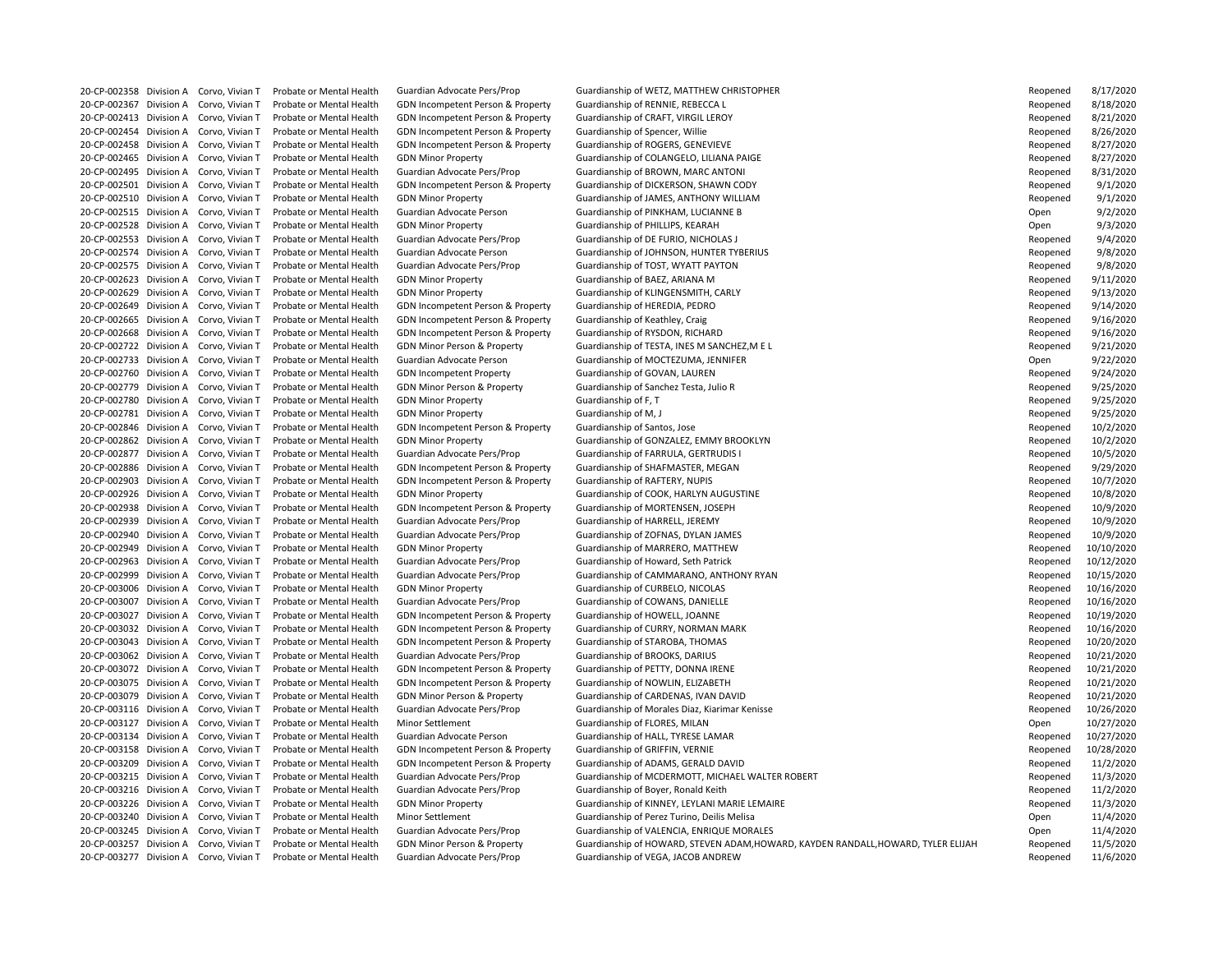20-CP-003352 Division A Corvo, Vivian T Probate or Mental Health GDN Incompetent Person & Property Guardianship of GARVIN, HELEN LOPEZ 20-CP-003367 Division A Corvo, Vivian T Probate or Mental Health Guardian Advocate Pers/Prop Guardianship of MARTINEZ, JOSHUA 20-CP-003457 Division A Corvo, Vivian T Probate or Mental Health GDN Incompetent Person & Property Guardianship of Tselios, Charalambos 20-CP-003497 Division A Corvo, Vivian T Probate or Mental Health Guardian Advocate Pers/Prop Guardianship of KAFKA, ALLYSON 20-CP-003516 Division A Corvo, Vivian T Probate or Mental Health GDN Minor Property Guardianship of WHEELER, CAEDEN 20-CP-003525 Division A Corvo, Vivian T Probate or Mental Health GDN Minor Property Guardianship of DISMUS, AYDEN 20-CP-003527 Division A Corvo, Vivian T Probate or Mental Health GDN Minor Property Guardianship of DISMUS, AYDEO 20-CP-003535 Division A Corvo, Vivian T Probate or Mental Health GDN Minor Property Cuardianship of Burgess, Ella 20-CP-003539 Division A Corvo, Vivian T Probate or Mental Health GDN Incompetent Person & Property Guardianship of VIDAL, LEONARD J 20-CP-003540 Division A Corvo, Vivian T Probate or Mental Health GDN Incompetent Person & Property Guardianship of POWELL, BEULAH M 20-CP-003554 Division A Corvo, Vivian T Probate or Mental Health Guardian Advocate Pers/Prop Guardianship of Gough, Mallory Lynn 20-CP-003557 Division A Corvo, Vivian T Probate or Mental Health GDN Minor Property Guardianship of TAYLOR, JONIQUE 20-CP-003567 Division A Corvo, Vivian T Probate or Mental Health GDN Incompetent Person & Property Guardianship of Kirby, Lulu 20-CP-003591 Division A Corvo, Vivian T Probate or Mental Health Guardian Advocate Pers/Prop Guardianship of BLEVINS, KHLOE 20-CP-003613 Division A Corvo, Vivian T Probate or Mental Health GDN Incompetent Person & Property Guardianship of BLACKSHEAR, STEVEN M 20-CP-003619 Division A Corvo, Vivian T Probate or Mental Health GDN Minor Property Cuardianship of ESQUIVEL, ALEJANDRO 20-CP-003622 Division A Corvo, Vivian T Probate or Mental Health GDN Incompetent Person & Property Guardianship of Traver, Joshua 20-CP-003623 Division A Corvo, Vivian T Probate or Mental Health Voluntary Guardianship Guardianship of Moore, Marie 20-CP-003626 Division A Corvo, Vivian T Probate or Mental Health GDN Incompetent Person & Property Guardianship of DOBSON, JAMES 20-CP-003628 Division A Corvo, Vivian T Probate or Mental Health GDN Incompetent Person & Property Guardianship of EDWARDS, JONATHAN 20-CP-003663 Division A Corvo, Vivian T Probate or Mental Health GDN Incompetent Person & Property Guardianship of GARY, ANTONIO 20-CP-003668 Division A Corvo, Vivian T Probate or Mental Health GDN Minor Property Cuardianship of Rosado, Angelina Batista 20-CP-003697 Division A Corvo, Vivian T Probate or Mental Health Guardian Advocate Pers/Prop Guardianship of GABORDI, JESSICA 20-CP-003708 Division A Corvo, Vivian T Probate or Mental Health Guardian Advocate Pers/Prop Guardianship of Vilsaint, Jandolph 20-CP-003723 Division A Corvo, Vivian T Probate or Mental Health Guardian Advocate Pers/Prop Guardianship of Chambers, Lorene Yvette 20-CP-003736 Division A Corvo, Vivian T Probate or Mental Health GDN Incompetent Person & Property Guardianship of MCCLARY, RICHARD L 20-CP-003756 Division A Corvo, Vivian T Probate or Mental Health GDN Incompetent Person & Property Guardianship of CAPASSO, THOMAS P 20-CP-003786 Division A Corvo, Vivian T Probate or Mental Health GDN Incompetent Person & Property Guardianship of OLLER, KENNETH 20-CP-003829 Division A Corvo, Vivian T Probate or Mental Health Guardian Advocate Pers/Prop Guardianship of PARK, ANDREW 21-CP-000023 Division A Corvo, Vivian T Probate or Mental Health GDN Incompetent Person & Property Guardianship of ADAMS, JOSEPHINE 21-CP-000041 Division A Corvo, Vivian T Probate or Mental Health GDN Incompetent Person & Property Guardianship of ELLINGTON, NICOLE 21-CP-000082 Division A Corvo, Vivian T Probate or Mental Health GDN Incompetent Person & Property Guardianship of TORRES, BRANDON R 21-CP-000089 Division A Corvo, Vivian T Probate or Mental Health GDN Incompetent Person & Property Guardianship of HOWARD, LILLIE 21-CP-000151 Division A Corvo, Vivian T Probate or Mental Health GDN Incompetent Person & Property Guardianship of LEITZELL, DORIS 21-CP-000156 Division A Corvo, Vivian T Probate or Mental Health GDN Incompetent Person & Property Guardianship of DANEMAN, STEPHAN, Sr 21-CP-000174 Division A Corvo, Vivian T Probate or Mental Health Guardian Advocate Pers/Prop Guardianship of JAHN, LOGAN ROBERT 21-CP-000187 Division A Corvo, Vivian T Probate or Mental Health GDN Incompetent Person & Property Guardianship of BAILEY, NANCY MIRIAM 21-CP-000199 Division A Corvo, Vivian T Probate or Mental Health Guardian Advocate Pers/Prop Guardianship of TAYLOR-BALLS, ELAYSIA 21-CP-000220 Division A Corvo, Vivian T Probate or Mental Health Guardian Advocate Person Guardianship of ABDELQADER, REEM 21-CP-000284 Division A Corvo, Vivian T Probate or Mental Health Minor Settlement Guardianship of SAMANIEGO, BRIAN 21-CP-000294 Division A Corvo, Vivian T Probate or Mental Health GDN Minor Property Suardianship of CHARLES, ANIYA JALINA 21-CP-000300 Division A Corvo, Vivian T Probate or Mental Health GDN Incompetent Person & Property Guardianship of PIERSON, DARLENE P 21-CP-000308 Division A Corvo, Vivian T Probate or Mental Health Guardian Advocate Person Guardianship of STOPA, DAVID JOHN 21-CP-000314 Division A Corvo, Vivian T Probate or Mental Health GDN Incompetent Person & Property Guardianship of BIRDSONG, CANDACE 21-CP-000388 Division A Corvo, Vivian T Probate or Mental Health GDN Incompetent Person & Property Guardianship of PARRA, HALLEEN

20-CP-003344 Division A Corvo, Vivian T Probate or Mental Health GDN Incompetent Person & Property Guardianship of BOWEN, GEORGIA ELLEN

20-CP-003385 Division A Corvo, Vivian T Probate or Mental Health GDN Minor Property Guardianship of FELICIANO, ROSEMARY COLON 20-CP-003422 Division A Corvo, Vivian T Probate or Mental Health GDN Minor Property Cuardianship of SHELTON, ADDISON FELICITY 20-CP-003449 Division A Corvo, Vivian T Probate or Mental Health Minor Settlement Guardianship of M, B,V, S Cuardianship of M, B,V, S Cuardianship of M, B,V, S Cuardianship of M, B,V, S 20-CP-003499 Division A Corvo, Vivian T Probate or Mental Health GDN Minor Property Cuardianship of HAMMOND, PAYTON ALEXANDER 20-CP-003678 Division A Corvo, Vivian T Probate or Mental Health GDN Incompetent Person & Property Guardianship of UPTON, JEANNIE SUET HA 20-CP-003745 Division A Corvo, Vivian T Probate or Mental Health Guardian Advocate Pers/Prop Guardianship of HERNANDEZ, JASMINE HOPE 21-CP-000054 Division A Corvo, Vivian T Probate or Mental Health GDN Incompetent Person & Property Guardianship of VAN DE BOE, SHERRI LYNN 21-CP-000095 Division A Corvo, Vivian T Probate or Mental Health Minor Settlement Guardianship of MANZANO, ADRIAN ALEXIS BONILLA 21-CP-000128 Division A Corvo, Vivian T Probate or Mental Health Guardian Advocate Pers/Prop Guardianship of RODRIGUEZ, GENESIS M. GONZALEZ 21-CP-000149 Division A Corvo, Vivian T Probate or Mental Health GDN Incompetent Person & Property Guardianship of Gonzalez, Marcelo Nicolas Russo 21-CP-000339 Division A Corvo, Vivian T Probate or Mental Health Guardian Advocate Pers/Prop Guardianship of FREDERIKSEN-COLON, JACOB 21-CP-000379 Division A Corvo, Vivian T Probate or Mental Health Guardian Advocate Pers/Prop Guardianship of CRUZATA, NORMA ELENA LOPEZ

| Reopened | 11/11/2020 |
|----------|------------|
| Reopened | 11/12/2020 |
| Open     | 11/12/2020 |
| Reopened | 11/16/2020 |
| Reopened | 11/19/2020 |
| Open     | 11/20/2020 |
| Reopened | 11/20/2020 |
| Reopened | 11/24/2020 |
| Reopened | 11/24/2020 |
| Reopened | 11/29/2020 |
| Reopened | 11/30/2020 |
| Reopened | 11/30/2020 |
| Reopened | 12/1/2020  |
|          | 11/25/2020 |
| Reopened |            |
| Reopened | 12/1/2020  |
| Reopened | 12/2/2020  |
| Reopened | 12/2/2020  |
| Reopened | 12/3/2020  |
| Reopened | 12/7/2020  |
| Reopened | 12/8/2020  |
| Reopened | 12/9/2020  |
| Reopened | 12/9/2020  |
| Reopened | 12/9/2020  |
| Reopened | 12/9/2020  |
| Reopened | 12/9/2020  |
| Reopened | 12/14/2020 |
| Open     | 12/14/2020 |
| Reopened | 12/14/2020 |
| Reopened | 12/14/2020 |
| Reopened | 12/16/2020 |
| Reopened | 12/17/2020 |
| Reopened | 12/18/2020 |
| Open     | 12/21/2020 |
| Reopened | 12/22/2020 |
| Reopened | 12/23/2020 |
| Reopened | 12/31/2020 |
| Reopened | 1/5/2021   |
| Reopened | 1/6/2021   |
| Reopened | 1/7/2021   |
| Reopened | 1/8/2021   |
| Reopened | 1/8/2021   |
| Open     | 1/11/2021  |
| Reopened | 1/7/2021   |
| Reopened | 1/14/2021  |
| Reopened | 1/14/2021  |
| Reopened | 1/14/2021  |
| Reopened | 1/18/2021  |
| Reopened | 1/20/2021  |
| Reopened | 1/20/2021  |
| Open     | 1/22/2021  |
| Open     | 1/27/2021  |
| Reopened | 1/28/2021  |
| Reopened | 1/28/2021  |
| Open     | 1/29/2021  |
| Reopened | 1/29/2021  |
| Reopened | 1/28/2021  |
| Reopened | 1/26/2021  |
| Reopened | 2/4/2021   |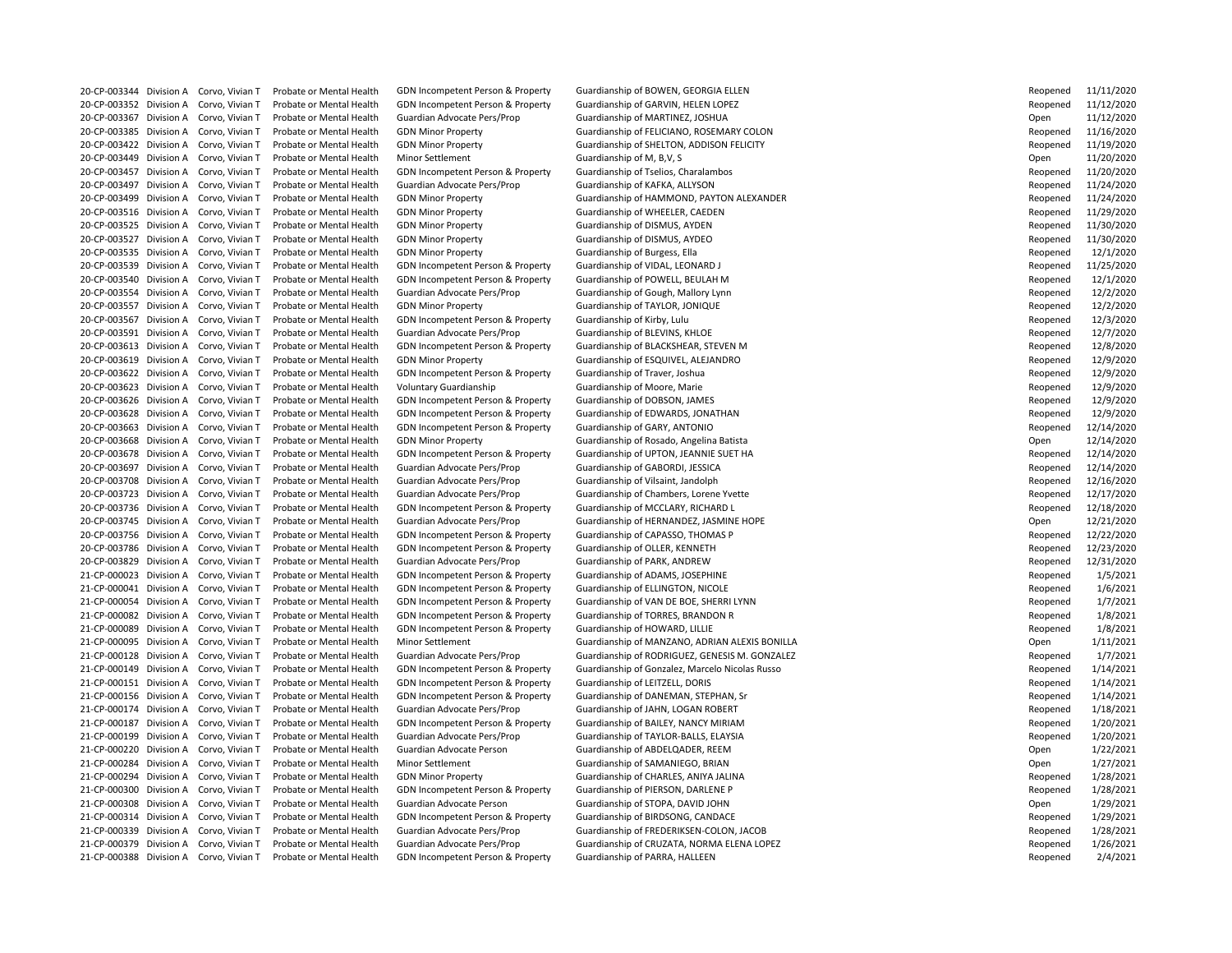21-CP-000402 Division A Corvo, Vivian T Probate or Mental Health GDN Incompetent Person & Property Guardianship of HARRIS, JAMES 21-CP-000482 Division A Corvo, Vivian T Probate or Mental Health Guardian Advocate Pers/Prop Guardianship of GINES, JASMINE RITA 21-CP-000501 Division A Corvo, Vivian T Probate or Mental Health GDN Minor Property Guardianship of HOTLE, ADDISON L 21-CP-000529 Division A Corvo, Vivian T Probate or Mental Health GDN Incompetent Person & Property Guardianship of LOWE, KENNETH JESSE 21-CP-000539 Division A Corvo, Vivian T Probate or Mental Health Guardian Advocate Pers/Prop Guardianship of BOWSER, KARENA ROSE 21-CP-000573 Division A Corvo, Vivian T Probate or Mental Health Guardian Advocate Pers/Prop Guardianship of VELA, LESLIE A 21-CP-000578 Division A Corvo, Vivian T Probate or Mental Health GDN Minor Property Cuardianship of REEL, LANAE ELIZABETH 21-CP-000601 Division A Corvo, Vivian T Probate or Mental Health GDN Incompetent Person & Property Guardianship of MAC, ESTER E 21-CP-000647 Division A Corvo, Vivian T Probate or Mental Health GDN Minor Property Guardianship of MAHOAM-NASSAR, ELVIS 21-CP-000648 Division A Corvo, Vivian T Probate or Mental Health GDN Minor Property **Guardianship of Valdez, Diamond Jazhel** 21-CP-000654 Division A Corvo, Vivian T Probate or Mental Health Guardian Advocate Person Guardianship of ALVIRA, WILLIAM D, Jr 21-CP-000658 Division A Corvo, Vivian T Probate or Mental Health Vulnerable Adult ALISA FOWLE ON BEHALF OF JESSICA MERS 21-CP-000660 Division A Corvo, Vivian T Probate or Mental Health Vulnerable Adult ALISA FOWLE ON BEHALF OF JESSICA MERS 21-CP-000665 Division A Corvo, Vivian T Probate or Mental Health Guardian Advocate Pers/Prop Guardianship of Arroyo, Jaydeph Pagan 21-CP-000701 Division A Corvo, Vivian T Probate or Mental Health GDN Incompetent Person & Property Guardianship of MAIMIN, LISA ANN 21-CP-000722 Division A Corvo, Vivian T Probate or Mental Health Guardian Advocate Pers/Prop Guardianship of WHITE, ALEXANDRA F 21-CP-000730 Division A Corvo, Vivian T Probate or Mental Health GDN Minor Property Sunning Guardianship of RIVERA, JAHZIEL AMANI 21-CP-000734 Division A Corvo, Vivian T Probate or Mental Health GDN Incompetent Person & Property Guardianship of BUCKLEY, SHANNON 21-CP-000748 Division A Corvo, Vivian T Probate or Mental Health Guardian Advocate Pers/Prop Guardianship of GARCIA, WILLIAM R 21-CP-000775 Division A Corvo, Vivian T Probate or Mental Health GDN Incompetent Person & Property Guardianship of HARRIS, CHRISTINA D 21-CP-000778 Division A Corvo, Vivian T Probate or Mental Health Guardian Advocate Pers/Prop Guardianship of CASSELL, STEPHEN, Jr 21-CP-000822 Division A Corvo, Vivian T Probate or Mental Health GDN Incompetent Person & Property Guardianship of JACKSON, HERMANSHA 21-CP-000823 Division A Corvo, Vivian T Probate or Mental Health GDN Incompetent Person & Property Guardianship of MORALES, JORGE 21-CP-000825 Division A Corvo, Vivian T Probate or Mental Health GDN Incompetent Person & Property Guardianship of BRIDGES, PHILLIP 21-CP-000839 Division A Corvo, Vivian T Probate or Mental Health GDN Minor Person & Property Guardianship of CRUZ, KAYLEE DINORAH 21-CP-000870 Division A Corvo, Vivian T Probate or Mental Health Guardian Advocate Pers/Prop Guardianship of Benitez Salinas, Olga 21-CP-000946 Division A Corvo, Vivian T Probate or Mental Health Guardian Advocate Person Guardianship of ZEMAN, JACOB IRWIN 21-CP-000949 Division A Corvo, Vivian T Probate or Mental Health GDN Incompetent Person & Property Guardianship of Stone, Sharon A 21-CP-000975 Division A Corvo, Vivian T Probate or Mental Health GDN Incompetent Person & Property Guardianship of LOPEZ, ALEJANDRO 21-CP-000994 Division A Corvo, Vivian T Probate or Mental Health GDN Minor Person & Property Guardianship of HUMBERT, MALAINA 21-CP-001030 Division A Corvo, Vivian T Probate or Mental Health GDN Incompetent Person & Property Guardianship of JACKSON, TONY LEE 21-CP-001031 Division A Corvo, Vivian T Probate or Mental Health GDN Incompetent Person & Property Guardianship of JEWELL, ANDREW H 21-CP-001042 Division A Corvo, Vivian T Probate or Mental Health GDN Minor Property Cuardianship of STEIGER, IAN 21-CP-001055 Division A Corvo, Vivian T Probate or Mental Health GDN Incompetent Person & Property Guardianship of GEE, YVONNE 21-CP-001075 Division A Corvo, Vivian T Probate or Mental Health GDN Minor Property Cuardianship of THOMAS, LILLY 21-CP-001078 Division A Corvo, Vivian T Probate or Mental Health GDN Incompetent Person & Property Guardianship of EBERHARD, MONA 21-CP-001110 Division A Corvo, Vivian T Probate or Mental Health GDN Incompetent Person & Property Guardianship of BINNION, JASMINE 21-CP-001111 Division A Corvo, Vivian T Probate or Mental Health GDN Incompetent Person & Property Guardianship of JUUL, THOMAS 21-CP-001117 Division A Corvo, Vivian T Probate or Mental Health GDN Minor Property Guardianship of HENRY, BIANCA MARISSA 21-CP-001149 Division A Corvo, Vivian T Probate or Mental Health Guardian Advocate Pers/Prop Guardianship of GAGNON, KENRICK DANIEL 21-CP-001184 Division A Corvo, Vivian T Probate or Mental Health Guardian Advocate Pers/Prop Guardianship of DIGNIN, LAURA E 21-CP-001240 Division A Corvo, Vivian T Probate or Mental Health GDN Incompetent Person & Property Guardianship of Rodriguez, Vivian 21-CP-001244 Division A Corvo, Vivian T Probate or Mental Health GDN Incompetent Person & Property Guardianship of STEWART, STACY 21-CP-001291 Division A Corvo, Vivian T Probate or Mental Health GDN Incompetent Person & Property Guardianship of KENNEDY, BRENDA L 21-CP-001295 Division A Corvo, Vivian T Probate or Mental Health GDN Minor Property **Guardianship of PEACOCK, JACOB** 21-CP-001311 Division A Corvo, Vivian T Probate or Mental Health GDN Incompetent Person & Property Guardianship of Quigley, Sandra

21-CP-000401 Division A Corvo, Vivian T Probate or Mental Health GDN Incompetent Person & Property Guardianship of SKIPPER, TINA MARIE

21-CP-000709 Division A Corvo, Vivian T Probate or Mental Health Guardian Advocate Pers/Prop Guardianship of MCELHINNEY, MORGAN ASHLEY 21-CP-000735 Division A Corvo, Vivian T Probate or Mental Health Vulnerable Adult MARGARITA MACHADO ON BEHALF OF MARIA PEREZ 21-CP-000746 Division A Corvo, Vivian T Probate or Mental Health GDN Minor Property **Guardianship of PICHARDO, BRANDON ADRIAN** 21-CP-000808 Division A Corvo, Vivian T Probate or Mental Health Guardian Advocate Pers/Prop Guardianship of REBILAS, ANDREW MICHAEL 21-CP-000824 Division A Corvo, Vivian T Probate or Mental Health GDN Incompetent Person & Property Guardianship of AGOSTO HERNANDEZ, JOSE 21-CP-000826 Division A Corvo, Vivian T Probate or Mental Health GDN Incompetent Person & Property Guardianship of COCK, ELIZABETH CONNELL 21-CP-000891 Division A Corvo, Vivian T Probate or Mental Health Guardian Advocate Pers/Prop Guardianship of RIVERA REPOLLET, WANDA IVETTE 21-CP-001029 Division A Corvo, Vivian T Probate or Mental Health GDN Incompetent Person & Property Guardianship of BECK, GERALD KEITH CHING 21-CP-001032 Division A Corvo, Vivian T Probate or Mental Health Guardian Advocate Pers/Prop Guardianship of COULSON, ABAGAIL NICOLE 21-CP-001175 Division A Corvo, Vivian T Probate or Mental Health Guardian Advocate Pers/Prop Guardianship of CHERESTAL, IRIS CHRISTINA 21-CP-001209 Division A Corvo, Vivian T Probate or Mental Health GDN Incompetent Person & Property Guardianship of ECHEGOYEN, MIGUEL ANGEL

| Reopened    | 2/4/2021  |
|-------------|-----------|
| Reopened    | 2/4/2021  |
| Reopened    | 2/11/2021 |
| Reopened    | 2/12/2021 |
| Reopened    | 2/16/2021 |
| Эреn        | 2/17/2021 |
| Reopened    | 2/18/2021 |
| Open        | 2/19/2021 |
| Reopened    | 2/23/2021 |
| <b>Open</b> | 2/25/2021 |
|             |           |
| Reopened    | 2/25/2021 |
| Reopened    | 2/18/2021 |
| Open        | 2/26/2021 |
| Open        | 2/26/2021 |
| Reopened    | 2/26/2021 |
| Reopened    | 3/2/2021  |
| Open        | 3/2/2021  |
| <b>Open</b> | 3/3/2021  |
| Reopened    | 3/3/2021  |
| Reopened    | 3/1/2021  |
| Open        | 3/4/2021  |
| Reopened    | 3/4/2021  |
| Reopened    | 3/4/2021  |
| Reopened    | 3/8/2021  |
| Reopened    | 3/8/2021  |
| Reopened    | 3/9/2021  |
| Reopened    | 3/10/2021 |
|             |           |
| Reopened    | 3/10/2021 |
| Reopened    | 3/10/2021 |
| Reopened    | 3/10/2021 |
| Reopened    | 3/10/2021 |
| Open        | 3/10/2021 |
| Reopened    | 3/12/2021 |
| Open        | 3/10/2021 |
| Reopened    | 3/15/2021 |
| Reopened    | 3/18/2021 |
| Reopened    | 3/19/2021 |
| Reopened    | 3/21/2021 |
| Reopened    | 3/23/2021 |
| Reopened    | 3/23/2021 |
| Reopened    | 3/23/2021 |
| Reopened    | 3/23/2021 |
| Reopened    | 3/23/2021 |
| Reopened    | 3/24/2021 |
| Reopened    | 3/25/2021 |
| Open        | 3/25/2021 |
| Reopened    | 3/29/2021 |
|             |           |
| Reopened    | 3/29/2021 |
| Reopened    | 3/29/2021 |
| Reopened    | 3/31/2021 |
| Reopened    | 4/1/2021  |
| Reopened    | 4/1/2021  |
| Reopened    | 4/6/2021  |
| Reopened    | 4/8/2021  |
| Reopened    | 4/8/2021  |
| Reopened    | 4/13/2021 |
| Reopened    | 4/13/2021 |
| Reopened    | 4/14/2021 |
|             |           |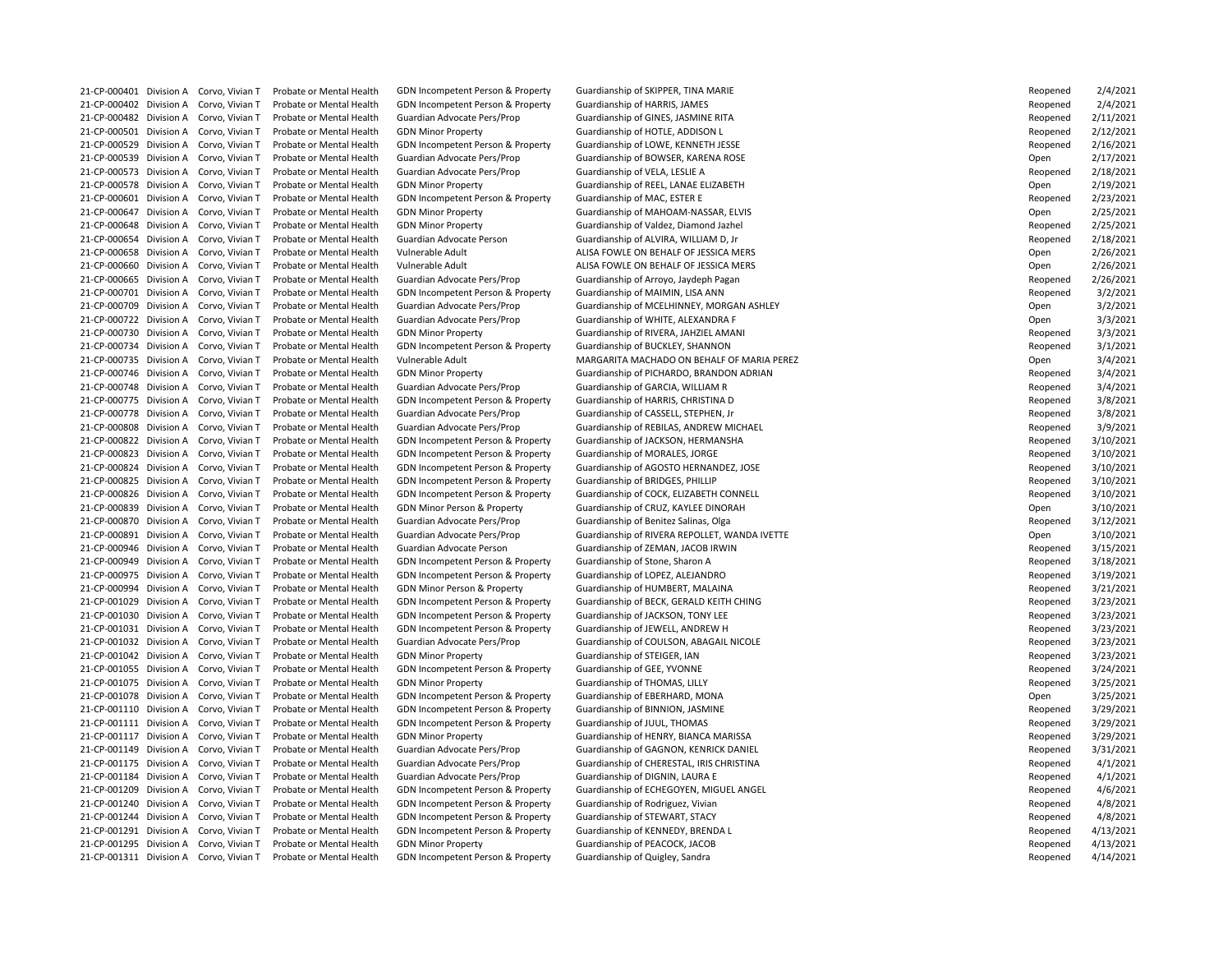21-CP-001343 Division A Corvo, Vivian T Probate or Mental Health GDN Incompetent Person & Property Guardianship of Brown, Lloyd Scott 21-CP-001348 Division A Corvo, Vivian T Probate or Mental Health GDN Incompetent Person & Property Guardianship of WYNN, ANTOINE OMAR 21-CP-001359 Division A Corvo, Vivian T Probate or Mental Health GDN Incompetent Person Guardianship of BUFFO, RONALD J 21-CP-001385 Division A Corvo, Vivian T Probate or Mental Health GDN Incompetent Person & Property Guardianship of FRANCES, ELIZABETH 21-CP-001387 Division A Corvo, Vivian T Probate or Mental Health GDN Incompetent Person & Property Guardianship of HOLLEY, DIANN 21-CP-001399 Division A Corvo, Vivian T Probate or Mental Health GDN Minor Property Guardianship of MORALES, GABRIEL R 21-CP-001438 Division A Corvo, Vivian T Probate or Mental Health GDN Incompetent Person & Property Guardianship of TENHAGEN, SHIRLEY L 21-CP-001446 Division A Corvo, Vivian T Probate or Mental Health Guardian Advocate Pers/Prop Guardianship of CONTRACTOR, FARHAN A 21-CP-001510 Division A Corvo, Vivian T Probate or Mental Health GDN Incompetent Person & Property Guardianship of PETERS, HELGA 21-CP-001517 Division A Corvo, Vivian T Probate or Mental Health GDN Incompetent Person & Property Guardianship of KELLY, JOAN FRANCES 21-CP-001524 Division A Corvo, Vivian T Probate or Mental Health GDN Minor Property **Guardianship of JACKSON, PAIGE** 21-CP-001525 Division A Corvo, Vivian T Probate or Mental Health GDN Incompetent Person & Property Guardianship of KANE, MARTHA ANN 21-CP-001527 Division A Corvo, Vivian T Probate or Mental Health GDN Minor Property Cuardianship of WAZNI, SOFIA 21-CP-001543 Division A Corvo, Vivian T Probate or Mental Health GDN Minor Property Cuardianship of MARRERO LARA, KEILY 21-CP-001568 Division A Corvo, Vivian T Probate or Mental Health GDN Minor Property Guardianship of BRADY, CHASE 21-CP-001605 Division A Corvo, Vivian T Probate or Mental Health GDN Incompetent Person Guardianship of SOTO, DOMINGO 21-CP-001668 Division A Corvo, Vivian T Probate or Mental Health GDN Minor Property Cuardianship of MORROW, HOLLY GRACE 21-CP-001695 Division A Corvo, Vivian T Probate or Mental Health Guardian Advocate Pers/Prop Guardianship of SPIVEY, ANJELICA KAHN 21-CP-001765 Division A Corvo, Vivian T Probate or Mental Health GDN Minor Property Guardianship of VARGAS, ISAIAH 21-CP-001792 Division A Corvo, Vivian T Probate or Mental Health GDN Incompetent Person & Property Guardianship of KESHNER, ROBERT 21-CP-001803 Division A Corvo, Vivian T Probate or Mental Health GDN Incompetent Person & Property Guardianship of WRIGHT, CLIFFORD 21-CP-001810 Division A Corvo, Vivian T Probate or Mental Health GDN Minor Property Suardianship of MARTINEZ, DANIEL 21-CP-001858 Division A Corvo, Vivian T Probate or Mental Health GDN Incompetent Person & Property Guardianship of REID, MICHAEL WILLIAM 21-CP-001907 Division A Corvo, Vivian T Probate or Mental Health GDN Minor Property Cuardianship of Philmon, Levi T 21-CP-001958 Division A Corvo, Vivian T Probate or Mental Health GDN Incompetent Person & Property Guardianship of LASKIE, LEE 21-CP-001961 Division A Corvo, Vivian T Probate or Mental Health GDN Incompetent Person & Property Guardianship of CAPOTE, LUIS A 21-CP-001995 Division A Corvo, Vivian T Probate or Mental Health Guardian Advocate Pers/Prop Guardianship of FINE, JACOB E 21-CP-002007 Division A Corvo, Vivian T Probate or Mental Health GDN Minor Property Cuardianship of MUJICA, SEBASTIAN 21-CP-002078 Division A Corvo, Vivian T Probate or Mental Health Guardian Advocate Pers/Prop Guardianship of LEE, MANNING EDWARD 21-CP-002091 Division A Corvo, Vivian T Probate or Mental Health GDN Incompetent Person & Property Guardianship of MORTON, PAUL 21-CP-002094 Division A Corvo, Vivian T Probate or Mental Health GDN Incompetent Person & Property Guardianship of SANDRETZKY, POLLY 21-CP-002108 Division A Corvo, Vivian T Probate or Mental Health Guardian Advocate Pers/Prop Guardianship of KOUTSELAS, AMARIS 21-CP-002156 Division A Corvo, Vivian T Probate or Mental Health GDN Incompetent Person & Property Guardianship of ST AMANT, ALFRED M 21-CP-002159 Division A Corvo, Vivian T Probate or Mental Health GDN Incompetent Person & Property Guardianship of KING, EDWARD D 21-CP-002227 Division A Corvo, Vivian T Probate or Mental Health GDN Incompetent Person & Property Guardianship of AREND, RITA 21-CP-002302 Division A Corvo, Vivian T Probate or Mental Health GDN Incompetent Person & Property Guardianship of LISA, MATTHEW 21-CP-002393 Division A Corvo, Vivian T Probate or Mental Health GDN Incompetent Person & Property Guardianship of FLETCHER, TAMMI D 21-CP-002424 Division A Corvo, Vivian T Probate or Mental Health Other Guardianship Guardianship of ARTHUR CLERKIN 21-CP-002440 Division A Corvo, Vivian T Probate or Mental Health GDN Minor Property Cuardianship of DAY, ZOEY 21-CP-002441 Division A Corvo, Vivian T Probate or Mental Health GDN Minor Property Suardianship of BECKFORD, LAYLAH 21-CP-002492 Division A Corvo, Vivian T Probate or Mental Health Guardian Advocate Pers/Prop Guardianship of LAWRENCE, ANA M 21-CP-002540 Division A Corvo, Vivian T Probate or Mental Health GDN Minor Person & Property Guardianship of CAMPBELL, CIARA 21-CP-002574 Division A Corvo, Vivian T Probate or Mental Health GDN Incompetent Person & Property Guardianship of ROBINSON, NICOLE

21-CP-001319 Division A Corvo, Vivian T Probate or Mental Health GDN Incompetent Person & Property Guardianship of MOUSSA, MARVIN

21-CP-001334 Division A Corvo, Vivian T Probate or Mental Health Guardian Advocate Pers/Prop Guardianship of ROSADO, KEANO SHIVKUMAR 21-CP-001335 Division A Corvo, Vivian T Probate or Mental Health Guardian Advocate Pers/Prop Guardianship of NASSAR, MOHAMMED WAGEH MOHAMMED 21-CP-001336 Division A Corvo, Vivian T Probate or Mental Health Guardian Advocate Pers/Prop Guardianship of ROSADO, ELIAS SAIKUMAR 21-CP-001544 Division A Corvo, Vivian T Probate or Mental Health GDN Minor Property **Guardianship of Marrero Labrada, Stephanie** 21-CP-001793 Division A Corvo, Vivian T Probate or Mental Health GDN Incompetent Person & Property Guardianship of COOK, ALMA VUNCANNON 21-CP-001938 Division A Corvo, Vivian T Probate or Mental Health Guardian Advocate Pers/Prop Guardianship of MAYSONET, JANNY ABILIO 21-CP-001993 Division A Corvo, Vivian T Probate or Mental Health Guardian Advocate Pers/Prop Guardianship of CALABRESE, TIMOTHY MICHAEL, Jr 21-CP-002065 Division A Corvo, Vivian T Probate or Mental Health GDN Minor Property Suardianship of DEJESUS, ANGEL FRANCISCO, Jr 21-CP-002134 Division A Corvo, Vivian T Probate or Mental Health GDN Minor Property Guardianship of BUTLER, SYDNEY KATHLEEN 21-CP-002293 Division A Corvo, Vivian T Probate or Mental Health GDN Incompetent Person & Property Guardianship of MORENO SUAREZ, ANTONIO 21-CP-002345 Division A Corvo, Vivian T Probate or Mental Health GDN Minor Person Guardianship of CAMPOS, GABRIELLA ISABELLA 21-CP-002428 Division A Corvo, Vivian T Probate or Mental Health GDN Incompetent Person & Property Guardianship of NIEVES JIMENEZ, ANGEL G 21-CP-002569 Division A Corvo, Vivian T Probate or Mental Health GDN Minor Person & Property Guardianship of KELLEY, ASHELYN MARIESHAY 21-CP-002657 Division A Corvo, Vivian T Probate or Mental Health GDN Incompetent Person & Property Guardianship of SEJOUR, MARTHE CATHERINE

| Reopened | 4/14/2021 |
|----------|-----------|
| Reopened | 4/15/2021 |
| Reopened | 4/15/2021 |
| Reopened | 4/15/2021 |
| Reopened | 4/15/2021 |
| Reopened | 4/14/2021 |
| Reopened | 4/13/2021 |
| Reopened | 4/20/2021 |
| Reopened | 4/20/2021 |
|          |           |
| Reopened | 4/20/2021 |
| Reopened | 4/21/2021 |
| Reopened | 4/22/2021 |
| Reopened | 4/27/2021 |
| Reopened | 4/28/2021 |
| Reopened | 4/28/2021 |
| Reopened | 4/28/2021 |
| Reopened | 4/28/2021 |
| Open     | 4/29/2021 |
| Open     | 4/29/2021 |
| Reopened | 4/30/2021 |
| Open     | 5/5/2021  |
| Reopened | 5/10/2021 |
| Reopened | 5/12/2021 |
| Reopened | 5/18/2021 |
| Reopened | 5/19/2021 |
|          | 5/19/2021 |
| Reopened |           |
| Reopened | 5/19/2021 |
| Reopened | 5/20/2021 |
| Open     | 5/25/2021 |
| Reopened | 5/28/2021 |
| Open     | 6/1/2021  |
| Reopened | 6/1/2021  |
| Reopened | 6/2/2021  |
| Open     | 6/4/2021  |
| Open     | 6/4/2021  |
| Reopened | 6/7/2021  |
| Reopened | 6/10/2021 |
| Reopened | 6/11/2021 |
| Reopened | 6/14/2021 |
| Reopened | 6/14/2021 |
| Open     | 6/15/2021 |
| Reopened | 6/16/2021 |
| Reopened | 6/17/2021 |
| Reopened | 6/17/2021 |
| Reopened | 6/23/2021 |
|          | 6/29/2021 |
| Reopened |           |
| Open     | 6/29/2021 |
| Open     | 6/30/2021 |
| Reopened | 7/6/2021  |
| Open     | 7/9/2021  |
| Reopened | 7/9/2021  |
| Reopened | 7/10/2021 |
| Reopened | 7/10/2021 |
| Open     | 7/14/2021 |
| Reopened | 7/19/2021 |
| Open     | 7/21/2021 |
| Reopened | 7/21/2021 |
| Open     | 7/22/2021 |
|          |           |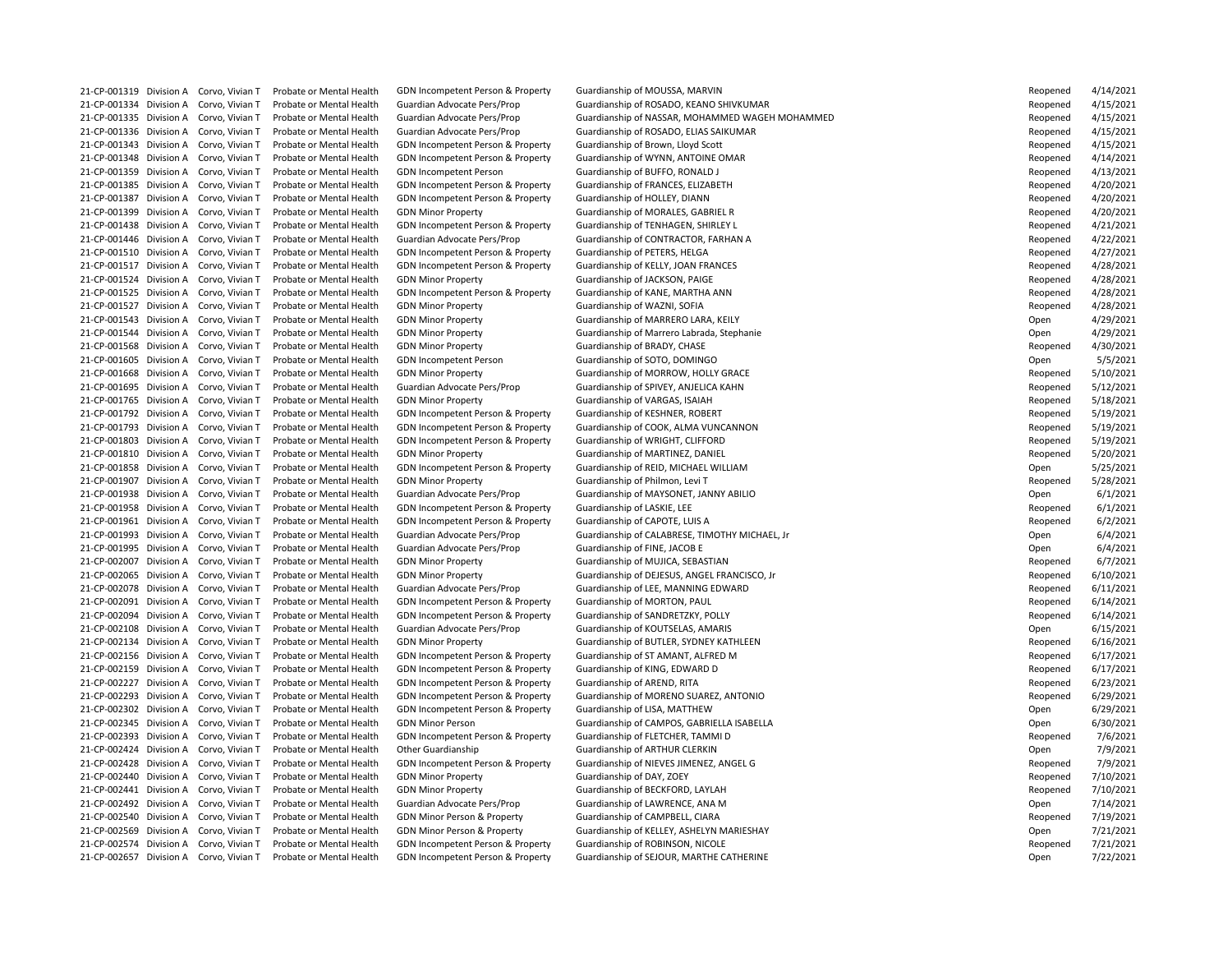21-CP-002674 Division A Corvo, Vivian T Probate or Mental Health GDN Incompetent Person & Property Guardianship of Ondrovic, Joseph 21-CP-002701 Division A Corvo, Vivian T Probate or Mental Health GDN Incompetent Person & Property Guardianship of ZORIAN, SANDRA MARIA 21-CP-002718 Division A Corvo, Vivian T Probate or Mental Health Guardian Advocate Pers/Prop Guardianship of NURSEY, SIERRA MARIE 21-CP-002742 Division A Corvo, Vivian T Probate or Mental Health GDN Incompetent Person & Property Guardianship of FOSSEN, JAY 21-CP-002792 Division A Corvo, Vivian T Probate or Mental Health GDN Incompetent Person & Property Guardianship of MCKAY, DARRELL 21-CP-002821 Division A Corvo, Vivian T Probate or Mental Health GDN Incompetent Person & Property Guardianship of GUERRIER, PAULETTE 21-CP-002822 Division A Corvo, Vivian T Probate or Mental Health GDN Minor Property Guardianship of DATELLE, KAYLA 21-CP-002856 Division A Corvo, Vivian T Probate or Mental Health GDN Incompetent Person & Property Guardianship of PLANTAMURA, ROSE 21-CP-002935 Division A Corvo, Vivian T Probate or Mental Health GDN Incompetent Person & Property Guardianship of VEGA, ANGEL 21-CP-002964 Division A Corvo, Vivian T Probate or Mental Health Other Guardianship Guardianship of ELLA TRALINS 21-CP-003023 Division A Corvo, Vivian T Probate or Mental Health Guardian Advocate Pers/Prop Guardianship of AVILES, IBELYZ 21-CP-003101 Division A Corvo, Vivian T Probate or Mental Health Guardian Advocate Pers/Prop Guardianship of GARCIA, TAIZ 21-CP-003134 Division A Corvo, Vivian T Probate or Mental Health GDN Minor Property Suardianship of ALICEA, GIANNA GRACE 21-CP-003221 Division A Corvo, Vivian T Probate or Mental Health GDN Incompetent Person & Property Guardianship of GUILLEN, MARY H 21-CP-003229 Division A Corvo, Vivian T Probate or Mental Health Guardian Advocate Pers/Prop Guardianship of IVICH, MATTHEW GRANT 21-CP-003232 Division A Corvo, Vivian T Probate or Mental Health Guardian Advocate Pers/Prop Guardianship of ESCALANTE, NYLA IMANI 21-CP-003248 Division A Corvo, Vivian T Probate or Mental Health GDN Minor Property Cuardianship of ZUBIZARRETA, NELSON J 21-CP-003291 Division A Corvo, Vivian T Probate or Mental Health GDN Minor Property Cuardianship of RIVERA, JUSTIN 21-CP-003309 Division A Corvo, Vivian T Probate or Mental Health Guardian Advocate Pers/Prop Guardianship of Tanner, Kenneth Cole 21-CP-003318 Division A Corvo, Vivian T Probate or Mental Health GDN Minor Person Guardianship of Chase, Liliana 21-CP-003330 Division A Corvo, Vivian T Probate or Mental Health GDN Incompetent Person & Property Guardianship of Bowlby, Tiffany N. 21-CP-003344 Division A Corvo, Vivian T Probate or Mental Health GDN Minor Person Guardianship of CONAGE, JIMMIE, III 21-CP-003369 Division A Corvo, Vivian T Probate or Mental Health Minor Settlement Guardianship of CARDE, MIA 21-CP-003425 Division A Corvo, Vivian T Probate or Mental Health GDN Minor Property Cuardianship of SANFORD, ELLA R 21-CP-003430 Division A Corvo, Vivian T Probate or Mental Health GDN Incompetent Person & Property Guardianship of OSORIO, ROBERT 21-CP-003501 Division A Corvo, Vivian T Probate or Mental Health GDN Minor Property Cuardianship of ABUFARA, DANNY 21-CP-003582 Division A Corvo, Vivian T Probate or Mental Health Other Guardianship Guardianship of Marie Vodolo 21-CP-003613 Division A Corvo, Vivian T Probate or Mental Health Guardian Advocate Pers/Prop Guardianship of WADSWORTH, JASIR 21-CP-003614 Division A Corvo, Vivian T Probate or Mental Health Minor Settlement Guardianship of Jackson, Jiovany 21-CP-003760 Division A Corvo, Vivian T Probate or Mental Health GDN Minor Property Guardianship of MURPHY, KATE E 21-CP-003764 Division A Corvo, Vivian T Probate or Mental Health Guardian Advocate Pers/Prop Guardianship of SWISHER, WALTER O, Jr 21-CP-003774 Division A Corvo, Vivian T Probate or Mental Health GDN Minor Property Guardianship of MURPHY, GAVIN T 21-CP-003844 Division A Corvo, Vivian T Probate or Mental Health GDN Minor Person Sunny Guardianship of Hernandez, Destiny 21-CP-003849 Division A Corvo, Vivian T Probate or Mental Health Guardian Advocate Person Guardianship of FOX, LOGAN 21-CP-003890 Division A Corvo, Vivian T Probate or Mental Health GDN Minor Person & Property Guardianship of PADILLA, MARIUS J 21-CP-003935 Division A Corvo, Vivian T Probate or Mental Health GDN Minor Property Guardianship of SESSUMS, BRENT C 21-CP-003991 Division A Corvo, Vivian T Probate or Mental Health GDN Minor Property Guardianship of FLOWERS, JESSICA ANN 21-CP-004000 Division A Corvo, Vivian T Probate or Mental Health GDN Minor Person & Property Guardianship of CRIBBS, LINDSEY 21-CP-004034 Division A Corvo, Vivian T Probate or Mental Health Minor Settlement Guardianship of Sweet, Faith 21-CP-004057 Division A Corvo, Vivian T Probate or Mental Health GDN Minor Property Guardianship of MEZA, ESTHER SANTIZ 21-CP-004064 Division A Corvo, Vivian T Probate or Mental Health Minor Settlement Guardianship of GOMEZ, AVARAE 21-CP-004096 Division A Corvo, Vivian T Probate or Mental Health Guardian Advocate Pers/Prop Guardianship of HERNANDEZ, JOSHUA 21-CP-004147 Division A Corvo, Vivian T Probate or Mental Health GDN Minor Person Guardianship of Godfrey, Mark L

21-CP-002663 Division A Corvo, Vivian T Probate or Mental Health GDN Minor Property Cuardianship of BOYETTE, GABRIELLA NOELLE

21-CP-002677 Division A Corvo, Vivian T Probate or Mental Health GDN Incompetent Person & Property Guardianship of Yamashita Souto, Giovanna Ferreira 21-CP-002689 Division A Corvo, Vivian T Probate or Mental Health Guardian Advocate Person Guardianship of NELSON, KENDALL LOUISE 21-CP-002740 Division A Corvo, Vivian T Probate or Mental Health GDN Minor Property Cuardianship of Depaoli, Jonathon Robert 21-CP-002878 Division A Corvo, Vivian T Probate or Mental Health Guardian Advocate Pers/Prop Guardianship of SALINAS PEREZ, GABRIELA 21-CP-002906 Division A Corvo, Vivian T Probate or Mental Health Guardian Advocate Pers/Prop Guardianship of CORTES-LABOY, JOSEPH T 21-CP-002978 Division A Corvo, Vivian T Probate or Mental Health GDN Minor Property Sunny Guardianship of SCHMITZER, GRACE ELEANOR 21-CP-003003 Division A Corvo, Vivian T Probate or Mental Health GDN Incompetent Person Guardianship of SHARMA, TERESA CHERYL 21-CP-003059 Division A Corvo, Vivian T Probate or Mental Health Guardian Advocate Pers/Prop Guardianship of RODRIGUEZ, GABRIEL MIGUEL 21-CP-003108 Division A Corvo, Vivian T Probate or Mental Health GDN Minor Person Guardianship of HANNA, MATTHEW ADAM 21-CP-003139 Division A Corvo, Vivian T Probate or Mental Health GDN Incompetent Person & Property Guardianship of THORNLEY, ROBERT STEELE 21-CP-003287 Division A Corvo, Vivian T Probate or Mental Health GDN Minor Property Guardianship of BUNTON, JAYCE MICHAEL 21-CP-003834 Division A Corvo, Vivian T Probate or Mental Health GDN Minor Property **Guardianship of SCHOENING, BROOKE LORRAINE** 21-CP-003850 Division A Corvo, Vivian T Probate or Mental Health GDN Minor Person Guardianship of Hernandez, Qui-ara Maria 21-CP-003853 Division A Corvo, Vivian T Probate or Mental Health GDN Minor Person Guardianship of HERNANDEZ, AVA FELIDA

| Reopened | 7/28/2021  |
|----------|------------|
| Reopened | 7/29/2021  |
| Open     | 7/29/2021  |
| Open     | 7/30/2021  |
| Reopened | 8/2/2021   |
| Open     | 8/3/2021   |
| Reopened | 8/4/2021   |
| Reopened | 8/4/2021   |
| Reopened | 8/9/2021   |
| Reopened | 8/11/2021  |
| Reopened | 8/11/2021  |
| Open     | 8/13/2021  |
| Open     | 8/16/2021  |
|          | 8/18/2021  |
| Open     |            |
| Reopened | 8/20/2021  |
| Open     | 8/23/2021  |
| Open     | 8/24/2021  |
| Open     | 8/25/2021  |
| Open     | 8/26/2021  |
| Open     | 8/30/2021  |
| Open     | 9/1/2021   |
| Open     | 9/1/2021   |
| Open     | 9/2/2021   |
| Reopened | 8/31/2021  |
| Reopened | 9/9/2021   |
| Open     | 9/9/2021   |
| Open     | 9/9/2021   |
| Open     | 9/10/2021  |
| Reopened | 9/14/2021  |
| Open     | 9/14/2021  |
| Open     | 9/15/2021  |
| Open     | 9/16/2021  |
| Reopened | 9/17/2021  |
| Open     | 9/20/2021  |
| Open     | 9/21/2021  |
| Reopened | 9/27/2021  |
| Open     | 9/27/2021  |
| Open     | 9/29/2021  |
| Open     | 10/1/2021  |
| Open     | 10/7/2021  |
| Open     | 10/7/2021  |
| Reopened | 10/18/2021 |
| Open     | 10/17/2021 |
| Reopened | 10/18/2021 |
| Open     | 10/20/2021 |
| Open     | 10/21/2021 |
| Open     | 10/22/2021 |
| Open     | 10/22/2021 |
| Open     | 10/22/2021 |
| Open     | 10/22/2021 |
| Open     | 10/27/2021 |
| Open     | 11/1/2021  |
| Open     | 11/2/2021  |
| Open     | 11/4/2021  |
| Reopened | 11/4/2021  |
| Open     | 11/5/2021  |
| Open     | 11/9/2021  |
| Open     | 11/11/2021 |
|          |            |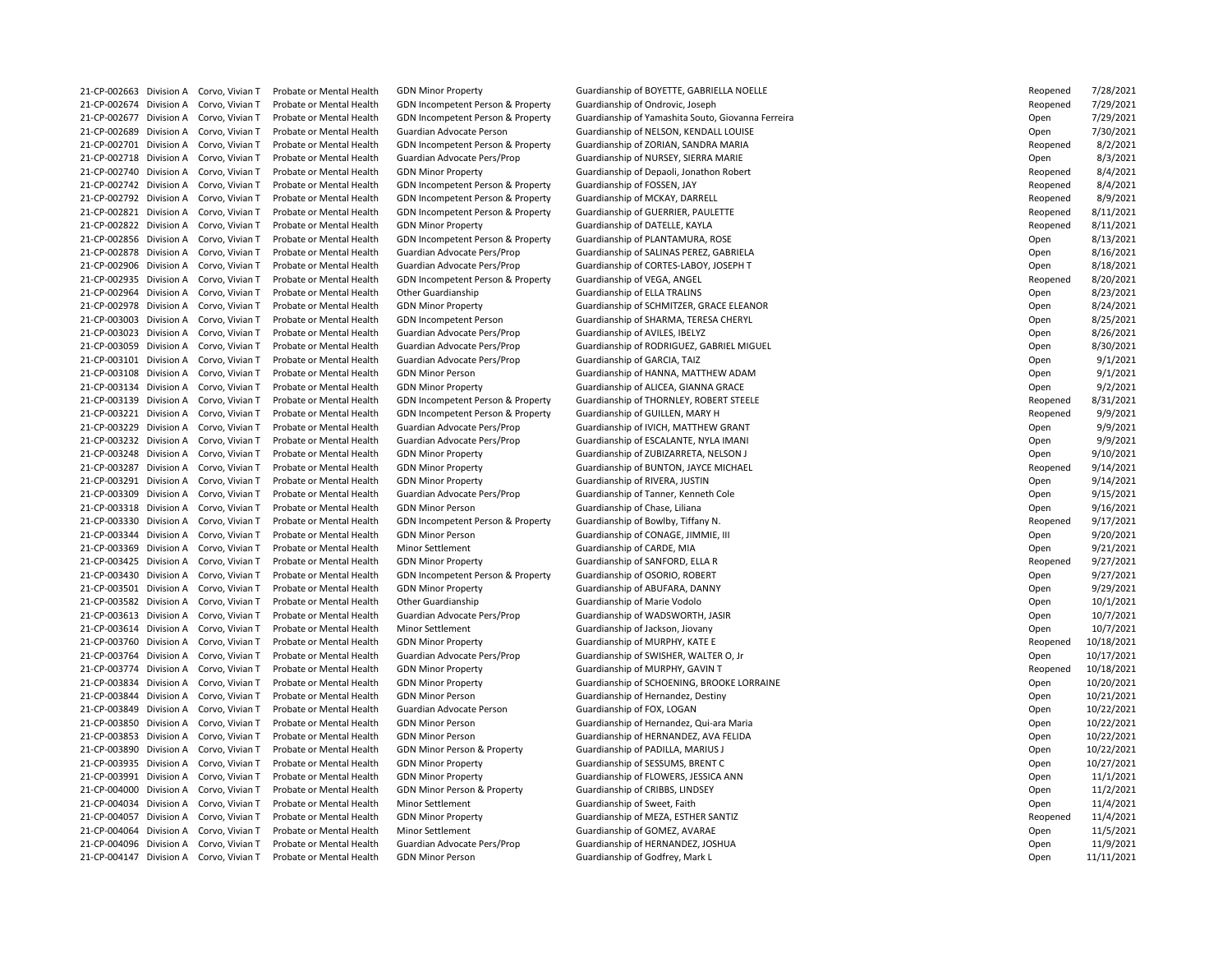21-CP-004175 Division A Corvo, Vivian T Probate or Mental Health GDN Incompetent Person & Property Guardianship of MCKINNEY, JOHN H 21-CP-004278 Division A Corvo, Vivian T Probate or Mental Health Guardian Advocate Person Guardianship of SWANIER, DANIEL JOSEPH 21-CP-004292 Division A Corvo, Vivian T Probate or Mental Health GDN Incompetent Person & Property Guardianship of HOLLOWAY, JAMES CLAY 21-CP-004317 Division A Corvo, Vivian T Probate or Mental Health GDN Minor Person & Property Guardianship of CONNOR, KELLY 21-CP-004326 Division A Corvo, Vivian T Probate or Mental Health Guardian Advocate Pers/Prop Guardianship of COLON, NOEL W, Jr 21-CP-004327 Division A Corvo, Vivian T Probate or Mental Health Guardian Advocate Pers/Prop Guardianship of STANSBURY, RYAN C 21-CP-004331 Division A Corvo, Vivian T Probate or Mental Health Guardian Advocate Person Guardianship of BLOTNER, DAVID SAMUEL 21-CP-004334 Division A Corvo, Vivian T Probate or Mental Health GDN Incompetent Person & Property Guardianship of PALMERI-BATES, PATRICIA 21-CP-004346 Division A Corvo, Vivian T Probate or Mental Health GDN Minor Property Sunner Guardianship of Ortiz, Jose Javier, Jr 21-CP-004362 Division A Corvo, Vivian T Probate or Mental Health Guardian Advocate Person Guardianship of AVILES, SIOMARA D 21-CP-004386 Division A Corvo, Vivian T Probate or Mental Health Voluntary Guardianship Guardianship of Swan, Shirley A 21-CP-004398 Division A Corvo, Vivian T Probate or Mental Health GDN Incompetent Person & Property Guardianship of Cruz, Roberto 21-CP-004411 Division A Corvo, Vivian T Probate or Mental Health GDN Minor Property Cuardianship of Jaramillo, Isabel C 21-CP-004459 Division A Corvo, Vivian T Probate or Mental Health GDN Minor Property Guardianship of BERNIE, CHRISTIAN JAMES 21-CP-004483 Division A Corvo, Vivian T Probate or Mental Health Guardian Advocate Pers/Prop Guardianship of LANCASTER, TAYLOR M 21-CP-004491 Division A Corvo, Vivian T Probate or Mental Health GDN Minor Property Cuardianship of CHRISTY, JOHN ANDREW 21-CP-004516 Division A Corvo, Vivian T Probate or Mental Health Guardian Advocate Pers/Prop Guardianship of Joseph, Keenan 21-CP-004547 Division A Corvo, Vivian T Probate or Mental Health GDN Minor Property Cuardianship of POPE, TATUM REESE 21-CP-004553 Division A Corvo, Vivian T Probate or Mental Health Minor Settlement Guardianship of Lagares, Angela Marie 21-CP-004558 Division A Corvo, Vivian T Probate or Mental Health GDN Incompetent Person & Property Guardianship of Erickson, Della May 21-CP-004561 Division A Corvo, Vivian T Probate or Mental Health GDN Minor Property Guardianship of JACKSON, SARA CHRISTINE 21-CP-004568 Division A Corvo, Vivian T Probate or Mental Health Minor Settlement Guardianship of GUZMAN, LAYLA ISIA 19-CP-002352 Division A Corvo, Vivian T Probate or Mental Health GDN Incompetent Person & Property Guardianship of LINARES, CARMEN 18-CP-003142 Division A Corvo, Vivian T Probate or Mental Health GDN Minor Property Cuardianship of HELMS, TEAGAN MARIE 21-CP-004390 Division A Corvo, Vivian T Probate or Mental Health GDN Incompetent Person & Property Guardianship of Pleus, Audrey June 20-CP-000309 Division A Corvo, Vivian T Probate or Mental Health GDN Minor Property Current Guardianship of WOMACK, ERICA SKEIE 21-CP-000659 Division A Corvo, Vivian T Probate or Mental Health Vulnerable Adult ALISA FOWLE ON BEHALF OF JESSICA MERS 21-CP-001905 Division A Corvo, Vivian T Probate or Mental Health GDN Minor Property Current Guardianship of PHILMON, LUKE C 20-CP-001609 Division A Corvo, Vivian T Probate or Mental Health GDN Minor Property **Guardianship of Cram, Jameson Thomas** 18-CP-003809 Division A Corvo, Vivian T Probate or Mental Health GDN Minor Person & Property Guardianship of PIZANO, JOAQUIN, Jr 19-CP-003158 Division A Corvo, Vivian T Probate or Mental Health GDN Minor Property Cumber of Guardianship of SARTAIN, OLIVIA K 21-CP-003995 Division A Corvo, Vivian T Probate or Mental Health GDN Minor Property Cuardianship of FLOWERS, JACOB AIDEN 20-CP-002778 Division A Corvo, Vivian T Probate or Mental Health GDN Minor Person & Property Guardianship of Sanchez Testa, Angela I 20-CP-000663 Division A Corvo, Vivian T Probate or Mental Health Guardian Advocate Pers/Prop Guardianship of CONLEY, MIKAYLA LYNN 20-CP-002620 Division A Corvo, Vivian T Probate or Mental Health GDN Minor Property From Guardianship of BAEZ, OMAR Y 21-CP-002612 Division A Corvo, Vivian T Probate or Mental Health GDN Incompetent Person & Property Guardianship of Matthews, Riley M 21-CP-003759 Division A Corvo, Vivian T Probate or Mental Health GDN Minor Property Cuardianship of MURPHY, JAKE O 18-CP-000568 Division A Corvo, Vivian T Probate or Mental Health GDN Minor Property Cuardianship of ELDRIDGE, JEREMIAH 18-CP-002494 Division A Corvo, Vivian T Probate or Mental Health GDN Minor Property Cuardianship of COOPER, JAYLEN ZA'QUAN 21-CP-004286 Division A Corvo, Vivian T Probate or Mental Health GDN Incompetent Person & Property Guardianship of LEATHER, MARTHA M 18-CP-001593 Division A Corvo, Vivian T Probate or Mental Health GDN Minor Property Guardianship of HANSON, BRICE WILLIS 19-CP-002504 Division A Corvo, Vivian T Probate or Mental Health GDN Minor Property Cuardianship of DONOHUE, DYLAN 21-CP-002770 Division A Corvo, Vivian T Probate or Mental Health GDN Incompetent Person & Property Guardianship of CHAPMAN, KAREN ELAINE 21-CP-002375 Division A Corvo, Vivian T Probate or Mental Health GDN Incompetent Person & Property Guardianship of ANELLO, PETER VITO

21-CP-004156 Division A Corvo, Vivian T Probate or Mental Health Guardian Advocate Person Guardianship of CASTRO, SANTIAGO LOPEZ 21-CP-004266 Division A Corvo, Vivian T Probate or Mental Health GDN Minor Property Sunner Guardianship of WOODALL, KING MONTRESE 21-CP-004330 Division A Corvo, Vivian T Probate or Mental Health GDN Minor Property Guardianship of MAYDA SCALZO, MAJESTICA CHRISTINA 21-CP-004377 Division A Corvo, Vivian T Probate or Mental Health Guardian Advocate Person Guardianship of MONFAREDZADEH, BIBINAZ 21-CP-004494 Division A Corvo, Vivian T Probate or Mental Health GDN Minor Property **Guardianship of CHRISTY, EDWARD PATRICK** 21-CP-004506 Division A Corvo, Vivian T Probate or Mental Health GDN Incompetent Person & Property Guardianship of Pennington Russell, Dorothy Faye 21-CP-004525 Division A Corvo, Vivian T Probate or Mental Health Guardian Advocate Pers/Prop Guardianship of WAGNER, ANTHONY THOMAS 21-CP-004537 Division A Corvo, Vivian T Probate or Mental Health GDN Minor Property Guardianship of HELMS, ARRAVANE'T LAMANDA MARY 21-CP-004560 Division A Corvo, Vivian T Probate or Mental Health GDN Incompetent Person & Property Guardianship of KOZLOWSKI, DANIEL ROGER 20-CP-003227 Division A Corvo, Vivian T Probate or Mental Health GDN Minor Property Cuardianship of LEMAIRE, JULIEANIE ROSE KINNEY 20-CP-000834 Division A Corvo, Vivian T Probate or Mental Health GDN Minor Property Guardianship of GONZALEZ COLLAZO, LEUGIM 21-CP-004538 Division A Corvo, Vivian T Probate or Mental Health GDN Incompetent Person & Property Guardianship of SIMMONS, WILHELMENIA B 17-CP-001192 Division A Corvo, Vivian T Probate or Mental Health GDN Minor Property Suardianship of HOWARD, ANGELO GOODMAN 20-CP-002254 Division A Corvo, Vivian T Probate or Mental Health GDN Minor Property **Guardianship of RODRIGUEZ, ANTHONY DOMINGUEZ** 

| Open     | 11/11/2021 |
|----------|------------|
| Open     | 11/15/2021 |
| Open     | 11/19/2021 |
| Open     | 11/22/2021 |
| Open     | 11/22/2021 |
| Open     | 11/24/2021 |
| Open     | 11/24/2021 |
| Open     | 11/24/2021 |
| Open     | 11/24/2021 |
| Open     | 11/24/2021 |
| Open     | 11/28/2021 |
| Open     | 11/29/2021 |
| Open     | 12/1/2021  |
| Open     | 12/2/2021  |
| Open     | 12/2/2021  |
|          | 12/3/2021  |
| Open     |            |
| Open     | 12/3/2021  |
| Open     | 12/8/2021  |
| Open     | 12/9/2021  |
| Open     | 12/9/2021  |
| Open     | 12/9/2021  |
| Open     | 12/10/2021 |
| Open     | 12/13/2021 |
| Open     | 12/14/2021 |
| Open     | 12/14/2021 |
| Open     | 12/15/2021 |
| Open     | 12/15/2021 |
| Open     | 12/15/2021 |
| Open     | 12/15/2021 |
| Open     | 12/16/2021 |
| Reopened | 8/5/2019   |
| Reopened | 10/17/2018 |
| Open     | 12/2/2021  |
| Reopened | 1/30/2020  |
| Open     | 2/26/2021  |
| Reopened | 5/28/2021  |
| Open     | 12/15/2021 |
| Reopened | 6/8/2020   |
| Reopened | 11/3/2020  |
| Reopened | 3/17/2020  |
| Reopened | 12/28/2018 |
| Open     | 12/14/2021 |
| Reopened | 10/16/2019 |
| Open     | 11/2/2021  |
| Reopened | 9/25/2020  |
| Reopened | 3/2/2020   |
| Reopened | 9/11/2020  |
| Open     | 7/26/2021  |
| Reopened | 10/18/2021 |
|          | 2/21/2018  |
| Reopened |            |
| Reopened | 8/17/2018  |
| Open     | 11/22/2021 |
| Reopened | 4/21/2017  |
| Reopened | 5/22/2018  |
| Reopened | 8/19/2019  |
| Open     | 8/6/2021   |
| Reopened | 8/6/2020   |
| Open     | 7/2/2021   |